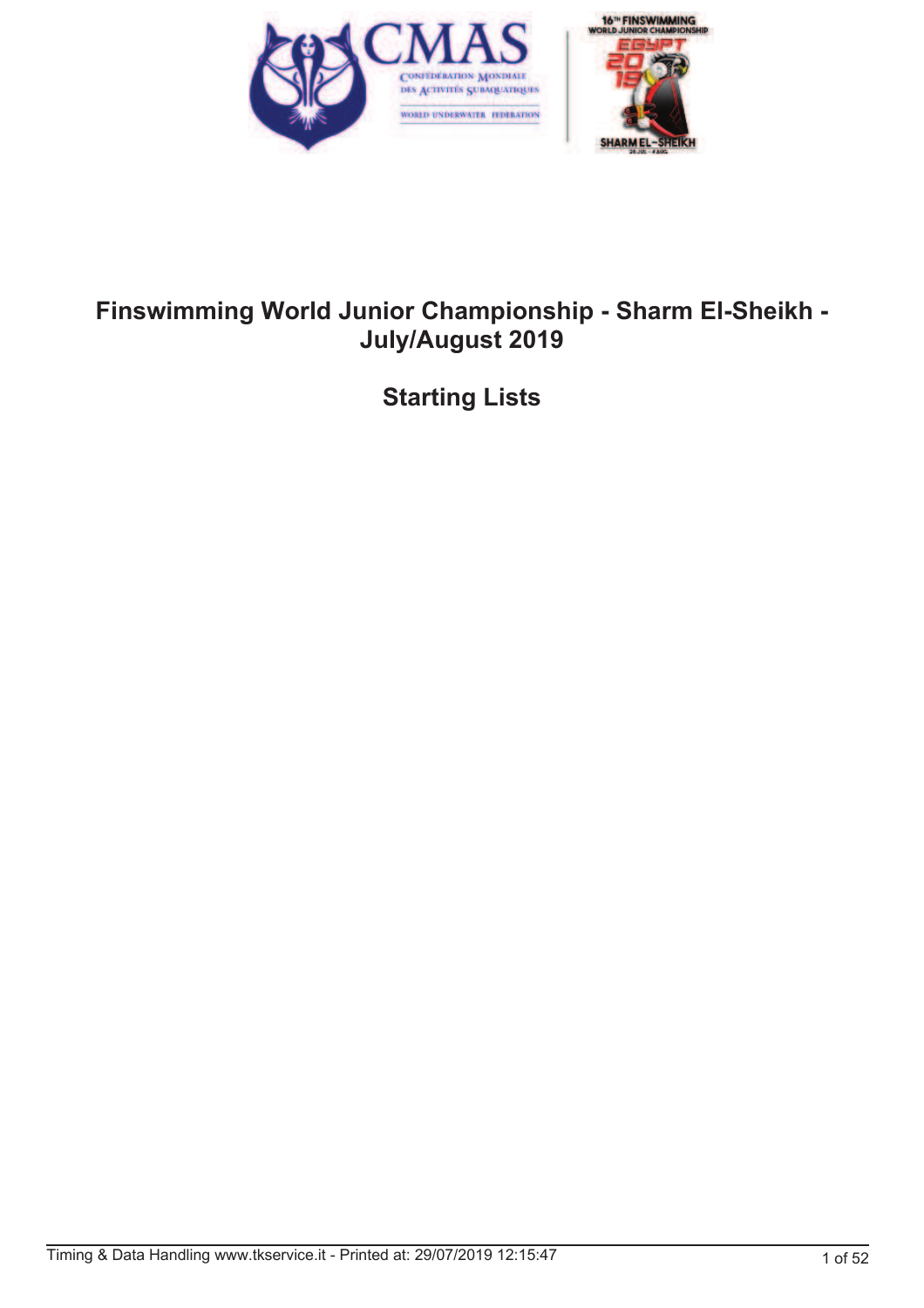# **16th CMAS Finswimming Junior World Championship 28 July - 01 August - 2019 - Sharm El-Sheik (EGY)**

| <b>Competition scheduler</b> |                       |              |       |                   |  |  |            |                |
|------------------------------|-----------------------|--------------|-------|-------------------|--|--|------------|----------------|
| Event n°                     | <b>Distance Style</b> |              | Sex   | Round             |  |  | Date       | <b>Session</b> |
| 1                            | 100 SF                |              | women | <b>Heats</b>      |  |  | 30/07/2019 | morning        |
| $\overline{2}$               | 100 SF                |              | men   | Heats             |  |  | 30/07/2019 | morning        |
| 3                            | 100 BF                |              | women | <b>Heats</b>      |  |  | 30/07/2019 | morning        |
| 4                            | 100 BF                |              | men   | <b>Heats</b>      |  |  | 30/07/2019 | morning        |
| 5                            | 400 SF                |              | women | <b>Heats</b>      |  |  | 30/07/2019 | morning        |
| 6                            | 400 SF                |              | men   | <b>Heats</b>      |  |  | 30/07/2019 | morning        |
| $\overline{7}$               | 4x100 BF              |              | mixed | <b>Heats</b>      |  |  | 30/07/2019 | morning        |
| 8                            | 100 SF                |              | women | <b>Final</b>      |  |  | 30/07/2019 | afternoon      |
| 9                            | 100 SE                |              | men   | <b>Final</b>      |  |  | 30/07/2019 | afternoon      |
| 10                           | 100 BF                |              | women | Final             |  |  | 30/07/2019 | afternoon      |
| 11                           | 100 BF                |              | men   | Final             |  |  | 30/07/2019 | afternoon      |
| 12                           | 400 SF                |              | women | <b>Final</b>      |  |  | 30/07/2019 | afternoon      |
| 13                           | 400 SF                |              | men   | <b>Final</b>      |  |  | 30/07/2019 | afternoon      |
| 14                           | 4x100 BF              |              | mixed | <b>Final</b>      |  |  | 30/07/2019 | afternoon      |
| 15                           | 100 IM                |              | women | <b>Heats</b>      |  |  | 31/07/2019 | morning        |
| 16                           | 100 IM                |              | men   | <b>Heats</b>      |  |  | 31/07/2019 | morning        |
| 17                           | 1500 SF               |              | women | <b>Slow heats</b> |  |  | 31/07/2019 | morning        |
| 18                           | 1500 SF               |              | men   | <b>Slow heats</b> |  |  | 31/07/2019 |                |
| 19                           | 200 BF                |              |       | <b>Heats</b>      |  |  |            | morning        |
| 20                           | 200 BF                |              | women | <b>Heats</b>      |  |  | 31/07/2019 | morning        |
|                              |                       |              | men   |                   |  |  | 31/07/2019 | morning        |
| 21                           | 200 SF                |              | women | <b>Heats</b>      |  |  | 31/07/2019 | morning        |
| 22                           | 200 SF                |              | men   | Heats             |  |  | 31/07/2019 | morning        |
| 23                           | 4x50                  | <b>SF</b>    | mixed | <b>Heats</b>      |  |  | 31/07/2019 | morning        |
| 24                           | 100 IM                |              | women | <b>Final</b>      |  |  | 31/07/2019 | afternoon      |
| 25                           | 100 IM                |              | men   | <b>Final</b>      |  |  | 31/07/2019 | afternoon      |
| 17                           | 1500 SF               |              | women | <b>Fast heat</b>  |  |  | 31/07/2019 | afternoon      |
| 18                           | 1500 SF               |              | men   | <b>Fast heat</b>  |  |  | 31/07/2019 | afternoon      |
| 26                           | 200 BF                |              | women | <b>Final</b>      |  |  | 31/07/2019 | afternoon      |
| 27                           | 200 BF                |              | men   | <b>Final</b>      |  |  | 31/07/2019 | afternoon      |
| 28                           | 200 SF                |              | women | <b>Final</b>      |  |  | 31/07/2019 | afternoon      |
| 29                           | 200 SF                |              | men   | Final             |  |  | 31/07/2019 | afternoon      |
| 30                           | 4x50                  | <b>SF</b>    | mixed | <b>Final</b>      |  |  | 31/07/2019 | afternoon      |
| $\overline{31}$              |                       | $50$ SF      | women | <b>Heats</b>      |  |  | 01/08/2019 | morning        |
| 32                           |                       | $50$ SF      | men   | <b>Heats</b>      |  |  | 01/08/2019 | morning        |
| 33                           |                       | 50 BF        | women | <b>Heats</b>      |  |  | 01/08/2019 | morning        |
| $\overline{34}$              |                       | $50$ BF      | men   | <b>Heats</b>      |  |  | 01/08/2019 | morning        |
| 35                           | 400 IM                |              | women | <b>Slow heats</b> |  |  | 01/08/2019 | morning        |
| 36                           | 400 IM                |              | men   | <b>Slow heats</b> |  |  | 01/08/2019 | morning        |
| 37                           | 400 BF                |              | women | <b>Slow heats</b> |  |  | 01/08/2019 | morning        |
| 38                           | 400 BF                |              | men   | <b>Slow heats</b> |  |  | 01/08/2019 | morning        |
| 39                           | 4x200 SF              |              | women | <b>Heats</b>      |  |  | 01/08/2019 | morning        |
| 40                           | 4x200 SF              |              | men   | <b>Heats</b>      |  |  | 01/08/2019 | morning        |
| 41                           |                       | $50$ SF      | women | <b>Final</b>      |  |  | 01/08/2019 | afternoon      |
| 42                           |                       | $50$ SF      | men   | <b>Final</b>      |  |  | 01/08/2019 | afternoon      |
| 43                           |                       | $50$ BF      | women | <b>Final</b>      |  |  | 01/08/2019 | afternoon      |
| 44                           |                       | 50 BF        | men   | <b>Final</b>      |  |  | 01/08/2019 | afternoon      |
| 35                           | 400 IM                |              | women | <b>Fast heat</b>  |  |  | 01/08/2019 | afternoon      |
| 36                           | 400 IM                |              | men   | <b>Fast heat</b>  |  |  | 01/08/2019 | afternoon      |
| 37                           | 400 BF                |              | women | <b>Fast heat</b>  |  |  | 01/08/2019 | morning        |
| 38                           | 400 BF                |              | men   | <b>Fast heat</b>  |  |  | 01/08/2019 | morning        |
| 45                           | 4x200 SF              |              | women | Final             |  |  | 01/08/2019 | afternoon      |
| 46                           | 4x200 SF              |              | men   | <b>Final</b>      |  |  | 01/08/2019 | afternoon      |
| 47                           |                       | 50 AP        | women | <b>Heats</b>      |  |  | 02/08/2019 | morning        |
| 48                           |                       | <b>50 AP</b> | men   | <b>Heats</b>      |  |  | 02/08/2019 | morning        |
| 49                           | 800 SF                |              | women | <b>Slow heats</b> |  |  | 02/08/2019 |                |
| 50                           | 800 SF                |              |       | <b>Slow heats</b> |  |  | 02/08/2019 | morning        |
| 51                           | 4x100 SF              |              | men   | <b>Heats</b>      |  |  |            | morning        |
| 52                           | 4x100 SF              |              | women |                   |  |  | 02/08/2019 | morning        |
|                              |                       |              | men   | <b>Heats</b>      |  |  | 02/08/2019 | morning        |
| 53                           |                       | 50 AP        | women | Final             |  |  | 02/08/2019 | afternoon      |
| 54                           |                       | 50 AP        | men   | <b>Final</b>      |  |  | 02/08/2019 | afternoon      |
| 49                           | 800 SF                |              | women | <b>Fast heat</b>  |  |  | 02/08/2019 | afternoon      |
| 50                           | 800 SF                |              | men   | <b>Fast heat</b>  |  |  | 02/08/2019 | afternoon      |
| 55                           | 4x100 SF              |              | women | <b>Final</b>      |  |  | 02/08/2019 | afternoon      |
| 56                           | 4x100 SF              |              | men   | <b>Final</b>      |  |  | 02/08/2019 | afternoon      |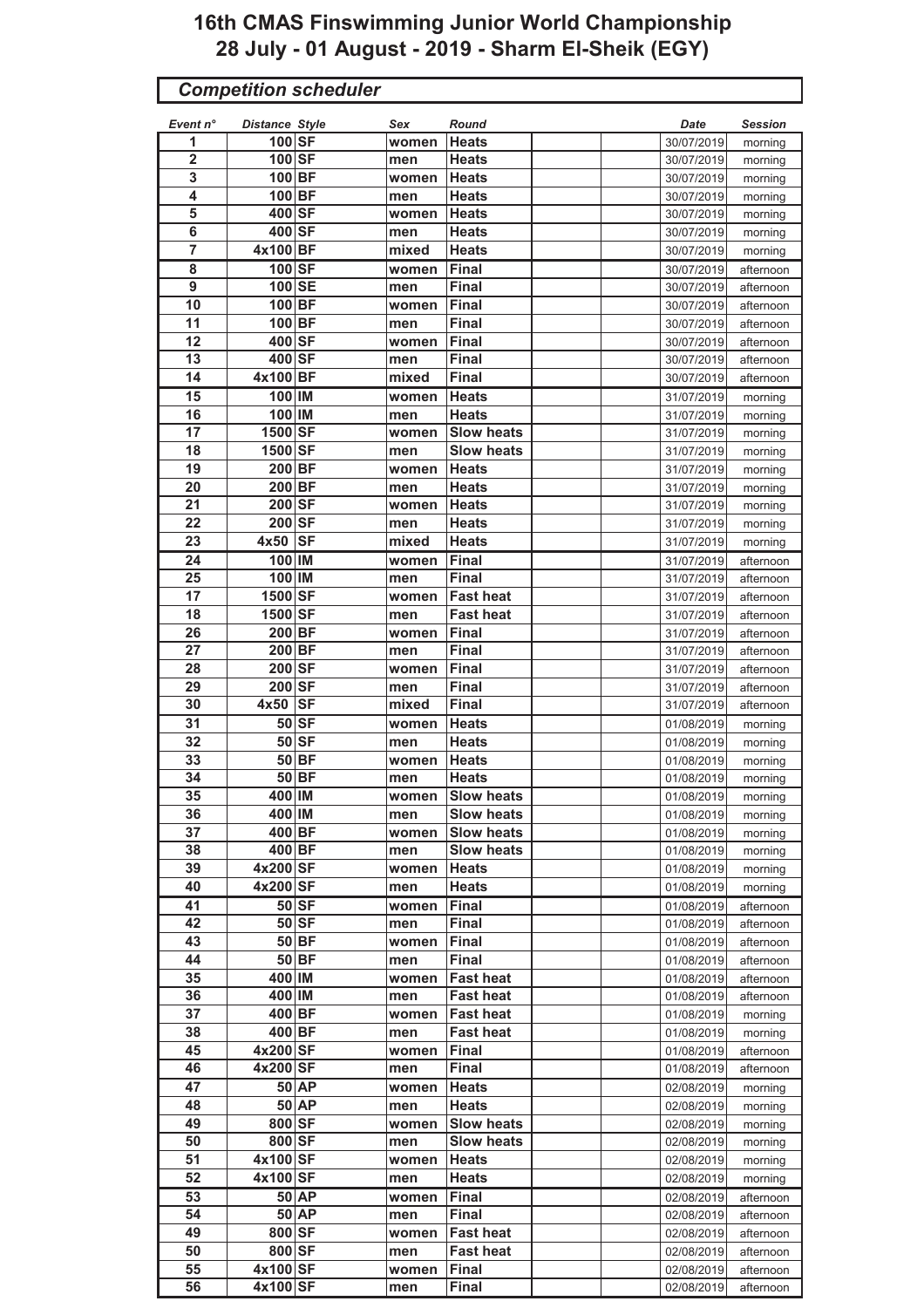

# **16th CMAS Finswimming Junior World Championship 28 July - 01 August - 2019 - Sharm El-Sheik (EGY)**

**Daily program of Thuesday 30th July 2019, morning**

#### **Event n°**

| 1              | <b>100 SF</b> | women Heats |              |
|----------------|---------------|-------------|--------------|
| $\overline{2}$ | <b>100 SF</b> | men         | <b>Heats</b> |
| 3              | <b>100 BF</b> | women       | <b>Heats</b> |
| 4              | <b>100 BF</b> | men         | <b>Heats</b> |
| 5              | 400 SF        | women       | <b>Heats</b> |
| 6              | 400 SF        | men         | <b>Heats</b> |
| 7              | 4x100 BF      | mixed       | <b>Heats</b> |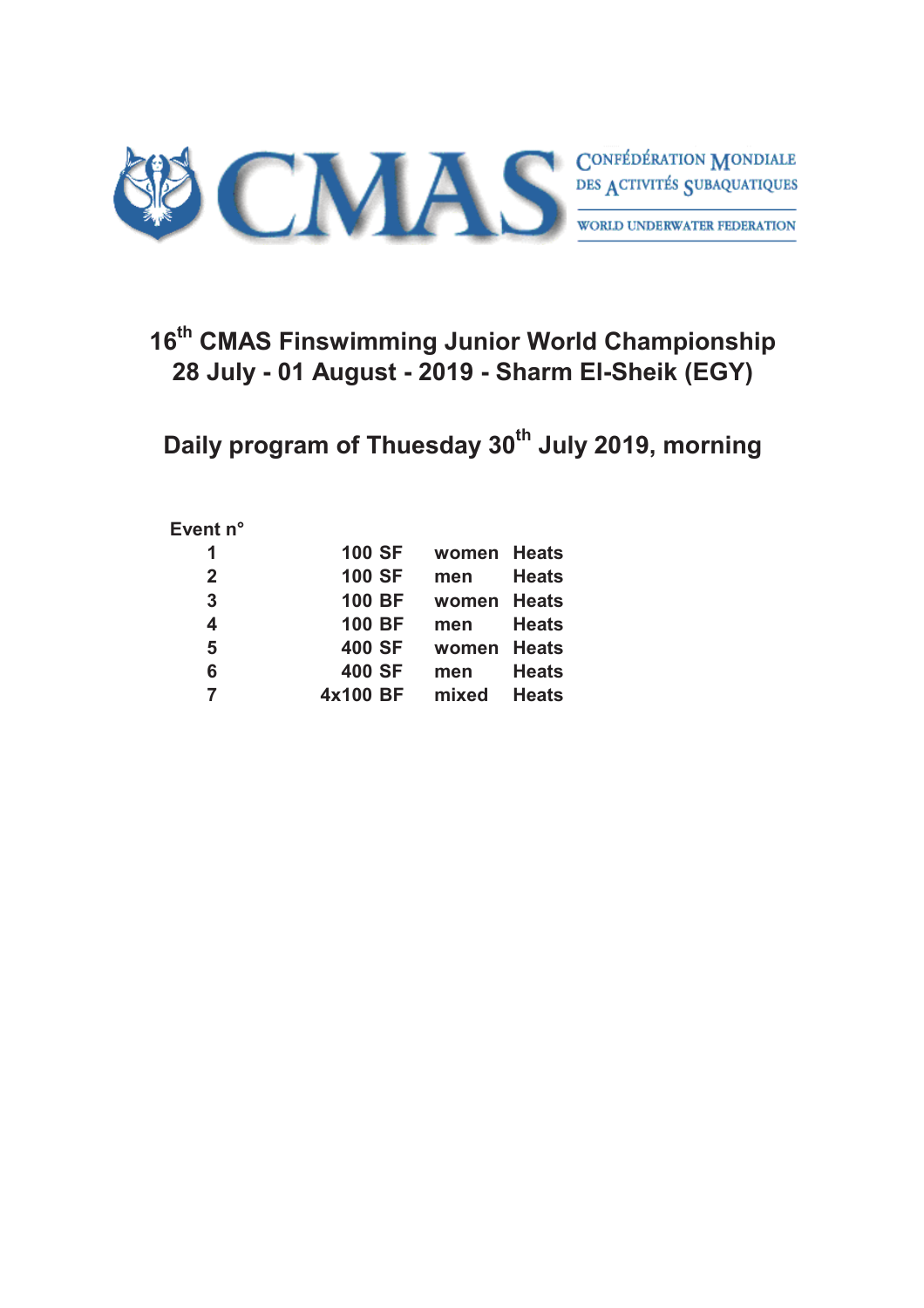



# Event: 1 - Date & Time: 2019-07-30 **100m SF W - Subscription times**

| N.             | <b>Surname</b>          | <b>Name</b>    | <b>Nation</b> | <b>Time</b> |
|----------------|-------------------------|----------------|---------------|-------------|
| $\mathbf{1}$   | <b>ERMALIUK</b>         | Olesia         | <b>RUS</b>    | 00:40.15    |
| $\overline{2}$ | <b>GRECHKO</b>          | Sofiya         | <b>UKR</b>    | 00:40.61    |
| 3              | <b>PRICHININA</b>       | Tatiana        | <b>RUS</b>    | 00:40.64    |
| $\overline{4}$ | <b>ULKER</b>            | <b>Beril</b>   | <b>TUR</b>    | 00:41.33    |
| 5              | <b>BEREZNA</b>          | Virsaviia      | <b>UKR</b>    | 00:41.41    |
| 6              | <b>SUBA</b>             | Sara           | <b>SVK</b>    | 00:42.12    |
| 7              | <b>EMAM</b>             | Nour           | EGY           | 00:42.22    |
| 8              | <b>CELTIK</b>           | Ela            | <b>TUR</b>    | 00:42.30    |
| 9              | ABDEL-RAHIM             | Maya           | EGY           | 00:42.45    |
| 10             | <b>DEME</b>             | Dorka          | <b>HUN</b>    | 00:42.61    |
| 11             | <b>SVOMOVA</b>          | Adela          | <b>CZE</b>    | 00:42.77    |
| 12             | <b>KIM</b>              | Sumin          | <b>KOR</b>    | 00:42.80    |
| 13             | <b>SABINA</b>           | Zilinska       | LTU           | 00:42.90    |
| 14             | <b>GUERRINI</b>         | <b>Martina</b> | <b>ITA</b>    | 00:42.96    |
| 15             | <b>VASSILJEVA</b>       | Aleksandra     | <b>EST</b>    | 00:43.34    |
| 16             | YU                      | Hanmi          | <b>KOR</b>    | 00:43.71    |
| 17             | <b>TSUGUNOVA</b>        | Lia            | <b>EST</b>    | 00:43.74    |
| 18             | <b>VAKIRTZI</b>         | <b>Iliana</b>  | <b>GRE</b>    | 00:44.08    |
| 19             | SOLANO ROZO             | Maria Camila   | COL           | 00:44.14    |
| 20             | <b>MESA GIRALDO</b>     | Mariana        | COL           | 00:44.33    |
| 21             | <b>TONELLI</b>          | Sara           | <b>ITA</b>    | 00:44.50    |
| 22             | <b>PADALIKOVA</b>       | Katerina       | <b>CZE</b>    | 00:44.80    |
| 23             | <b>WOHLFARTH</b>        | Hanna          | <b>GER</b>    | 00:45.24    |
| 24             | <b>KUSNIEROVA</b>       | <b>Nina</b>    | <b>SVK</b>    | 00:46.33    |
| 25             | <b>KLUGE</b>            | Paula          | <b>GER</b>    | 00:46.68    |
| 26             | <b>ARAI</b>             | Karen          | <b>JPN</b>    | 00:46.82    |
| 27             | <b>CHARIS RENATA</b>    | Trinasya       | <b>INA</b>    | 00:47.01    |
| 28             | <b>ITOMORI</b>          | Azusa          | <b>JPN</b>    | 00:48.50    |
| 29             | <b>DESPOTOVIC</b>       | Iris           | <b>CRO</b>    | 00:49.57    |
| 30             | <b>ATITTAYA</b>         | Runloy         | <b>THA</b>    | 00:55.91    |
| 31             | <b>UPHARIPUTTANGKUL</b> | Apitchaya      | <b>THA</b>    | 00:56.20    |

#### 100m SF W - Heat 1/4

| Lane           | <b>Surname</b>          | Name        | Year | <b>Nation</b> | <b>Time</b> |
|----------------|-------------------------|-------------|------|---------------|-------------|
|                | <b>UPHARIPUTTANGKUL</b> | Apitchaya   | 2005 | <b>THA</b>    | 00:56.20    |
| $\overline{2}$ | <b>DESPOTOVIC</b>       | <b>Iris</b> | 2002 | <b>CRO</b>    | 00:49.57    |
| 3              | <b>CHARIS RENATA</b>    | Trinasya    | 2002 | <b>INA</b>    | 00:47.01    |
| $\overline{4}$ | <b>KLUGE</b>            | Paula       | 2002 | <b>GER</b>    | 00:46.68    |
| 5              | ARAI                    | Karen       | 2003 | <b>JPN</b>    | 00:46.82    |
| 6              | <b>ITOMORI</b>          | Azusa       | 2003 | <b>JPN</b>    | 00:48.50    |
|                | <b>ATITTAYA</b>         | Runloy      | 2002 | <b>THA</b>    | 00:55.91    |
| 8              |                         |             |      |               |             |

#### 100m SF W - Heat 2/4

| Lane           | Surname           | <b>Name</b> | Year | <b>Nation</b> | Time     |
|----------------|-------------------|-------------|------|---------------|----------|
|                | <b>TONELLI</b>    | Sara        | 2002 | <b>ITA</b>    | 00:44.50 |
| $\overline{2}$ | <b>VASSILJEVA</b> | Aleksandra  | 2004 | <b>EST</b>    | 00:43.34 |
| 3              | ABDEL-RAHIM       | Maya        | 2002 | EGY           | 00:42.45 |
| $\overline{4}$ | <b>PRICHININA</b> | Tatiana     | 2003 | <b>RUS</b>    | 00:40.64 |
| 5              | <b>SUBA</b>       | Sara        | 2004 | <b>SVK</b>    | 00:42.12 |
| 6              | <b>KIM</b>        | Sumin       | 2002 | <b>KOR</b>    | 00:42.80 |
|                | <b>VAKIRTZI</b>   | Iliana      | 2002 | <b>GRE</b>    | 00:44.08 |
| 8              | <b>KUSNIEROVA</b> | <b>Nina</b> | 2004 | <b>SVK</b>    | 00:46.33 |

100m SF W - Heat 3/4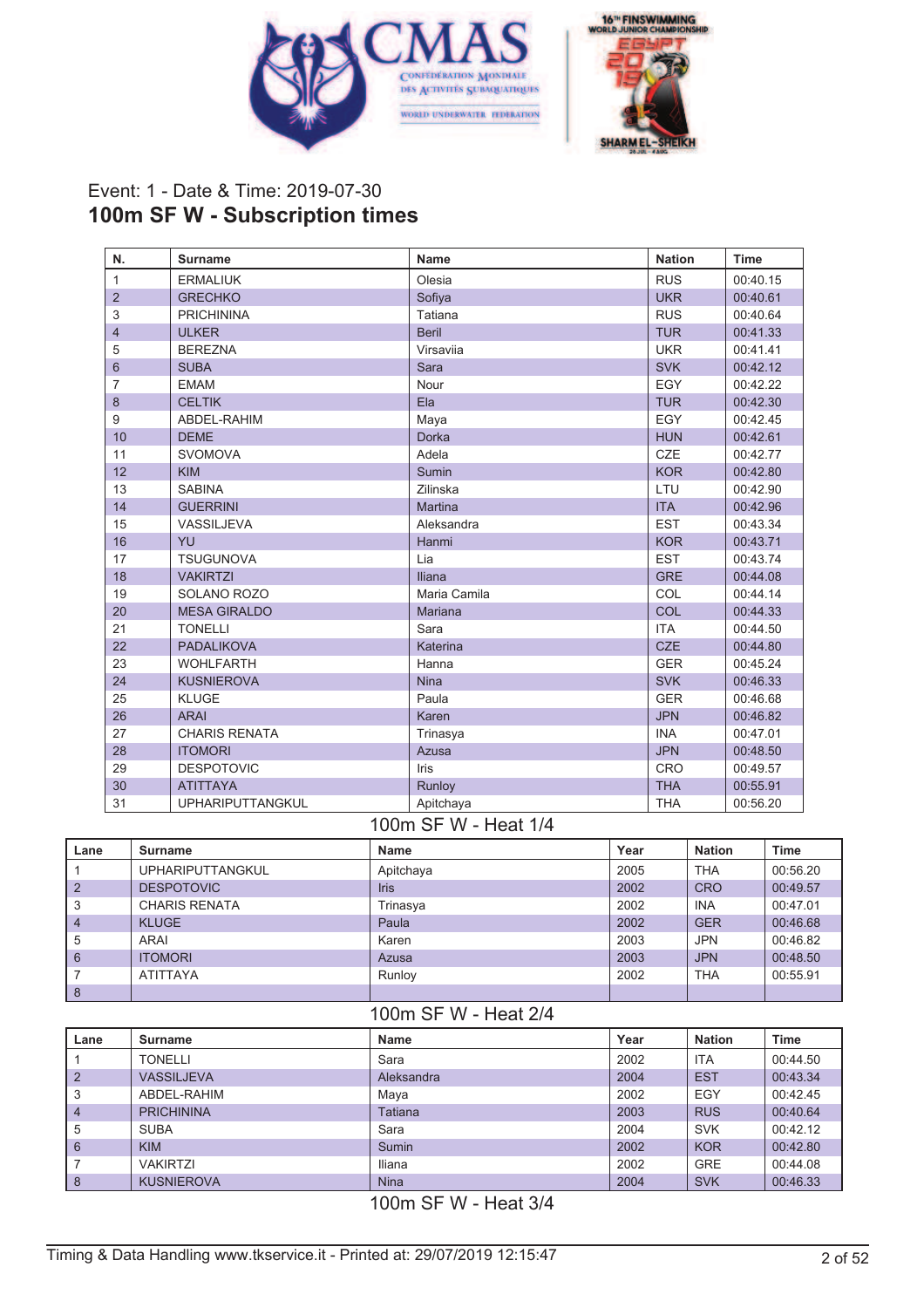



| Lane                 | <b>Surname</b>      | <b>Name</b>     | Year | <b>Nation</b> | <b>Time</b> |  |  |
|----------------------|---------------------|-----------------|------|---------------|-------------|--|--|
|                      | <b>MESA GIRALDO</b> | Mariana         | 2002 | COL           | 00:44.33    |  |  |
| $\overline{2}$       | <b>GUERRINI</b>     | <b>Martina</b>  | 2002 | <b>ITA</b>    | 00:42.96    |  |  |
| 3                    | <b>CELTIK</b>       | Ela             | 2002 | <b>TUR</b>    | 00:42.30    |  |  |
| 4                    | <b>GRECHKO</b>      | Sofiya          | 2005 | <b>UKR</b>    | 00:40.61    |  |  |
| 5                    | <b>BEREZNA</b>      | Virsavija       | 2002 | <b>UKR</b>    | 00:41.41    |  |  |
| $6\phantom{1}$       | <b>SVOMOVA</b>      | Adela           | 2002 | <b>CZE</b>    | 00:42.77    |  |  |
| 7                    | <b>TSUGUNOVA</b>    | Lia             | 2002 | <b>EST</b>    | 00:43.74    |  |  |
| $\boldsymbol{8}$     | <b>WOHLFARTH</b>    | Hanna           | 2003 | <b>GER</b>    | 00:45.24    |  |  |
| 100m SF W - Heat 4/4 |                     |                 |      |               |             |  |  |
| Lane                 | <b>Surname</b>      | <b>Name</b>     | Year | <b>Nation</b> | <b>Time</b> |  |  |
|                      | SOLANO ROZO         | Maria Camila    | 2002 | COL           | 00:44.14    |  |  |
| $\overline{2}$       | <b>SABINA</b>       | <b>Zilinska</b> | 2005 | <b>LTU</b>    | 00:42.90    |  |  |
| 3                    | <b>EMAM</b>         | Nour            | 2005 | <b>EGY</b>    | 00:42.22    |  |  |
| 4                    | <b>ERMALIUK</b>     | Olesia          | 2003 | <b>RUS</b>    | 00:40.15    |  |  |
| 5                    | <b>ULKER</b>        | Beril           | 2004 | <b>TUR</b>    | 00:41.33    |  |  |
| $6\phantom{1}$       | <b>DEME</b>         | Dorka           | 2004 | <b>HUN</b>    | 00:42.61    |  |  |
| 7                    | YU                  | Hanmi           | 2004 | <b>KOR</b>    | 00:43.71    |  |  |
| 8                    | <b>PADALIKOVA</b>   | Katerina        | 2003 | <b>CZE</b>    | 00:44.80    |  |  |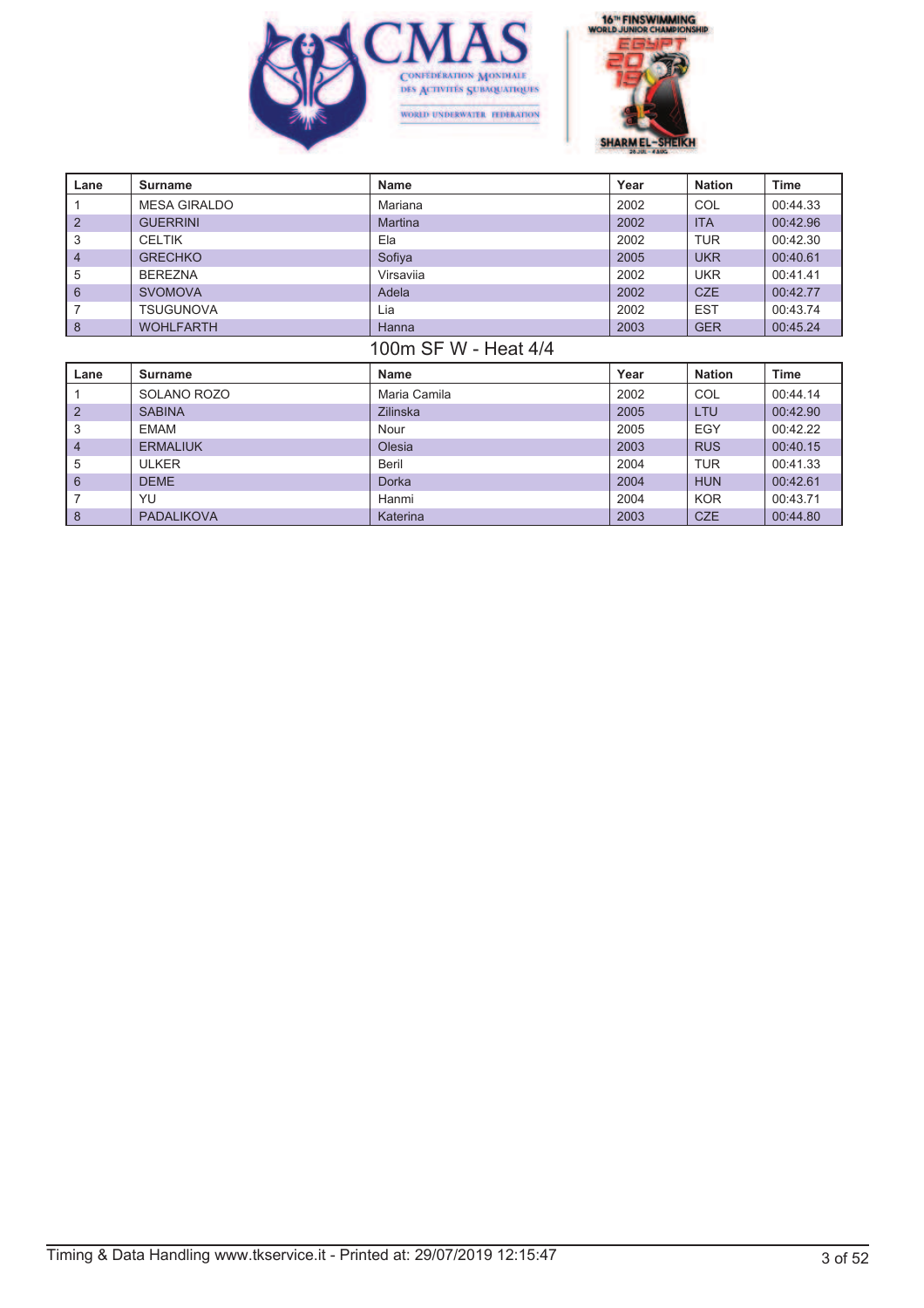



## Event: 2 - Date & Time: 2019-07-30 **100m SF M - Subscription times**

| N.             | <b>Surname</b>            | <b>Name</b>          | <b>Nation</b> | <b>Time</b> |
|----------------|---------------------------|----------------------|---------------|-------------|
| $\mathbf{1}$   | <b>KACHMASHEV</b>         | Egor                 | <b>RUS</b>    | 00:34.43    |
| $\overline{2}$ | <b>MOLANO TORRES</b>      | <b>Andres Felipe</b> | <b>COL</b>    | 00:35.56    |
| 3              | <b>KAYTAR</b>             | Tugcan               | <b>TUR</b>    | 00:36.15    |
| $\overline{4}$ | <b>ADALIN</b>             | <b>Dmitrii</b>       | <b>RUS</b>    | 00:36.38    |
| 5              | <b>KUYUMCU</b>            | Onur Berke           | <b>TUR</b>    | 00:36.49    |
| $6\phantom{1}$ | <b>ZHANG</b>              | Siqian               | <b>CHN</b>    | 00:36.50    |
| 7              | LAN                       | Jianming             | <b>CHN</b>    | 00:37.00    |
| 8              | <b>VALALAS</b>            | Christos             | <b>GRE</b>    | 00:37.11    |
| 9              | <b>BUTTNER</b>            | Luis                 | <b>GER</b>    | 00:37.24    |
| 10             | <b>MORENO PINEROS</b>     | Juan Felipe          | COL           | 00:37.56    |
| 11             | <b>DIMOULIOS</b>          | Athanasios           | <b>GRE</b>    | 00:37.86    |
| 12             | <b>MOHAMED</b>            | Yousef               | <b>EGY</b>    | 00:38.12    |
| 13             | <b>STJOPIN</b>            | <b>Nikita</b>        | <b>EST</b>    | 00:38.38    |
| 14             | <b>BAYOUMY</b>            | Ahmed                | <b>EGY</b>    | 00:38.50    |
| 15             | <b>ISSATSENKO</b>         | Anton                | <b>EST</b>    | 00:38.73    |
| 16             | <b>SIM</b>                | Jaeheon              | <b>KOR</b>    | 00:38.75    |
| 17             | <b>MARCET PEREZ</b>       | Francisco            | <b>ESP</b>    | 00:39.44    |
| 18             | <b>LEE</b>                | Geonwoo              | <b>KOR</b>    | 00:39.54    |
| 19             | <b>D'ALESSANDRO</b>       | Dario                | <b>ITA</b>    | 00:39.59    |
| 20             | <b>FINGER</b>             | Lucas                | <b>GER</b>    | 00:39.64    |
| 21             | <b>VOISHCHIEV</b>         | Serhii               | <b>UKR</b>    | 00:39.84    |
| 22             | <b>PILNY</b>              | Tomas                | <b>CZE</b>    | 00:40.28    |
| 23             | <b>ISHIBASHI</b>          | <b>Riku</b>          | <b>JPN</b>    | 00:41.54    |
| 24             | <b>DOMINIK</b>            | Kislovski            | LTU           | 00:42.00    |
| 25             | <b>GOLOB</b>              | lan                  | <b>CRO</b>    | 00:43.17    |
| 26             | <b>SATO</b>               | Chiharu              | <b>JPN</b>    | 00:43.70    |
| 27             | SA-NGUANWONG              | Wuthiphat            | <b>THA</b>    | 00:44.40    |
| 28             | <b>MARTINEZ VICENTENO</b> | Uriel                | <b>MEX</b>    | 00:45.92    |
| 29             | <b>BASSAM ALBAWANEH</b>   | Sohaib               | <b>JOR</b>    | 00:46.05    |
| 30             | <b>BAOCHUM</b>            | Thewa                | <b>THA</b>    | 00:47.12    |
| 31             | <b>FUSTES</b>             | Serio                | <b>USA</b>    | 00:48.50    |

#### 100m SF M - Heat 1/4

| Lane           | Surname                   | Name      | Year | <b>Nation</b> | Time     |
|----------------|---------------------------|-----------|------|---------------|----------|
|                | <b>FUSTES</b>             | Serio     | 2005 | <b>USA</b>    | 00:48.50 |
| $\overline{2}$ | <b>BASSAM ALBAWANEH</b>   | Sohaib    | 2004 | <b>JOR</b>    | 00:46.05 |
| 3              | SA-NGUANWONG              | Wuthiphat | 2003 | <b>THA</b>    | 00:44.40 |
| $\overline{4}$ | <b>GOLOB</b>              | lan       | 2002 | <b>CRO</b>    | 00:43.17 |
| 5              | <b>SATO</b>               | Chiharu   | 2004 | <b>JPN</b>    | 00:43.70 |
| 6              | <b>MARTINEZ VICENTENO</b> | Uriel     | 2003 | <b>MEX</b>    | 00:45.92 |
|                | BAOCHUM                   | Thewa     | 2003 | <b>THA</b>    | 00:47.12 |
| 8              |                           |           |      |               |          |

### 100m SF M - Heat 2/4

| Lane           | <b>Surname</b>    | Name      | Year | <b>Nation</b> | Time     |
|----------------|-------------------|-----------|------|---------------|----------|
|                | <b>VOISHCHIEV</b> | Serhii    | 2002 | UKR           | 00:39.84 |
| $\overline{2}$ | <b>ISSATSENKO</b> | Anton     | 2004 | <b>EST</b>    | 00:38.73 |
| 3              | <b>BUTTNER</b>    | Luis      | 2002 | <b>GER</b>    | 00:37.24 |
| $\overline{4}$ | <b>KAYTAR</b>     | Tugcan    | 2002 | <b>TUR</b>    | 00:36.15 |
| 5              | <b>ZHANG</b>      | Sigian    | 2002 | <b>CHN</b>    | 00:36.50 |
| 6              | <b>MOHAMED</b>    | Yousef    | 2002 | <b>EGY</b>    | 00:38.12 |
|                | LEE.              | Geonwoo   | 2002 | <b>KOR</b>    | 00:39.54 |
| 8              | <b>DOMINIK</b>    | Kislovski | 2002 | LTU           | 00:42.00 |

100m SF M - Heat 3/4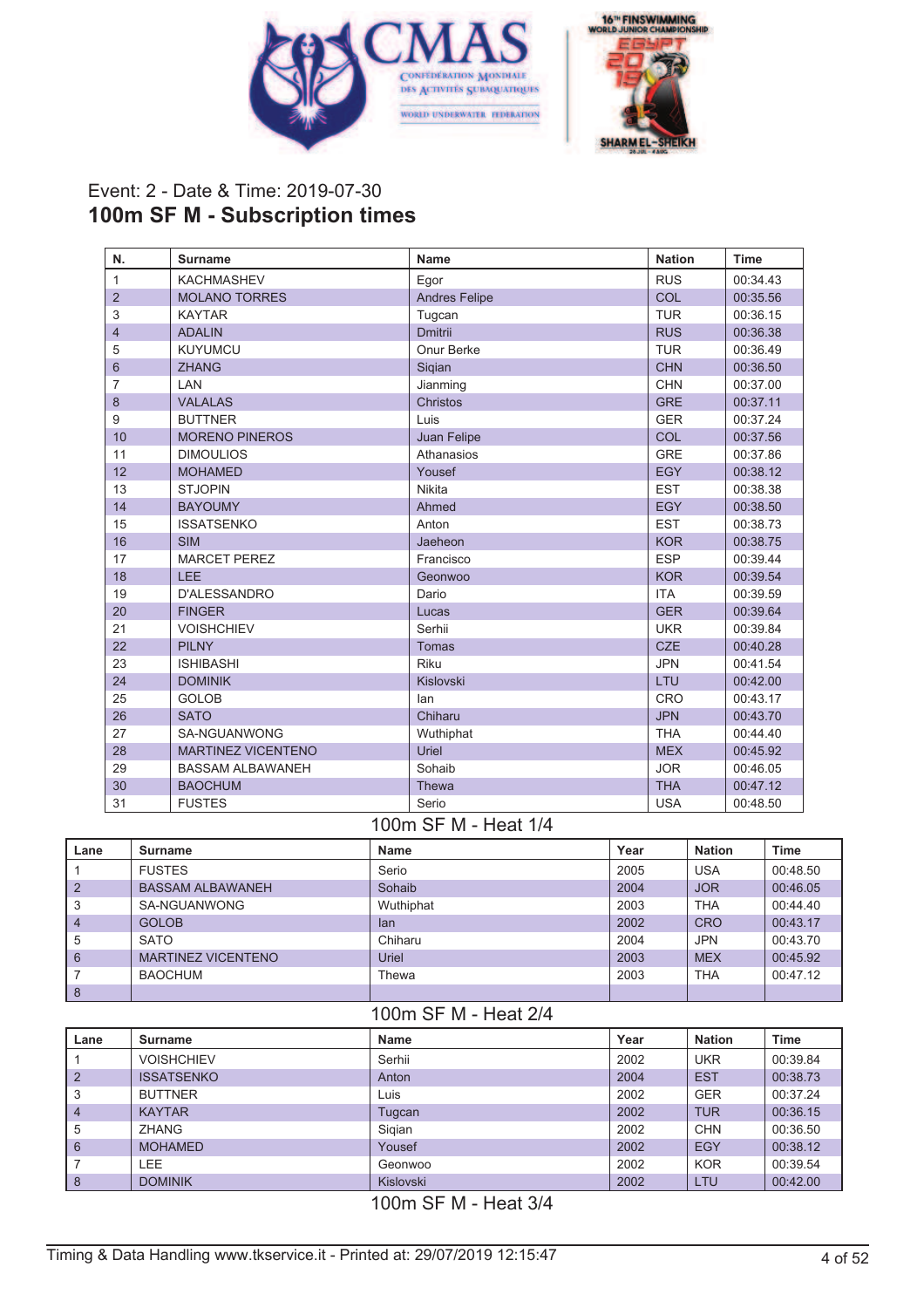



| Lane                 | <b>Surname</b>        | <b>Name</b>          | Year | <b>Nation</b> | <b>Time</b> |  |
|----------------------|-----------------------|----------------------|------|---------------|-------------|--|
|                      | <b>FINGER</b>         | Lucas                | 2002 | <b>GER</b>    | 00:39.64    |  |
| $\overline{2}$       | <b>BAYOUMY</b>        | Ahmed                | 2003 | <b>EGY</b>    | 00:38.50    |  |
| 3                    | <b>VALALAS</b>        | Christos             | 2002 | <b>GRE</b>    | 00:37.11    |  |
| 4                    | <b>MOLANO TORRES</b>  | <b>Andres Felipe</b> | 2003 | COL           | 00:35.56    |  |
| 5                    | <b>KUYUMCU</b>        | Onur Berke           | 2002 | <b>TUR</b>    | 00:36.49    |  |
| $6\phantom{1}$       | <b>DIMOULIOS</b>      | Athanasios           | 2002 | <b>GRE</b>    | 00:37.86    |  |
| 7                    | <b>MARCET PEREZ</b>   | Francisco            | 2003 | <b>ESP</b>    | 00:39.44    |  |
| $\boldsymbol{8}$     | <b>ISHIBASHI</b>      | <b>Riku</b>          | 2002 | <b>JPN</b>    | 00:41.54    |  |
| 100m SF M - Heat 4/4 |                       |                      |      |               |             |  |
| Lane                 | <b>Surname</b>        | <b>Name</b>          | Year | <b>Nation</b> | Time        |  |
|                      | D'ALESSANDRO          | Dario                | 2003 | <b>ITA</b>    | 00:39.59    |  |
| $\overline{2}$       | <b>STJOPIN</b>        | <b>Nikita</b>        | 2002 | <b>EST</b>    | 00:38.38    |  |
| 3                    | <b>LAN</b>            | Jianming             | 2002 | <b>CHN</b>    | 00:37.00    |  |
| 4                    | <b>KACHMASHEV</b>     | Egor                 | 2002 | <b>RUS</b>    | 00:34.43    |  |
| 5                    | <b>ADALIN</b>         | Dmitrii              | 2002 | <b>RUS</b>    | 00:36.38    |  |
| $6\phantom{1}6$      | <b>MORENO PINEROS</b> | Juan Felipe          | 2002 | COL           | 00:37.56    |  |
| 7                    | SIM                   | Jaeheon              | 2003 | <b>KOR</b>    | 00:38.75    |  |
| 8                    | <b>PILNY</b>          | <b>Tomas</b>         | 2004 | <b>CZE</b>    | 00:40.28    |  |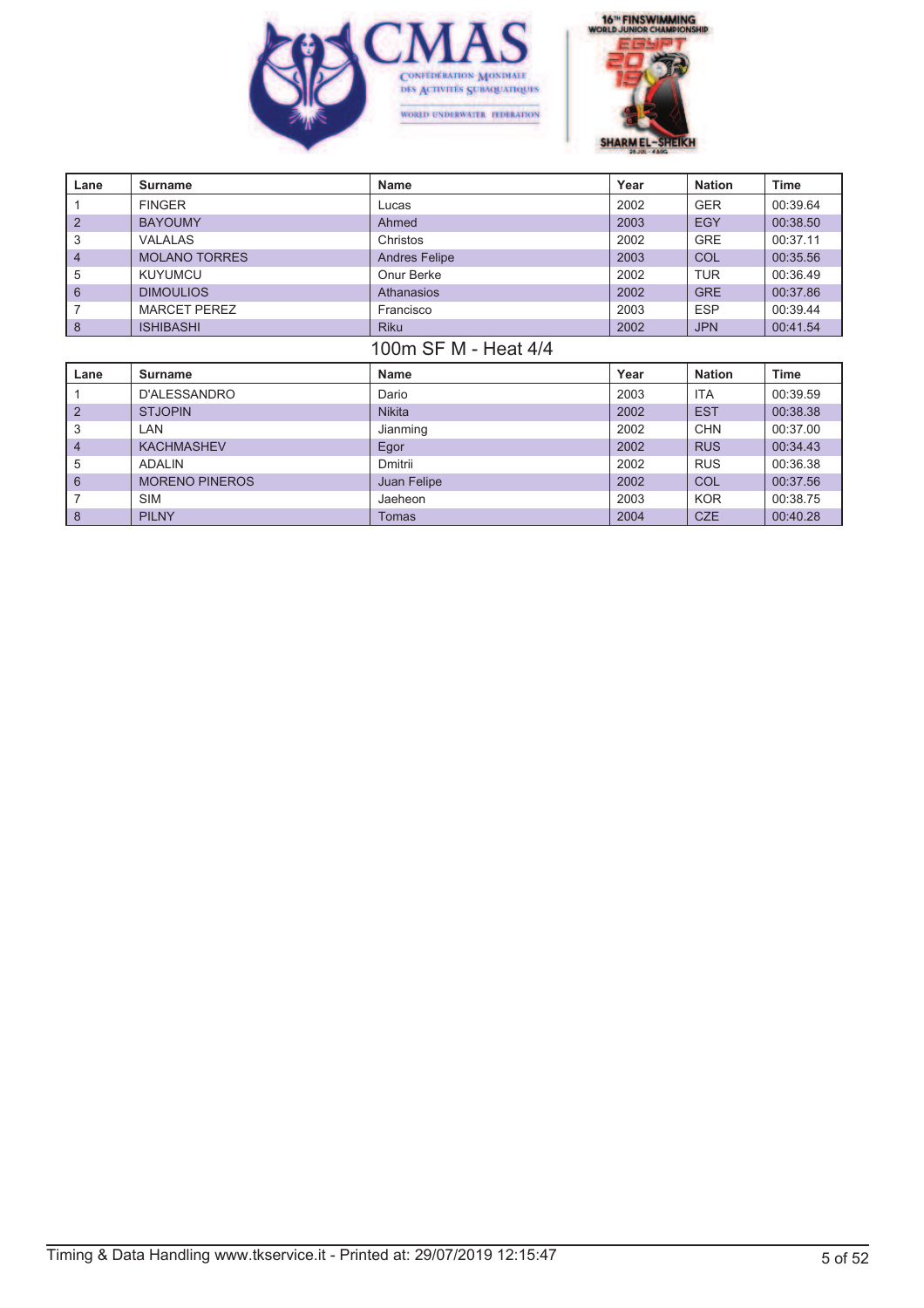



## Event: 3 - Date & Time: 2019-07-30 **100m BF W - Subscription times**

| N.             | <b>Surname</b>          | Name           | <b>Nation</b> | <b>Time</b> |
|----------------|-------------------------|----------------|---------------|-------------|
| $\mathbf{1}$   | <b>MARTYNOVA</b>        | lana           | <b>RUS</b>    | 00:47.82    |
| $\overline{2}$ | <b>VYRVYCH</b>          | Viktoriia      | <b>UKR</b>    | 00:49.46    |
| 3              | <b>ERMOLAEVA</b>        | Sofia          | <b>RUS</b>    | 00:49.61    |
| $\overline{4}$ | <b>TYMOSHENKO</b>       | Yevhenija      | <b>UKR</b>    | 00:50.06    |
| 5              | <b>FATHY</b>            | Rawda          | EGY           | 00:50.12    |
| $6\phantom{1}$ | <b>AHMED</b>            | Fatma          | <b>EGY</b>    | 00:50.19    |
| $\overline{7}$ | <b>LINZENBOLD</b>       | Zsofia         | <b>HUN</b>    | 00:50.31    |
| 8              | <b>DONNAIANNA</b>       | <b>Dalila</b>  | <b>ITA</b>    | 00:50.51    |
| 9              | <b>STADLER</b>          | Csenge         | <b>HUN</b>    | 00:50.60    |
| 10             | <b>MARINO</b>           | <b>Nila</b>    | <b>ITA</b>    | 00:50.95    |
| 11             | <b>MANIATI</b>          | Aikaterini     | <b>GRE</b>    | 00:51.10    |
| 12             | <b>KIM</b>              | Gawon          | <b>KOR</b>    | 00:51.33    |
| 13             | <b>INIGUEZ SEGUI</b>    | Naiara         | <b>ESP</b>    | 00:51.48    |
| 14             | <b>CELIKER</b>          | <b>Buse</b>    | <b>TUR</b>    | 00:51.51    |
| 15             | AN                      | Sunwoo         | <b>KOR</b>    | 00:51.81    |
| 16             | <b>AKSU</b>             | Selin          | <b>TUR</b>    | 00:51.88    |
| 17             | <b>YANG</b>             | Ziyan          | <b>CHN</b>    | 00:51.95    |
| 18             | <b>SIKORA</b>           | <b>Balbina</b> | <b>POL</b>    | 00:52.04    |
| 19             | <b>ROSOVA</b>           | Hana           | CZE           | 00:52.35    |
| 20             | <b>NEDA</b>             | Vasiliauskaite | LTU           | 00:52.36    |
| 21             | CHOVANCOVA              | Tereza         | <b>SVK</b>    | 00:52.60    |
| 22             | <b>HUMERCZYK</b>        | Marta          | <b>POL</b>    | 00:52.71    |
| 23             | <b>STAMOU</b>           | Eleftheria     | <b>GRE</b>    | 00:52.71    |
| 24             | <b>VASILOVA</b>         | Hana           | <b>SVK</b>    | 00:52.72    |
| 25             | <b>CIRAUQUI PALMERO</b> | Aitana         | <b>ESP</b>    | 00:53.03    |
| 26             | <b>NAITO</b>            | Mizuki         | <b>JPN</b>    | 00:53.66    |
| 27             | <b>YASUI</b>            | Honoka         | <b>JPN</b>    | 00:54.32    |
| 28             | <b>ZIGANTO</b>          | Hannah         | <b>CRO</b>    | 00:54.97    |
| 29             | <b>ELBAKKALI</b>        | Aicha          | <b>MAR</b>    | 00:55.68    |
| 30             | <b>HIND</b>             | Doha           | <b>MAR</b>    | 00:57.35    |
| 31             | <b>RITCHAROEN</b>       | Suparada       | <b>THA</b>    | 00:57.56    |
| 32             | <b>MOLEE</b>            | Ticha          | <b>THA</b>    | 00:57.92    |
| 33             | <b>MONTANO MARTINEZ</b> | Cristina Naomi | <b>MEX</b>    | 01:04.06    |

#### 100m BF W - Heat 1/5

| Lane           | Surname        | Name         | Year | <b>Nation</b> | <b>Time</b> |
|----------------|----------------|--------------|------|---------------|-------------|
|                |                |              |      |               |             |
| $\overline{2}$ |                |              |      |               |             |
| 3              | <b>HIND</b>    | Doha         | 2005 | <b>MAR</b>    | 00:57.35    |
| $\overline{4}$ | <b>NAITO</b>   | Mizuki       | 2004 | <b>JPN</b>    | 00:53.66    |
| 5              | <b>ZIGANTO</b> | Hannah       | 2003 | <b>CRO</b>    | 00:54.97    |
| 6              | <b>MOLEE</b>   | <b>Ticha</b> | 2004 | <b>THA</b>    | 00:57.92    |
|                |                |              |      |               |             |
| 8              |                |              |      |               |             |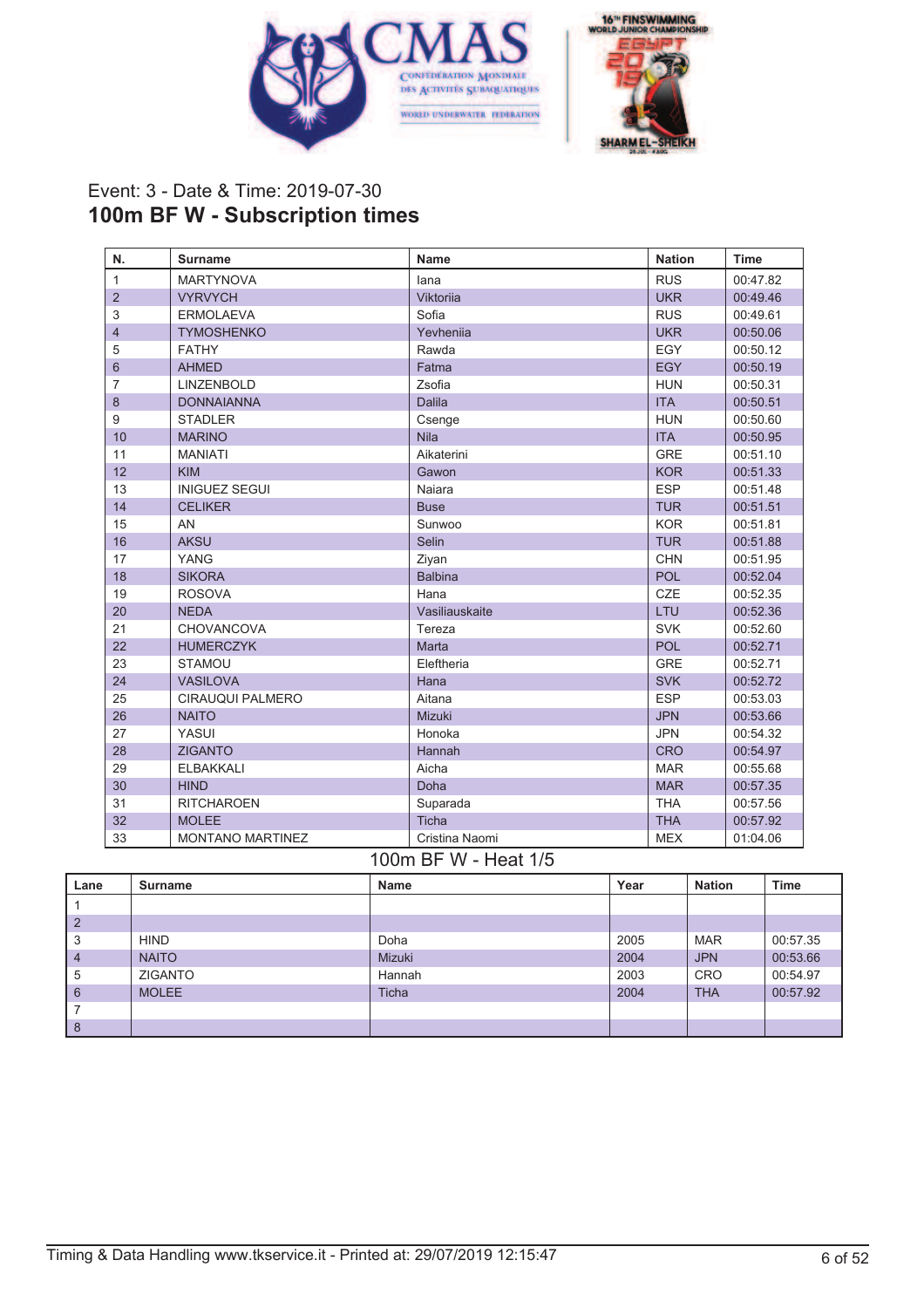



#### 100m BF W - Heat 2/5

| Lane            | <b>Surname</b>          | <b>Name</b>          | Year | <b>Nation</b> | <b>Time</b> |
|-----------------|-------------------------|----------------------|------|---------------|-------------|
| $\mathbf{1}$    |                         |                      |      |               |             |
| $\overline{2}$  | <b>MONTANO MARTINEZ</b> | Cristina Naomi       | 2002 | <b>MEX</b>    | 01:04.06    |
| 3               | <b>ELBAKKALI</b>        | Aicha                | 2004 | <b>MAR</b>    | 00:55.68    |
| $\overline{4}$  | <b>CIRAUQUI PALMERO</b> | Aitana               | 2002 | <b>ESP</b>    | 00:53.03    |
| 5               | <b>YASUI</b>            | Honoka               | 2002 | <b>JPN</b>    | 00:54.32    |
| $6\phantom{1}$  | <b>RITCHAROEN</b>       | Suparada             | 2004 | <b>THA</b>    | 00:57.56    |
| $\overline{7}$  |                         |                      |      |               |             |
| $\delta$        |                         |                      |      |               |             |
|                 |                         | 100m BF W - Heat 3/5 |      |               |             |
| Lane            | <b>Surname</b>          | <b>Name</b>          | Year | <b>Nation</b> | <b>Time</b> |
| $\mathbf{1}$    | CHOVANCOVA              | Tereza               | 2004 | <b>SVK</b>    | 00:52.60    |
| $\overline{2}$  | <b>AN</b>               | Sunwoo               | 2002 | <b>KOR</b>    | 00:51.81    |
| 3               | <b>STADLER</b>          | Csenge               | 2002 | <b>HUN</b>    | 00:50.60    |
| $\overline{4}$  | <b>ERMOLAEVA</b>        | Sofia                | 2003 | <b>RUS</b>    | 00:49.61    |
| 5               | <b>AHMED</b>            | Fatma                | 2003 | <b>EGY</b>    | 00:50.19    |
| $6\phantom{1}6$ | <b>KIM</b>              | Gawon                | 2003 | <b>KOR</b>    | 00:51.33    |
| 7               | <b>SIKORA</b>           | <b>Balbina</b>       | 2004 | POL           | 00:52.04    |
| $\delta$        | <b>VASILOVA</b>         | Hana                 | 2004 | <b>SVK</b>    | 00:52.72    |
|                 |                         | 100m BF W - Heat 4/5 |      |               |             |
| Lane            | <b>Surname</b>          | <b>Name</b>          | Year | <b>Nation</b> | <b>Time</b> |
| $\mathbf{1}$    | <b>NEDA</b>             | Vasiliauskaite       | 2002 | LTU           | 00:52.36    |
| $\overline{2}$  | <b>CELIKER</b>          | <b>Buse</b>          | 2002 | <b>TUR</b>    | 00:51.51    |
| 3               | <b>DONNAIANNA</b>       | Dalila               | 2003 | <b>ITA</b>    | 00:50.51    |
| $\overline{4}$  | <b>VYRVYCH</b>          | Viktorija            | 2004 | <b>UKR</b>    | 00:49.46    |
| 5               | <b>FATHY</b>            | Rawda                | 2002 | <b>EGY</b>    | 00:50.12    |
| 6               | <b>MANIATI</b>          | Aikaterini           | 2005 | <b>GRE</b>    | 00:51.10    |
| 7               | YANG                    | Ziyan                | 2003 | <b>CHN</b>    | 00:51.95    |
| $\delta$        | <b>STAMOU</b>           | Eleftheria           | 2002 | <b>GRE</b>    | 00:52.71    |
|                 |                         | 100m BF W - Heat 5/5 |      |               |             |
| Lane            | <b>Surname</b>          | <b>Name</b>          | Year | <b>Nation</b> | <b>Time</b> |
| $\mathbf{1}$    | <b>ROSOVA</b>           | Hana                 | 2003 | <b>CZE</b>    | 00:52.35    |
| $\overline{2}$  | <b>INIGUEZ SEGUI</b>    | <b>Najara</b>        | 2004 | <b>ESP</b>    | 00:51.48    |
| 3               | <b>LINZENBOLD</b>       | Zsofia               | 2004 | <b>HUN</b>    | 00:50.31    |
| $\overline{4}$  | <b>MARTYNOVA</b>        | lana                 | 2002 | <b>RUS</b>    | 00:47.82    |
| 5               | <b>TYMOSHENKO</b>       | Yevhenija            | 2002 | <b>UKR</b>    | 00:50.06    |
| 6               | <b>MARINO</b>           | <b>Nila</b>          | 2003 | <b>ITA</b>    | 00:50.95    |
| $\overline{7}$  | <b>AKSU</b>             | Selin                | 2004 | <b>TUR</b>    | 00:51.88    |
| 8               | <b>HUMERCZYK</b>        | Marta                | 2002 | <b>POL</b>    | 00:52.71    |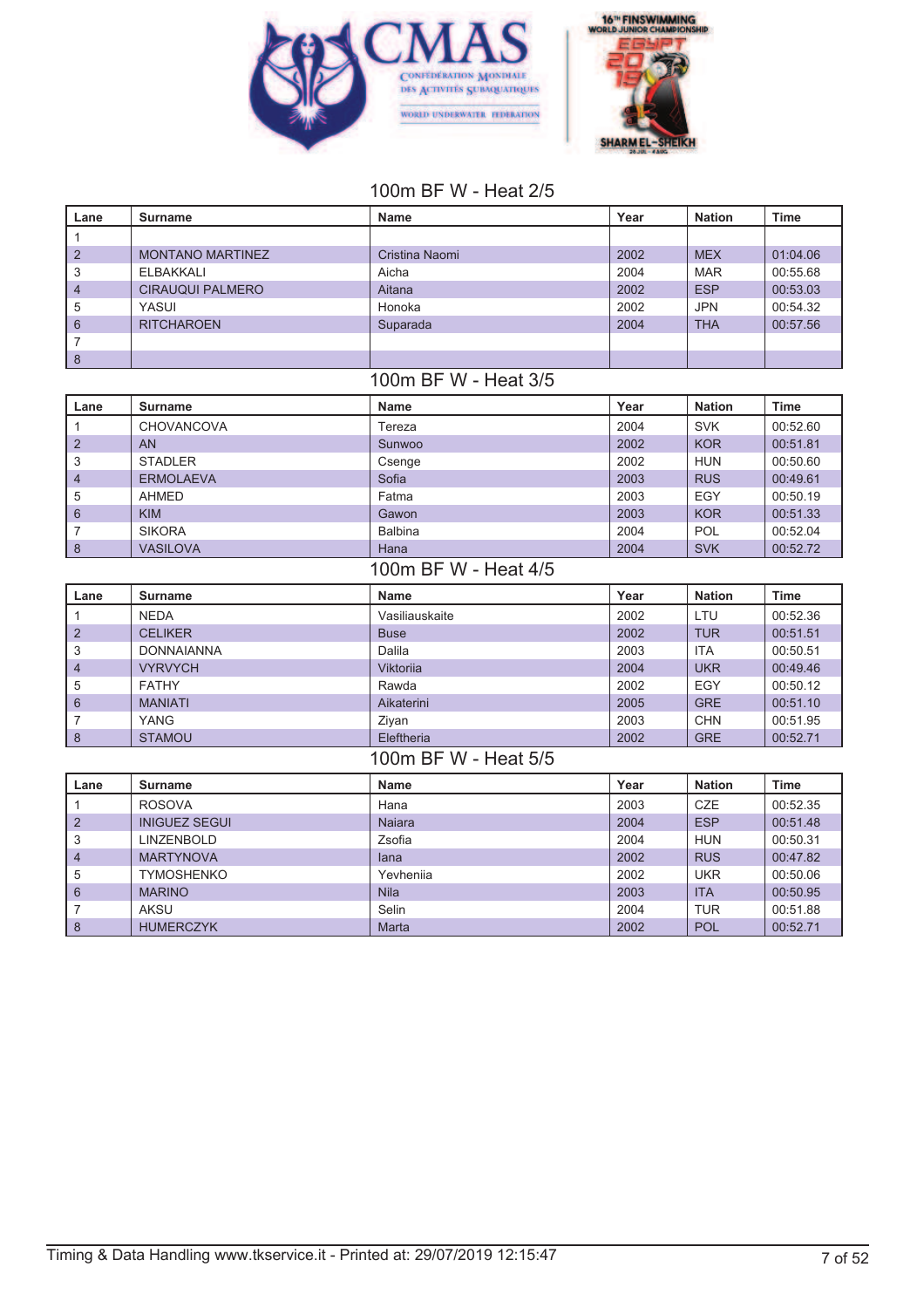



## Event: 4 - Date & Time: 2019-07-30 **100m BF M - Subscription times**

| N.             | <b>Surname</b>             | Name                                               | <b>Nation</b> | <b>Time</b> |
|----------------|----------------------------|----------------------------------------------------|---------------|-------------|
| $\mathbf{1}$   | <b>MONDAL</b>              | Sarthak                                            | <b>IND</b>    | 00:00.00    |
| $\overline{2}$ | <b>IBRAHIM</b>             | Ahmed                                              | <b>EGY</b>    | 00:42.70    |
| 3              | <b>IBRAHIM</b>             | Yousef                                             | EGY           | 00:42.83    |
| $\overline{4}$ | <b>MAKESHIN</b>            | Yegor                                              | <b>KAZ</b>    | 00:42.84    |
| 5              | <b>KROPIDLOWSKI</b>        | Szymon                                             | POL           | 00:43.84    |
| 6              | <b>INBULAEV</b>            | Danila                                             | <b>RUS</b>    | 00:43.88    |
| 7              | <b>KORSHUNKOV</b>          | Artem                                              | <b>RUS</b>    | 00:44.19    |
| 8              | <b>KLIMPAR</b>             | Jakub                                              | <b>CZE</b>    | 00:44.24    |
| 9              | <b>MASALSKI</b>            | Pawel                                              | POL           | 00:44.41    |
| 10             | <b>KALAITZOPOULOS</b>      | Paraskevas                                         | <b>GRE</b>    | 00:44.51    |
| 11             | <b>KALAITZOPOULOS</b>      | Christos                                           | <b>GRE</b>    | 00:44.77    |
| 12             | <b>SALGADO CAMPOS</b>      | <b>Brayan</b>                                      | COL           | 00:44.82    |
| 13             | <b>KOLONICS</b>            | Milan                                              | <b>HUN</b>    | 00:45.01    |
| 14             | <b>CHOE</b>                | Wonhyeok                                           | <b>KOR</b>    | 00:45.02    |
| 15             | <b>TSVELIKH</b>            | Maksym                                             | <b>UKR</b>    | 00:45.19    |
| 16             | <b>VIANELLO</b>            | <b>Mattia</b>                                      | <b>ITA</b>    | 00:45.27    |
| 17             | <b>DEMIR</b>               | Kaan                                               | <b>TUR</b>    | 00:45.34    |
| 18             | <b>LABORANTE</b>           | Daniele                                            | <b>ITA</b>    | 00:45.64    |
| 19             | QIN                        | Shihao                                             | <b>CHN</b>    | 00:46.10    |
| 20             | <b>VATANSEVER</b>          | Kerem                                              | <b>TUR</b>    | 00:46.15    |
| 21             | <b>OSUSKY</b>              | Adam                                               | <b>SVK</b>    | 00:46.30    |
| 22             | <b>LOMEIKO</b>             | Andrii                                             | <b>UKR</b>    | 00:46.33    |
| 23             | <b>TOTH</b>                | Peter                                              | <b>HUN</b>    | 00:46.33    |
| 24             | <b>CASTRILLON VELEZ</b>    | <b>Jesus Andres</b>                                | COL           | 00:46.88    |
| 25             | <b>VILLAFANE GONZALEZ</b>  | David                                              | <b>ESP</b>    | 00:47.09    |
| 26             | <b>CHANG</b>               | Wen-sheng                                          | <b>TPE</b>    | 00:47.30    |
| 27             | <b>INABA</b>               | Ryoma                                              | <b>JPN</b>    | 00:47.99    |
| 28             | <b>MAKOVEYEV ADAMOVICH</b> | Alexander                                          | <b>ESP</b>    | 00:48.05    |
| 29             | <b>KAEWPOOWAT</b>          | Thanadon                                           | <b>THA</b>    | 00:48.49    |
| 30             | YENKONGKA                  | <b>Theerut</b>                                     | <b>THA</b>    | 00:48.58    |
| 31             | <b>JANASEK</b>             | Jan                                                | CZE           | 00:48.99    |
| 32             | <b>EL YOUSSFI</b>          | Ismail                                             | <b>MAR</b>    | 00:49.22    |
| 33             | <b>OTA</b>                 | Ryo                                                | <b>JPN</b>    | 00:49.36    |
| 34             | <b>IDRISS</b>              | Azhar                                              | <b>MAR</b>    | 00:49.44    |
| 35             | <b>KUSSANOV</b>            | Adil                                               | <b>KAZ</b>    | 00:50.21    |
| 36             | <b>ALSAWALMEH</b>          | <b>Mahmoud Khaled</b>                              | <b>JOR</b>    | 00:52.07    |
| 37             | MOHAMMAD ALMAZAYDEH        | Aissar                                             | <b>JOR</b>    | 00:55.07    |
| 38             | <b>LOZADA PALOMINO</b>     | Eduardo                                            | <b>MEX</b>    | 00:57.05    |
| 39             | <b>FUSTES</b>              | Serio                                              | <b>USA</b>    | 00:58.05    |
| 40             | <b>MOTA SANCHEZ</b>        | <b>Isaac Fernando</b>                              | <b>MEX</b>    | 01:04.37    |
|                |                            | $100 \text{ m} \text{ D} \Gamma M$<br>$H \sim 4/E$ |               |             |

#### 100m BF M - Heat 1/5

| Lane           | Surname             | Name                  | Year | <b>Nation</b> | Time     |
|----------------|---------------------|-----------------------|------|---------------|----------|
|                | LOZADA PALOMINO     | Eduardo               | 2004 | <b>MEX</b>    | 00:57.05 |
| $\overline{2}$ | <b>IDRISS</b>       | Azhar                 | 2003 | <b>MAR</b>    | 00:49.44 |
| 3              | <b>YENKONGKA</b>    | Theerut               | 2003 | <b>THA</b>    | 00:48.58 |
| $\overline{4}$ | <b>CHANG</b>        | Wen-sheng             | 2003 | <b>TPE</b>    | 00:47.30 |
| 5              | MAKOVEYEV ADAMOVICH | Alexander             | 2002 | <b>ESP</b>    | 00:48.05 |
| 6              | <b>EL YOUSSFI</b>   | Ismail                | 2004 | <b>MAR</b>    | 00:49.22 |
|                | ALSAWALMEH          | Mahmoud Khaled        | 2002 | <b>JOR</b>    | 00:52.07 |
| 8              | <b>MOTA SANCHEZ</b> | <b>Isaac Fernando</b> | 2005 | <b>MEX</b>    | 01:04.37 |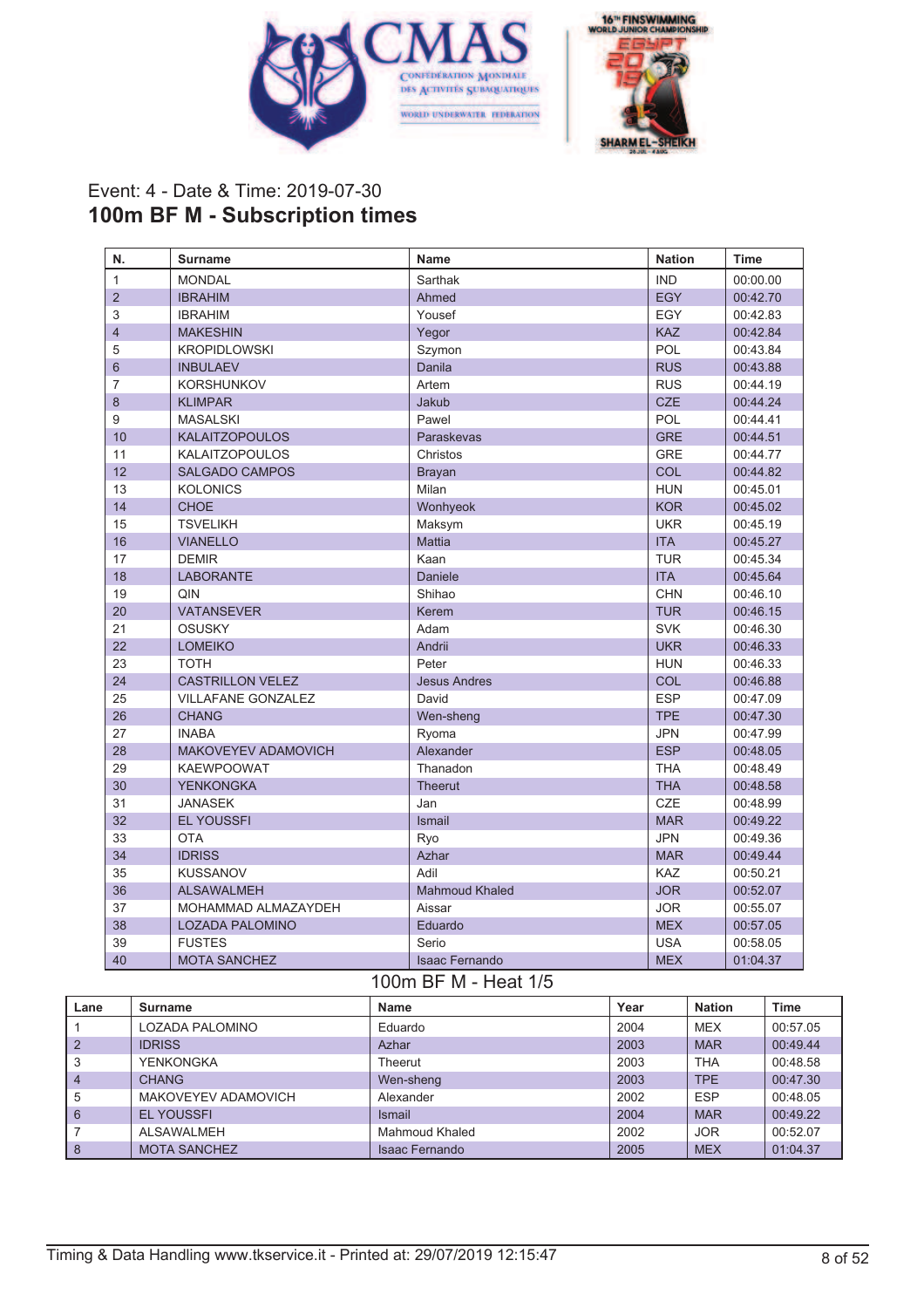



## 100m BF M - Heat 2/5

| Lane                    | <b>Surname</b>                    | <b>Name</b>          | Year         | <b>Nation</b>            | <b>Time</b>          |
|-------------------------|-----------------------------------|----------------------|--------------|--------------------------|----------------------|
| $\mathbf{1}$            | MOHAMMAD ALMAZAYDEH               | Aissar               | 2003         | <b>JOR</b>               | 00:55.07             |
| $\overline{2}$          | <b>OTA</b>                        | Ryo                  | 2003         | <b>JPN</b>               | 00:49.36             |
| 3                       | <b>KAEWPOOWAT</b>                 | Thanadon             | 2003         | <b>THA</b>               | 00:48.49             |
| $\overline{4}$          | <b>VILLAFANE GONZALEZ</b>         | David                | 2003         | <b>ESP</b>               | 00:47.09             |
| 5                       | <b>INABA</b>                      | Ryoma                | 2002         | <b>JPN</b>               | 00:47.99             |
| 6                       | <b>JANASEK</b>                    | Jan                  | 2003         | <b>CZE</b>               | 00:48.99             |
| $\overline{7}$          | <b>KUSSANOV</b>                   | Adil                 | 2003         | <b>KAZ</b>               | 00:50.21             |
| $\delta$                | <b>FUSTES</b>                     | Serio                | 2005         | <b>USA</b>               | 00:58.05             |
|                         |                                   | 100m BF M - Heat 3/5 |              |                          |                      |
| Lane                    | <b>Surname</b>                    | <b>Name</b>          | Year         | <b>Nation</b>            | <b>Time</b>          |
| $\mathbf{1}$            | <b>OSUSKY</b>                     | Adam                 | 2002         | <b>SVK</b>               | 00:46.30             |
| 2                       | <b>TSVELIKH</b>                   | Maksym               | 2002         | <b>UKR</b>               | 00:45.19             |
| 3                       | <b>MASALSKI</b>                   | Pawel                | 2002         | <b>POL</b>               | 00:44.41             |
| $\overline{\mathbf{4}}$ | <b>IBRAHIM</b>                    | Yousef               | 2002         | <b>EGY</b>               | 00:42.83             |
| 5                       | <b>INBULAEV</b>                   | Danila               | 2002         | <b>RUS</b>               | 00:43.88             |
| 6                       | <b>SALGADO CAMPOS</b>             | <b>Brayan</b>        | 2002         | COL                      | 00:44.82             |
| $\overline{7}$          | <b>LABORANTE</b>                  | Daniele              | 2002         | <b>ITA</b>               | 00:45.64             |
| 8                       | <b>CASTRILLON VELEZ</b>           | <b>Jesus Andres</b>  | 2002         | COL                      | 00:46.88             |
|                         |                                   | 100m BF M - Heat 4/5 |              |                          |                      |
|                         |                                   |                      |              |                          |                      |
| Lane                    | <b>Surname</b>                    | <b>Name</b>          | Year         | <b>Nation</b>            | <b>Time</b>          |
| $\mathbf{1}$            | <b>VATANSEVER</b>                 | Kerem                | 2002         | <b>TUR</b>               | 00:46.15             |
| $\overline{2}$          | <b>CHOE</b>                       | Wonhyeok             | 2003         | <b>KOR</b>               | 00:45.02             |
| 3                       | <b>KLIMPAR</b>                    | Jakub                | 2002         | <b>CZE</b>               | 00:44.24             |
| $\overline{4}$          | <b>IBRAHIM</b>                    | Ahmed                | 2004         | <b>EGY</b>               | 00:42.70             |
| 5                       | <b>KROPIDLOWSKI</b>               | Szymon               | 2002         | POL                      | 00:43.84             |
| 6                       | <b>KALAITZOPOULOS</b>             | <b>Christos</b>      | 2003         | <b>GRE</b>               | 00:44.77             |
| $\overline{7}$          | <b>DEMIR</b>                      | Kaan                 | 2002         | <b>TUR</b>               | 00:45.34             |
| 8                       | <b>TOTH</b>                       | Peter                | 2003         | <b>HUN</b>               | 00:46.33             |
|                         |                                   | 100m BF M - Heat 5/5 |              |                          |                      |
| Lane                    | <b>Surname</b>                    | <b>Name</b>          | Year         | <b>Nation</b>            | <b>Time</b>          |
| $\mathbf{1}$            | QIN                               | Shihao               | 2002         | <b>CHN</b>               | 00:46.10             |
| $\overline{2}$          | <b>KOLONICS</b>                   | <b>Milan</b>         | 2002         | <b>HUN</b>               | 00:45.01             |
| 3                       | <b>KORSHUNKOV</b>                 | Artem                | 2003         | <b>RUS</b>               | 00:44.19             |
| $\overline{4}$          | <b>MONDAL</b>                     | <b>Sarthak</b>       | 2005         | <b>IND</b>               | 00:00.00             |
| 5                       | <b>MAKESHIN</b>                   | Yegor                | 2002         | <b>KAZ</b>               | 00:42.84             |
| 6                       | <b>KALAITZOPOULOS</b>             | Paraskevas           | 2003         | <b>GRE</b>               | 00:44.51             |
| $\overline{7}$<br>8     | <b>VIANELLO</b><br><b>LOMEIKO</b> | Mattia<br>Andrii     | 2002<br>2002 | <b>ITA</b><br><b>UKR</b> | 00:45.27<br>00:46.33 |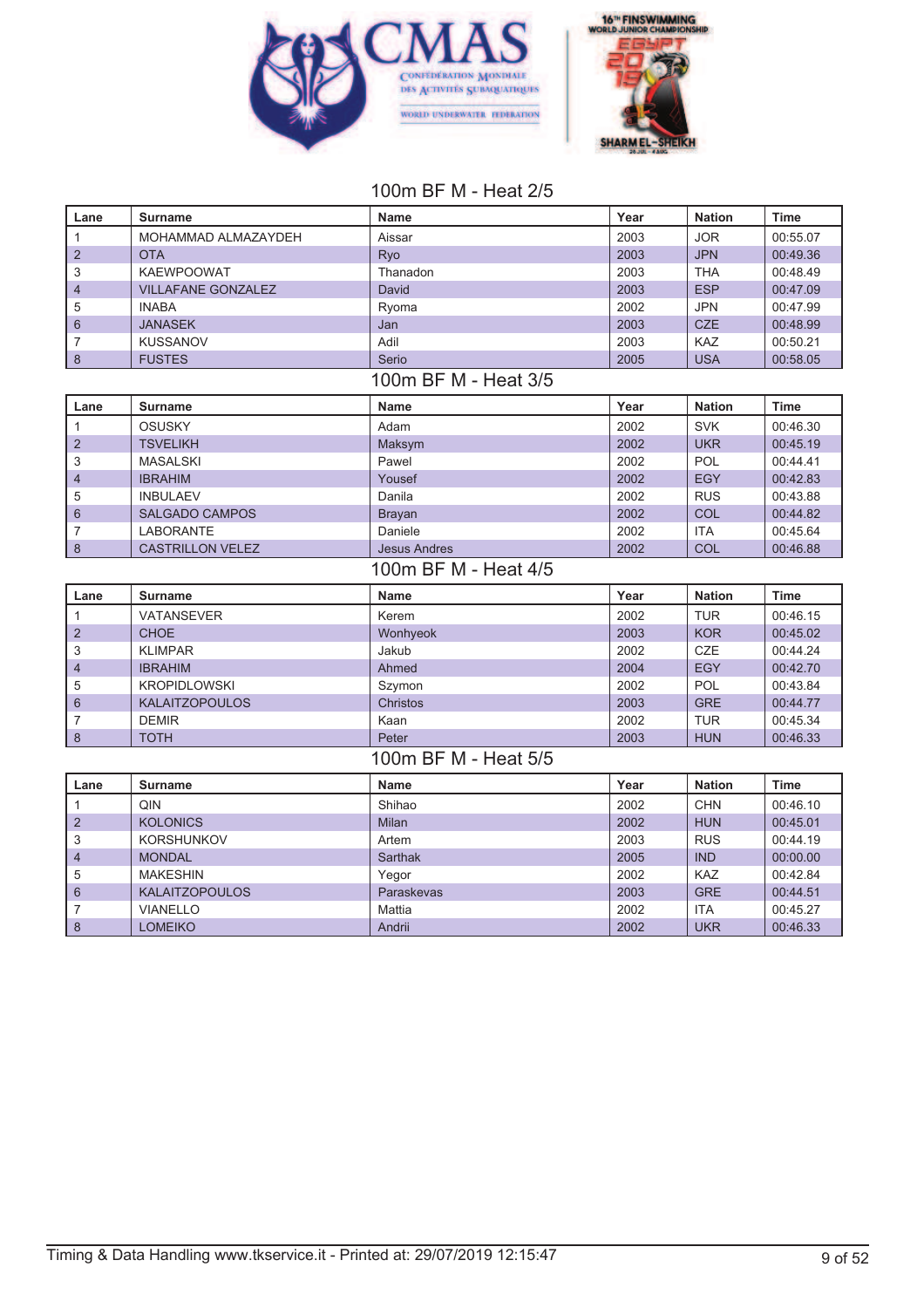



## Event: 5 - Date & Time: 2019-07-30 **400m SF W - Subscription times**

| N.                       | <b>Surname</b>                 | <b>Name</b>      | <b>Nation</b> | <b>Time</b> |
|--------------------------|--------------------------------|------------------|---------------|-------------|
| 1                        | <b>SCHIKORA</b>                | Johanna          | <b>GER</b>    | 03:17.69    |
| $\overline{2}$           | <b>KARZUNOVA</b>               | Anna             | <b>RUS</b>    | 03:22.54    |
| 3                        | <b>SIDORKINA</b>               | Kseniia          | <b>RUS</b>    | 03:22.85    |
| $\overline{\mathcal{L}}$ | <b>SKYLOURAKI OR SKILURAKI</b> | Christina Ioanna | <b>GRE</b>    | 03:25.68    |
| 5                        | <b>DEME</b>                    | Dorka            | <b>HUN</b>    | 03:27.34    |
| $6\phantom{1}$           | <b>DANKO</b>                   | Sofiia           | <b>UKR</b>    | 03:28.41    |
| 7                        | LEE                            | Jeongmin         | <b>KOR</b>    | 03:29.09    |
| 8                        | <b>VARGA</b>                   | Jazmin Kata      | <b>HUN</b>    | 03:30.63    |
| 9                        | <b>PARK</b>                    | Jiwoo            | <b>KOR</b>    | 03:30.96    |
| 10                       | <b>SAVIOLI</b>                 | Gaia             | <b>ITA</b>    | 03:30.99    |
| 11                       | <b>GHINI</b>                   | Giada            | <b>ITA</b>    | 03:31.80    |
| 12                       | <b>HNATHOVA</b>                | Alzbeta          | <b>CZE</b>    | 03:32.16    |
| 13                       | <b>ANDRES LORENTE</b>          | Patricia         | <b>ESP</b>    | 03:33.35    |
| 14                       | <b>ABDELHADI</b>               | Salma            | <b>EGY</b>    | 03:33.50    |
| 15                       | <b>DENGLER</b>                 | Laura-marie      | <b>GER</b>    | 03:36.59    |
| 16                       | <b>ALI</b>                     | Lougy            | <b>EGY</b>    | 03:36.60    |
| 17                       | PADALIKOVA                     | Katerina         | <b>CZE</b>    | 03:37.39    |
| 18                       | <b>RADCHENKO</b>               | Anastasija       | <b>EST</b>    | 03:41.71    |
| 19                       | <b>CHARIS RENATA</b>           | Trinasya         | <b>INA</b>    | 03:44.99    |
| 20                       | <b>ECHEVERRIA LOZANO</b>       | Lorena           | <b>ESP</b>    | 03:46.49    |
| 21                       | <b>REINA SANCHEZ</b>           | Roxana           | COL           | 03:48.75    |
| 22                       | <b>VIRSIKOVA</b>               | Vanesa           | <b>SVK</b>    | 03:49.43    |
| 23                       | <b>IKUTA</b>                   | Akane            | <b>JPN</b>    | 03:52.35    |
| 24                       | <b>IVETIC</b>                  | Ema              | <b>CRO</b>    | 03:52.69    |
| 25                       | <b>KAUZLARIC</b>               | Anika            | <b>CRO</b>    | 03:53.29    |
| 26                       | <b>INTHARAWICHIEN</b>          | Nawanit          | <b>THA</b>    | 04:08.96    |
| 27                       | <b>SUKKHONG</b>                | Supajira         | <b>THA</b>    | 04:09.14    |

#### 400m SF W - Heat 1/4

| Lane           | Surname               | <b>Name</b> | Year | <b>Nation</b> | <b>Time</b> |
|----------------|-----------------------|-------------|------|---------------|-------------|
|                |                       |             |      |               |             |
| $\overline{2}$ |                       |             |      |               |             |
| 3              | <b>SUKKHONG</b>       | Supajira    | 2003 | <b>THA</b>    | 04:09.14    |
| $\overline{4}$ | <b>KAUZLARIC</b>      | Anika       | 2005 | <b>CRO</b>    | 03:53.29    |
| 5              | <b>INTHARAWICHIEN</b> | Nawanit     | 2003 | <b>THA</b>    | 04:08.96    |
| 6              |                       |             |      |               |             |
|                |                       |             |      |               |             |
| 8              |                       |             |      |               |             |

#### 400m SF W - Heat 2/4

| Lane           | Surname          | Name        | Year | <b>Nation</b> | Time     |
|----------------|------------------|-------------|------|---------------|----------|
|                | REINA SANCHEZ    | Roxana      | 2004 | COL           | 03:48.75 |
| $\overline{2}$ | <b>DENGLER</b>   | Laura-marie | 2005 | <b>GER</b>    | 03:36.59 |
| 3              | <b>PARK</b>      | Jiwoo       | 2003 | <b>KOR</b>    | 03:30.96 |
| $\overline{4}$ | <b>SIDORKINA</b> | Ksenija     | 2004 | <b>RUS</b>    | 03:22.85 |
| 5              | <b>DANKO</b>     | Sofiia      | 2005 | <b>UKR</b>    | 03:28.41 |
| 6              | <b>HNATHOVA</b>  | Alzbeta     | 2002 | <b>CZE</b>    | 03:32.16 |
|                | <b>RADCHENKO</b> | Anastasija  | 2004 | <b>EST</b>    | 03:41.71 |
| 8              | <b>IVETIC</b>    | Ema         | 2002 | <b>CRO</b>    | 03:52.69 |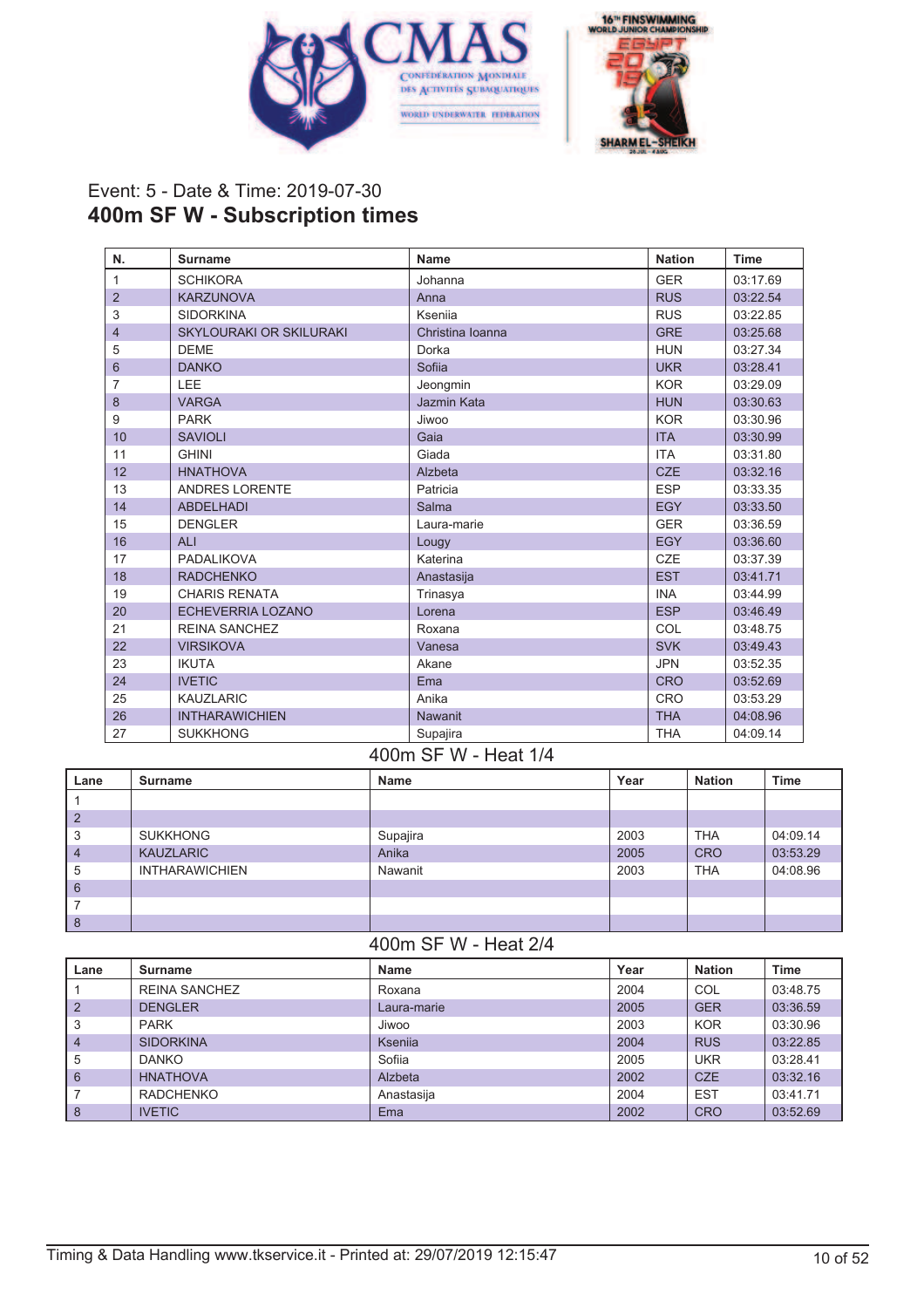



### 400m SF W - Heat 3/4

| Lane             | <b>Surname</b>          | <b>Name</b>          | Year | <b>Nation</b> | <b>Time</b> |
|------------------|-------------------------|----------------------|------|---------------|-------------|
|                  | ECHEVERRIA LOZANO       | Lorena               | 2002 | <b>ESP</b>    | 03:46.49    |
| $\overline{2}$   | <b>ABDELHADI</b>        | Salma                | 2005 | <b>EGY</b>    | 03:33.50    |
| 3                | VARGA                   | Jazmin Kata          | 2003 | <b>HUN</b>    | 03:30.63    |
| $\overline{4}$   | <b>KARZUNOVA</b>        | Anna                 | 2002 | <b>RUS</b>    | 03:22.54    |
| 5                | <b>DEME</b>             | Dorka                | 2004 | <b>HUN</b>    | 03:27.34    |
| $6\phantom{1}$   | <b>GHINI</b>            | Giada                | 2003 | <b>ITA</b>    | 03:31.80    |
| 7                | <b>PADALIKOVA</b>       | Katerina             | 2003 | <b>CZE</b>    | 03:37.39    |
| $\boldsymbol{8}$ | <b>IKUTA</b>            | Akane                | 2002 | <b>JPN</b>    | 03:52.35    |
|                  |                         | 400m SF W - Heat 4/4 |      |               |             |
| Lane             | <b>Surname</b>          | <b>Name</b>          | Year | <b>Nation</b> | <b>Time</b> |
|                  | <b>CHARIS RENATA</b>    | Trinasya             | 2002 | <b>INA</b>    | 03:44.99    |
| $\overline{2}$   | <b>ANDRES LORENTE</b>   | Patricia             | 2004 | <b>ESP</b>    | 03:33.35    |
| 3                | LEE                     | Jeongmin             | 2002 | <b>KOR</b>    | 03:29.09    |
| 4                | <b>SCHIKORA</b>         | Johanna              | 2002 | <b>GER</b>    | 03:17.69    |
| 5                | SKYLOURAKI OR SKILURAKI | Christina Ioanna     | 2004 | <b>GRE</b>    | 03:25.68    |
| 6                | <b>SAVIOLI</b>          | Gaia                 | 2002 | <b>ITA</b>    | 03:30.99    |
| 7                | ALI                     | Lougy                | 2002 | <b>EGY</b>    | 03:36.60    |

8 | VIRSIKOVA | Vanesa | 2003 | SVK | 03:49.43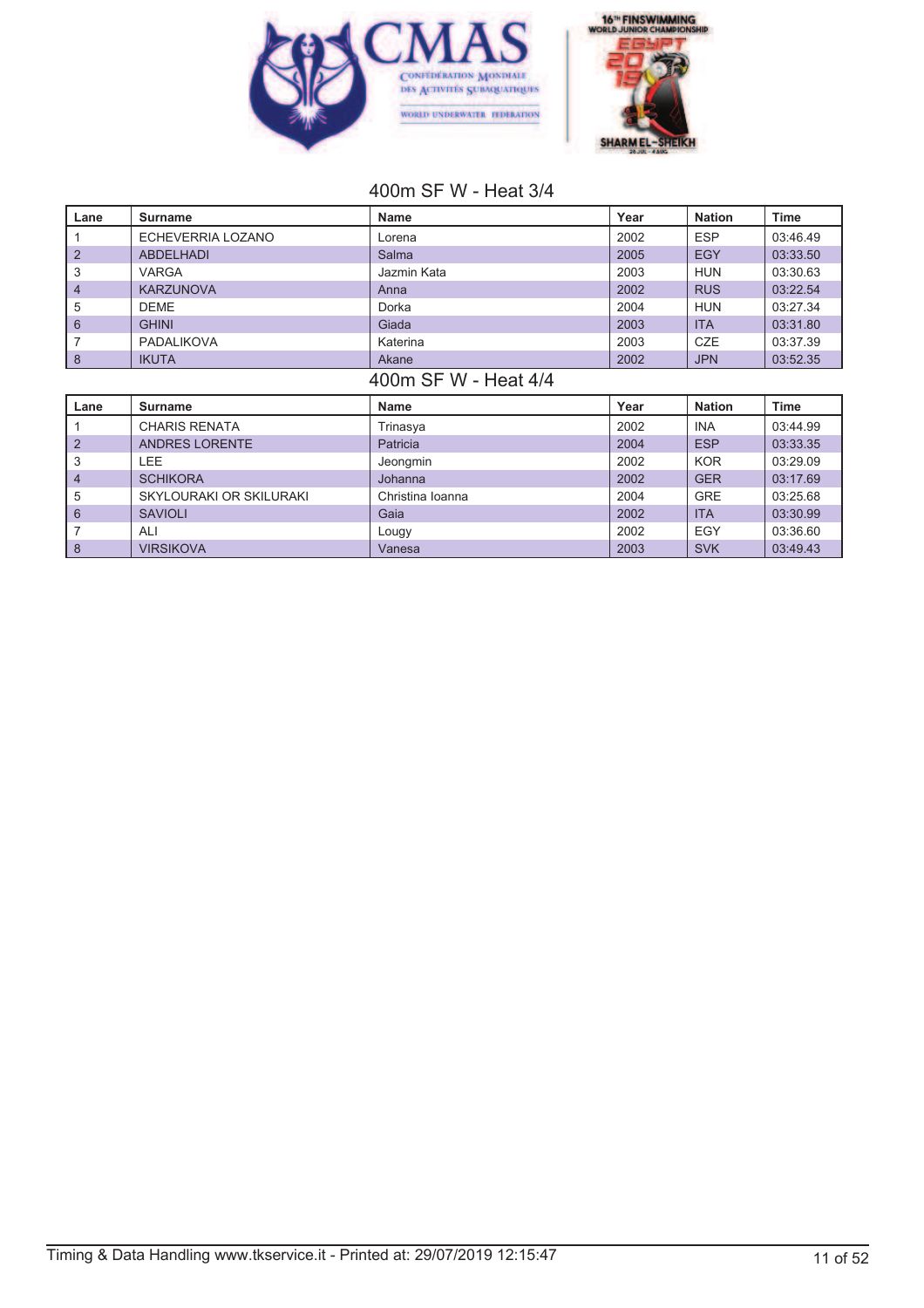



## Event: 6 - Date & Time: 2019-07-30 **400m SF M - Subscription times**

| N.             | <b>Surname</b>          | <b>Name</b>             | <b>Nation</b> | <b>Time</b> |
|----------------|-------------------------|-------------------------|---------------|-------------|
| 1              | <b>KHUDYSHKIN</b>       | Alexandr                | <b>RUS</b>    | 03:02.41    |
| $\overline{2}$ | <b>GAVRILOV</b>         | Aleksandr               | <b>RUS</b>    | 03:07.72    |
| 3              | <b>GIRALDO CESPEDES</b> | Juan Sebastian          | COL           | 03:08.64    |
| $\overline{4}$ | <b>SUSHCHENKO</b>       | Volodymyr               | <b>UKR</b>    | 03:08.85    |
| 5              | <b>KUBICEK</b>          | Matyas                  | <b>CZE</b>    | 03:09.69    |
| 6              | <b>FARAG</b>            | Ahmed                   | <b>EGY</b>    | 03:10.10    |
| $\overline{7}$ | <b>TSINGELIS</b>        | Thomas                  | <b>GRE</b>    | 03:10.40    |
| 8              | <b>MORSI</b>            | Ahmed                   | <b>EGY</b>    | 03:10.90    |
| 9              | LATAL                   | Filip                   | <b>CZE</b>    | 03:12.80    |
| 10             | <b>CHA</b>              | Jonghwan                | <b>KOR</b>    | 03:13.50    |
| 11             | YU                      | Hankook                 | <b>KOR</b>    | 03:14.64    |
| 12             | <b>DOULGERAKIS</b>      | <b>loannis</b>          | <b>GRE</b>    | 03:14.81    |
| 13             | <b>DRAZBA</b>           | Filip                   | POL           | 03:15.20    |
| 14             | <b>PAZMANYI</b>         | Sandor                  | <b>HUN</b>    | 03:16.66    |
| 15             | <b>BAYES EZQUERRO</b>   | Pol                     | <b>ESP</b>    | 03:19.20    |
| 16             | <b>PALAMARCHUK</b>      | Yevhenii                | <b>UKR</b>    | 03:19.29    |
| 17             | <b>JIMENEZ GRANADA</b>  | <b>Breylin Santiago</b> | COL           | 03:20.32    |
| 18             | <b>FETISSOV</b>         | Daniel                  | <b>EST</b>    | 03:20.99    |
| 19             | <b>PIETRAS</b>          | Kamil                   | POL           | 03:24.28    |
| 20             | <b>ISHIBASHI</b>        | <b>Riku</b>             | <b>JPN</b>    | 03:28.79    |
| 21             | <b>KRNJAK</b>           | Jan                     | <b>CRO</b>    | 03:31.85    |
| 22             | <b>DURIC</b>            | Jakov                   | <b>CRO</b>    | 03:33.71    |
| 23             | <b>TSENG</b>            | Tzu-yu                  | <b>TPE</b>    | 03:34.02    |
| 24             | <b>REHOROVSKY</b>       | Oliver                  | <b>SVK</b>    | 03:43.04    |
| 25             | <b>BASSAM ALBAWANEH</b> | Sohaib                  | <b>JOR</b>    | 03:49.47    |
| 26             | <b>WONGAEK</b>          | Paphonpach              | <b>THA</b>    | 03:55.40    |
| 27             | <b>HUSNI ALBRIEH</b>    | Abdel Rahman            | <b>JOR</b>    | 03:59.44    |
| 28             | <b>PHAKARSA</b>         | Sakda                   | <b>THA</b>    | 03:59.69    |

#### 400m SF M - Heat 1/4

| Lane      | <b>Surname</b>          | <b>Name</b>  | Year | <b>Nation</b> | <b>Time</b> |
|-----------|-------------------------|--------------|------|---------------|-------------|
|           |                         |              |      |               |             |
| $\mid$ 2  |                         |              |      |               |             |
| 3         | <b>HUSNI ALBRIEH</b>    | Abdel Rahman | 2002 | <b>JOR</b>    | 03:59.44    |
| $\vert$ 4 | <b>BASSAM ALBAWANEH</b> | Sohaib       | 2004 | <b>JOR</b>    | 03:49.47    |
| 5         | <b>WONGAEK</b>          | Paphonpach   | 2004 | <b>THA</b>    | 03:55.40    |
| 6         | <b>PHAKARSA</b>         | Sakda        | 2002 | <b>THA</b>    | 03:59.69    |
|           |                         |              |      |               |             |
| 8         |                         |              |      |               |             |

#### 400m SF M - Heat 2/4

| Lane           | Surname               | <b>Name</b>    | Year | <b>Nation</b> | <b>Time</b> |
|----------------|-----------------------|----------------|------|---------------|-------------|
|                | <b>KRNJAK</b>         | Jan            | 2003 | CRO           | 03:31.85    |
| $\overline{2}$ | <b>BAYES EZQUERRO</b> | Pol            | 2002 | <b>ESP</b>    | 03:19.20    |
| 3              | LATAL                 | Filip          | 2002 | CZE           | 03:12.80    |
| $\overline{4}$ | GIRALDO CESPEDES      | Juan Sebastian | 2003 | COL           | 03:08.64    |
| 5              | <b>FARAG</b>          | Ahmed          | 2004 | EGY           | 03:10.10    |
| 6              | <b>DOULGERAKIS</b>    | <b>Ioannis</b> | 2003 | <b>GRE</b>    | 03:14.81    |
|                | <b>FETISSOV</b>       | Daniel         | 2003 | <b>EST</b>    | 03:20.99    |
| 8              | <b>REHOROVSKY</b>     | Oliver         | 2003 | <b>SVK</b>    | 03:43.04    |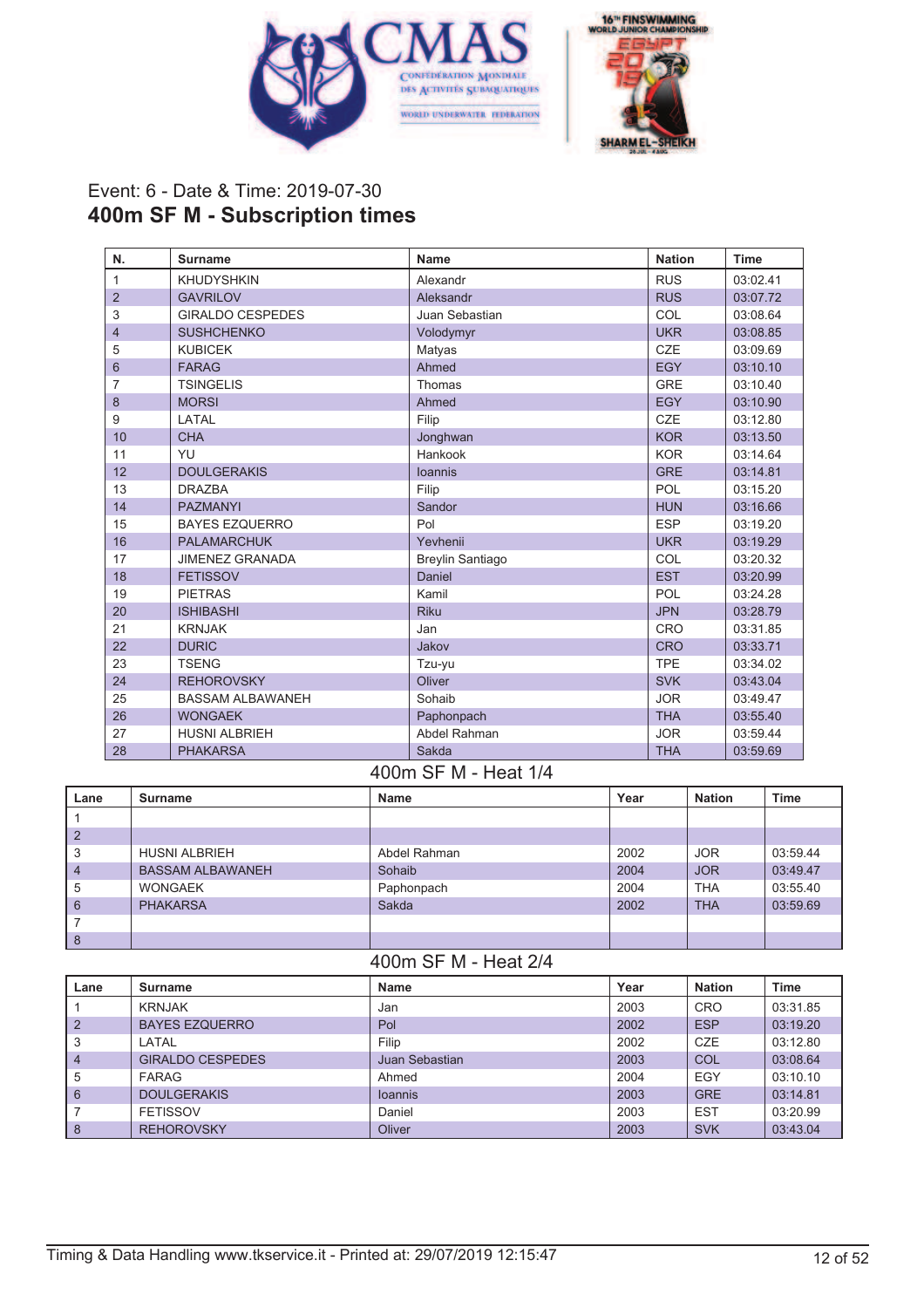



# 400m SF M - Heat 3/4

| Lane           | <b>Surname</b>         | <b>Name</b>             | Year | <b>Nation</b> | <b>Time</b> |
|----------------|------------------------|-------------------------|------|---------------|-------------|
|                | <b>ISHIBASHI</b>       | <b>Riku</b>             | 2002 | <b>JPN</b>    | 03:28.79    |
| $\overline{2}$ | <b>PAZMANYI</b>        | Sandor                  | 2004 | <b>HUN</b>    | 03:16.66    |
| 3              | <b>MORSI</b>           | Ahmed                   | 2004 | <b>EGY</b>    | 03:10.90    |
| 4              | <b>GAVRILOV</b>        | Aleksandr               | 2002 | <b>RUS</b>    | 03:07.72    |
| 5              | <b>KUBICEK</b>         | Matyas                  | 2003 | <b>CZE</b>    | 03:09.69    |
| $6\phantom{1}$ | YU                     | <b>Hankook</b>          | 2002 | <b>KOR</b>    | 03:14.64    |
| 7              | <b>JIMENEZ GRANADA</b> | <b>Breylin Santiago</b> | 2002 | COL           | 03:20.32    |
| $\bf 8$        | <b>TSENG</b>           | Tzu-yu                  | 2003 | <b>TPE</b>    | 03:34.02    |
|                |                        | 400m SF M - Heat 4/4    |      |               |             |
|                |                        |                         |      |               |             |
| Lane           | <b>Surname</b>         | <b>Name</b>             | Year | <b>Nation</b> | Time        |
|                | <b>PIETRAS</b>         | Kamil                   | 2005 | <b>POL</b>    | 03:24.28    |
| $\overline{2}$ | <b>DRAZBA</b>          | Filip                   | 2004 | <b>POL</b>    | 03:15.20    |
| 3              | TSINGELIS              | Thomas                  | 2002 | <b>GRE</b>    | 03:10.40    |
| 4              | <b>KHUDYSHKIN</b>      | Alexandr                | 2002 | <b>RUS</b>    | 03:02.41    |
| 5              | <b>SUSHCHENKO</b>      | Volodymyr               | 2003 | <b>UKR</b>    | 03:08.85    |
| $6\phantom{1}$ | <b>CHA</b>             | Jonghwan                | 2002 | <b>KOR</b>    | 03:13.50    |
| 7              | <b>PALAMARCHUK</b>     | Yevhenii                | 2004 | <b>UKR</b>    | 03:19.29    |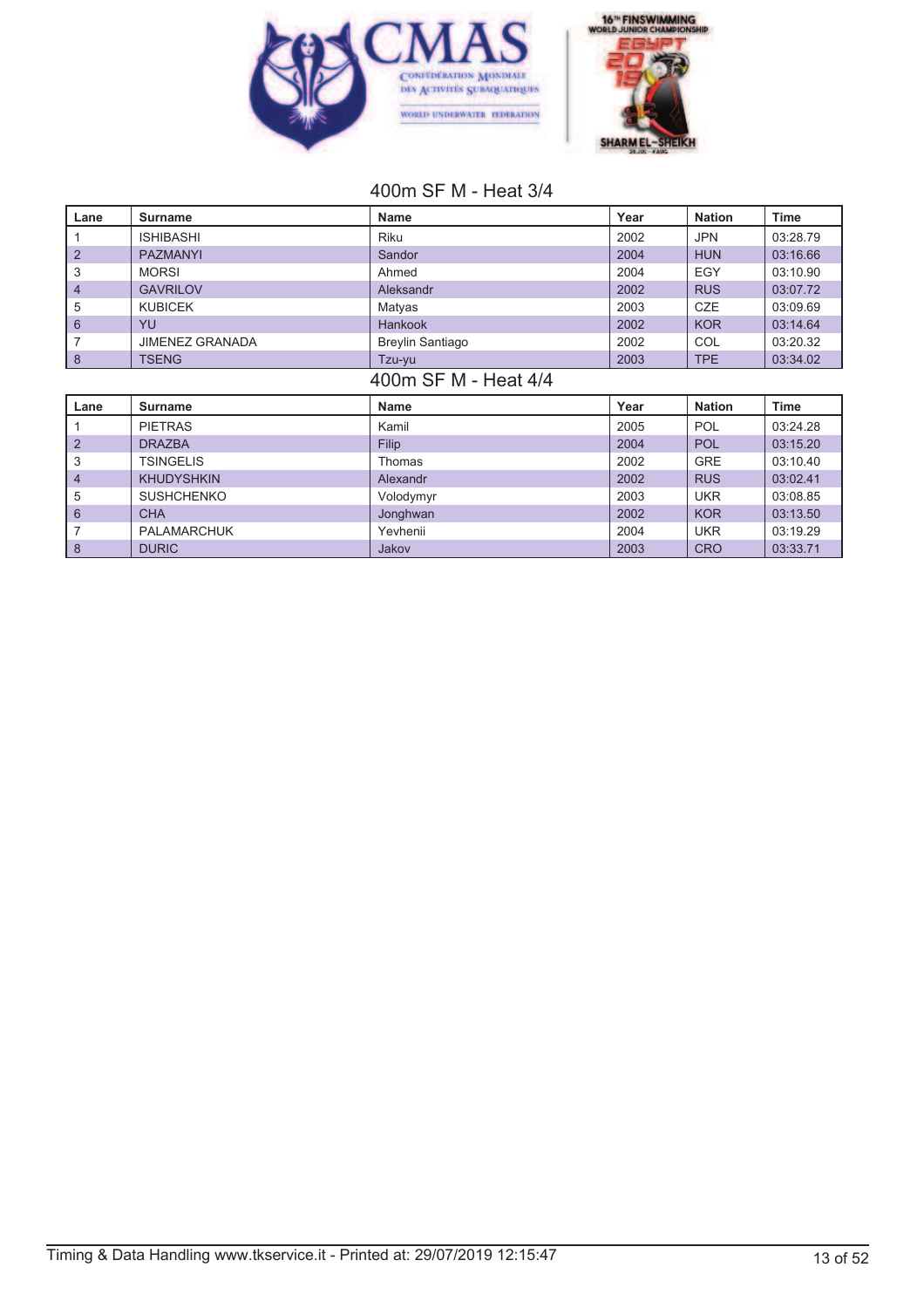



# Event: 7 - Date & Time: 2019-07-30 **4x100 BF Mixed -Subscription times**

| N.             | Team                            | <b>Nation</b>     | <b>Time</b> |
|----------------|---------------------------------|-------------------|-------------|
| 1              | <b>RUSSIA</b>                   | <b>RUS</b>        | 03:05.50    |
| $\overline{2}$ | <b>EGYPT</b>                    | <b>EGY</b>        | 03:07.50    |
| 3              | <b>HUNGARY</b>                  | <b>HUN</b>        | 03:08.61    |
| $\overline{4}$ | <b>UKRAINE</b>                  | <b>UKR</b>        | 03:09.82    |
| 5              | <b>ITALY</b>                    | ITA               | 03:10.94    |
| 6              | <b>POLAND</b>                   | <b>POL</b>        | 03:11.11    |
| 7              | <b>KOREA</b>                    | <b>KOR</b>        | 03:11.80    |
| 8              | <b>GREECE</b>                   | <b>GRE</b>        | 03:12.34    |
| 9              | <b>CZECH</b><br><b>REPUBLIC</b> | CZE               | 03:12.85    |
| 10             | <b>TURKEY</b>                   | <b>TUR</b>        | 03:14.88    |
| 11             | <b>SPAIN</b>                    | <b>ESP</b>        | 03:19.65    |
| 12             | <b>MOROCCO</b>                  | <b>MAR</b>        | 03:20.00    |
| 13             | <b>THAILAND</b>                 | THA               | 03:22.01    |
| 14             | <b>JAPAN</b>                    | <b>JPN</b>        | 03:23.48    |
| 15             | <b>CROATIA</b>                  | <b>CRO</b>        | 04:05.17    |
| 16             | <b>SLOVAKIA</b><br>---          | <b>SVK</b><br>. . | 59:59.99    |

#### 4x100 BF Mixed - Heat 1/2

| Lane           | Team            | <b>Competitors</b>                                                                           | <b>Nation</b> | <b>Time</b> |
|----------------|-----------------|----------------------------------------------------------------------------------------------|---------------|-------------|
|                | <b>JAPAN</b>    | , , ,                                                                                        | <b>JPN</b>    | 03:23.48    |
| $\overline{2}$ | <b>TURKEY</b>   | Kaan DEMIR, Buse CELIKER, Selin AKSU, Kerem VATANSEVER                                       | <b>TUR</b>    | 03:14.88    |
| 3              | POI AND         | Kropidlowski, Masalski, Sikora, Humerczyk                                                    | <b>POL</b>    | 03:11.11    |
| $\overline{4}$ | <b>EGYPT</b>    | Ahmed Ibrahim, Yousef Ibrahim, Rawda Fathy, Fatma Ahmed                                      | EGY           | 03:07.50    |
| 5              | <b>UKRAINE</b>  | Vyrvych Viktoriia, Tymoshenko Yevheniia, Lomeiko Andrii, Tsvelikh Maksym                     | <b>UKR</b>    | 03:09.82    |
| 6              | GREECE          | KALAITZOPOULOS CHRISTOS, KALAITZOPOULOS PARASKEVAS,<br>MANIATI AIKATERINI, STAMOU ELEFTHERIA | <b>GRE</b>    | 03:12.34    |
|                | <b>MOROCCO</b>  | EL BEKKALI AYCHA, HIND DOHA, MAMDOUH ABDELMOUGHIT, ISMAIL<br>EL YOUSSFI                      | <b>MAR</b>    | 03:20.00    |
| 8              | <b>SLOVAKIA</b> | Vasilova, Vanekova, Rehorovsky, Osusky                                                       | <b>SVK</b>    | 59:59.99    |

#### 4x100 BF Mixed - Heat 2/2

| Lane           | Team                                  | <b>Competitors</b>                                                              | <b>Nation</b> | Time     |
|----------------|---------------------------------------|---------------------------------------------------------------------------------|---------------|----------|
|                | <b>THAILAND</b>                       | Kaewpoowat Thanadon, Yenkongka Theerut, Vichaksanapong Nuchwara,<br>Molee Ticha | <b>THA</b>    | 03:22.01 |
| $\vert$ 2      | C <sub>7</sub> FCH<br><b>REPUBLIC</b> | Janasek Jan, Svomova Adela, Rosova Hana, Klimpar Jakub                          | <b>CZE</b>    | 03:12.85 |
| 3              | <b>ITALY</b>                          | MATTIA VIANELLO, DANIELE LABORANTE, NILA MARINO, DALILA<br><b>DONNAIANNA</b>    | <b>ITA</b>    | 03:10.94 |
| $\overline{4}$ | <b>RUSSIA</b>                         | Inbulaev Danil, Korshunkov Artem, Martynova Iana, Ermolaeva Sofia               | <b>RUS</b>    | 03:05.50 |
| 5              | <b>HUNGARY</b>                        | Kolonics Milan, Cseplo Kelen, Linzenbold Zsofia, Stadler Csenge                 | <b>HUN</b>    | 03:08.61 |
| 6              | <b>KORFA</b>                          | KIM, MINSU, SHIN, SANGBEOM, KIM, MINJEONG, RYU, MINSEO                          | <b>KOR</b>    | 03:11.80 |
|                | <b>SPAIN</b>                          | Alexander Makoveyev, David Villafane, Naiara Iniquez, Aitana Ciraugui           | <b>ESP</b>    | 03:19.65 |
| 8              | <b>CROATIA</b>                        | EMA IVETIC, HANNAH ZIGANTO, IAN GOLOB, JAKOV DURIC                              | <b>CRO</b>    | 04:05.17 |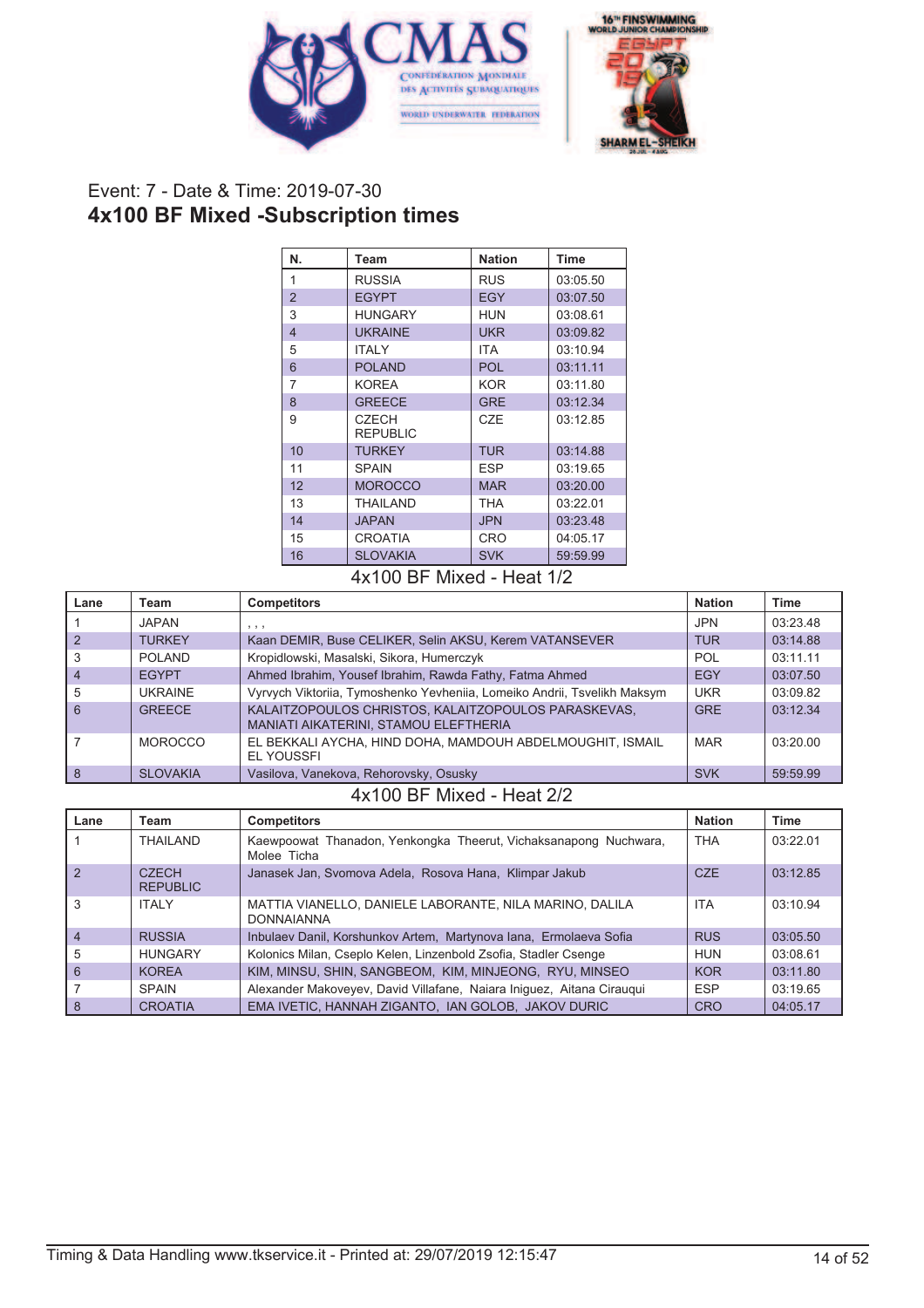

# **16th CMAS Finswimming Junior World Championship 28 July - 01 August - 2019 - Sharm El-Sheik (EGY)**

**Daily program of Thuesday 30th July 2019, afternoon**

#### **Event n°**

| <b>100 SF</b> | women Final |              |
|---------------|-------------|--------------|
| <b>100 SE</b> | men         | <b>Final</b> |
| <b>100 BF</b> | women Final |              |
| <b>100 BF</b> | men         | <b>Final</b> |
| <b>400 SF</b> | women Final |              |
| <b>400 SF</b> | men         | <b>Final</b> |
| 4x100 BF      | mixed       | <b>Final</b> |
|               |             |              |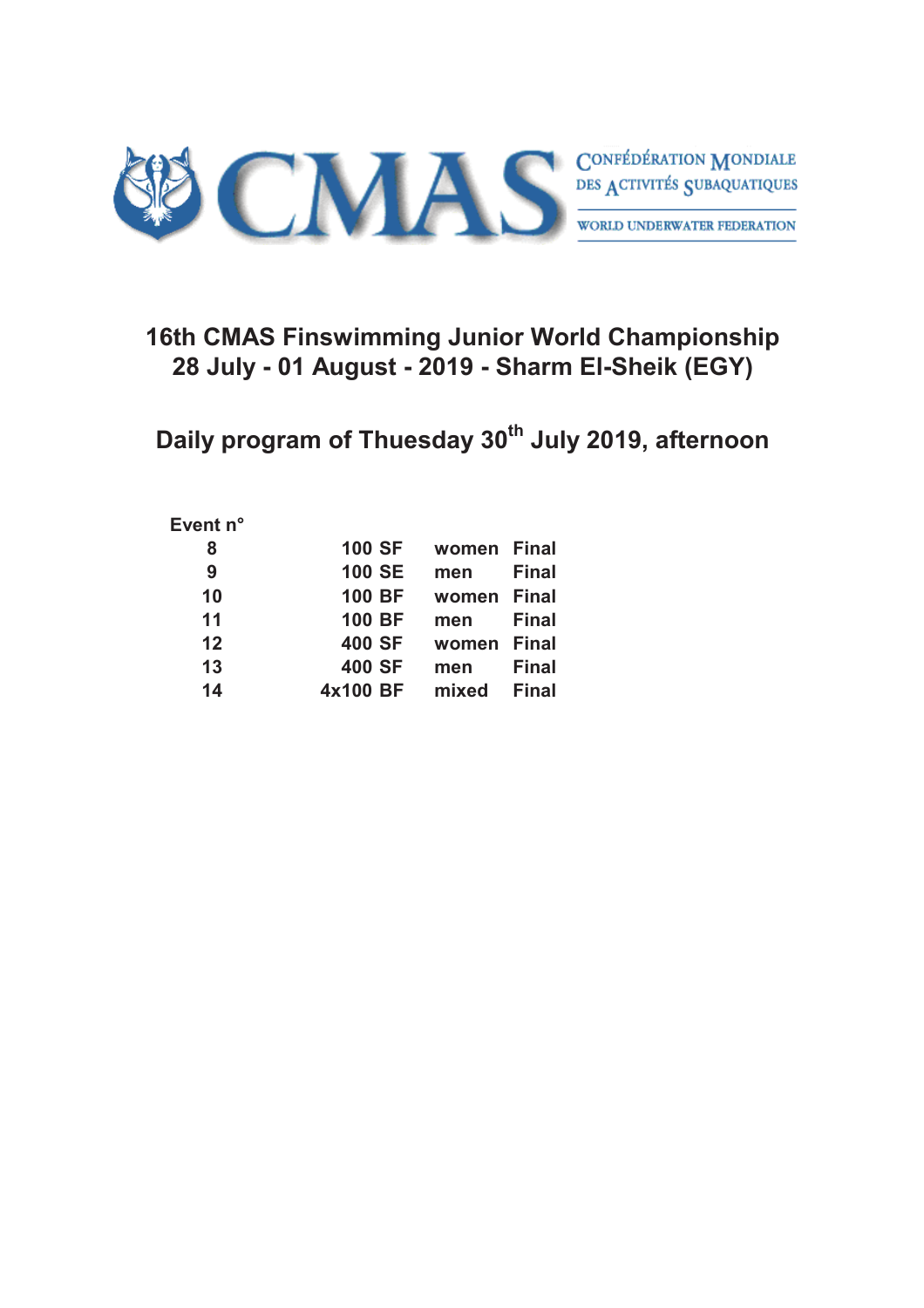

# **16th CMAS Finswimming Junior World Championship 28 July - 01 August - 2019 - Sharm El-Sheik (EGY)**

**Daily program of Wednesday, 31st July 2019, morning**

#### **Event n°**

| 15 | <b>100 IM</b>     | women Heats |                   |
|----|-------------------|-------------|-------------------|
| 16 | <b>100 IM</b>     | men         | <b>Heats</b>      |
| 17 | <b>1500 SF</b>    |             | women Slow heats  |
| 18 | <b>1500 SF</b>    | men         | <b>Slow heats</b> |
| 19 | <b>200 BF</b>     | women       | <b>Heats</b>      |
| 20 | <b>200 BF</b>     | men         | <b>Heats</b>      |
| 21 | <b>200 SF</b>     | women       | <b>Heats</b>      |
| 22 | <b>200 SF</b>     | men         | <b>Heats</b>      |
| 23 | <b>SF</b><br>4x50 | mixed       | <b>Heats</b>      |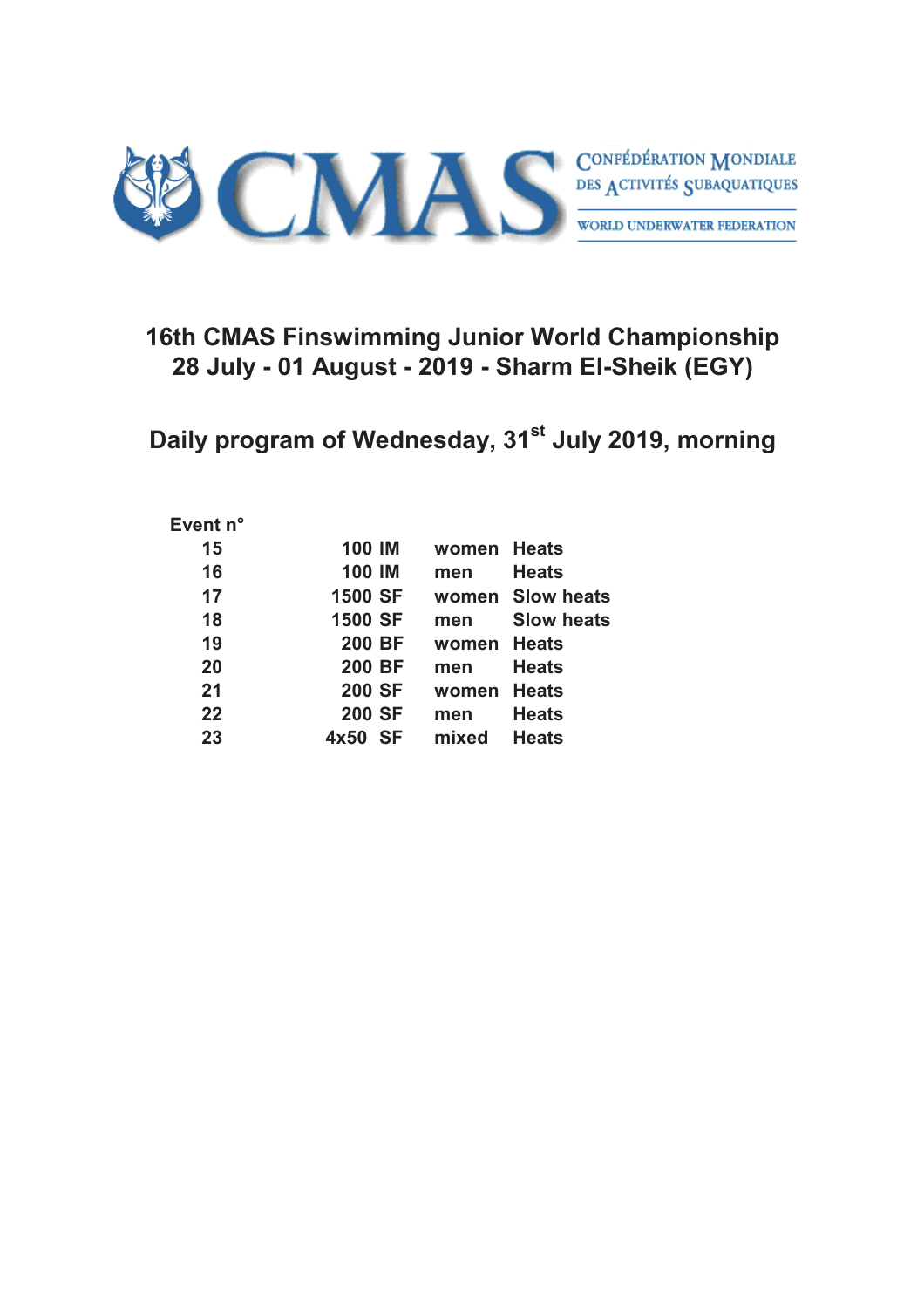



### Event: 15 - Date & Time: 2019-07-31 **100m IMM W - Subscription times**

| N.             | <b>Surname</b>                 | Name             | <b>Nation</b> | <b>Time</b> |
|----------------|--------------------------------|------------------|---------------|-------------|
| 1              | <b>PRICHININA</b>              | Tatiana          | <b>RUS</b>    | 00:37.40    |
| 2              | <b>ERMALIUK</b>                | Olesia           | <b>RUS</b>    | 00:38.04    |
| 3              | <b>JUNG</b>                    | Hyowon           | <b>KOR</b>    | 00:39.21    |
| $\overline{4}$ | <b>SKYLOURAKI OR SKILURAKI</b> | Christina Ioanna | <b>GRE</b>    | 00:39.63    |
| 5              | <b>KISS</b>                    | <b>Blanka</b>    | <b>HUN</b>    | 00:39.89    |
| 6              | <b>ULKER</b>                   | <b>Beril</b>     | <b>TUR</b>    | 00:40.29    |
| 7              | <b>CELTIK</b>                  | Ela              | <b>TUR</b>    | 00:40.37    |
| 8              | <b>PARTS</b>                   | Ann Ly Maiki     | <b>EST</b>    | 00:40.41    |
| 9              | <b>VASSILJEVA</b>              | Aleksandra       | <b>EST</b>    | 00:40.45    |
| 10             | LEE                            | Jeongmin         | <b>KOR</b>    | 00:40.61    |
| 11             | <b>SVOMOVA</b>                 | Adela            | <b>CZE</b>    | 00:41.02    |
| 12             | <b>TONELLI</b>                 | Sara             | <b>ITA</b>    | 00:42.00    |
| 13             | <b>KLUGE</b>                   | Paula            | <b>GER</b>    | 00:42.24    |
| 14             | <b>ALMASS</b>                  | Joudi            | <b>EGY</b>    | 00:42.80    |
| 15             | <b>ZAGHLOUL</b>                | Jasmin           | EGY           | 00:43.40    |
| 16             | <b>TALENTI</b>                 | Giulia           | <b>ITA</b>    | 00:44.10    |
| 17             | <b>EPERJESI</b>                | Mirtill          | <b>HUN</b>    | 00:44.27    |
| 18             | <b>CHEN</b>                    | <b>Ting Ting</b> | <b>SVK</b>    | 00:44.46    |
| 19             | <b>DESPOTOVIC</b>              | <b>Iris</b>      | <b>CRO</b>    | 00:47.00    |
| 20             | <b>VASILOVA</b>                | Hana             | <b>SVK</b>    | 00:47.13    |
| 21             | SOLANO ROZO                    | Maria Camila     | COL           | 00:47.67    |

#### 100m IMM W - Heat 1/3 **Lane Surname Name Year Nation Time** 1 SOLANO ROZO | Maria Camila | 2002 | COL | 00:47.67 2 ZAGHLOUL Jasmin 2002 EGY 00:43.40 <u>3</u><br>3 VASSILJEVA Aleksandra 2004 EST 00:40.45<br>4 JUNG Hyowon 2002 KOR 00:39.21 4 | JUNG | Hyowon | 2002 | KOR | 00:39.21 5 | ULKER | Beril | 2004 | TUR | 00:40.29 6 TONELLI Sara 2002 ITA 00:42.00 7 CHEN Ting Ting Ting 2002 SVK 00:44.46 8

#### 100m IMM W - Heat 2/3

| Lane           | Surname         | Name          | Year | <b>Nation</b> | <b>Time</b> |
|----------------|-----------------|---------------|------|---------------|-------------|
|                | <b>VASILOVA</b> | Hana          | 2004 | <b>SVK</b>    | 00:47.13    |
| $\overline{2}$ | <b>ALMASS</b>   | Joudi         | 2004 | <b>EGY</b>    | 00:42.80    |
| 3              | <b>PARTS</b>    | Ann Ly Maiki  | 2002 | <b>EST</b>    | 00:40.41    |
| $\overline{4}$ | <b>ERMALIUK</b> | Olesia        | 2003 | <b>RUS</b>    | 00:38.04    |
| 5              | <b>KISS</b>     | <b>Blanka</b> | 2002 | <b>HUN</b>    | 00:39.89    |
| 6              | <b>SVOMOVA</b>  | Adela         | 2002 | <b>CZE</b>    | 00:41.02    |
|                | <b>EPERJESI</b> | Mirtill       | 2002 | <b>HUN</b>    | 00:44.27    |
| 8              |                 |               |      |               |             |

#### 100m IMM W - Heat 3/3

| Lane           | Surname                 | <b>Name</b>      | Year | <b>Nation</b> | <b>Time</b> |
|----------------|-------------------------|------------------|------|---------------|-------------|
|                | <b>DESPOTOVIC</b>       | Iris             | 2002 | <b>CRO</b>    | 00:47.00    |
| $\overline{2}$ | <b>KLUGE</b>            | Paula            | 2002 | <b>GER</b>    | 00:42.24    |
| 3              | <b>CELTIK</b>           | Ela              | 2002 | TUR           | 00:40.37    |
| $\overline{4}$ | <b>PRICHININA</b>       | Tatiana          | 2003 | <b>RUS</b>    | 00:37.40    |
| 5              | SKYLOURAKI OR SKILURAKI | Christina Ioanna | 2004 | <b>GRE</b>    | 00:39.63    |
| 6              | LEE                     | Jeongmin         | 2002 | <b>KOR</b>    | 00:40.61    |
|                | <b>TALENTI</b>          | Giulia           | 2004 | <b>ITA</b>    | 00:44.10    |
| 8              |                         |                  |      |               |             |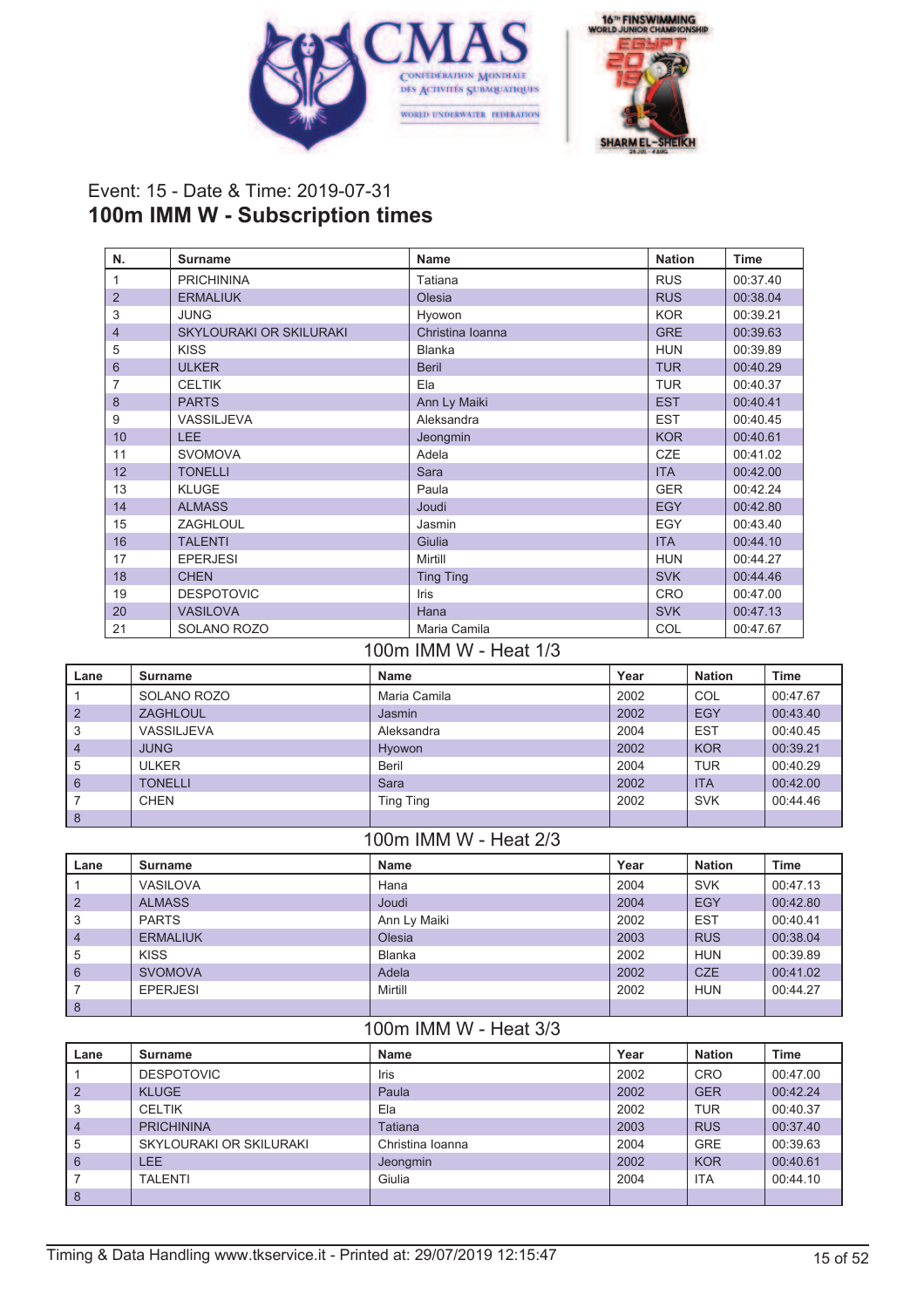



# Event: 16 - Date & Time: 2019-07-31 **100m IMM M - Subscription times**

| N.             | <b>Surname</b>            | <b>Name</b>       | <b>Nation</b> | <b>Time</b> |
|----------------|---------------------------|-------------------|---------------|-------------|
|                | <b>LAN</b>                | Jianming          | <b>CHN</b>    | 00:33.70    |
| $\overline{2}$ | <b>KHUDYSHKIN</b>         | Alexandr          | <b>RUS</b>    | 00:34.04    |
| 3              | <b>ADALIN</b>             | Dmitrii           | <b>RUS</b>    | 00:34.38    |
| $\overline{4}$ | <b>PARK</b>               | Ziu               | <b>KOR</b>    | 00:34.42    |
| 5              | <b>MORENO PINEROS</b>     | Juan Felipe       | COL           | 00:34.57    |
| 6              | <b>ZHANG</b>              | Sigian            | <b>CHN</b>    | 00:34.80    |
| 7              | <b>YILMAZ</b>             | Yigit             | <b>TUR</b>    | 00:35.26    |
| 8              | <b>KUYUMCU</b>            | <b>Onur Berke</b> | <b>TUR</b>    | 00:35.38    |
| 9              | <b>LASMAN</b>             | David             | <b>EST</b>    | 00:35.39    |
| 10             | <b>ZMOGIN</b>             | Daniel            | <b>EST</b>    | 00:35.82    |
| 11             | <b>IRISARRI RODRIGUEZ</b> | Oier              | <b>ESP</b>    | 00:36.26    |
| 12             | <b>ESSAM HASSAN</b>       | Hassan            | <b>EGY</b>    | 00:36.80    |
| 13             | <b>CSEPLO</b>             | Kelen             | <b>HUN</b>    | 00:37.35    |
| 14             | YU                        | <b>Hankook</b>    | <b>KOR</b>    | 00:37.67    |
| 15             | <b>FINGER</b>             | Lucas             | <b>GER</b>    | 00:38.20    |
| 16             | <b>D'ALESSANDRO</b>       | Dario             | <b>ITA</b>    | 00:38.93    |
| 17             | <b>GOLOB</b>              | lan               | <b>CRO</b>    | 00:42.56    |
| 18             | <b>LOZADA PALOMINO</b>    | Eduardo           | <b>MEX</b>    | 00:59.28    |

#### 100m IMM M - Heat 1/3

| Lane           | Surname             | <b>Name</b>    | Year | <b>Nation</b> | Time     |
|----------------|---------------------|----------------|------|---------------|----------|
|                |                     |                |      |               |          |
| $\overline{2}$ | <b>FINGER</b>       | Lucas          | 2002 | <b>GER</b>    | 00:38.20 |
| 3              | LASMAN              | David          | 2002 | <b>EST</b>    | 00:35.39 |
| $\overline{4}$ | <b>ADALIN</b>       | <b>Dmitrii</b> | 2002 | <b>RUS</b>    | 00:34.38 |
| 5              | <b>ZHANG</b>        | Sigian         | 2002 | <b>CHN</b>    | 00:34.80 |
| l 6            | <b>ESSAM HASSAN</b> | Hassan         | 2003 | <b>EGY</b>    | 00:36.80 |
|                | LOZADA PALOMINO     | Eduardo        | 2004 | <b>MEX</b>    | 00:59.28 |
| $\mid$ 8       |                     |                |      |               |          |

#### 100m IMM M - Heat 2/3

| Lane           | <b>Surname</b>            | <b>Name</b> | Year | <b>Nation</b> | Time     |
|----------------|---------------------------|-------------|------|---------------|----------|
|                |                           |             |      |               |          |
| $\overline{2}$ | YU                        | Hankook     | 2002 | <b>KOR</b>    | 00:37.67 |
| 3              | <b>KUYUMCU</b>            | Onur Berke  | 2002 | TUR           | 00:35.38 |
| $\overline{4}$ | <b>KHUDYSHKIN</b>         | Alexandr    | 2002 | <b>RUS</b>    | 00:34.04 |
| 5              | <b>MORENO PINEROS</b>     | Juan Felipe | 2002 | COL           | 00:34.57 |
| 6              | <b>IRISARRI RODRIGUEZ</b> | Oier        | 2002 | <b>ESP</b>    | 00:36.26 |
|                | <b>GOLOB</b>              | lan         | 2002 | <b>CRO</b>    | 00:42.56 |
| 8              |                           |             |      |               |          |

#### 100m IMM M - Heat 3/3

| Lane           | Surname       | <b>Name</b> | Year | <b>Nation</b> | Time     |
|----------------|---------------|-------------|------|---------------|----------|
|                |               |             |      |               |          |
| $\overline{2}$ | <b>CSEPLO</b> | Kelen       | 2003 | <b>HUN</b>    | 00:37.35 |
| 3              | <b>YILMAZ</b> | Yigit       | 2003 | <b>TUR</b>    | 00:35.26 |
| $\overline{4}$ | <b>LAN</b>    | Jianming    | 2002 | <b>CHN</b>    | 00:33.70 |
| 5              | <b>PARK</b>   | Ziu         | 2002 | <b>KOR</b>    | 00:34.42 |
| 6              | <b>ZMOGIN</b> | Daniel      | 2002 | <b>EST</b>    | 00:35.82 |
|                | D'ALESSANDRO  | Dario       | 2003 | <b>ITA</b>    | 00:38.93 |
| 8              |               |             |      |               |          |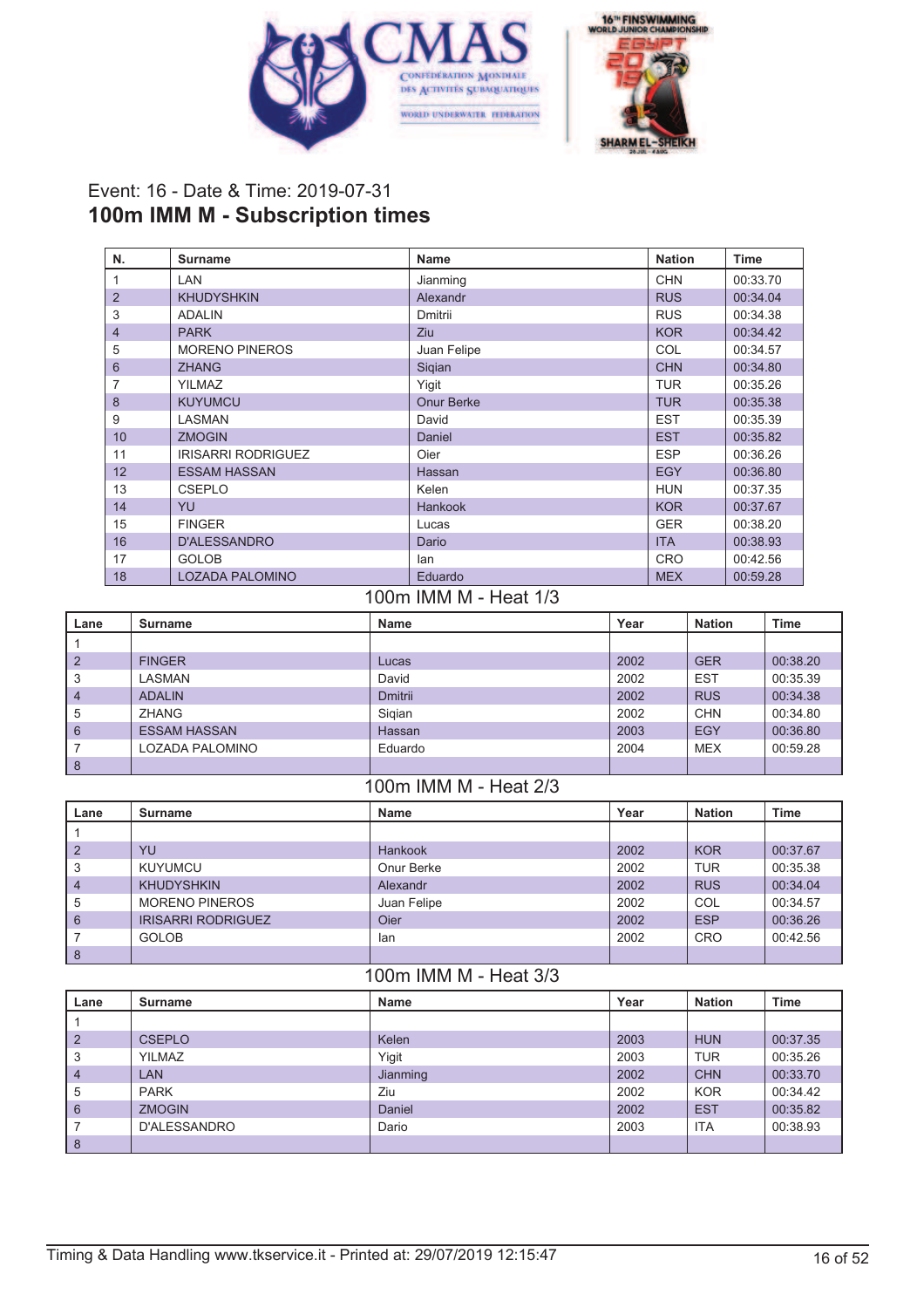



# Event: 17 - Date & Time: 2019-07-31 **1500m SF W - Subscription times**

| N.             | <b>Surname</b>                 | <b>Name</b>          | <b>Nation</b> | <b>Time</b> |
|----------------|--------------------------------|----------------------|---------------|-------------|
| 1              | <b>SCHIKORA</b>                | Johanna              | <b>GER</b>    | 13:27.82    |
| $\overline{2}$ | <b>KARZUNOVA</b>               | Anna                 | <b>RUS</b>    | 13:36.70    |
| 3              | <b>BYSTROVA</b>                | Yaroslava            | <b>RUS</b>    | 13:49.21    |
| $\overline{4}$ | <b>SKYLOURAKI OR SKILURAKI</b> | Christina Ioanna     | <b>GRE</b>    | 14:09.23    |
| 5              | <b>IZIUMOVA</b>                | Anastasija           | <b>UKR</b>    | 14:10.98    |
| 6              | <b>SAVIOLI</b>                 | Gaia                 | <b>ITA</b>    | 14:12.34    |
| 7              | <b>KARATSIVI</b>               | Athanasia            | <b>GRE</b>    | 14:13.04    |
| 8              | <b>PARK</b>                    | Nahyun               | <b>KOR</b>    | 14:22.02    |
| 9              | <b>GHINI</b>                   | Giada                | <b>ITA</b>    | 14:22.42    |
| 10             | <b>VARGA</b>                   | Jazmin Kata          | <b>HUN</b>    | 14:22.66    |
| 11             | <b>ABDELHADI</b>               | Salma                | EGY           | 14:30.00    |
| 12             | <b>DENGLER</b>                 | Laura-marie          | <b>GER</b>    | 14:32.41    |
| 13             | ALI                            | Lougy                | EGY           | 14:35.00    |
| 14             | <b>VARGA</b>                   | Reka Szandra         | <b>HUN</b>    | 14:46.55    |
| 15             | <b>RADCHENKO</b>               | Anastasija           | <b>EST</b>    | 15:10.99    |
| 16             | <b>VIRSIKOVA</b>               | Vanesa               | <b>SVK</b>    | 15:19.13    |
| 17             | <b>NIETO SAAVEDRA</b>          | Ana Lucia            | COL           | 15:34.43    |
| 18             | <b>MEJIA ARANGO</b>            | Maria De Los Angeles | COL           | 15:37.62    |
| 19             | <b>KAUZLARIC</b>               | Anika                | <b>CRO</b>    | 16:09.45    |
| 20             | <b>ZIEDE</b>                   | <b>Bruzaite</b>      | LTU           | 16:28.00    |

1500m SF W - Slow Heat 1/2

| Lane           | Surname             | Name                 | Year | <b>Nation</b> | Time     |
|----------------|---------------------|----------------------|------|---------------|----------|
|                |                     |                      |      |               |          |
| $\overline{2}$ | <b>KAUZLARIC</b>    | Anika                | 2005 | <b>CRO</b>    | 16:09.45 |
| 3              | NIETO SAAVEDRA      | Ana Lucia            | 2004 | COL           | 15:34.43 |
| $\overline{4}$ | <b>RADCHENKO</b>    | Anastasija           | 2004 | <b>EST</b>    | 15:10.99 |
| 5              | <b>VIRSIKOVA</b>    | Vanesa               | 2003 | <b>SVK</b>    | 15:19.13 |
| 6              | <b>MEJIA ARANGO</b> | Maria De Los Angeles | 2003 | COL           | 15:37.62 |
|                | <b>ZIEDE</b>        | <b>Bruzaite</b>      | 2002 | LTU           | 16:28.00 |
| 8              |                     |                      |      |               |          |

# 1500m SF W - Slow Heat 2/2

| Lane           | <b>Surname</b> | Name         | Year | <b>Nation</b> | Time     |
|----------------|----------------|--------------|------|---------------|----------|
| 1              |                |              |      |               |          |
| $\overline{2}$ | <b>ALI</b>     | Lougy        | 2002 | <b>EGY</b>    | 14:35.00 |
| 3              | ABDELHADI      | Salma        | 2005 | EGY           | 14:30.00 |
| $\overline{4}$ | <b>GHINI</b>   | Giada        | 2003 | <b>ITA</b>    | 14:22.42 |
| 5              | <b>VARGA</b>   | Jazmin Kata  | 2003 | <b>HUN</b>    | 14:22.66 |
| 6              | <b>DENGLER</b> | Laura-marie  | 2005 | <b>GER</b>    | 14:32.41 |
|                | <b>VARGA</b>   | Reka Szandra | 2002 | <b>HUN</b>    | 14:46.55 |
| 8              |                |              |      |               |          |

#### 1500m SF W - Fast Heat

| Lane           | <b>Surname</b>          | Name             | Year | <b>Nation</b> | Time     |
|----------------|-------------------------|------------------|------|---------------|----------|
|                | <b>KARATSIVI</b>        | Athanasia        | 2002 | <b>GRE</b>    | 14:13.04 |
| $\overline{2}$ | <b>IZIUMOVA</b>         | Anastasija       | 2004 | <b>UKR</b>    | 14:10.98 |
| 3              | <b>BYSTROVA</b>         | Yaroslava        | 2004 | <b>RUS</b>    | 13:49.21 |
| $\overline{4}$ | <b>SCHIKORA</b>         | Johanna          | 2002 | <b>GER</b>    | 13:27.82 |
| 5              | KARZUNOVA               | Anna             | 2002 | <b>RUS</b>    | 13:36.70 |
| 6              | SKYLOURAKI OR SKILURAKI | Christina Ioanna | 2004 | <b>GRE</b>    | 14:09.23 |
|                | SAVIOLI                 | Gaia             | 2002 | <b>ITA</b>    | 14:12.34 |
| 8              | <b>PARK</b>             | Nahyun           | 2003 | <b>KOR</b>    | 14:22.02 |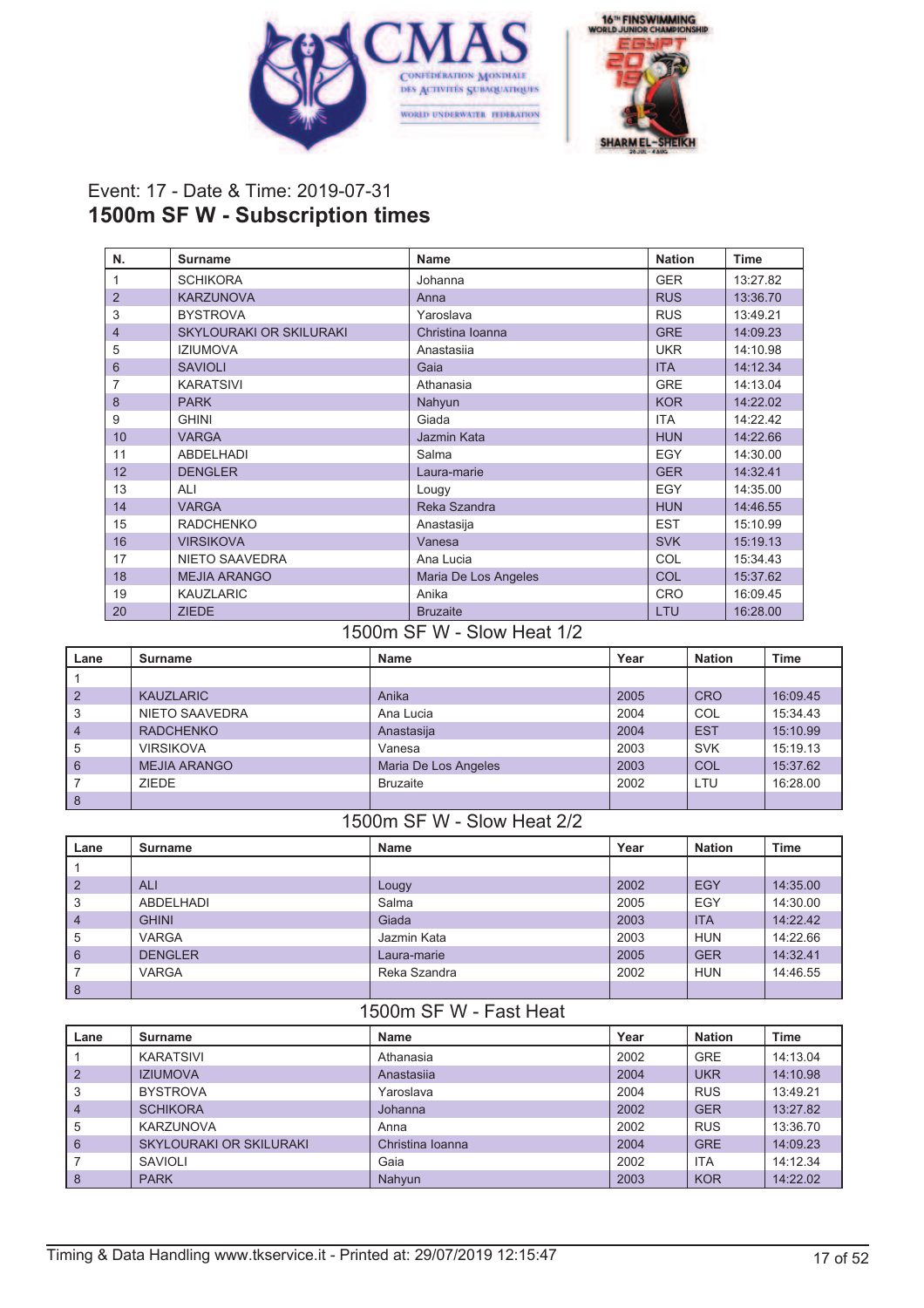



## Event: 18 - Date & Time: 2019-07-31 **1500m SF M - Subscription times**

| N.             | Surname                  | <b>Name</b>    | <b>Nation</b> | <b>Time</b> |
|----------------|--------------------------|----------------|---------------|-------------|
|                | <b>GAVRILOV</b>          | Aleksandr      | <b>RUS</b>    | 12:55.36    |
| 2              | <b>PICKUNOV</b>          | Semen          | <b>RUS</b>    | 12:57.97    |
| 3              | <b>FARAG</b>             | Ahmed          | EGY           | 13:10.00    |
| $\overline{4}$ | <b>MOHAMED</b>           | Mahmoud        | <b>EGY</b>    | 13:13.00    |
| 5              | <b>TSINGELIS</b>         | <b>Thomas</b>  | <b>GRE</b>    | 13:24.09    |
| 6              | <b>DOULGERAKIS</b>       | <b>loannis</b> | <b>GRE</b>    | 13:33.59    |
|                | <b>LEE</b>               | Minseo         | <b>KOR</b>    | 13:37.42    |
| 8              | <b>PIETRAS</b>           | Kamil          | POL           | 13:52.85    |
| 9              | <b>SEREBRIAKOV</b>       | Dmytro         | <b>UKR</b>    | 13:55.48    |
| 10             | <b>GONZALEZ CALDERON</b> | Juan Manuel    | COL           | 13:56.00    |
| 11             | <b>TSENG</b>             | Tzu-yu         | <b>TPE</b>    | 14:12.74    |
| 12             | <b>HUSNI ALBRIEH</b>     | Abdel Rahman   | <b>JOR</b>    | 19:22.74    |

### 1500m SF M - Slow Heat 1/1

| Lane            | Surname                  | Name         | Year | <b>Nation</b> | <b>Time</b> |
|-----------------|--------------------------|--------------|------|---------------|-------------|
|                 |                          |              |      |               |             |
| $\overline{2}$  |                          |              |      |               |             |
| 3               | <b>TSENG</b>             | Tzu-yu       | 2003 | <b>TPE</b>    | 14:12.74    |
| $\overline{4}$  | <b>SEREBRIAKOV</b>       | Dmytro       | 2002 | <b>UKR</b>    | 13:55.48    |
| 5               | <b>GONZALEZ CALDERON</b> | Juan Manuel  | 2002 | COL           | 13:56.00    |
| $6\phantom{1}6$ | <b>HUSNI ALBRIEH</b>     | Abdel Rahman | 2002 | <b>JOR</b>    | 19:22.74    |
| 7               |                          |              |      |               |             |
| 8               |                          |              |      |               |             |

### 1500m SF M - Fast Heat

| Lane           | Surname            | Name      | Year | <b>Nation</b> | <b>Time</b> |
|----------------|--------------------|-----------|------|---------------|-------------|
|                | LEE                | Minseo    | 2002 | <b>KOR</b>    | 13:37.42    |
| $\overline{2}$ | <b>TSINGELIS</b>   | Thomas    | 2002 | <b>GRE</b>    | 13:24.09    |
| 3              | <b>FARAG</b>       | Ahmed     | 2004 | EGY           | 13:10.00    |
| $\overline{4}$ | <b>GAVRILOV</b>    | Aleksandr | 2002 | <b>RUS</b>    | 12:55.36    |
| 5              | <b>PICKUNOV</b>    | Semen     | 2002 | <b>RUS</b>    | 12:57.97    |
| 6              | <b>MOHAMED</b>     | Mahmoud   | 2003 | EGY           | 13:13.00    |
|                | <b>DOULGERAKIS</b> | Ioannis   | 2003 | <b>GRE</b>    | 13:33.59    |
| $\delta$       | <b>PIETRAS</b>     | Kamil     | 2005 | <b>POL</b>    | 13:52.85    |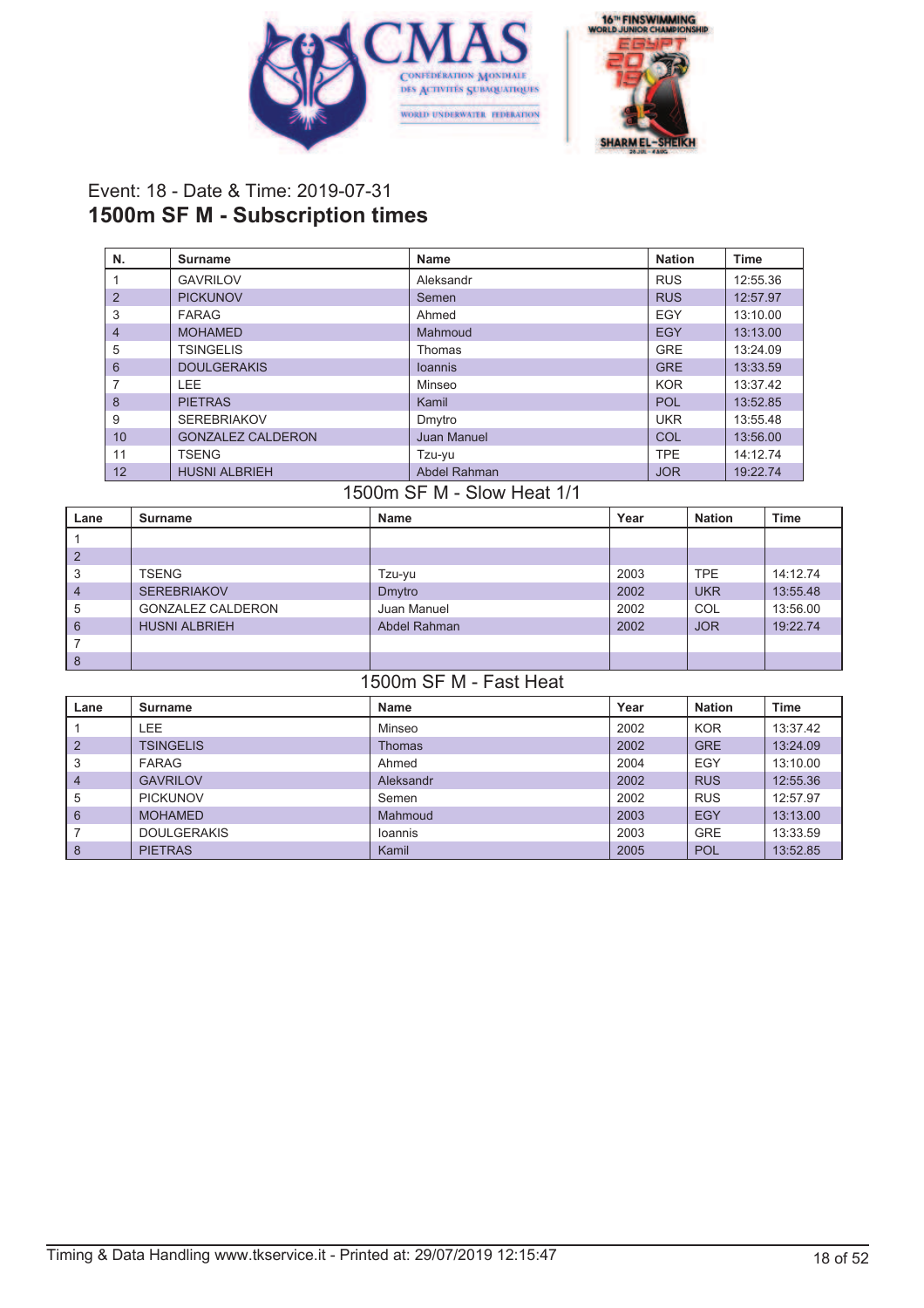



## Event: 19 - Date & Time: 2019-07-31 **200m BF W - Subscription times**

| N.             | <b>Surname</b>           | <b>Name</b>    | <b>Nation</b> | <b>Time</b> |
|----------------|--------------------------|----------------|---------------|-------------|
| $\mathbf{1}$   | <b>MARTYNOVA</b>         | lana           | <b>RUS</b>    | 01:45.15    |
| 2              | <b>ERMOLAEVA</b>         | Sofia          | <b>RUS</b>    | 01:48.71    |
| 3              | <b>TYMOSHENKO</b>        | Yevhenija      | <b>UKR</b>    | 01:49.46    |
| $\overline{4}$ | <b>STADLER</b>           | Csenge         | <b>HUN</b>    | 01:49.66    |
| 5              | <b>MANIATI</b>           | Aikaterini     | <b>GRE</b>    | 01:50.57    |
| $6\phantom{1}$ | <b>KIRALY</b>            | <b>Eszter</b>  | <b>HUN</b>    | 01:50.78    |
| 7              | <b>STAMOU</b>            | Eleftheria     | <b>GRE</b>    | 01:51.02    |
| 8              | <b>FATHY</b>             | Rawda          | <b>EGY</b>    | 01:51.50    |
| 9              | <b>VYRVYCH</b>           | Viktorija      | <b>UKR</b>    | 01:51.51    |
| 10             | <b>SIKORA</b>            | <b>Balbina</b> | <b>POL</b>    | 01:51.59    |
| 11             | AN                       | Sunwoo         | <b>KOR</b>    | 01:52.11    |
| 12             | <b>ELSAYED</b>           | Habiba         | <b>EGY</b>    | 01:52.40    |
| 13             | <b>TROCCA</b>            | Carolina       | <b>ITA</b>    | 01:52.72    |
| 14             | <b>MACH DI PALMSTEIN</b> | <b>Martina</b> | <b>ITA</b>    | 01:53.93    |
| 15             | <b>YANG</b>              | Ziyan          | <b>CHN</b>    | 01:54.00    |
| 16             | <b>INIGUEZ SEGUI</b>     | <b>Najara</b>  | <b>ESP</b>    | 01:54.16    |
| 17             | <b>CELIKER</b>           | <b>Buse</b>    | <b>TUR</b>    | 01:54.26    |
| 18             | <b>GURAN</b>             | Ceren          | <b>TUR</b>    | 01:54.65    |
| 19             | <b>CHOVANCOVA</b>        | Tereza         | <b>SVK</b>    | 01:56.18    |
| 20             | <b>NEDA</b>              | Vasiliauskaite | LTU           | 01:57.00    |
| 21             | <b>CIRAUQUI PALMERO</b>  | Aitana         | <b>ESP</b>    | 01:57.98    |
| 22             | <b>VANEKOVA</b>          | Viola          | <b>SVK</b>    | 01:59.42    |
| 23             | <b>HUMERCZYK</b>         | Marta          | POL           | 01:59.86    |
| 24             | <b>ZIGANTO</b>           | Hannah         | <b>CRO</b>    | 02:00.56    |
| 25             | YASUI                    | Honoka         | <b>JPN</b>    | 02:00.65    |
| 26             | <b>HIND</b>              | Doha           | <b>MAR</b>    | 02:04.87    |
| 27             | <b>HARA</b>              | Satsuki        | <b>JPN</b>    | 02:04.96    |
| 28             | <b>ELBAKKALI</b>         | Aicha          | <b>MAR</b>    | 02:05.12    |
| 29             | <b>VICHAKSANAPONG</b>    | Nuchwara       | <b>THA</b>    | 02:08.94    |
| 30             | <b>RITCHAROEN</b>        | Suparada       | <b>THA</b>    | 02:09.87    |

#### 200m BF W - Heat 1/4

| Lane           | Surname               | <b>Name</b>     | Year | <b>Nation</b> | <b>Time</b> |
|----------------|-----------------------|-----------------|------|---------------|-------------|
|                |                       |                 |      |               |             |
| $\overline{2}$ | <b>VICHAKSANAPONG</b> | <b>Nuchwara</b> | 2004 | <b>THA</b>    | 02:08.94    |
| 3              | <b>HARA</b>           | Satsuki         | 2004 | <b>JPN</b>    | 02:04.96    |
| $\overline{4}$ | <b>YASUI</b>          | Honoka          | 2002 | <b>JPN</b>    | 02:00.65    |
| 5              | <b>HIND</b>           | Doha            | 2005 | <b>MAR</b>    | 02:04.87    |
| 6              | <b>ELBAKKALI</b>      | Aicha           | 2004 | <b>MAR</b>    | 02:05.12    |
|                | <b>RITCHAROEN</b>     | Suparada        | 2004 | <b>THA</b>    | 02:09.87    |
| 8              |                       |                 |      |               |             |

#### 200m BF W - Heat 2/4

| Lane           | Surname           | <b>Name</b>   | Year | <b>Nation</b> | Time     |
|----------------|-------------------|---------------|------|---------------|----------|
|                | CIRAUQUI PALMERO  | Aitana        | 2002 | <b>ESP</b>    | 01:57.98 |
| $\overline{2}$ | <b>YANG</b>       | Ziyan         | 2003 | <b>CHN</b>    | 01:54.00 |
| 3              | <b>VYRVYCH</b>    | Viktorija     | 2004 | UKR           | 01:51.51 |
| $\overline{4}$ | <b>TYMOSHENKO</b> | Yevhenija     | 2002 | <b>UKR</b>    | 01:49.46 |
| 5              | <b>KIRALY</b>     | Eszter        | 2002 | <b>HUN</b>    | 01:50.78 |
| 6              | <b>ELSAYED</b>    | <b>Habiba</b> | 2003 | EGY           | 01:52.40 |
|                | <b>GURAN</b>      | Ceren         | 2004 | TUR           | 01:54.65 |
| 8              | <b>ZIGANTO</b>    | Hannah        | 2003 | <b>CRO</b>    | 02:00.56 |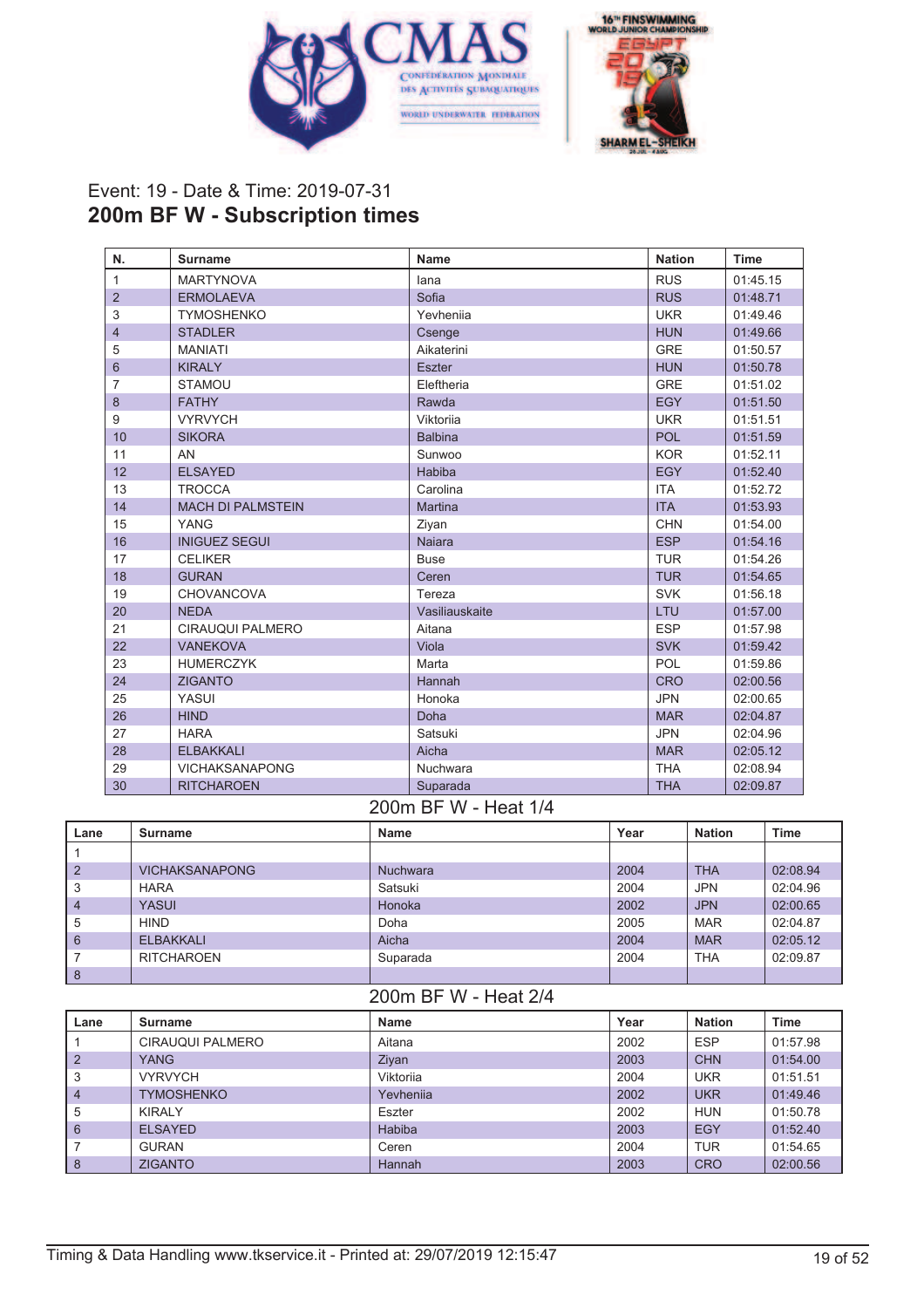



### 200m BF W - Heat 3/4

| Lane            | <b>Surname</b>           | <b>Name</b>          | Year | <b>Nation</b> | <b>Time</b> |
|-----------------|--------------------------|----------------------|------|---------------|-------------|
|                 | <b>NEDA</b>              | Vasiliauskaite       | 2002 | LTU           | 01:57.00    |
| $\overline{2}$  | <b>MACH DI PALMSTEIN</b> | <b>Martina</b>       | 2002 | <b>ITA</b>    | 01:53.93    |
| 3               | <b>FATHY</b>             | Rawda                | 2002 | EGY           | 01:51.50    |
| 4               | <b>ERMOLAEVA</b>         | Sofia                | 2003 | <b>RUS</b>    | 01:48.71    |
| 5               | <b>MANIATI</b>           | Aikaterini           | 2005 | <b>GRE</b>    | 01:50.57    |
| $6\phantom{1}6$ | <b>AN</b>                | Sunwoo               | 2002 | <b>KOR</b>    | 01:52.11    |
| 7               | <b>CELIKER</b>           | <b>Buse</b>          | 2002 | <b>TUR</b>    | 01:54.26    |
| 8               | <b>HUMERCZYK</b>         | Marta                | 2002 | <b>POL</b>    | 01:59.86    |
|                 |                          | 200m BF W - Heat 4/4 |      |               |             |
| Lane            | <b>Surname</b>           | <b>Name</b>          | Year | <b>Nation</b> | <b>Time</b> |
|                 | <b>CHOVANCOVA</b>        | Tereza               | 2004 | <b>SVK</b>    | 01:56.18    |
| $\overline{2}$  | <b>TROCCA</b>            | Carolina             | 2002 | <b>ITA</b>    | 01:52.72    |
| 3               | <b>STAMOU</b>            | Eleftheria           | 2002 | <b>GRE</b>    | 01:51.02    |
| 4               | <b>MARTYNOVA</b>         | lana                 | 2002 | <b>RUS</b>    | 01:45.15    |
| 5               | <b>STADLER</b>           | Csenge               | 2002 | <b>HUN</b>    | 01:49.66    |
| $6\phantom{1}$  | <b>SIKORA</b>            | <b>Balbina</b>       | 2004 | <b>POL</b>    | 01:51.59    |
| 7               | <b>INIGUEZ SEGUI</b>     | Naiara               | 2004 | <b>ESP</b>    | 01:54.16    |
| $\delta$        | <b>VANEKOVA</b>          | Viola                | 2002 | <b>SVK</b>    | 01:59.42    |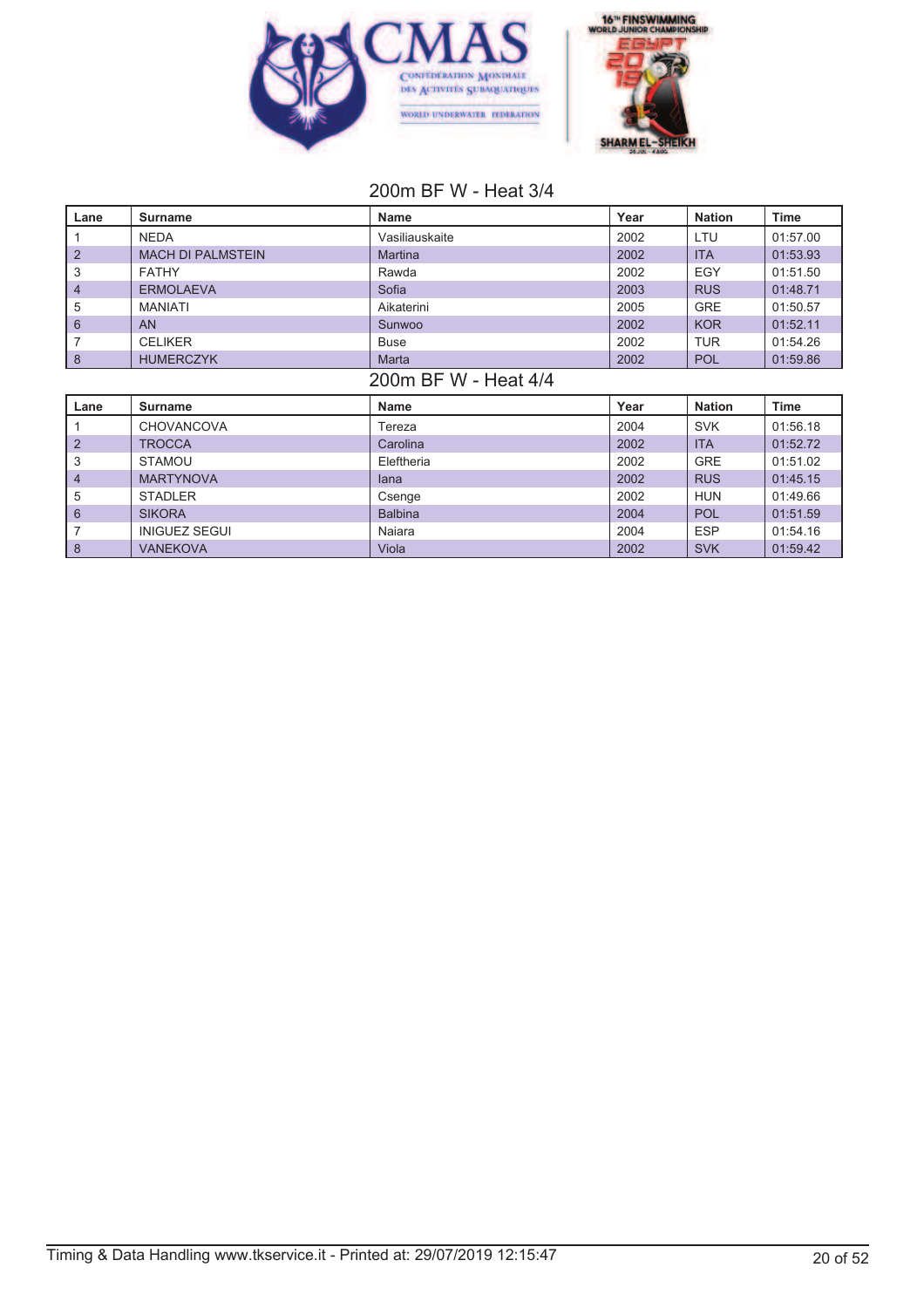



## Event: 20 - Date & Time: 2019-07-31 **200m BF M - Subscription times**

| N.             | <b>Surname</b>            | <b>Name</b>           | <b>Nation</b> | <b>Time</b> |
|----------------|---------------------------|-----------------------|---------------|-------------|
| 1              | <b>MONDAL</b>             | Rupam                 | <b>IND</b>    | 00:00.00    |
| $\overline{2}$ | <b>KALAITZOPOULOS</b>     | <b>Christos</b>       | <b>GRE</b>    | 01:37.55    |
| 3              | <b>IBRAHIM</b>            | Yousef                | EGY           | 01:38.50    |
| $\overline{4}$ | <b>WANG</b>               | Zhihao                | <b>CHN</b>    | 01:38.66    |
| 5              | <b>IBRAHIM</b>            | Ahmed                 | EGY           | 01:39.10    |
| 6              | <b>KHUSAINOV</b>          | Amir                  | <b>RUS</b>    | 01:39.19    |
| 7              | <b>KALAITZOPOULOS</b>     | Paraskevas            | <b>GRE</b>    | 01:39.45    |
| 8              | <b>MAKESHIN</b>           | Yegor                 | <b>KAZ</b>    | 01:39.80    |
| 9              | <b>MASALSKI</b>           | Pawel                 | POL           | 01:39.90    |
| 10             | <b>TCIKUNKOV</b>          | Igor                  | <b>RUS</b>    | 01:40.04    |
| 11             | <b>SALGADO CAMPOS</b>     | Brayan                | COL           | 01:40.47    |
| 12             | <b>KLIMPAR</b>            | Jakub                 | <b>CZE</b>    | 01:40.56    |
| 13             | <b>KOLONICS</b>           | Milan                 | <b>HUN</b>    | 01:40.62    |
| 14             | <b>KROPIDLOWSKI</b>       | Szymon                | <b>POL</b>    | 01:40.72    |
| 15             | <b>DEMIR</b>              | Kaan                  | <b>TUR</b>    | 01:41.75    |
| 16             | <b>TSVELIKH</b>           | Maksym                | <b>UKR</b>    | 01:42.18    |
| 17             | <b>PARK</b>               | Hojin                 | <b>KOR</b>    | 01:42.32    |
| 18             | QIN                       | Shihao                | <b>CHN</b>    | 01:42.60    |
| 19             | <b>VIANELLO</b>           | Mattia                | <b>ITA</b>    | 01:42.81    |
| 20             | <b>HORVATH</b>            | <b>Balazs</b>         | <b>HUN</b>    | 01:43.07    |
| 21             | <b>OSUSKY</b>             | Adam                  | <b>SVK</b>    | 01:44.43    |
| 22             | MAKOVEYEV ADAMOVICH       | Alexander             | <b>ESP</b>    | 01:45.06    |
| 23             | <b>LORENZON</b>           | Alex                  | <b>ITA</b>    | 01:45.45    |
| 24             | <b>JANASEK</b>            | Jan                   | <b>CZE</b>    | 01:45.62    |
| 25             | <b>CASTRILLON VELEZ</b>   | <b>Jesus Andres</b>   | COL           | 01:45.79    |
| 26             | <b>VILLAFANE GONZALEZ</b> | David                 | <b>ESP</b>    | 01:45.88    |
| 27             | <b>VATANSEVER</b>         | Kerem                 | <b>TUR</b>    | 01:46.34    |
| 28             | <b>CHANG</b>              | Wen-sheng             | <b>TPE</b>    | 01:46.64    |
| 29             | <b>EL YOUSSFI</b>         | Ismail                | <b>MAR</b>    | 01:48.73    |
| 30             | <b>TIJARI</b>             | Hamza                 | <b>MAR</b>    | 01:49.00    |
| 31             | <b>OTA</b>                | Ryo                   | <b>JPN</b>    | 01:49.08    |
| 32             | <b>YENKONGKA</b>          | <b>Theerut</b>        | <b>THA</b>    | 01:50.35    |
| 33             | <b>KUSSANOV</b>           | Adil                  | <b>KAZ</b>    | 01:52.18    |
| 34             | <b>AKITA</b>              | Yuto                  | <b>JPN</b>    | 01:52.21    |
| 35             | <b>STJOPIN</b>            | Nikita                | <b>EST</b>    | 01:56.45    |
| 36             | <b>ALSAWALMEH</b>         | <b>Mahmoud Khaled</b> | <b>JOR</b>    | 01:58.12    |
| 37             | <b>SRITONGPIM</b>         | Kittisak              | <b>THA</b>    | 01:59.92    |
| 38             | MOHAMMAD ALMAZAYDEH       | Aissar                | <b>JOR</b>    | 02:00.12    |
| 39             | <b>FUSTES</b>             | Serio                 | <b>USA</b>    | 02:03.85    |
| 40             | <b>MOTA SANCHEZ</b>       | <b>Isaac Fernando</b> | <b>MEX</b>    | 02:10.97    |
| 41             | <b>MOTA SANCHEZ</b>       | Abraham Alejandro     | <b>MEX</b>    | 02:16.22    |

#### 200m BF M - Heat 1/6

| Lane            | Surname           | Name                  | Year | <b>Nation</b> | <b>Time</b> |
|-----------------|-------------------|-----------------------|------|---------------|-------------|
|                 |                   |                       |      |               |             |
| $\overline{2}$  | <b>FUSTES</b>     | Serio                 | 2005 | <b>USA</b>    | 02:03.85    |
| 3               | <b>KUSSANOV</b>   | Adil                  | 2003 | <b>KAZ</b>    | 01:52.18    |
| $\overline{4}$  | <b>VATANSEVER</b> | Kerem                 | 2002 | <b>TUR</b>    | 01:46.34    |
| 5               | <b>TIJARI</b>     | Hamza                 | 2002 | <b>MAR</b>    | 01:49.00    |
| $6\phantom{1}6$ | <b>ALSAWALMEH</b> | <b>Mahmoud Khaled</b> | 2002 | <b>JOR</b>    | 01:58.12    |
|                 |                   |                       |      |               |             |
| 8               |                   |                       |      |               |             |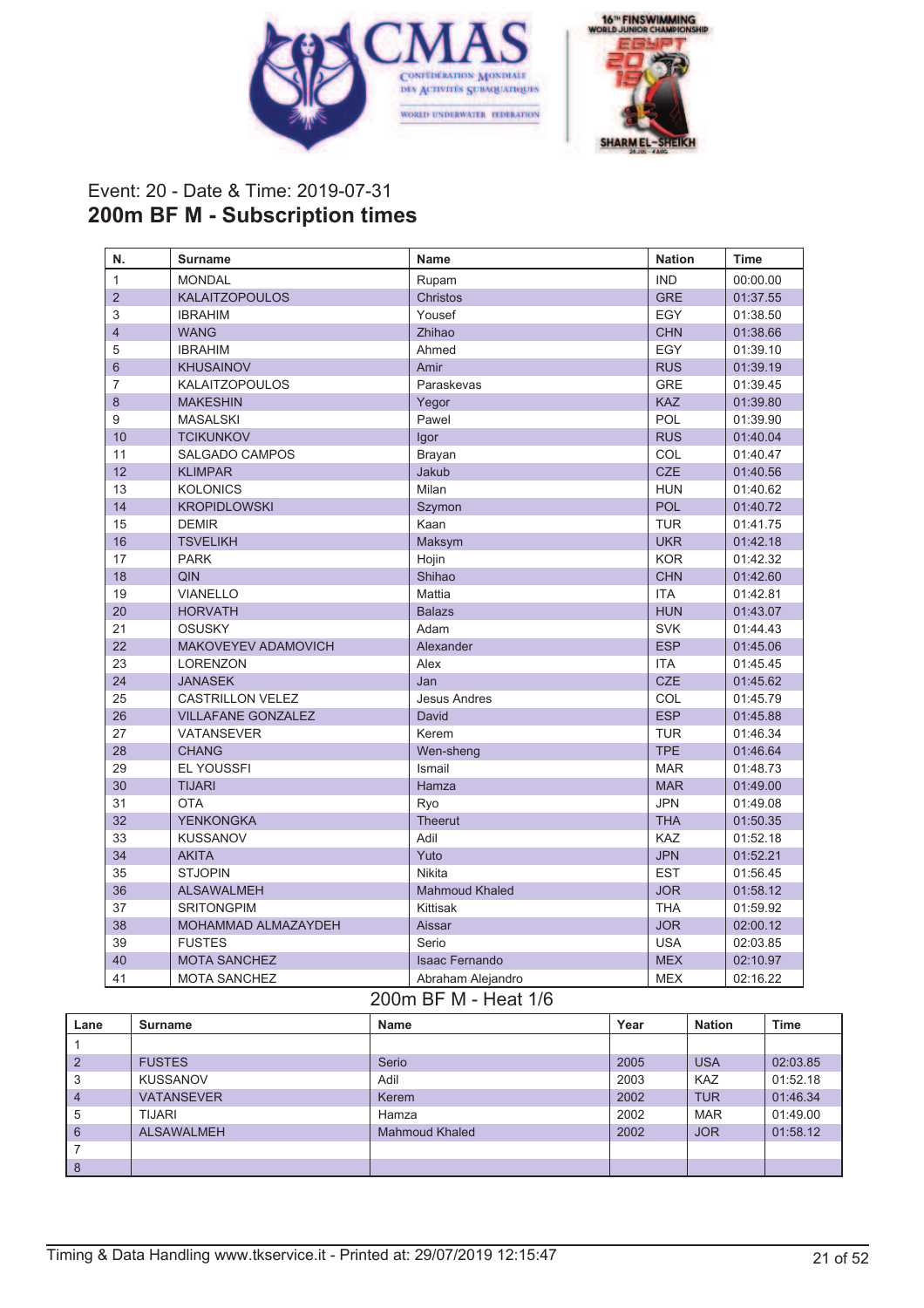



## 200m BF M - Heat 2/6

| $\mathbf{1}$<br>$\overline{2}$<br>2003<br><b>JOR</b><br>MOHAMMAD ALMAZAYDEH<br>Aissar<br>02:00.12<br>3<br><b>YENKONGKA</b><br>Theerut<br>2003<br><b>THA</b><br>01:50.35<br><b>ESP</b><br><b>VILLAFANE GONZALEZ</b><br>2003<br>01:45.88<br>$\overline{4}$<br>David<br>5<br><b>EL YOUSSFI</b><br>Ismail<br>2004<br><b>MAR</b><br>01:48.73<br><b>EST</b><br>6<br><b>STJOPIN</b><br><b>Nikita</b><br>2002<br>01:56.45<br>7<br><b>MOTA SANCHEZ</b><br>Abraham Alejandro<br>2004<br><b>MEX</b><br>02:16.22<br>$\delta$<br>200m BF M - Heat 3/6<br>Year<br><b>Nation</b><br><b>Time</b><br>Lane<br><b>Surname</b><br><b>Name</b><br>1<br>2005<br><b>THA</b><br>$\overline{2}$<br><b>SRITONGPIM</b><br>Kittisak<br>01:59.92<br><b>JPN</b><br>3<br><b>OTA</b><br>2003<br>01:49.08<br>Ryo<br>$\overline{4}$<br><b>CASTRILLON VELEZ</b><br>2002<br>COL<br>01:45.79<br><b>Jesus Andres</b><br>2003<br><b>TPE</b><br>01:46.64<br>5<br><b>CHANG</b><br>Wen-sheng<br>2002<br><b>JPN</b><br>01:52.21<br>6<br><b>AKITA</b><br>Yuto<br>7<br><b>MOTA SANCHEZ</b><br>Isaac Fernando<br>2005<br><b>MEX</b><br>02:10.97<br>8<br>200m BF M - Heat 4/6<br>Year<br><b>Nation</b><br><b>Time</b><br>Lane<br><b>Surname</b><br><b>Name</b><br>$\mathbf{1}$<br>2002<br><b>SVK</b><br>01:44.43<br><b>OSUSKY</b><br>Adam<br><b>DEMIR</b><br>2002<br><b>TUR</b><br>01:41.75<br>2<br>Kaan<br>3<br>2002<br>POL<br>01:39.90<br><b>MASALSKI</b><br>Pawel<br>2002<br><b>EGY</b><br>01:38.50<br>$\overline{4}$<br><b>IBRAHIM</b><br>Yousef<br>5<br>2002<br><b>RUS</b><br>01:39.19<br><b>KHUSAINOV</b><br>Amir<br><b>CZE</b><br>Jakub<br>2002<br>01:40.56<br>6<br><b>KLIMPAR</b><br>7<br>QIN<br>Shihao<br>2002<br><b>CHN</b><br>01:42.60<br><b>JANASEK</b><br>2003<br><b>CZE</b><br>8<br>01:45.62<br>Jan<br>200m BF M - Heat 5/6<br><b>Nation</b><br><b>Surname</b><br>Year<br><b>Time</b><br>Lane<br><b>Name</b><br><b>HORVATH</b><br>2003<br><b>HUN</b><br>01:43.07<br><b>Balazs</b><br>1<br>$\overline{2}$<br>2002<br><b>POL</b><br>01:40.72<br><b>KROPIDLOWSKI</b><br>Szymon<br>3<br><b>MAKESHIN</b><br>Yegor<br>2002<br>KAZ<br>01:39.80<br><b>KALAITZOPOULOS</b><br>Christos<br>2003<br><b>GRE</b><br>01:37.55<br>$\overline{4}$<br>EGY<br>5<br><b>IBRAHIM</b><br>Ahmed<br>2004<br>01:39.10<br>COL<br>6<br><b>SALGADO CAMPOS</b><br>2002<br>01:40.47<br><b>Brayan</b><br>2002<br><b>KOR</b><br>7<br><b>PARK</b><br>Hojin<br>01:42.32<br>$\,$ 8 $\,$<br>Alex<br><b>LORENZON</b><br>2003<br><b>ITA</b><br>01:45.45<br>200m BF M - Heat 6/6<br>Year<br><b>Nation</b><br><b>Time</b><br>Lane<br>Name<br><b>Surname</b><br><b>VIANELLO</b><br>2002<br><b>ITA</b><br>01:42.81<br>1<br>Mattia<br>2002<br>$\overline{2}$<br><b>KOLONICS</b><br>Milan<br><b>HUN</b><br>01:40.62<br>Paraskevas<br>2003<br><b>GRE</b><br>01:39.45<br>3<br><b>KALAITZOPOULOS</b><br>2005<br>$\overline{4}$<br><b>MONDAL</b><br><b>IND</b><br>00:00.00<br>Rupam<br>5<br><b>WANG</b><br>Zhihao<br>2002<br><b>CHN</b><br>01:38.66<br>$\,$ 6 $\,$<br>2002<br><b>RUS</b><br><b>TCIKUNKOV</b><br>Igor<br>01:40.04<br>7<br>Maksym<br>2002<br><b>TSVELIKH</b><br><b>UKR</b><br>01:42.18 | Lane | <b>Surname</b>      | <b>Name</b> | Year | <b>Nation</b> | <b>Time</b> |
|--------------------------------------------------------------------------------------------------------------------------------------------------------------------------------------------------------------------------------------------------------------------------------------------------------------------------------------------------------------------------------------------------------------------------------------------------------------------------------------------------------------------------------------------------------------------------------------------------------------------------------------------------------------------------------------------------------------------------------------------------------------------------------------------------------------------------------------------------------------------------------------------------------------------------------------------------------------------------------------------------------------------------------------------------------------------------------------------------------------------------------------------------------------------------------------------------------------------------------------------------------------------------------------------------------------------------------------------------------------------------------------------------------------------------------------------------------------------------------------------------------------------------------------------------------------------------------------------------------------------------------------------------------------------------------------------------------------------------------------------------------------------------------------------------------------------------------------------------------------------------------------------------------------------------------------------------------------------------------------------------------------------------------------------------------------------------------------------------------------------------------------------------------------------------------------------------------------------------------------------------------------------------------------------------------------------------------------------------------------------------------------------------------------------------------------------------------------------------------------------------------------------------------------------------------------------------------------------------------------------------------------------------------------------------------------------------------------------------------------------------------------------------------------------------------------------------------------------------------------------------------------------------------------------------------------------------------------------------------------------------------------------------------------------------------------------------------------------------------------------|------|---------------------|-------------|------|---------------|-------------|
|                                                                                                                                                                                                                                                                                                                                                                                                                                                                                                                                                                                                                                                                                                                                                                                                                                                                                                                                                                                                                                                                                                                                                                                                                                                                                                                                                                                                                                                                                                                                                                                                                                                                                                                                                                                                                                                                                                                                                                                                                                                                                                                                                                                                                                                                                                                                                                                                                                                                                                                                                                                                                                                                                                                                                                                                                                                                                                                                                                                                                                                                                                                    |      |                     |             |      |               |             |
|                                                                                                                                                                                                                                                                                                                                                                                                                                                                                                                                                                                                                                                                                                                                                                                                                                                                                                                                                                                                                                                                                                                                                                                                                                                                                                                                                                                                                                                                                                                                                                                                                                                                                                                                                                                                                                                                                                                                                                                                                                                                                                                                                                                                                                                                                                                                                                                                                                                                                                                                                                                                                                                                                                                                                                                                                                                                                                                                                                                                                                                                                                                    |      |                     |             |      |               |             |
|                                                                                                                                                                                                                                                                                                                                                                                                                                                                                                                                                                                                                                                                                                                                                                                                                                                                                                                                                                                                                                                                                                                                                                                                                                                                                                                                                                                                                                                                                                                                                                                                                                                                                                                                                                                                                                                                                                                                                                                                                                                                                                                                                                                                                                                                                                                                                                                                                                                                                                                                                                                                                                                                                                                                                                                                                                                                                                                                                                                                                                                                                                                    |      |                     |             |      |               |             |
|                                                                                                                                                                                                                                                                                                                                                                                                                                                                                                                                                                                                                                                                                                                                                                                                                                                                                                                                                                                                                                                                                                                                                                                                                                                                                                                                                                                                                                                                                                                                                                                                                                                                                                                                                                                                                                                                                                                                                                                                                                                                                                                                                                                                                                                                                                                                                                                                                                                                                                                                                                                                                                                                                                                                                                                                                                                                                                                                                                                                                                                                                                                    |      |                     |             |      |               |             |
|                                                                                                                                                                                                                                                                                                                                                                                                                                                                                                                                                                                                                                                                                                                                                                                                                                                                                                                                                                                                                                                                                                                                                                                                                                                                                                                                                                                                                                                                                                                                                                                                                                                                                                                                                                                                                                                                                                                                                                                                                                                                                                                                                                                                                                                                                                                                                                                                                                                                                                                                                                                                                                                                                                                                                                                                                                                                                                                                                                                                                                                                                                                    |      |                     |             |      |               |             |
|                                                                                                                                                                                                                                                                                                                                                                                                                                                                                                                                                                                                                                                                                                                                                                                                                                                                                                                                                                                                                                                                                                                                                                                                                                                                                                                                                                                                                                                                                                                                                                                                                                                                                                                                                                                                                                                                                                                                                                                                                                                                                                                                                                                                                                                                                                                                                                                                                                                                                                                                                                                                                                                                                                                                                                                                                                                                                                                                                                                                                                                                                                                    |      |                     |             |      |               |             |
|                                                                                                                                                                                                                                                                                                                                                                                                                                                                                                                                                                                                                                                                                                                                                                                                                                                                                                                                                                                                                                                                                                                                                                                                                                                                                                                                                                                                                                                                                                                                                                                                                                                                                                                                                                                                                                                                                                                                                                                                                                                                                                                                                                                                                                                                                                                                                                                                                                                                                                                                                                                                                                                                                                                                                                                                                                                                                                                                                                                                                                                                                                                    |      |                     |             |      |               |             |
|                                                                                                                                                                                                                                                                                                                                                                                                                                                                                                                                                                                                                                                                                                                                                                                                                                                                                                                                                                                                                                                                                                                                                                                                                                                                                                                                                                                                                                                                                                                                                                                                                                                                                                                                                                                                                                                                                                                                                                                                                                                                                                                                                                                                                                                                                                                                                                                                                                                                                                                                                                                                                                                                                                                                                                                                                                                                                                                                                                                                                                                                                                                    |      |                     |             |      |               |             |
|                                                                                                                                                                                                                                                                                                                                                                                                                                                                                                                                                                                                                                                                                                                                                                                                                                                                                                                                                                                                                                                                                                                                                                                                                                                                                                                                                                                                                                                                                                                                                                                                                                                                                                                                                                                                                                                                                                                                                                                                                                                                                                                                                                                                                                                                                                                                                                                                                                                                                                                                                                                                                                                                                                                                                                                                                                                                                                                                                                                                                                                                                                                    |      |                     |             |      |               |             |
|                                                                                                                                                                                                                                                                                                                                                                                                                                                                                                                                                                                                                                                                                                                                                                                                                                                                                                                                                                                                                                                                                                                                                                                                                                                                                                                                                                                                                                                                                                                                                                                                                                                                                                                                                                                                                                                                                                                                                                                                                                                                                                                                                                                                                                                                                                                                                                                                                                                                                                                                                                                                                                                                                                                                                                                                                                                                                                                                                                                                                                                                                                                    |      |                     |             |      |               |             |
|                                                                                                                                                                                                                                                                                                                                                                                                                                                                                                                                                                                                                                                                                                                                                                                                                                                                                                                                                                                                                                                                                                                                                                                                                                                                                                                                                                                                                                                                                                                                                                                                                                                                                                                                                                                                                                                                                                                                                                                                                                                                                                                                                                                                                                                                                                                                                                                                                                                                                                                                                                                                                                                                                                                                                                                                                                                                                                                                                                                                                                                                                                                    |      |                     |             |      |               |             |
|                                                                                                                                                                                                                                                                                                                                                                                                                                                                                                                                                                                                                                                                                                                                                                                                                                                                                                                                                                                                                                                                                                                                                                                                                                                                                                                                                                                                                                                                                                                                                                                                                                                                                                                                                                                                                                                                                                                                                                                                                                                                                                                                                                                                                                                                                                                                                                                                                                                                                                                                                                                                                                                                                                                                                                                                                                                                                                                                                                                                                                                                                                                    |      |                     |             |      |               |             |
|                                                                                                                                                                                                                                                                                                                                                                                                                                                                                                                                                                                                                                                                                                                                                                                                                                                                                                                                                                                                                                                                                                                                                                                                                                                                                                                                                                                                                                                                                                                                                                                                                                                                                                                                                                                                                                                                                                                                                                                                                                                                                                                                                                                                                                                                                                                                                                                                                                                                                                                                                                                                                                                                                                                                                                                                                                                                                                                                                                                                                                                                                                                    |      |                     |             |      |               |             |
|                                                                                                                                                                                                                                                                                                                                                                                                                                                                                                                                                                                                                                                                                                                                                                                                                                                                                                                                                                                                                                                                                                                                                                                                                                                                                                                                                                                                                                                                                                                                                                                                                                                                                                                                                                                                                                                                                                                                                                                                                                                                                                                                                                                                                                                                                                                                                                                                                                                                                                                                                                                                                                                                                                                                                                                                                                                                                                                                                                                                                                                                                                                    |      |                     |             |      |               |             |
|                                                                                                                                                                                                                                                                                                                                                                                                                                                                                                                                                                                                                                                                                                                                                                                                                                                                                                                                                                                                                                                                                                                                                                                                                                                                                                                                                                                                                                                                                                                                                                                                                                                                                                                                                                                                                                                                                                                                                                                                                                                                                                                                                                                                                                                                                                                                                                                                                                                                                                                                                                                                                                                                                                                                                                                                                                                                                                                                                                                                                                                                                                                    |      |                     |             |      |               |             |
|                                                                                                                                                                                                                                                                                                                                                                                                                                                                                                                                                                                                                                                                                                                                                                                                                                                                                                                                                                                                                                                                                                                                                                                                                                                                                                                                                                                                                                                                                                                                                                                                                                                                                                                                                                                                                                                                                                                                                                                                                                                                                                                                                                                                                                                                                                                                                                                                                                                                                                                                                                                                                                                                                                                                                                                                                                                                                                                                                                                                                                                                                                                    |      |                     |             |      |               |             |
|                                                                                                                                                                                                                                                                                                                                                                                                                                                                                                                                                                                                                                                                                                                                                                                                                                                                                                                                                                                                                                                                                                                                                                                                                                                                                                                                                                                                                                                                                                                                                                                                                                                                                                                                                                                                                                                                                                                                                                                                                                                                                                                                                                                                                                                                                                                                                                                                                                                                                                                                                                                                                                                                                                                                                                                                                                                                                                                                                                                                                                                                                                                    |      |                     |             |      |               |             |
|                                                                                                                                                                                                                                                                                                                                                                                                                                                                                                                                                                                                                                                                                                                                                                                                                                                                                                                                                                                                                                                                                                                                                                                                                                                                                                                                                                                                                                                                                                                                                                                                                                                                                                                                                                                                                                                                                                                                                                                                                                                                                                                                                                                                                                                                                                                                                                                                                                                                                                                                                                                                                                                                                                                                                                                                                                                                                                                                                                                                                                                                                                                    |      |                     |             |      |               |             |
|                                                                                                                                                                                                                                                                                                                                                                                                                                                                                                                                                                                                                                                                                                                                                                                                                                                                                                                                                                                                                                                                                                                                                                                                                                                                                                                                                                                                                                                                                                                                                                                                                                                                                                                                                                                                                                                                                                                                                                                                                                                                                                                                                                                                                                                                                                                                                                                                                                                                                                                                                                                                                                                                                                                                                                                                                                                                                                                                                                                                                                                                                                                    |      |                     |             |      |               |             |
|                                                                                                                                                                                                                                                                                                                                                                                                                                                                                                                                                                                                                                                                                                                                                                                                                                                                                                                                                                                                                                                                                                                                                                                                                                                                                                                                                                                                                                                                                                                                                                                                                                                                                                                                                                                                                                                                                                                                                                                                                                                                                                                                                                                                                                                                                                                                                                                                                                                                                                                                                                                                                                                                                                                                                                                                                                                                                                                                                                                                                                                                                                                    |      |                     |             |      |               |             |
|                                                                                                                                                                                                                                                                                                                                                                                                                                                                                                                                                                                                                                                                                                                                                                                                                                                                                                                                                                                                                                                                                                                                                                                                                                                                                                                                                                                                                                                                                                                                                                                                                                                                                                                                                                                                                                                                                                                                                                                                                                                                                                                                                                                                                                                                                                                                                                                                                                                                                                                                                                                                                                                                                                                                                                                                                                                                                                                                                                                                                                                                                                                    |      |                     |             |      |               |             |
|                                                                                                                                                                                                                                                                                                                                                                                                                                                                                                                                                                                                                                                                                                                                                                                                                                                                                                                                                                                                                                                                                                                                                                                                                                                                                                                                                                                                                                                                                                                                                                                                                                                                                                                                                                                                                                                                                                                                                                                                                                                                                                                                                                                                                                                                                                                                                                                                                                                                                                                                                                                                                                                                                                                                                                                                                                                                                                                                                                                                                                                                                                                    |      |                     |             |      |               |             |
|                                                                                                                                                                                                                                                                                                                                                                                                                                                                                                                                                                                                                                                                                                                                                                                                                                                                                                                                                                                                                                                                                                                                                                                                                                                                                                                                                                                                                                                                                                                                                                                                                                                                                                                                                                                                                                                                                                                                                                                                                                                                                                                                                                                                                                                                                                                                                                                                                                                                                                                                                                                                                                                                                                                                                                                                                                                                                                                                                                                                                                                                                                                    |      |                     |             |      |               |             |
|                                                                                                                                                                                                                                                                                                                                                                                                                                                                                                                                                                                                                                                                                                                                                                                                                                                                                                                                                                                                                                                                                                                                                                                                                                                                                                                                                                                                                                                                                                                                                                                                                                                                                                                                                                                                                                                                                                                                                                                                                                                                                                                                                                                                                                                                                                                                                                                                                                                                                                                                                                                                                                                                                                                                                                                                                                                                                                                                                                                                                                                                                                                    |      |                     |             |      |               |             |
|                                                                                                                                                                                                                                                                                                                                                                                                                                                                                                                                                                                                                                                                                                                                                                                                                                                                                                                                                                                                                                                                                                                                                                                                                                                                                                                                                                                                                                                                                                                                                                                                                                                                                                                                                                                                                                                                                                                                                                                                                                                                                                                                                                                                                                                                                                                                                                                                                                                                                                                                                                                                                                                                                                                                                                                                                                                                                                                                                                                                                                                                                                                    |      |                     |             |      |               |             |
|                                                                                                                                                                                                                                                                                                                                                                                                                                                                                                                                                                                                                                                                                                                                                                                                                                                                                                                                                                                                                                                                                                                                                                                                                                                                                                                                                                                                                                                                                                                                                                                                                                                                                                                                                                                                                                                                                                                                                                                                                                                                                                                                                                                                                                                                                                                                                                                                                                                                                                                                                                                                                                                                                                                                                                                                                                                                                                                                                                                                                                                                                                                    |      |                     |             |      |               |             |
|                                                                                                                                                                                                                                                                                                                                                                                                                                                                                                                                                                                                                                                                                                                                                                                                                                                                                                                                                                                                                                                                                                                                                                                                                                                                                                                                                                                                                                                                                                                                                                                                                                                                                                                                                                                                                                                                                                                                                                                                                                                                                                                                                                                                                                                                                                                                                                                                                                                                                                                                                                                                                                                                                                                                                                                                                                                                                                                                                                                                                                                                                                                    |      |                     |             |      |               |             |
|                                                                                                                                                                                                                                                                                                                                                                                                                                                                                                                                                                                                                                                                                                                                                                                                                                                                                                                                                                                                                                                                                                                                                                                                                                                                                                                                                                                                                                                                                                                                                                                                                                                                                                                                                                                                                                                                                                                                                                                                                                                                                                                                                                                                                                                                                                                                                                                                                                                                                                                                                                                                                                                                                                                                                                                                                                                                                                                                                                                                                                                                                                                    |      |                     |             |      |               |             |
|                                                                                                                                                                                                                                                                                                                                                                                                                                                                                                                                                                                                                                                                                                                                                                                                                                                                                                                                                                                                                                                                                                                                                                                                                                                                                                                                                                                                                                                                                                                                                                                                                                                                                                                                                                                                                                                                                                                                                                                                                                                                                                                                                                                                                                                                                                                                                                                                                                                                                                                                                                                                                                                                                                                                                                                                                                                                                                                                                                                                                                                                                                                    |      |                     |             |      |               |             |
|                                                                                                                                                                                                                                                                                                                                                                                                                                                                                                                                                                                                                                                                                                                                                                                                                                                                                                                                                                                                                                                                                                                                                                                                                                                                                                                                                                                                                                                                                                                                                                                                                                                                                                                                                                                                                                                                                                                                                                                                                                                                                                                                                                                                                                                                                                                                                                                                                                                                                                                                                                                                                                                                                                                                                                                                                                                                                                                                                                                                                                                                                                                    |      |                     |             |      |               |             |
|                                                                                                                                                                                                                                                                                                                                                                                                                                                                                                                                                                                                                                                                                                                                                                                                                                                                                                                                                                                                                                                                                                                                                                                                                                                                                                                                                                                                                                                                                                                                                                                                                                                                                                                                                                                                                                                                                                                                                                                                                                                                                                                                                                                                                                                                                                                                                                                                                                                                                                                                                                                                                                                                                                                                                                                                                                                                                                                                                                                                                                                                                                                    |      |                     |             |      |               |             |
|                                                                                                                                                                                                                                                                                                                                                                                                                                                                                                                                                                                                                                                                                                                                                                                                                                                                                                                                                                                                                                                                                                                                                                                                                                                                                                                                                                                                                                                                                                                                                                                                                                                                                                                                                                                                                                                                                                                                                                                                                                                                                                                                                                                                                                                                                                                                                                                                                                                                                                                                                                                                                                                                                                                                                                                                                                                                                                                                                                                                                                                                                                                    |      |                     |             |      |               |             |
|                                                                                                                                                                                                                                                                                                                                                                                                                                                                                                                                                                                                                                                                                                                                                                                                                                                                                                                                                                                                                                                                                                                                                                                                                                                                                                                                                                                                                                                                                                                                                                                                                                                                                                                                                                                                                                                                                                                                                                                                                                                                                                                                                                                                                                                                                                                                                                                                                                                                                                                                                                                                                                                                                                                                                                                                                                                                                                                                                                                                                                                                                                                    |      |                     |             |      |               |             |
|                                                                                                                                                                                                                                                                                                                                                                                                                                                                                                                                                                                                                                                                                                                                                                                                                                                                                                                                                                                                                                                                                                                                                                                                                                                                                                                                                                                                                                                                                                                                                                                                                                                                                                                                                                                                                                                                                                                                                                                                                                                                                                                                                                                                                                                                                                                                                                                                                                                                                                                                                                                                                                                                                                                                                                                                                                                                                                                                                                                                                                                                                                                    |      |                     |             |      |               |             |
|                                                                                                                                                                                                                                                                                                                                                                                                                                                                                                                                                                                                                                                                                                                                                                                                                                                                                                                                                                                                                                                                                                                                                                                                                                                                                                                                                                                                                                                                                                                                                                                                                                                                                                                                                                                                                                                                                                                                                                                                                                                                                                                                                                                                                                                                                                                                                                                                                                                                                                                                                                                                                                                                                                                                                                                                                                                                                                                                                                                                                                                                                                                    |      |                     |             |      |               |             |
|                                                                                                                                                                                                                                                                                                                                                                                                                                                                                                                                                                                                                                                                                                                                                                                                                                                                                                                                                                                                                                                                                                                                                                                                                                                                                                                                                                                                                                                                                                                                                                                                                                                                                                                                                                                                                                                                                                                                                                                                                                                                                                                                                                                                                                                                                                                                                                                                                                                                                                                                                                                                                                                                                                                                                                                                                                                                                                                                                                                                                                                                                                                    |      |                     |             |      |               |             |
|                                                                                                                                                                                                                                                                                                                                                                                                                                                                                                                                                                                                                                                                                                                                                                                                                                                                                                                                                                                                                                                                                                                                                                                                                                                                                                                                                                                                                                                                                                                                                                                                                                                                                                                                                                                                                                                                                                                                                                                                                                                                                                                                                                                                                                                                                                                                                                                                                                                                                                                                                                                                                                                                                                                                                                                                                                                                                                                                                                                                                                                                                                                    |      |                     |             |      |               |             |
|                                                                                                                                                                                                                                                                                                                                                                                                                                                                                                                                                                                                                                                                                                                                                                                                                                                                                                                                                                                                                                                                                                                                                                                                                                                                                                                                                                                                                                                                                                                                                                                                                                                                                                                                                                                                                                                                                                                                                                                                                                                                                                                                                                                                                                                                                                                                                                                                                                                                                                                                                                                                                                                                                                                                                                                                                                                                                                                                                                                                                                                                                                                    |      |                     |             |      |               |             |
|                                                                                                                                                                                                                                                                                                                                                                                                                                                                                                                                                                                                                                                                                                                                                                                                                                                                                                                                                                                                                                                                                                                                                                                                                                                                                                                                                                                                                                                                                                                                                                                                                                                                                                                                                                                                                                                                                                                                                                                                                                                                                                                                                                                                                                                                                                                                                                                                                                                                                                                                                                                                                                                                                                                                                                                                                                                                                                                                                                                                                                                                                                                    |      |                     |             |      |               |             |
|                                                                                                                                                                                                                                                                                                                                                                                                                                                                                                                                                                                                                                                                                                                                                                                                                                                                                                                                                                                                                                                                                                                                                                                                                                                                                                                                                                                                                                                                                                                                                                                                                                                                                                                                                                                                                                                                                                                                                                                                                                                                                                                                                                                                                                                                                                                                                                                                                                                                                                                                                                                                                                                                                                                                                                                                                                                                                                                                                                                                                                                                                                                    |      |                     |             |      |               |             |
|                                                                                                                                                                                                                                                                                                                                                                                                                                                                                                                                                                                                                                                                                                                                                                                                                                                                                                                                                                                                                                                                                                                                                                                                                                                                                                                                                                                                                                                                                                                                                                                                                                                                                                                                                                                                                                                                                                                                                                                                                                                                                                                                                                                                                                                                                                                                                                                                                                                                                                                                                                                                                                                                                                                                                                                                                                                                                                                                                                                                                                                                                                                    |      |                     |             |      |               |             |
|                                                                                                                                                                                                                                                                                                                                                                                                                                                                                                                                                                                                                                                                                                                                                                                                                                                                                                                                                                                                                                                                                                                                                                                                                                                                                                                                                                                                                                                                                                                                                                                                                                                                                                                                                                                                                                                                                                                                                                                                                                                                                                                                                                                                                                                                                                                                                                                                                                                                                                                                                                                                                                                                                                                                                                                                                                                                                                                                                                                                                                                                                                                    |      |                     |             |      |               |             |
|                                                                                                                                                                                                                                                                                                                                                                                                                                                                                                                                                                                                                                                                                                                                                                                                                                                                                                                                                                                                                                                                                                                                                                                                                                                                                                                                                                                                                                                                                                                                                                                                                                                                                                                                                                                                                                                                                                                                                                                                                                                                                                                                                                                                                                                                                                                                                                                                                                                                                                                                                                                                                                                                                                                                                                                                                                                                                                                                                                                                                                                                                                                    |      |                     |             |      |               |             |
|                                                                                                                                                                                                                                                                                                                                                                                                                                                                                                                                                                                                                                                                                                                                                                                                                                                                                                                                                                                                                                                                                                                                                                                                                                                                                                                                                                                                                                                                                                                                                                                                                                                                                                                                                                                                                                                                                                                                                                                                                                                                                                                                                                                                                                                                                                                                                                                                                                                                                                                                                                                                                                                                                                                                                                                                                                                                                                                                                                                                                                                                                                                    |      |                     |             |      |               |             |
|                                                                                                                                                                                                                                                                                                                                                                                                                                                                                                                                                                                                                                                                                                                                                                                                                                                                                                                                                                                                                                                                                                                                                                                                                                                                                                                                                                                                                                                                                                                                                                                                                                                                                                                                                                                                                                                                                                                                                                                                                                                                                                                                                                                                                                                                                                                                                                                                                                                                                                                                                                                                                                                                                                                                                                                                                                                                                                                                                                                                                                                                                                                    |      |                     |             |      |               |             |
|                                                                                                                                                                                                                                                                                                                                                                                                                                                                                                                                                                                                                                                                                                                                                                                                                                                                                                                                                                                                                                                                                                                                                                                                                                                                                                                                                                                                                                                                                                                                                                                                                                                                                                                                                                                                                                                                                                                                                                                                                                                                                                                                                                                                                                                                                                                                                                                                                                                                                                                                                                                                                                                                                                                                                                                                                                                                                                                                                                                                                                                                                                                    |      |                     |             |      |               |             |
|                                                                                                                                                                                                                                                                                                                                                                                                                                                                                                                                                                                                                                                                                                                                                                                                                                                                                                                                                                                                                                                                                                                                                                                                                                                                                                                                                                                                                                                                                                                                                                                                                                                                                                                                                                                                                                                                                                                                                                                                                                                                                                                                                                                                                                                                                                                                                                                                                                                                                                                                                                                                                                                                                                                                                                                                                                                                                                                                                                                                                                                                                                                    |      |                     |             |      |               |             |
|                                                                                                                                                                                                                                                                                                                                                                                                                                                                                                                                                                                                                                                                                                                                                                                                                                                                                                                                                                                                                                                                                                                                                                                                                                                                                                                                                                                                                                                                                                                                                                                                                                                                                                                                                                                                                                                                                                                                                                                                                                                                                                                                                                                                                                                                                                                                                                                                                                                                                                                                                                                                                                                                                                                                                                                                                                                                                                                                                                                                                                                                                                                    | 8    | MAKOVEYEV ADAMOVICH | Alexander   | 2002 | <b>ESP</b>    | 01:45.06    |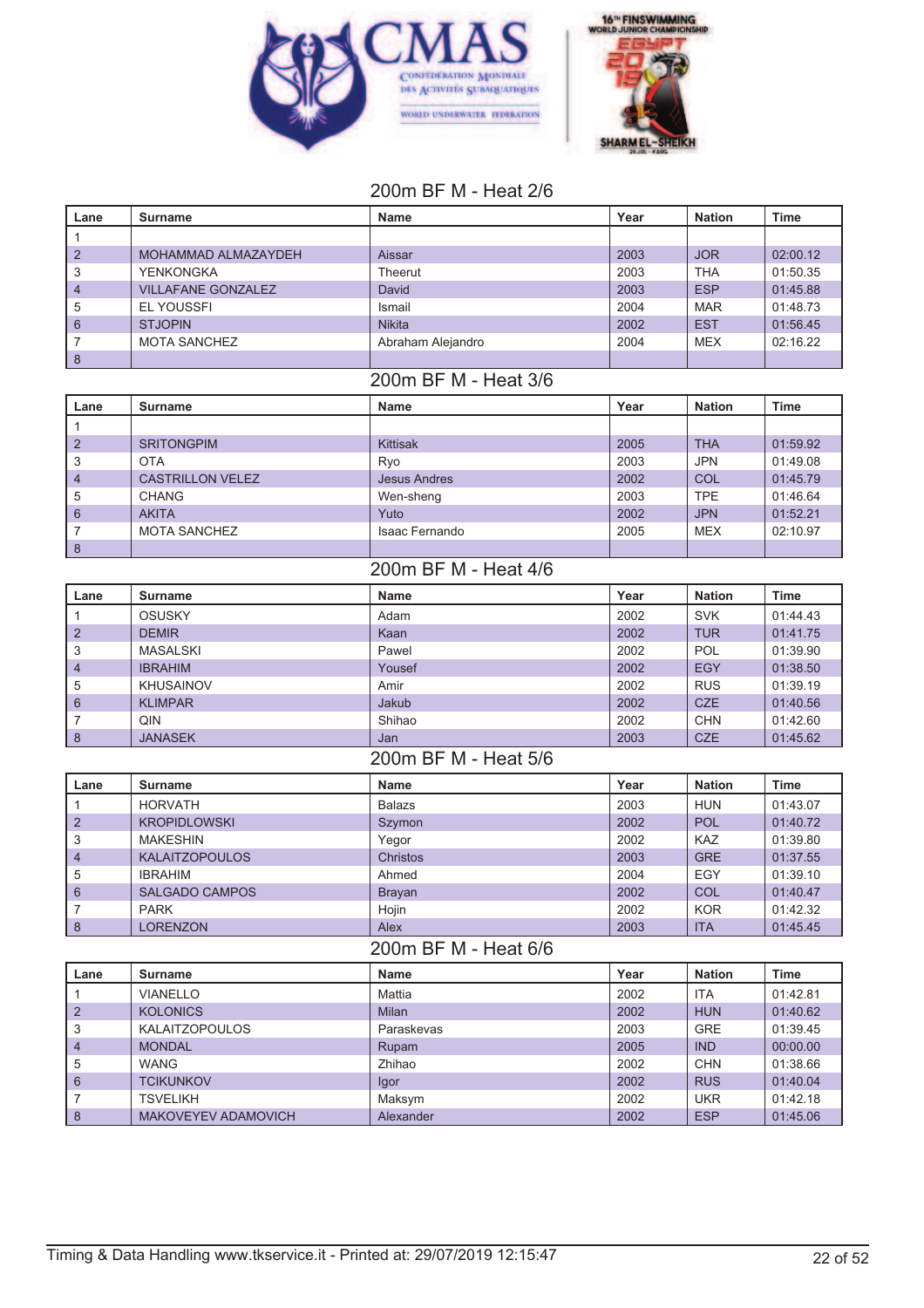



### Event: 21 - Date & Time: 2019-07-31 **200m SF W - Subscription times**

| N.             | <b>Surname</b>        | Name           | <b>Nation</b> | <b>Time</b> |
|----------------|-----------------------|----------------|---------------|-------------|
| 1              | <b>GRECHKO</b>        | Sofiya         | <b>UKR</b>    | 01:31.22    |
| $\overline{2}$ | <b>ZVIAGINA</b>       | Anastasiia     | <b>RUS</b>    | 01:31.64    |
| 3              | <b>MARKINA</b>        | Vlada          | <b>RUS</b>    | 01:31.80    |
| $\overline{4}$ | <b>DEME</b>           | <b>Dorka</b>   | <b>HUN</b>    | 01:34.70    |
| 5              | <b>DANKO</b>          | Sofiia         | <b>UKR</b>    | 01:35.43    |
| $6\phantom{1}$ | <b>GUERRINI</b>       | <b>Martina</b> | <b>ITA</b>    | 01:36.28    |
| 7              | <b>HNATHOVA</b>       | Alzbeta        | <b>CZE</b>    | 01:36.48    |
| 8              | <b>PARK</b>           | Jiwoo          | <b>KOR</b>    | 01:36.50    |
| 9              | <b>SABINA</b>         | Zilinska       | LTU           | 01:36.66    |
| 10             | <b>ANDRES LORENTE</b> | Patricia       | <b>ESP</b>    | 01:36.78    |
| 11             | <b>ABDELHADI</b>      | Salma          | EGY           | 01:37.90    |
| 12             | <b>TONELLI</b>        | Sara           | <b>ITA</b>    | 01:38.10    |
| 13             | PADALIKOVA            | Katerina       | <b>CZE</b>    | 01:38.14    |
| 14             | <b>KIM</b>            | Sumin          | <b>KOR</b>    | 01:38.84    |
| 15             | <b>ALMASS</b>         | Joudi          | EGY           | 01:39.50    |
| 16             | <b>TSUGUNOVA</b>      | Lia            | <b>EST</b>    | 01:40.34    |
| 17             | <b>RADCHENKO</b>      | Anastasija     | <b>EST</b>    | 01:41.80    |
| 18             | <b>RICHTER</b>        | Franka         | <b>GER</b>    | 01:42.74    |
| 19             | <b>WOHLFARTH</b>      | Hanna          | <b>GER</b>    | 01:42.93    |
| 20             | ECHEVERRIA LOZANO     | Lorena         | <b>ESP</b>    | 01:43.10    |
| 21             | <b>KUSNIEROVA</b>     | Nina           | <b>SVK</b>    | 01:43.81    |
| 22             | <b>CHARIS RENATA</b>  | Trinasya       | <b>INA</b>    | 01:44.21    |
| 23             | <b>VANEKOVA</b>       | Viola          | <b>SVK</b>    | 01:45.82    |
| 24             | <b>IVETIC</b>         | Ema            | <b>CRO</b>    | 01:46.45    |
| 25             | <b>IKUTA</b>          | Akane          | <b>JPN</b>    | 01:47.84    |
| 26             | <b>ARAI</b>           | Karen          | <b>JPN</b>    | 01:48.02    |
| 27             | <b>INTHARAWICHIEN</b> | Nawanit        | <b>THA</b>    | 02:08.94    |
| 28             | <b>SUKKHONG</b>       | Supajira       | <b>THA</b>    | 02:10.18    |

#### 200m SF W - Heat 1/4

| Lane      | <b>Surname</b>        | Name     | Year | <b>Nation</b> | <b>Time</b> |
|-----------|-----------------------|----------|------|---------------|-------------|
|           |                       |          |      |               |             |
| l 2       |                       |          |      |               |             |
| 3         | <b>INTHARAWICHIEN</b> | Nawanit  | 2003 | <b>THA</b>    | 02:08.94    |
| $\vert 4$ | <b>IKUTA</b>          | Akane    | 2002 | <b>JPN</b>    | 01:47.84    |
| 5         | ARAI                  | Karen    | 2003 | <b>JPN</b>    | 01:48.02    |
| 6         | <b>SUKKHONG</b>       | Supajira | 2003 | <b>THA</b>    | 02:10.18    |
|           |                       |          |      |               |             |
| 8         |                       |          |      |               |             |

# 200m SF W - Heat 2/4

| Lane            | Surname           | Name     | Year | <b>Nation</b> | Time     |
|-----------------|-------------------|----------|------|---------------|----------|
|                 | <b>KUSNIEROVA</b> | Nina     | 2004 | <b>SVK</b>    | 01:43.81 |
| $\overline{2}$  | <b>ALMASS</b>     | Joudi    | 2004 | EGY           | 01:39.50 |
| 3               | <b>SABINA</b>     | Zilinska | 2005 | LTU           | 01:36.66 |
| $\overline{4}$  | <b>MARKINA</b>    | Vlada    | 2003 | <b>RUS</b>    | 01:31.80 |
| 5               | <b>GUERRINI</b>   | Martina  | 2002 | <b>ITA</b>    | 01:36.28 |
| $6\phantom{1}6$ | <b>TONELLI</b>    | Sara     | 2002 | <b>ITA</b>    | 01:38.10 |
|                 | <b>RICHTER</b>    | Franka   | 2005 | <b>GER</b>    | 01:42.74 |
| 8               | <b>IVETIC</b>     | Ema      | 2002 | <b>CRO</b>    | 01:46.45 |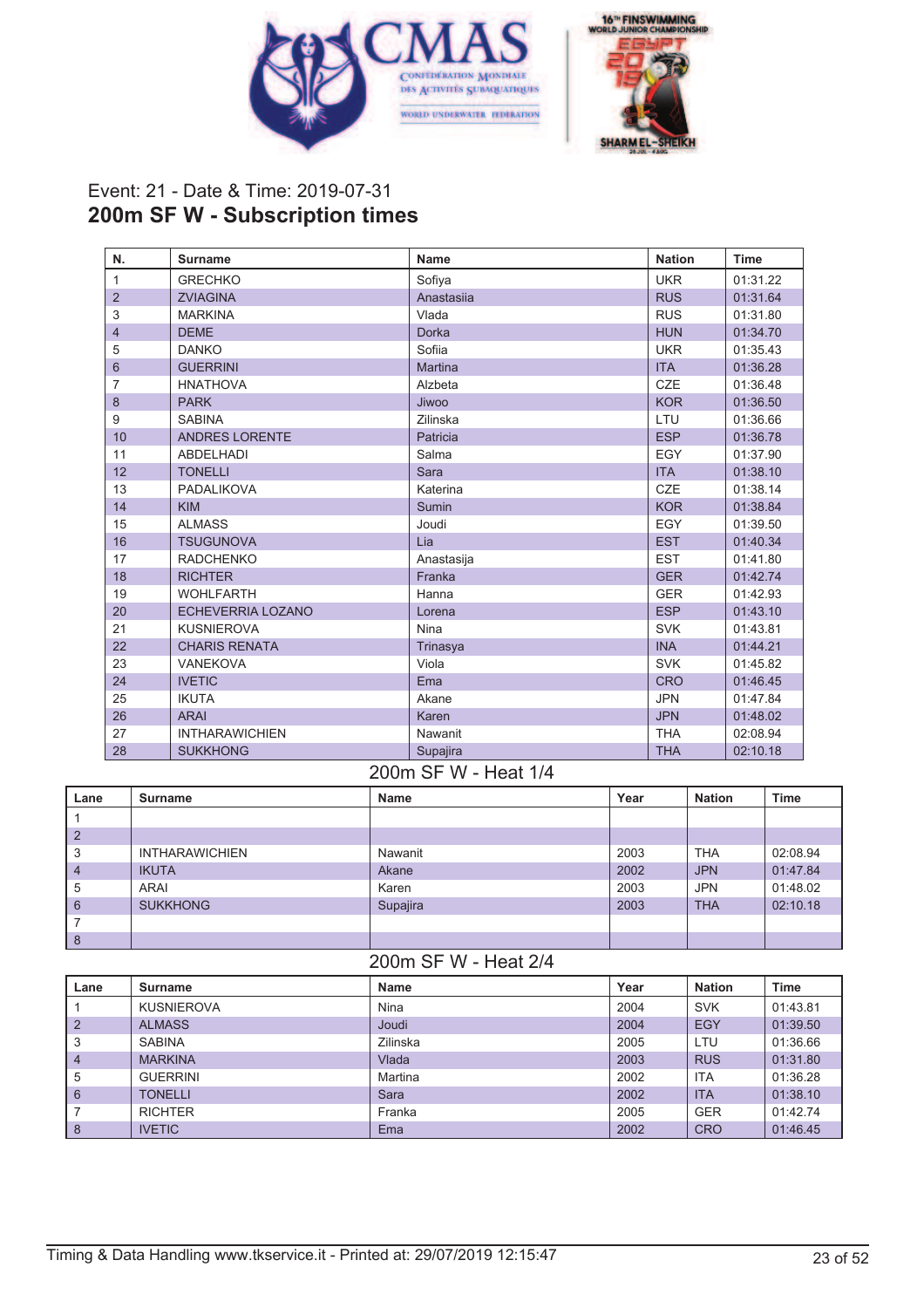



# 200m SF W - Heat 3/4

| Lane                 | <b>Surname</b>        | Name        | Year | <b>Nation</b> | Time        |  |
|----------------------|-----------------------|-------------|------|---------------|-------------|--|
|                      | ECHEVERRIA LOZANO     | Lorena      | 2002 | <b>ESP</b>    | 01:43.10    |  |
| $\overline{2}$       | <b>KIM</b>            | Sumin       | 2002 | <b>KOR</b>    | 01:38.84    |  |
| 3                    | <b>PARK</b>           | Jiwoo       | 2003 | <b>KOR</b>    | 01:36.50    |  |
| 4                    | <b>ZVIAGINA</b>       | Anastasiia  | 2002 | <b>RUS</b>    | 01:31.64    |  |
| 5                    | <b>DANKO</b>          | Sofiia      | 2005 | <b>UKR</b>    | 01:35.43    |  |
| $6\phantom{1}$       | <b>ABDELHADI</b>      | Salma       | 2005 | <b>EGY</b>    | 01:37.90    |  |
| $\overline{7}$       | <b>RADCHENKO</b>      | Anastasija  | 2004 | <b>EST</b>    | 01:41.80    |  |
| $\boldsymbol{8}$     | <b>VANEKOVA</b>       | Viola       | 2002 | <b>SVK</b>    | 01:45.82    |  |
| 200m SF W - Heat 4/4 |                       |             |      |               |             |  |
|                      |                       |             |      |               |             |  |
| Lane                 | <b>Surname</b>        | <b>Name</b> | Year | <b>Nation</b> | <b>Time</b> |  |
|                      | <b>WOHLFARTH</b>      | Hanna       | 2003 | <b>GER</b>    | 01:42.93    |  |
| $\overline{2}$       | <b>PADALIKOVA</b>     | Katerina    | 2003 | <b>CZE</b>    | 01:38.14    |  |
| 3                    | <b>HNATHOVA</b>       | Alzbeta     | 2002 | <b>CZE</b>    | 01:36.48    |  |
| 4                    | <b>GRECHKO</b>        | Sofiya      | 2005 | <b>UKR</b>    | 01:31.22    |  |
| 5                    | <b>DEME</b>           | Dorka       | 2004 | <b>HUN</b>    | 01:34.70    |  |
| 6                    | <b>ANDRES LORENTE</b> | Patricia    | 2004 | <b>ESP</b>    | 01:36.78    |  |
| 7                    | <b>TSUGUNOVA</b>      | Lia         | 2002 | <b>EST</b>    | 01:40.34    |  |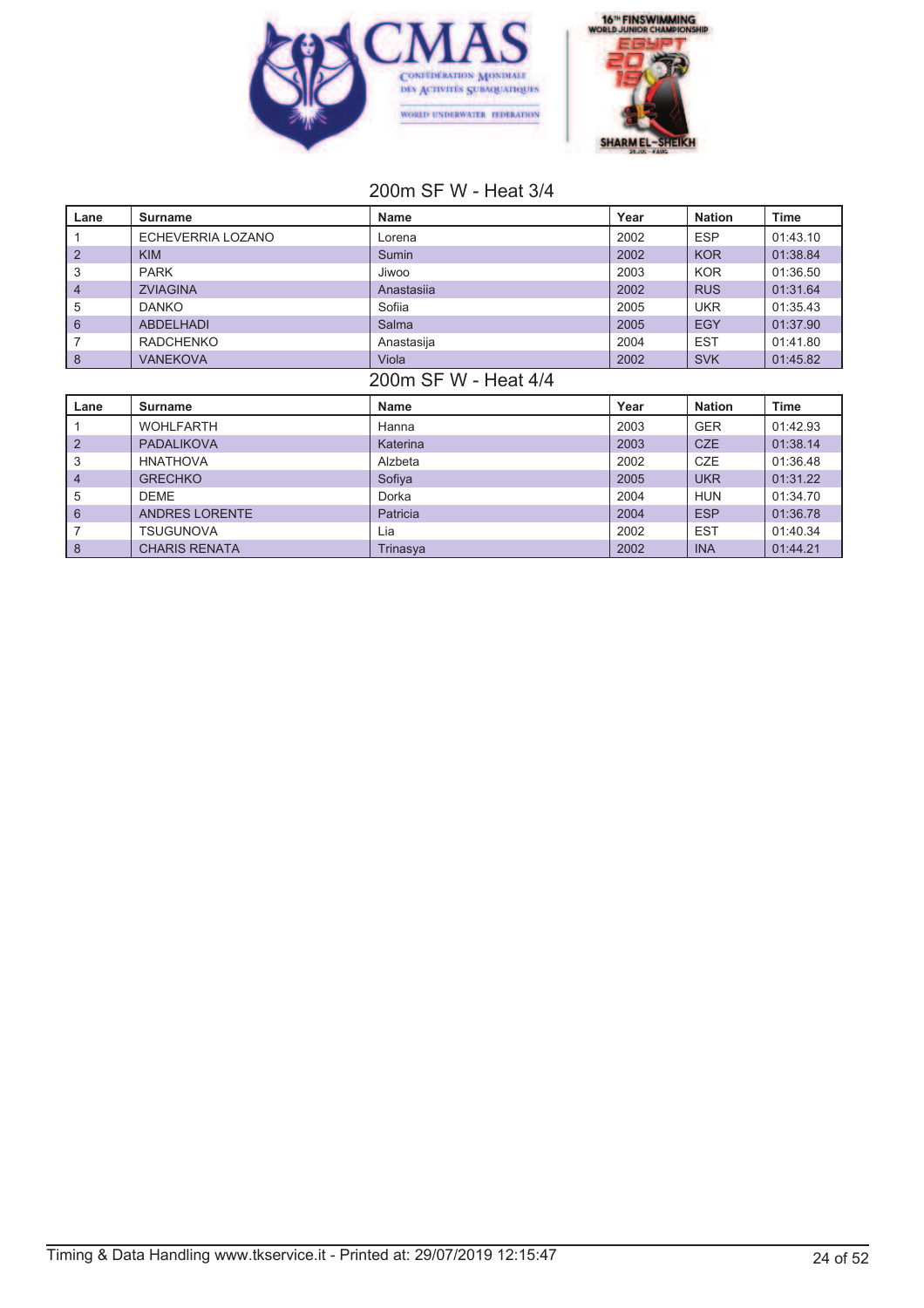



## Event: 22 - Date & Time: 2019-07-31 **200m SF M - Subscription times**

| N.             | <b>Surname</b>          | <b>Name</b>         | <b>Nation</b> | <b>Time</b> |
|----------------|-------------------------|---------------------|---------------|-------------|
| 1              | <b>KACHMASHEV</b>       | Egor                | <b>RUS</b>    | 01:20.70    |
| $\overline{2}$ | <b>KAYTAR</b>           | Tugcan              | <b>TUR</b>    | 01:23.53    |
| 3              | <b>BUTTNER</b>          | Luis                | <b>GER</b>    | 01:25.25    |
| 4              | LATAL                   | Filip               | <b>CZE</b>    | 01:25.37    |
| 5              | <b>REPKA</b>            | <b>Nikita</b>       | <b>RUS</b>    | 01:25.88    |
| $6\phantom{1}$ | <b>BAKR</b>             | Omar                | <b>EGY</b>    | 01:26.00    |
| 7              | <b>SUSHCHENKO</b>       | Volodymyr           | <b>UKR</b>    | 01:26.56    |
| 8              | <b>KUBICEK</b>          | Matyas              | <b>CZE</b>    | 01:26.67    |
| 9              | <b>GIRALDO CESPEDES</b> | Juan Sebastian      | COL           | 01:26.78    |
| 10             | <b>MOHAMED</b>          | Mahmoud             | <b>EGY</b>    | 01:27.00    |
| 11             | <b>CHA</b>              | Jonghwan            | <b>KOR</b>    | 01:28.30    |
| 12             | <b>PAZMANYI</b>         | Sandor              | <b>HUN</b>    | 01:28.42    |
| 13             | <b>FETISSOV</b>         | Daniel              | <b>EST</b>    | 01:29.22    |
| 14             | <b>ISSATSENKO</b>       | Anton               | <b>EST</b>    | 01:30.22    |
| 15             | <b>VOISHCHIEV</b>       | Serhii              | <b>UKR</b>    | 01:30.31    |
| 16             | <b>BAYES EZQUERRO</b>   | Pol                 | <b>ESP</b>    | 01:31.05    |
| 17             | <b>ISHIBASHI</b>        | <b>Riku</b>         | <b>JPN</b>    | 01:35.00    |
| 18             | <b>KRNJAK</b>           | Jan                 | <b>CRO</b>    | 01:35.35    |
| 19             | <b>DURIC</b>            | Jakov               | <b>CRO</b>    | 01:36.16    |
| 20             | <b>SATO</b>             | Chiharu             | <b>JPN</b>    | 01:39.95    |
| 21             | <b>BASSAM ALBAWANEH</b> | Sohaib              | <b>JOR</b>    | 01:50.12    |
| 22             | <b>PHAKARSA</b>         | Sakda               | <b>THA</b>    | 01:53.38    |
| 23             | <b>JUDTI</b>            | Kasipas             | <b>THA</b>    | 01:54.80    |
| 24             | <b>HUSNI ALBRIEH</b>    | <b>Abdel Rahman</b> | <b>JOR</b>    | 01:55.45    |

#### 200m SF M - Heat 1/3

| Lane           | Surname                 | Name           | Year | <b>Nation</b> | Time     |
|----------------|-------------------------|----------------|------|---------------|----------|
|                | <b>BASSAM ALBAWANEH</b> | Sohaib         | 2004 | <b>JOR</b>    | 01:50.12 |
| $\overline{2}$ | <b>VOISHCHIEV</b>       | Serhii         | 2002 | <b>UKR</b>    | 01:30.31 |
| 3              | GIRALDO CESPEDES        | Juan Sebastian | 2003 | COL           | 01:26.78 |
| $\overline{4}$ | <b>BUTTNER</b>          | Luis           | 2002 | <b>GER</b>    | 01:25.25 |
| 5              | <b>BAKR</b>             | Omar           | 2003 | EGY           | 01:26.00 |
| 6              | <b>PAZMANYI</b>         | Sandor         | 2004 | <b>HUN</b>    | 01:28.42 |
|                | KRNJAK                  | Jan            | 2003 | CRO           | 01:35.35 |
| 8              | <b>HUSNI ALBRIEH</b>    | Abdel Rahman   | 2002 | <b>JOR</b>    | 01:55.45 |

#### 200m SF M - Heat 2/3

| Lane           | <b>Surname</b>    | <b>Name</b> | Year | <b>Nation</b> | Time     |
|----------------|-------------------|-------------|------|---------------|----------|
|                | <b>SATO</b>       | Chiharu     | 2004 | <b>JPN</b>    | 01:39.95 |
| $\overline{2}$ | <b>ISSATSENKO</b> | Anton       | 2004 | <b>EST</b>    | 01:30.22 |
| 3              | <b>KUBICEK</b>    | Matyas      | 2003 | <b>CZE</b>    | 01:26.67 |
| $\overline{4}$ | <b>KAYTAR</b>     | Tugcan      | 2002 | <b>TUR</b>    | 01:23.53 |
| 5              | <b>REPKA</b>      | Nikita      | 2003 | <b>RUS</b>    | 01:25.88 |
| 6              | <b>CHA</b>        | Jonghwan    | 2002 | <b>KOR</b>    | 01:28.30 |
|                | <b>ISHIBASHI</b>  | <b>Riku</b> | 2002 | <b>JPN</b>    | 01:35.00 |
| 8              | <b>JUDTI</b>      | Kasipas     | 2003 | <b>THA</b>    | 01:54.80 |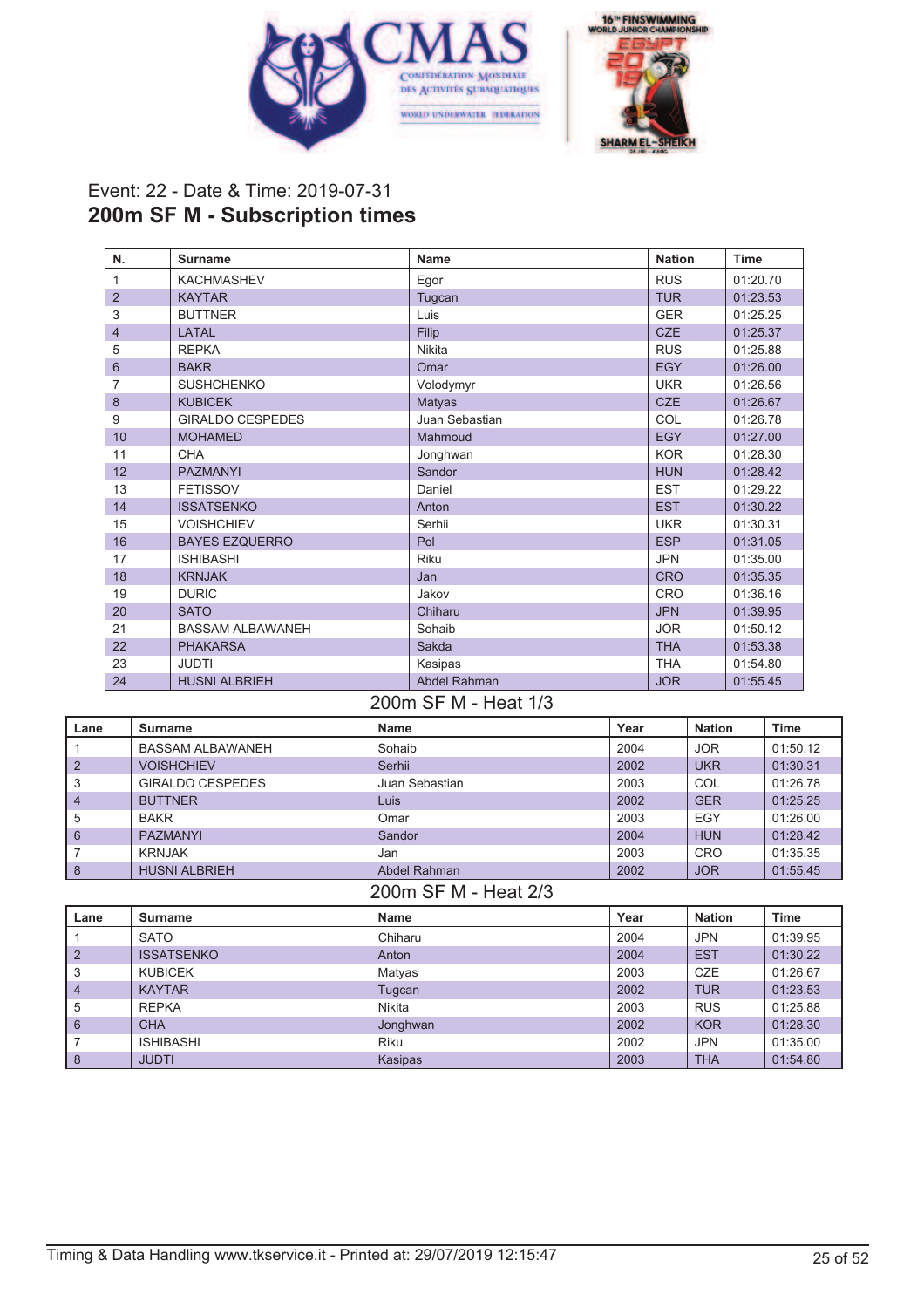



# 200m SF M - Heat 3/3

| Lane           | Surname               | Name      | Year | <b>Nation</b> | <b>Time</b> |
|----------------|-----------------------|-----------|------|---------------|-------------|
|                | <b>DURIC</b>          | Jakov     | 2003 | <b>CRO</b>    | 01:36.16    |
|                | <b>FETISSOV</b>       | Daniel    | 2003 | <b>EST</b>    | 01:29.22    |
| 3              | <b>SUSHCHENKO</b>     | Volodymyr | 2003 | <b>UKR</b>    | 01:26.56    |
| $\overline{4}$ | <b>KACHMASHEV</b>     | Egor      | 2002 | <b>RUS</b>    | 01:20.70    |
| 5              | LATAL                 | Filip     | 2002 | <b>CZE</b>    | 01:25.37    |
| 6              | <b>MOHAMED</b>        | Mahmoud   | 2003 | <b>EGY</b>    | 01:27.00    |
|                | <b>BAYES EZQUERRO</b> | Pol       | 2002 | <b>ESP</b>    | 01:31.05    |
| 8              | <b>PHAKARSA</b>       | Sakda     | 2002 | <b>THA</b>    | 01:53.38    |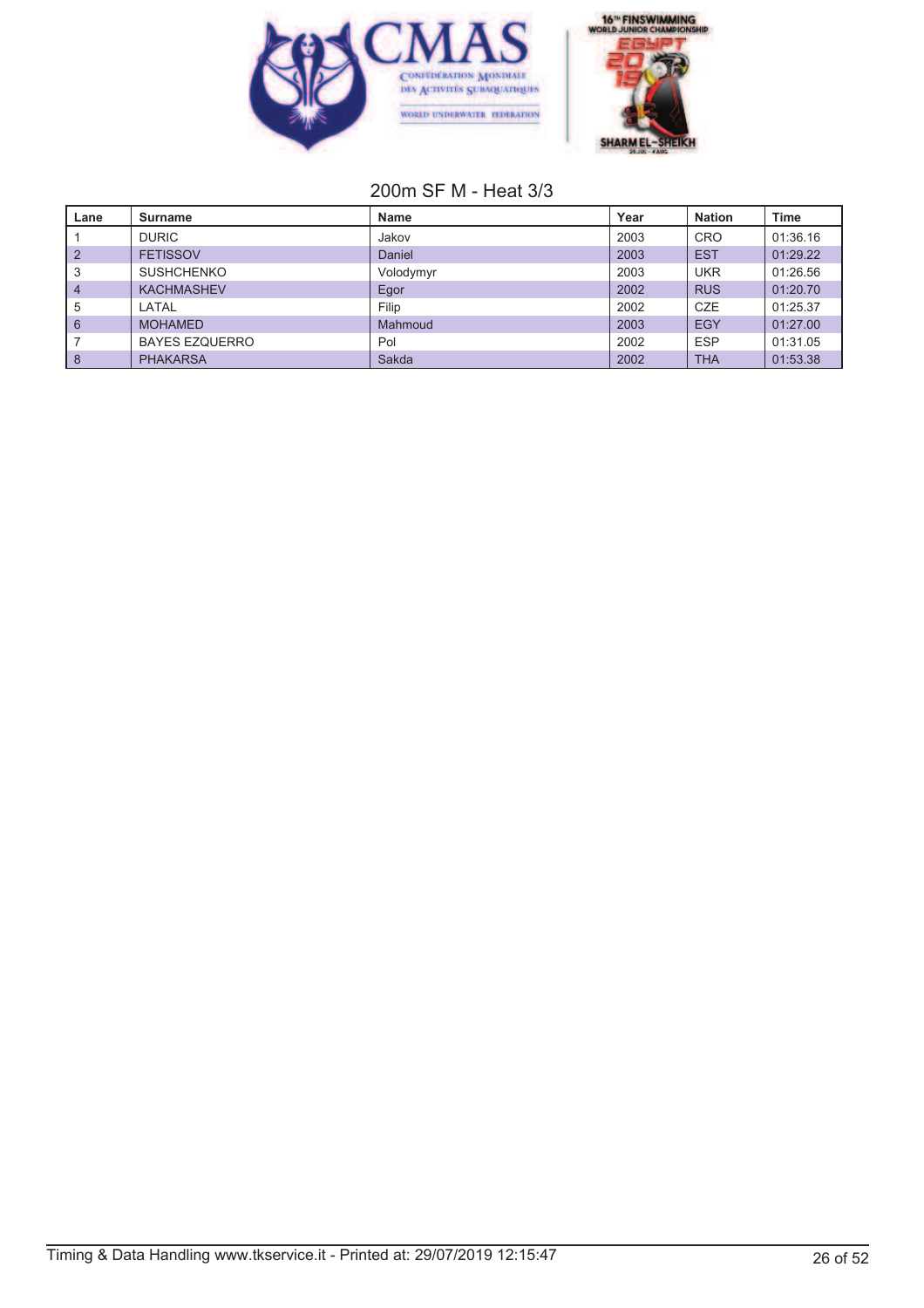



# Event: 23 - Date & Time: 2019-07-31 **4x50 SF Mixed -Subscription times**

| N.             | Team                            | <b>Nation</b> | <b>Time</b> |
|----------------|---------------------------------|---------------|-------------|
| 1              | <b>KOREA</b>                    | <b>KOR</b>    | 01:07.97    |
| $\overline{2}$ | <b>RUSSIA</b>                   | <b>RUS</b>    | 01:09.12    |
| 3              | <b>GERMANY</b>                  | <b>GER</b>    | 01:10.00    |
| $\overline{4}$ | <b>TURKEY</b>                   | <b>TUR</b>    | 01:10.30    |
| 5              | <b>UKRAINE</b>                  | <b>UKR</b>    | 01:11.03    |
| 6              | <b>GREECE</b>                   | <b>GRE</b>    | 01:11.94    |
| 7              | <b>ESTONIA</b>                  | EST           | 01:12.52    |
| 8              | <b>COLOMBIA</b>                 | COL           | 01:12.64    |
| 9              | <b>EGYPT</b>                    | <b>EGY</b>    | 01:13.12    |
| 10             | <b>HUNGARY</b>                  | <b>HUN</b>    | 01:14.13    |
| 11             | <b>CZECH</b><br><b>REPUBLIC</b> | CZE           | 01:14.16    |
| 12             | <b>POLAND</b>                   | <b>POL</b>    | 01:16.00    |
| 13             | <b>ITALY</b>                    | ITA           | 01:16.16    |
| 14             | <b>SPAIN</b>                    | <b>ESP</b>    | 01:16.37    |
| 15             | <b>JAPAN</b>                    | JPN           | 01:19.41    |
| 16             | <b>THAILAND</b>                 | <b>THA</b>    | 01:25.84    |
| 17             | <b>CROATIA</b>                  | CRO           | 01:32.13    |
| 18             | <b>SLOVAKIA</b>                 | <b>SVK</b>    | 59:59.99    |

#### 4x50 SF Mixed - Heat 1/3

| Lane           | Team            | <b>Competitors</b>                                                                                   | <b>Nation</b> | <b>Time</b> |
|----------------|-----------------|------------------------------------------------------------------------------------------------------|---------------|-------------|
|                |                 |                                                                                                      |               |             |
| $\overline{2}$ | <b>JAPAN</b>    | , , ,                                                                                                | <b>JPN</b>    | 01:19.41    |
| 3              | <b>EGYPT</b>    | Yousef Ramadan, Yousef Mohamed, Nour Emam, Jasmin Zaghloul                                           | EGY           | 01:13.12    |
| $\overline{4}$ | <b>GERMANY</b>  | Wohlfarth, Kluge, Buttner, Finger                                                                    | <b>GER</b>    | 01:10.00    |
| 5              | <b>GREECE</b>   | VALALAS CRHISTOS, DIMOULIOS ATHANASIOS, SKYLOURAKI OR<br>SKILURAKI CHRISTINA IOANNA, VAKIRTZI ILIANA | <b>GRE</b>    | 01:11.94    |
| 6              | <b>POLAND</b>   | Drażba, Pietras, Hemerczyk, Sikora                                                                   | <b>POL</b>    | 01:16.00    |
|                | <b>SLOVAKIA</b> | Rehorovsky, Osusky, Kusnierova, Ting Ting                                                            | <b>SVK</b>    | 59:59.99    |
| 8              |                 |                                                                                                      |               |             |

# 4x50 SF Mixed - Heat 2/3

| Lane           | Team                                  | <b>Competitors</b>                                                              | <b>Nation</b> | <b>Time</b> |
|----------------|---------------------------------------|---------------------------------------------------------------------------------|---------------|-------------|
|                |                                       |                                                                                 |               |             |
| $\overline{2}$ | <b>SPAIN</b>                          | Patricia Andres Lorente, Pol Bayes, Lorena Echeverria Romano, Oier Irisarri     | <b>ESP</b>    | 01:16.37    |
| 3              | <b>COLOMBIA</b>                       | MOLANO ANDRES FELIPE, PAZ JUAN ESTEBAN, MARIANA MESA,<br><b>GABRIELA GUZMAN</b> | COL           | 01:12.64    |
| $\overline{4}$ | <b>RUSSIA</b>                         | Kachmashev Egor, Adalin Dmitrii, Ermalyuk Olesya, Sliseva Diana                 | <b>RUS</b>    | 01:09.12    |
| 5              | <b>UKRAINE</b>                        | Grechko Sofiia, Berezna Virsaviia, Svitailo Yaroslav, Sushchenko Volodymyr      | <b>UKR</b>    | 01:11.03    |
| 6              | C <sub>7</sub> FCH<br><b>REPUBLIC</b> | Latal Filip, Svomova Adela, Padalikova Katerina, Kubicek Matyas                 | <b>CZE</b>    | 01:14.16    |
|                | <b>CROATIA</b>                        | HANNAH ZIGANTO, IRIS DESPOTOVIC, IAN GOLOB, JAKOV DURIC                         | <b>CRO</b>    | 01:32.13    |
| 8              |                                       |                                                                                 |               |             |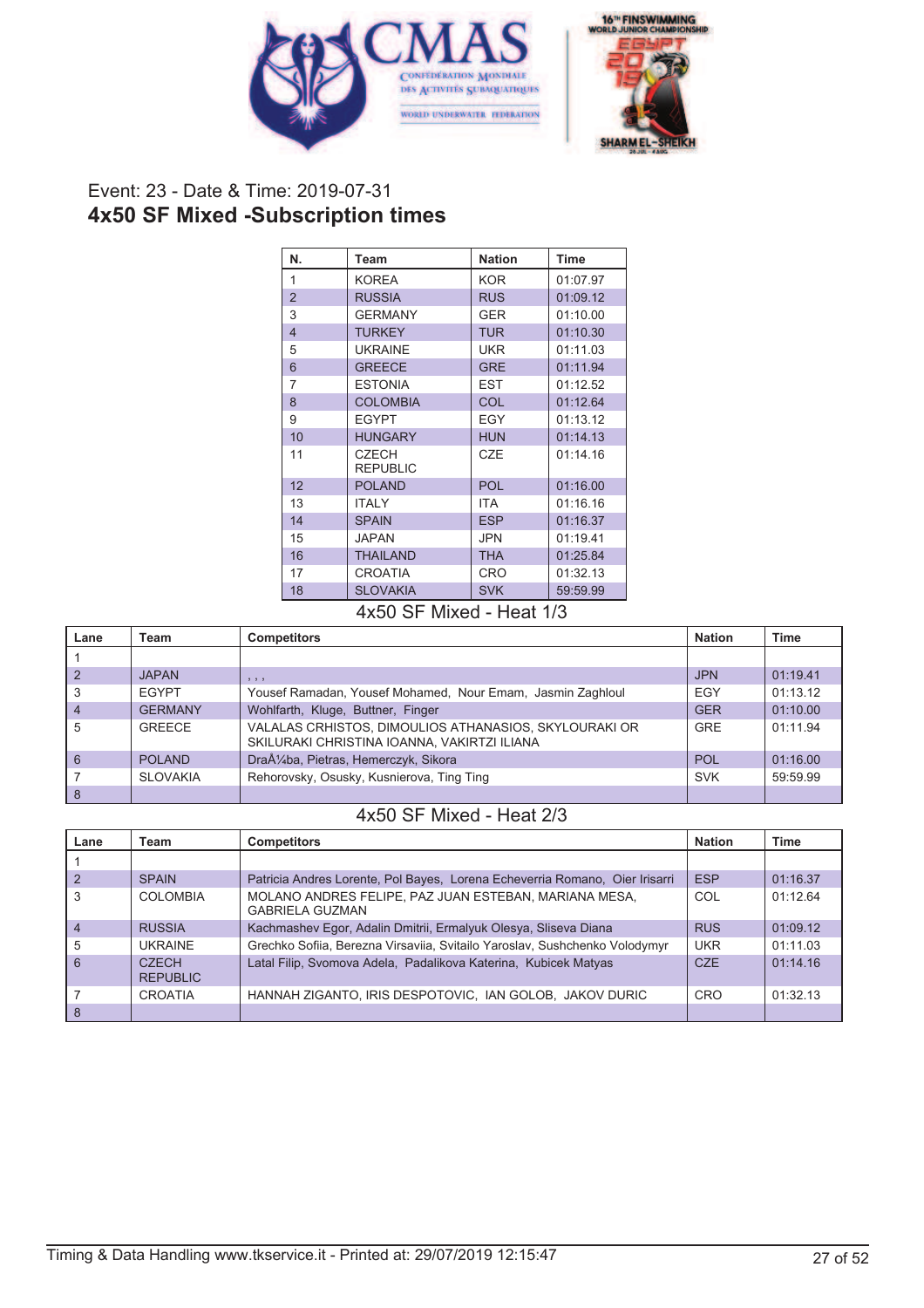



#### 4x50 SF Mixed - Heat 3/3

| Lane          | Team           | <b>Competitors</b>                                                          | <b>Nation</b> | <b>Time</b> |
|---------------|----------------|-----------------------------------------------------------------------------|---------------|-------------|
|               |                |                                                                             |               |             |
| $\sqrt{2}$    | <b>ITALY</b>   | MATTIA VIANELLO, NILA MARINO, MARTINA GUERRINI, DARIO<br><b>DALESSANDRO</b> | <b>ITA</b>    | 01:16.16    |
| 3             | <b>ESTONIA</b> | Aleksei Popov, Aleksandra Vassiljeva, Johanna Johanson, Daniel Zmogin       | <b>EST</b>    | 01:12.52    |
| $^{\prime}$ 4 | <b>KOREA</b>   | HAN, GUNYOUNG, SONG, JAEUK, KIM, MINJEONG, MOON, YEJIN                      | <b>KOR</b>    | 01:07.97    |
| 5             | <b>TURKEY</b>  | Onur Berke KUYUMCU, Beril ULKER, Miray TUNCEL, Yigit YILMAZ                 | <b>TUR</b>    | 01:10.30    |
| l 6           | <b>HUNGARY</b> | Cseplo Kelen, Pazmanyi Sandor, Linzenbold Zsofia, Losonczi Flora            | <b>HUN</b>    | 01:14.13    |
|               | THAILAND       | Sa-Nguanwong Wuthiohat, Baochum Thewa, Runloy Atittaya, Molee Ticha         | <b>THA</b>    | 01:25.84    |
| l 8           |                |                                                                             |               |             |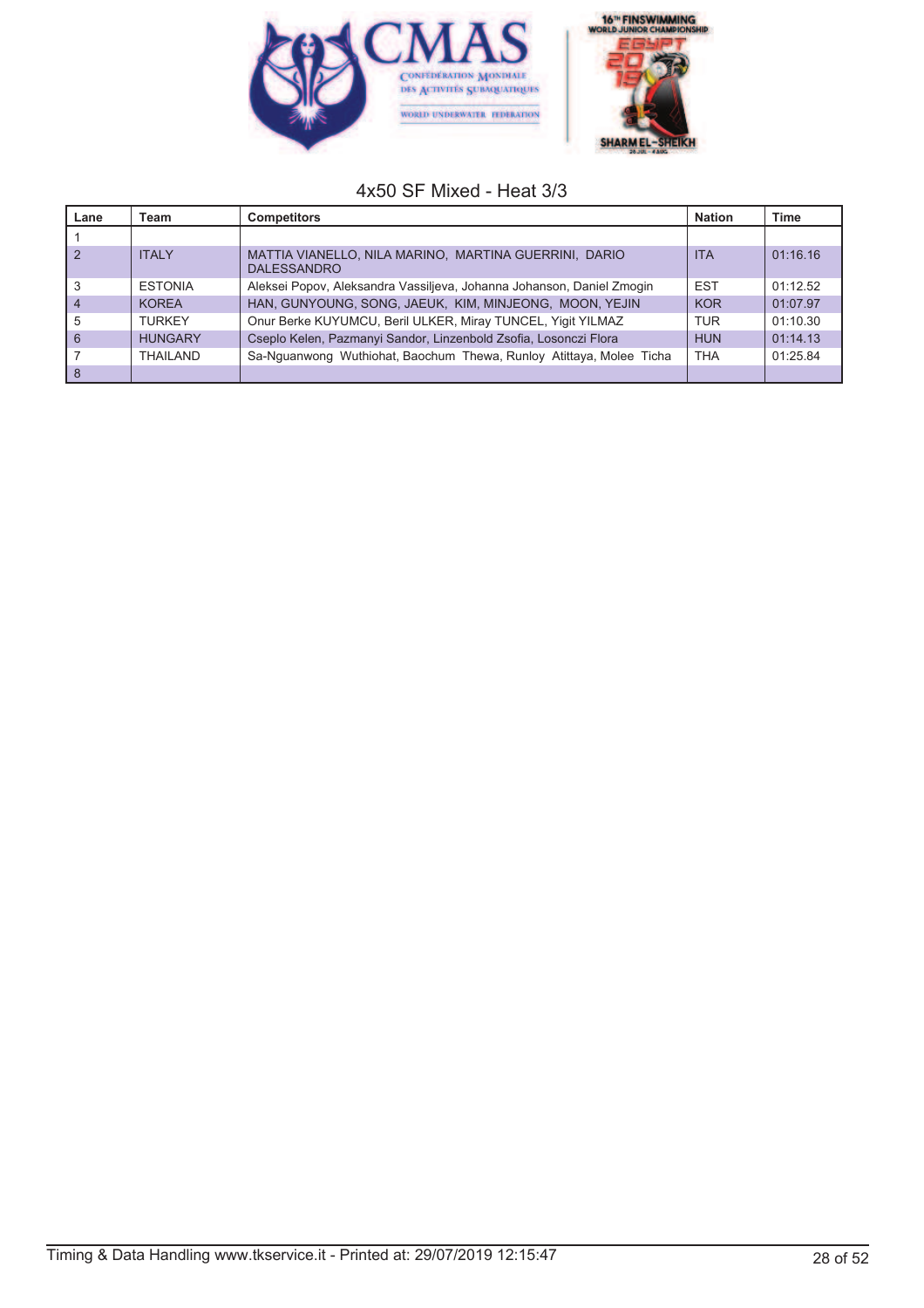

# **16th CMAS Finswimming Junior World Championship 28 July - 01 August - 2019 - Sharm El-Sheik (EGY)**

**Daily program of Wednesday, 31st July 2019, afternoon**

#### **Event n°**

| 24 | <b>100 IM</b>  | women | <b>Final</b>     |
|----|----------------|-------|------------------|
| 25 | <b>100 IM</b>  | men   | <b>Final</b>     |
| 17 | <b>1500 SF</b> | women | <b>Fast heat</b> |
| 18 | <b>1500 SF</b> | men   | <b>Fast heat</b> |
| 26 | <b>200 BF</b>  | women | <b>Final</b>     |
| 27 | <b>200 BF</b>  | men   | <b>Final</b>     |
| 28 | <b>200 SF</b>  | women | <b>Final</b>     |
| 29 | <b>200 SF</b>  | men   | <b>Final</b>     |
| 30 | - SF<br>4x50   | mixed | <b>Final</b>     |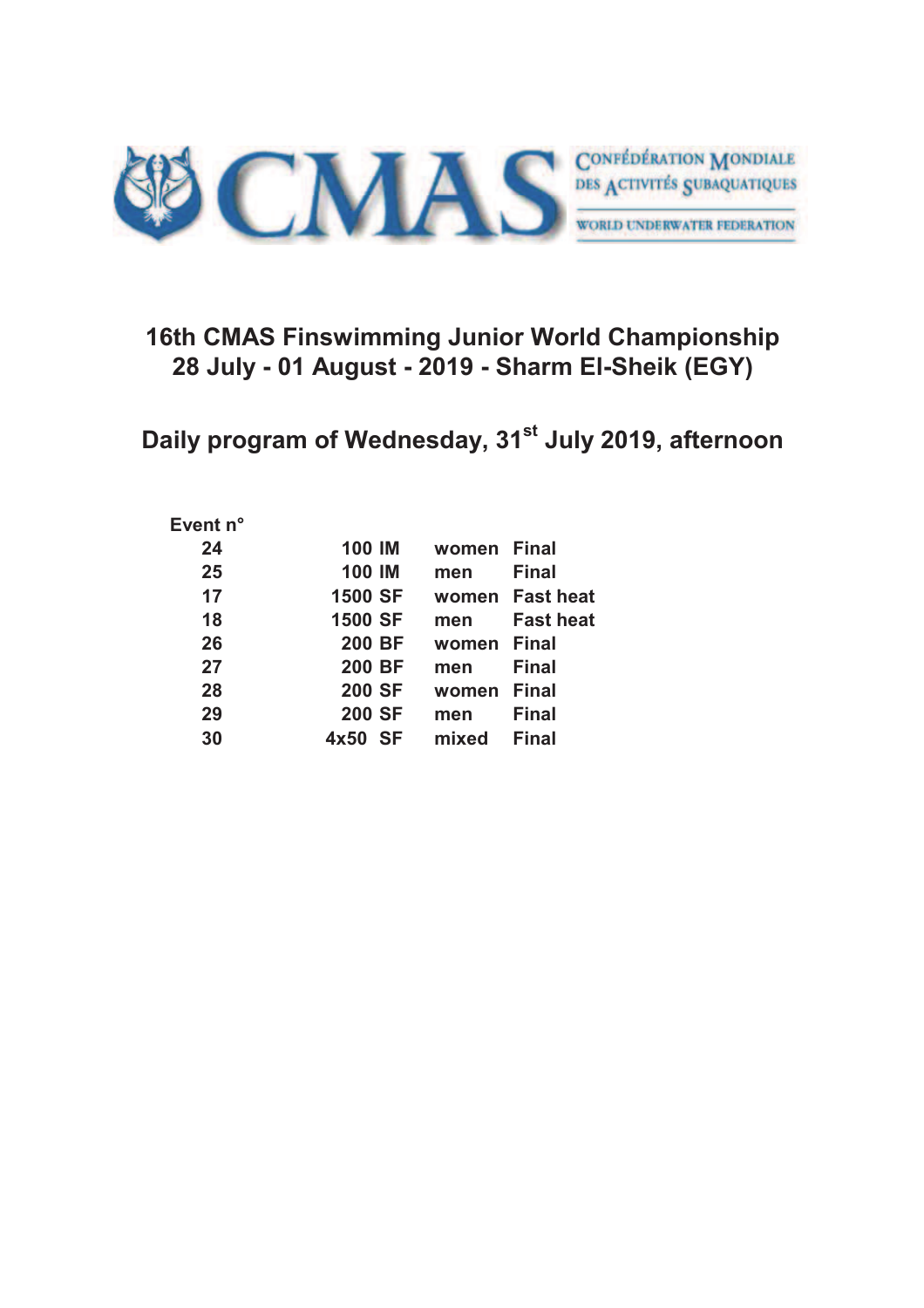

# **16th CMAS Finswimming Junior World Championship 28 July - 01 August - 2019 - Sharm El-Sheik (EGY)**

**Daily program of Thursday, 01st July 2019, morning**

#### **Event n°**

| 31 | <b>50 SF</b> | women | <b>Heats</b>      |
|----|--------------|-------|-------------------|
| 32 | <b>50 SF</b> | men   | <b>Heats</b>      |
| 33 | <b>50 BF</b> | women | <b>Heats</b>      |
| 34 | <b>50 BF</b> | men   | <b>Heats</b>      |
| 35 | 400 IM       | women | <b>Slow heats</b> |
| 36 | 400 IM       | men   | <b>Slow heats</b> |
| 37 | 400 BF       | women | <b>Slow heats</b> |
| 38 | 400 BF       | men   | <b>Slow heats</b> |
| 39 | 4x200 SF     | women | <b>Heats</b>      |
| 40 | 4x200 SF     | men   | <b>Heats</b>      |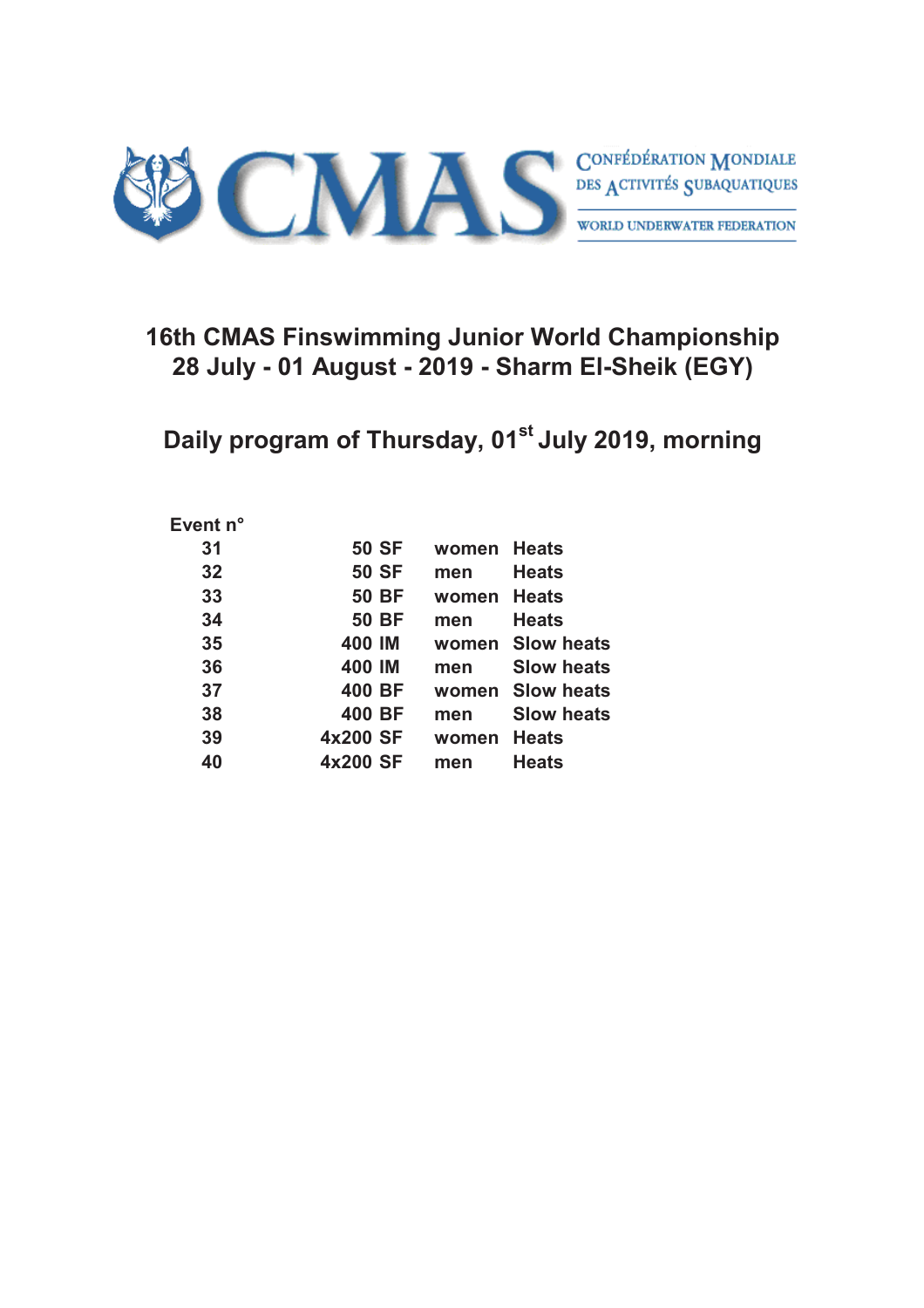



## Event: 31 - Date & Time: 2019-08-01 **50m SF W - Subscription times**

| N.             | <b>Surname</b>          | Name           | <b>Nation</b> | <b>Time</b> |
|----------------|-------------------------|----------------|---------------|-------------|
| $\mathbf{1}$   | <b>SUBA</b>             | Sara           | <b>SVK</b>    | 00:18.45    |
| $\overline{2}$ | <b>ERMALIUK</b>         | Olesia         | <b>RUS</b>    | 00:18.47    |
| 3              | <b>ULKER</b>            | <b>Beril</b>   | <b>TUR</b>    | 00:18.49    |
| $\overline{4}$ | <b>SLISEVA</b>          | Diana          | <b>RUS</b>    | 00:18.49    |
| 5              | <b>GRECHKO</b>          | Sofiya         | <b>UKR</b>    | 00:18.73    |
| 6              | <b>BEREZNA</b>          | Virsavija      | <b>UKR</b>    | 00:18.84    |
| 7              | <b>EMAM</b>             | Nour           | EGY           | 00:19.00    |
| 8              | <b>SVOMOVA</b>          | Adela          | <b>CZE</b>    | 00:19.06    |
| 9              | VASSILJEVA              | Aleksandra     | <b>EST</b>    | 00:19.14    |
| 10             | <b>VAKIRTZI</b>         | <b>Iliana</b>  | <b>GRE</b>    | 00:19.14    |
| 11             | ZAGHLOUL                | Jasmin         | EGY           | 00:19.24    |
| 12             | <b>TUNCEL</b>           | Miray          | <b>TUR</b>    | 00:19.42    |
| 13             | <b>SABINA</b>           | Zilinska       | LTU           | 00:19.49    |
| 14             | <b>GUZMAN ALBAN</b>     | Gabriela       | COL           | 00:19.57    |
| 15             | <b>KIM</b>              | Sumin          | <b>KOR</b>    | 00:19.59    |
| 16             | <b>MESA GIRALDO</b>     | Mariana        | COL           | 00:19.60    |
| 17             | <b>GUERRINI</b>         | Martina        | <b>ITA</b>    | 00:19.61    |
| 18             | YU                      | Hanmi          | <b>KOR</b>    | 00:19.70    |
| 19             | <b>MARINO</b>           | Nila           | <b>ITA</b>    | 00:19.73    |
| 20             | <b>TSUGUNOVA</b>        | Lia            | <b>EST</b>    | 00:19.89    |
| 21             | <b>LOSONCZI</b>         | Flora          | <b>HUN</b>    | 00:19.99    |
| 22             | <b>WOHLFARTH</b>        | Hanna          | <b>GER</b>    | 00:20.03    |
| 23             | <b>KLUGE</b>            | Paula          | <b>GER</b>    | 00:20.88    |
| 24             | <b>ARAI</b>             | Karen          | <b>JPN</b>    | 00:21.22    |
| 25             | <b>CHARIS RENATA</b>    | Trinasya       | <b>INA</b>    | 00:21.24    |
| 26             | <b>KUSNIEROVA</b>       | <b>Nina</b>    | <b>SVK</b>    | 00:21.30    |
| 27             | <b>ITOMORI</b>          | Azusa          | <b>JPN</b>    | 00:21.38    |
| 28             | <b>KAUZLARIC</b>        | Anika          | <b>CRO</b>    | 00:22.51    |
| 29             | <b>ZIGANTO</b>          | Hannah         | <b>CRO</b>    | 00:22.74    |
| 30             | <b>ATITTAYA</b>         | Runloy         | <b>THA</b>    | 00:23.89    |
| 31             | <b>MONTANO MARTINEZ</b> | Cristina Naomi | <b>MEX</b>    | 00:25.30    |

#### 50m SF W - Heat 1/4

| Lane           | <b>Surname</b>          | <b>Name</b>    | Year | <b>Nation</b> | <b>Time</b> |
|----------------|-------------------------|----------------|------|---------------|-------------|
|                | <b>MONTANO MARTINEZ</b> | Cristina Naomi | 2002 | <b>MEX</b>    | 00:25.30    |
| $\overline{2}$ | <b>ZIGANTO</b>          | Hannah         | 2003 | <b>CRO</b>    | 00:22.74    |
| 3              | <b>ITOMORI</b>          | Azusa          | 2003 | <b>JPN</b>    | 00:21.38    |
| $\overline{4}$ | <b>CHARIS RENATA</b>    | Trinasya       | 2002 | <b>INA</b>    | 00:21.24    |
| 5              | <b>KUSNIEROVA</b>       | Nina           | 2004 | <b>SVK</b>    | 00:21.30    |
| 6              | <b>KAUZLARIC</b>        | Anika          | 2005 | <b>CRO</b>    | 00:22.51    |
|                | <b>ATITTAYA</b>         | Runloy         | 2002 | <b>THA</b>    | 00:23.89    |
| 8              |                         |                |      |               |             |

#### 50m SF W - Heat 2/4

| Lane           | Surname        | Name         | Year | <b>Nation</b> | Time     |
|----------------|----------------|--------------|------|---------------|----------|
|                | LOSONCZI       | Flora        | 2002 | <b>HUN</b>    | 00:19.99 |
| $\overline{2}$ | <b>KIM</b>     | Sumin        | 2002 | <b>KOR</b>    | 00:19.59 |
| 3              | VASSILJEVA     | Aleksandra   | 2004 | <b>EST</b>    | 00:19.14 |
| $\overline{4}$ | <b>ULKER</b>   | <b>Beril</b> | 2004 | <b>TUR</b>    | 00:18.49 |
| 5              | <b>BEREZNA</b> | Virsavija    | 2002 | <b>UKR</b>    | 00:18.84 |
| 6              | <b>TUNCEL</b>  | Miray        | 2002 | <b>TUR</b>    | 00:19.42 |
|                | YU             | Hanmi        | 2004 | <b>KOR</b>    | 00:19.70 |
| 8              | <b>ARAI</b>    | Karen        | 2003 | <b>JPN</b>    | 00:21.22 |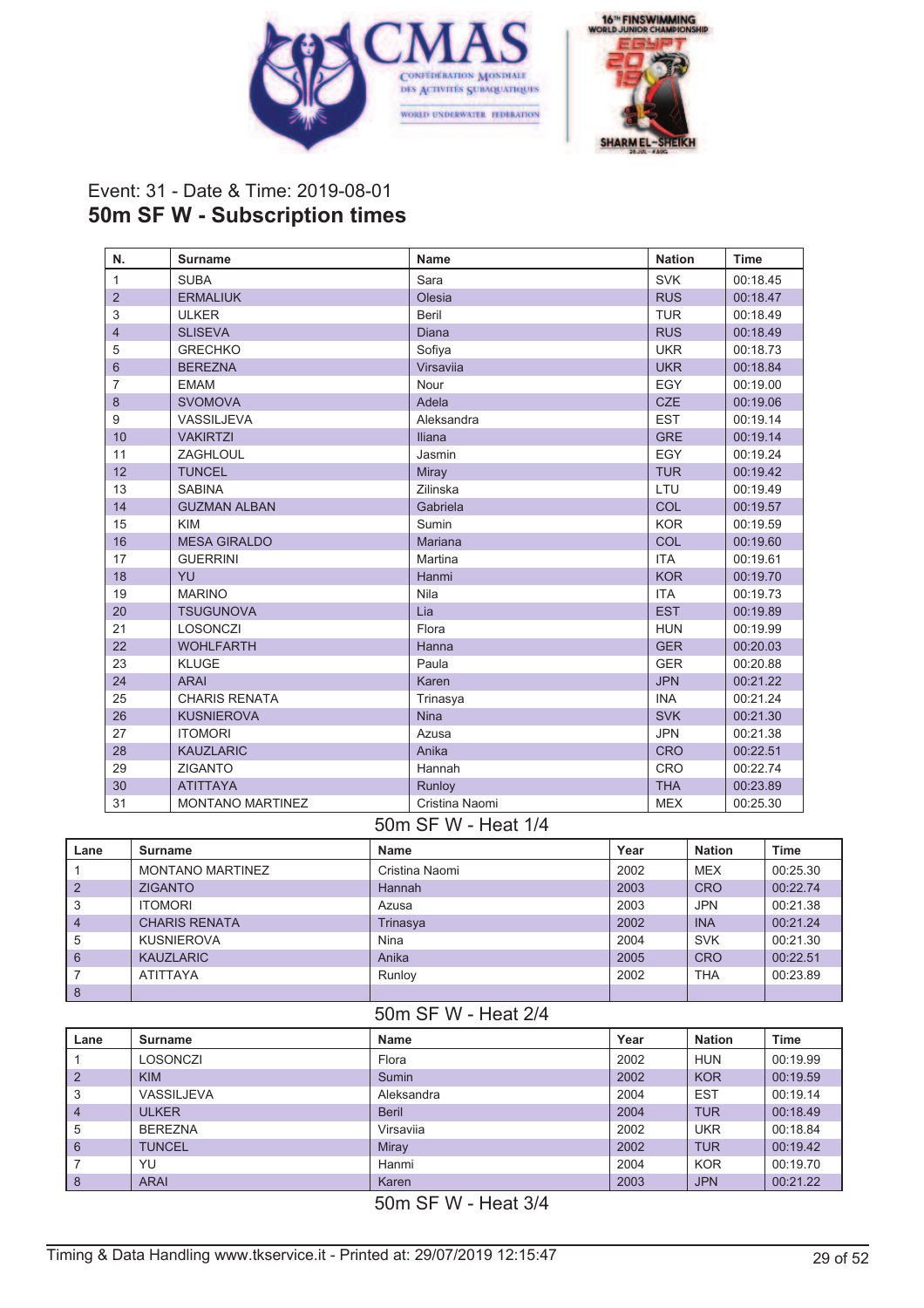



| Lane                | <b>Surname</b>      | <b>Name</b>     | Year | <b>Nation</b> | Time     |
|---------------------|---------------------|-----------------|------|---------------|----------|
|                     | <b>TSUGUNOVA</b>    | Lia             | 2002 | <b>EST</b>    | 00:19.89 |
| $\overline{2}$      | <b>GUZMAN ALBAN</b> | Gabriela        | 2004 | COL           | 00:19.57 |
| 3                   | <b>SVOMOVA</b>      | Adela           | 2002 | <b>CZE</b>    | 00:19.06 |
| 4                   | <b>ERMALIUK</b>     | Olesia          | 2003 | <b>RUS</b>    | 00:18.47 |
| 5                   | <b>GRECHKO</b>      | Sofiya          | 2005 | <b>UKR</b>    | 00:18.73 |
| $6\phantom{1}$      | <b>ZAGHLOUL</b>     | Jasmin          | 2002 | <b>EGY</b>    | 00:19.24 |
| 7                   | <b>GUERRINI</b>     | Martina         | 2002 | <b>ITA</b>    | 00:19.61 |
| 8                   | <b>KLUGE</b>        | Paula           | 2002 | <b>GER</b>    | 00:20.88 |
| 50m SF W - Heat 4/4 |                     |                 |      |               |          |
|                     |                     |                 |      |               |          |
| Lane                | <b>Surname</b>      | Name            | Year | <b>Nation</b> | Time     |
|                     | <b>MARINO</b>       | Nila            | 2003 | <b>ITA</b>    | 00:19.73 |
| $\overline{2}$      | <b>SABINA</b>       | <b>Zilinska</b> | 2005 | <b>LTU</b>    | 00:19.49 |
| 3                   | <b>EMAM</b>         | Nour            | 2005 | <b>EGY</b>    | 00:19.00 |
| 4                   | <b>SUBA</b>         | Sara            | 2004 | <b>SVK</b>    | 00:18.45 |
| 5                   | <b>SLISEVA</b>      | Diana           | 2005 | <b>RUS</b>    | 00:18.49 |
| $6\phantom{1}$      | <b>VAKIRTZI</b>     | <b>Iliana</b>   | 2002 | <b>GRE</b>    | 00:19.14 |
| 7                   | <b>MESA GIRALDO</b> | Mariana         | 2002 | COL           | 00:19.60 |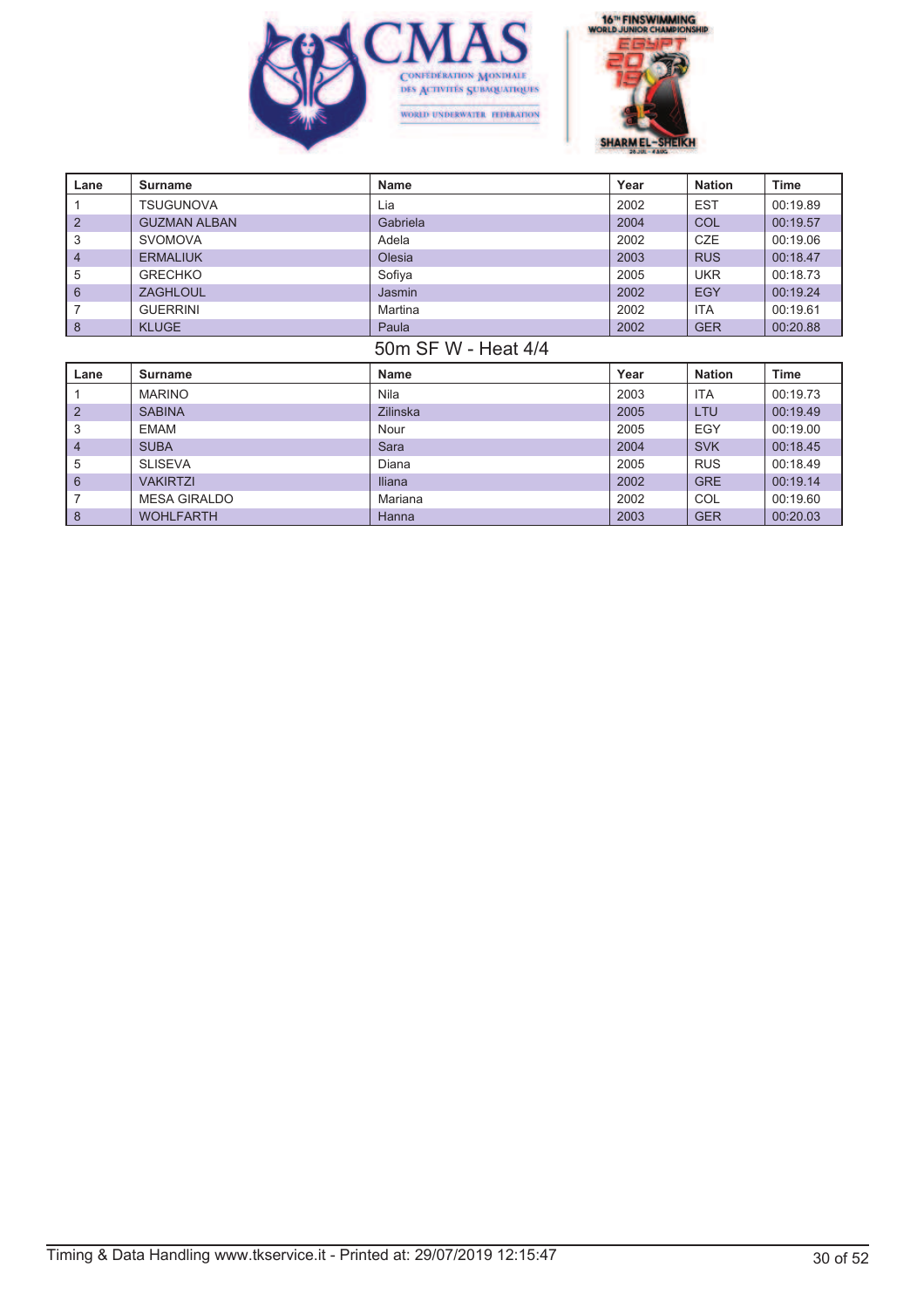



# Event: 32 - Date & Time: 2019-08-01 **50m SF M - Subscription times**

| N.             | Surname                   | Name                  | <b>Nation</b> | <b>Time</b> |
|----------------|---------------------------|-----------------------|---------------|-------------|
| $\mathbf{1}$   | <b>KACHMASHEV</b>         | Egor                  | <b>RUS</b>    | 00:15.55    |
| 2              | <b>KUYUMCU</b>            | <b>Onur Berke</b>     | <b>TUR</b>    | 00:15.77    |
| 3              | <b>ZHANG</b>              | Sigian                | <b>CHN</b>    | 00:16.20    |
| $\overline{4}$ | <b>VALALAS</b>            | Christos              | <b>GRE</b>    | 00:16.32    |
| 5              | <b>MOLANO TORRES</b>      | Andres Felipe         | COL           | 00:16.35    |
| $6\phantom{1}$ | <b>LAN</b>                | Jianming              | <b>CHN</b>    | 00:16.50    |
| 7              | <b>ADALIN</b>             | Dmitrii               | <b>RUS</b>    | 00:16.61    |
| 8              | <b>YILMAZ</b>             | Yigit                 | <b>TUR</b>    | 00:16.62    |
| 9              | <b>ZMOGIN</b>             | Daniel                | <b>EST</b>    | 00:16.82    |
| 10             | <b>POPOV</b>              | Aleksei               | <b>EST</b>    | 00:16.88    |
| 11             | <b>BUTTNER</b>            | Luis                  | <b>GER</b>    | 00:16.99    |
| 12             | <b>RAMADAN</b>            | Yousef                | <b>EGY</b>    | 00:17.00    |
| 13             | <b>MOHAMED</b>            | Yousef                | EGY           | 00:17.09    |
| 14             | <b>SIM</b>                | Jaeheon               | <b>KOR</b>    | 00:17.09    |
| 15             | <b>DIMOULIOS</b>          | Athanasios            | <b>GRE</b>    | 00:17.11    |
| 16             | PAZ SEPULVEDA             | Juan Esteban          | COL           | 00:17.12    |
| 17             | LEE                       | Geonwoo               | <b>KOR</b>    | 00:17.53    |
| 18             | <b>MARCET PEREZ</b>       | Francisco             | <b>ESP</b>    | 00:17.61    |
| 19             | <b>FINGER</b>             | Lucas                 | <b>GER</b>    | 00:17.71    |
| 20             | <b>D'ALESSANDRO</b>       | Dario                 | <b>ITA</b>    | 00:17.77    |
| 21             | <b>DOMINIK</b>            | Kislovski             | LTU           | 00:18.17    |
| 22             | <b>LATAL</b>              | Filip                 | <b>CZE</b>    | 00:18.19    |
| 23             | <b>SVITAYLO</b>           | Yaroslav              | <b>UKR</b>    | 00:18.25    |
| 24             | <b>ISHIBASHI</b>          | <b>Riku</b>           | <b>JPN</b>    | 00:18.54    |
| 25             | <b>GOLOB</b>              | lan                   | <b>CRO</b>    | 00:18.69    |
| 26             | <b>ALSAWALMEH</b>         | <b>Mahmoud Khaled</b> | <b>JOR</b>    | 00:18.99    |
| 27             | <b>PILNY</b>              | Tomas                 | CZE           | 00:19.08    |
| 28             | <b>BASSAM ALBAWANEH</b>   | Sohaib                | <b>JOR</b>    | 00:19.20    |
| 29             | <b>SATO</b>               | Chiharu               | <b>JPN</b>    | 00:19.43    |
| 30             | <b>MARTINEZ VICENTENO</b> | Uriel                 | <b>MEX</b>    | 00:20.06    |
| 31             | <b>WONGAEK</b>            | Paphonpach            | <b>THA</b>    | 00:21.38    |
| 32             | <b>BAOCHUM</b>            | Thewa                 | <b>THA</b>    | 00:21.39    |
| 33             | <b>LOZADA PALOMINO</b>    | Eduardo               | <b>MEX</b>    | 00:23.34    |
| 34             | <b>FUSTES</b>             | Serio                 | <b>USA</b>    | 00:23.51    |

#### 50m SF M - Heat 1/5

| Lane           | Surname                   | <b>Name</b>    | Year | <b>Nation</b> | Time     |
|----------------|---------------------------|----------------|------|---------------|----------|
|                |                           |                |      |               |          |
| $\overline{2}$ | <b>FUSTES</b>             | Serio          | 2005 | <b>USA</b>    | 00:23.51 |
| 3              | <b>MARTINEZ VICENTENO</b> | Uriel          | 2003 | <b>MEX</b>    | 00:20.06 |
| $\overline{4}$ | <b>ALSAWALMEH</b>         | Mahmoud Khaled | 2002 | <b>JOR</b>    | 00:18.99 |
| 5              | BASSAM ALBAWANEH          | Sohaib         | 2004 | <b>JOR</b>    | 00:19.20 |
| 6              | <b>BAOCHUM</b>            | Thewa          | 2003 | <b>THA</b>    | 00:21.39 |
|                |                           |                |      |               |          |
| 8              |                           |                |      |               |          |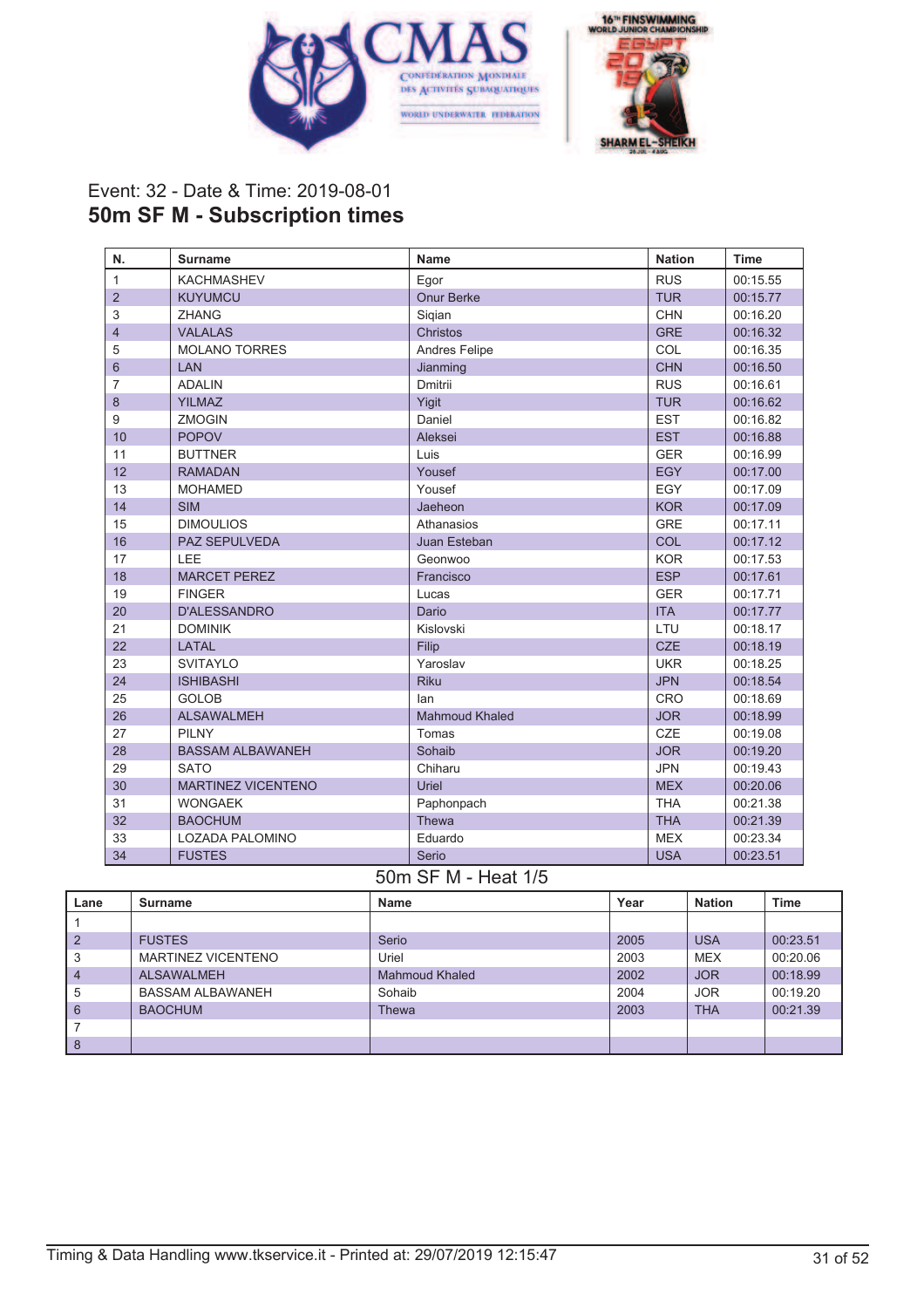



### 50m SF M - Heat 2/5

| Lane                | <b>Surname</b>                       | Name                  | Year         | <b>Nation</b>     | <b>Time</b>          |
|---------------------|--------------------------------------|-----------------------|--------------|-------------------|----------------------|
| $\mathbf{1}$        |                                      |                       |              |                   |                      |
| $\overline{2}$      | <b>LOZADA PALOMINO</b>               | Eduardo               | 2004         | <b>MEX</b>        | 00:23.34             |
| 3                   | <b>SATO</b>                          | Chiharu               | 2004         | <b>JPN</b>        | 00:19.43             |
| $\overline{4}$      | <b>GOLOB</b>                         | lan                   | 2002         | <b>CRO</b>        | 00:18.69             |
| 5                   | <b>PILNY</b>                         | Tomas                 | 2004         | CZE               | 00:19.08             |
| 6                   | <b>WONGAEK</b>                       | Paphonpach            | 2004         | <b>THA</b>        | 00:21.38             |
| $\overline{7}$      |                                      |                       |              |                   |                      |
| $\delta$            |                                      |                       |              |                   |                      |
|                     |                                      | 50m SF M - Heat 3/5   |              |                   |                      |
| Lane                | <b>Surname</b>                       | <b>Name</b>           | Year         | <b>Nation</b>     | <b>Time</b>          |
| $\mathbf{1}$        | <b>DOMINIK</b>                       | Kislovski             | 2002         | LTU               | 00:18.17             |
| $\overline{2}$      | <b>DIMOULIOS</b>                     | <b>Athanasios</b>     | 2002         | <b>GRE</b>        | 00:17.11             |
| 3                   | <b>ZMOGIN</b>                        | Daniel                | 2002         | <b>EST</b>        | 00:16.82             |
| $\overline{4}$      | <b>ZHANG</b>                         | Sigian                | 2002         | <b>CHN</b>        | 00:16.20             |
| 5                   | LAN                                  | Jianming              | 2002         | <b>CHN</b>        | 00:16.50             |
| 6                   | <b>RAMADAN</b>                       | Yousef                | 2003         | <b>EGY</b>        | 00:17.00             |
| 7                   | <b>MARCET PEREZ</b>                  | Francisco             | 2003         | <b>ESP</b>        | 00:17.61             |
| $\delta$            | <b>ISHIBASHI</b>                     | <b>Riku</b>           | 2002         | <b>JPN</b>        | 00:18.54             |
|                     |                                      | 50m SF M - Heat 4/5   |              |                   |                      |
|                     |                                      |                       |              |                   |                      |
| Lane                | <b>Surname</b>                       | Name                  | Year         | <b>Nation</b>     | Time                 |
| $\mathbf{1}$        | <b>D'ALESSANDRO</b>                  | Dario                 | 2003         | <b>ITA</b>        | 00:17.77             |
| $\overline{2}$      | <b>SIM</b>                           | Jaeheon               | 2003         | <b>KOR</b>        | 00:17.09             |
| 3                   | <b>YILMAZ</b>                        | Yigit                 | 2003         | <b>TUR</b>        | 00:16.62             |
| $\overline{4}$      | <b>KUYUMCU</b>                       | Onur Berke            | 2002         | <b>TUR</b>        | 00:15.77             |
| 5                   | <b>MOLANO TORRES</b>                 | Andres Felipe         | 2003         | COL               | 00:16.35             |
| 6                   | <b>BUTTNER</b>                       | Luis                  | 2002         | <b>GER</b>        | 00:16.99             |
| $\overline{7}$      | LEE                                  | Geonwoo               | 2002         | <b>KOR</b>        | 00:17.53             |
| $\delta$            | <b>SVITAYLO</b>                      | Yaroslav              | 2003         | <b>UKR</b>        | 00:18.25             |
|                     |                                      | 50m SF M - Heat 5/5   |              |                   |                      |
| Lane                | <b>Surname</b>                       | <b>Name</b>           | Year         | <b>Nation</b>     | <b>Time</b>          |
| $\mathbf{1}$        | <b>FINGER</b>                        | Lucas                 | 2002         | <b>GER</b>        | 00:17.71             |
| 2                   | <b>MOHAMED</b>                       | Yousef                | 2002         | <b>EGY</b>        | 00:17.09             |
| 3                   | <b>ADALIN</b>                        | Dmitrii               | 2002         | <b>RUS</b>        | 00:16.61             |
| $\overline{4}$      | <b>KACHMASHEV</b>                    | Egor                  | 2002         | <b>RUS</b>        | 00:15.55             |
| 5                   | <b>VALALAS</b>                       | Christos              | 2002         | <b>GRE</b>        | 00:16.32             |
| 6                   | <b>POPOV</b>                         | Aleksei               | 2003         | <b>EST</b>        | 00:16.88             |
| $\overline{7}$<br>8 | <b>PAZ SEPULVEDA</b><br><b>LATAL</b> | Juan Esteban<br>Filip | 2002<br>2002 | COL<br><b>CZE</b> | 00:17.12<br>00:18.19 |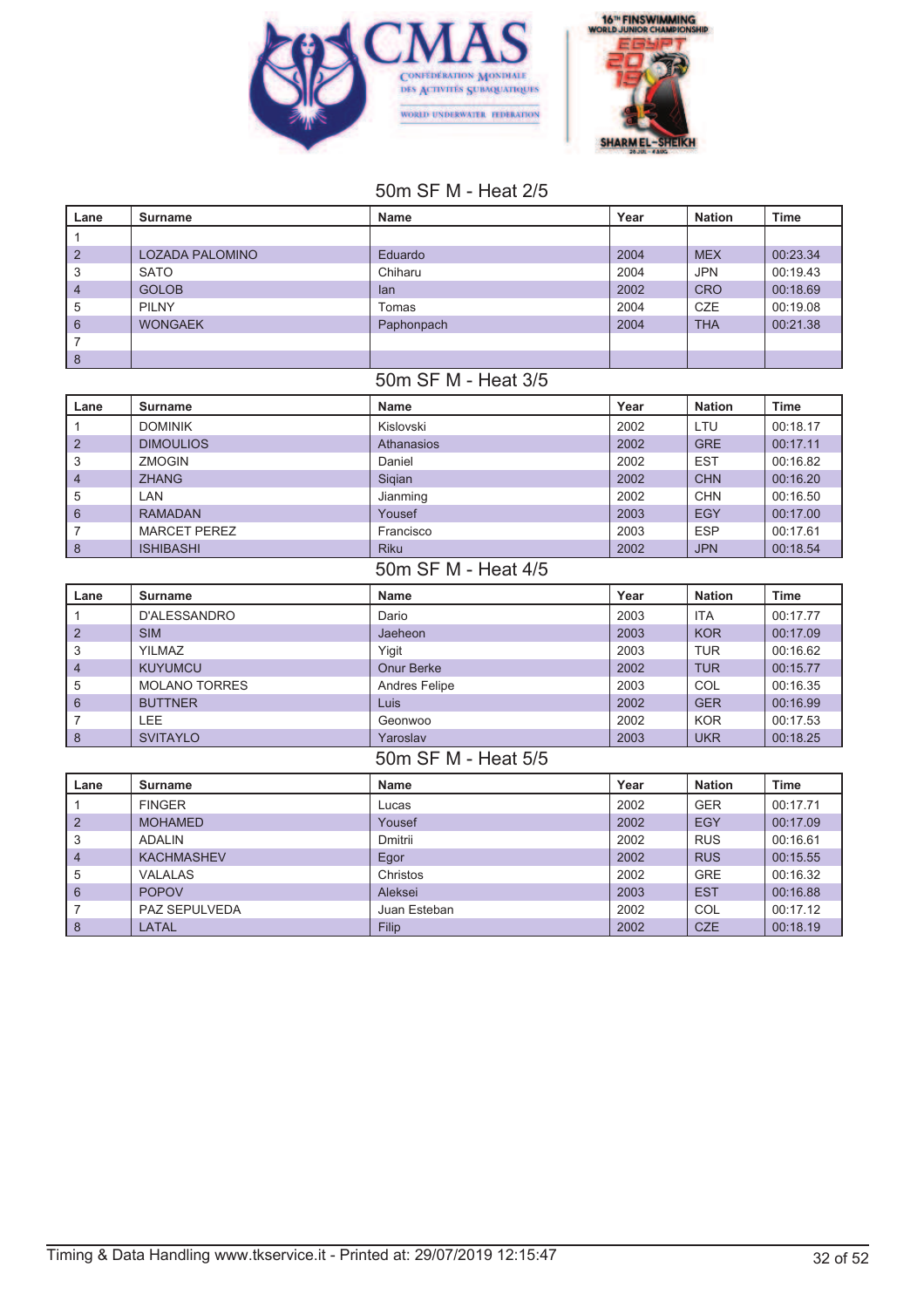



## Event: 33 - Date & Time: 2019-08-01 **50m BF W - Subscription times**

| N.             | <b>Surname</b>          | <b>Name</b>    | <b>Nation</b> | Time     |
|----------------|-------------------------|----------------|---------------|----------|
| $\mathbf{1}$   | <b>MARTYNOVA</b>        | lana           | <b>RUS</b>    | 00:22.42 |
| $\overline{2}$ | <b>DOROFEEVA</b>        | Elizaveta      | <b>RUS</b>    | 00:22.55 |
| 3              | <b>LINZENBOLD</b>       | Zsofia         | <b>HUN</b>    | 00:22.83 |
| $\overline{4}$ | <b>VYRVYCH</b>          | Viktorija      | <b>UKR</b>    | 00:22.85 |
| 5              | <b>TYMOSHENKO</b>       | Yevhenija      | <b>UKR</b>    | 00:22.97 |
| 6              | <b>NEDA</b>             | Vasiliauskaite | LTU           | 00:23.00 |
| 7              | <b>DONNAIANNA</b>       | Dalila         | <b>ITA</b>    | 00:23.04 |
| 8              | <b>FATHY</b>            | Rawda          | <b>EGY</b>    | 00:23.08 |
| 9              | <b>AHMED</b>            | Fatma          | <b>EGY</b>    | 00:23.14 |
| 10             | <b>MARINO</b>           | <b>Nila</b>    | <b>ITA</b>    | 00:23.24 |
| 11             | CIRAUQUI PALMERO        | Aitana         | <b>ESP</b>    | 00:23.26 |
| 12             | <b>MANIATI</b>          | Aikaterini     | <b>GRE</b>    | 00:23.34 |
| 13             | <b>HUMERCZYK</b>        | Marta          | POL           | 00:23.42 |
| 14             | <b>INIGUEZ SEGUI</b>    | Naiara         | <b>ESP</b>    | 00:23.44 |
| 15             | <b>KIM</b>              | Gawon          | <b>KOR</b>    | 00:23.48 |
| 16             | <b>SIKORA</b>           | <b>Balbina</b> | <b>POL</b>    | 00:23.55 |
| 17             | <b>RACHID</b>           | Ibtissam       | <b>MAR</b>    | 00:23.56 |
| 18             | <b>AKSU</b>             | Selin          | <b>TUR</b>    | 00:23.58 |
| 19             | <b>LOSONCZI</b>         | Flora          | <b>HUN</b>    | 00:23.70 |
| 20             | <b>ROSOVA</b>           | Hana           | <b>CZE</b>    | 00:23.71 |
| 21             | VASILOVA                | Hana           | <b>SVK</b>    | 00:23.80 |
| 22             | <b>VANEKOVA</b>         | Viola          | <b>SVK</b>    | 00:24.18 |
| 23             | <b>CELIKER</b>          | <b>Buse</b>    | <b>TUR</b>    | 00:24.50 |
| 24             | <b>YANG</b>             | Ziyan          | <b>CHN</b>    | 00:24.50 |
| 25             | SOUIHAL                 | Hiba           | <b>MAR</b>    | 00:24.66 |
| 26             | <b>YASUI</b>            | Honoka         | <b>JPN</b>    | 00:24.92 |
| 27             | <b>NAITO</b>            | Mizuki         | <b>JPN</b>    | 00:24.94 |
| 28             | <b>DESPOTOVIC</b>       | <b>Iris</b>    | <b>CRO</b>    | 00:25.79 |
| 29             | <b>MOLEE</b>            | Ticha          | <b>THA</b>    | 00:27.08 |
| 30             | <b>RITCHAROEN</b>       | Suparada       | <b>THA</b>    | 00:27.49 |
| 31             | <b>MONTANO MARTINEZ</b> | Cristina Naomi | <b>MEX</b>    | 00:28.29 |

#### 50m BF W - Heat 1/4

| Lane           | Surname                 | <b>Name</b>    | Year | <b>Nation</b> | <b>Time</b> |
|----------------|-------------------------|----------------|------|---------------|-------------|
|                | <b>MONTANO MARTINEZ</b> | Cristina Naomi | 2002 | <b>MEX</b>    | 00:28.29    |
| $\overline{2}$ | <b>MOLEE</b>            | Ticha          | 2004 | <b>THA</b>    | 00:27.08    |
| 3              | <b>NAITO</b>            | Mizuki         | 2004 | <b>JPN</b>    | 00:24.94    |
| $\overline{4}$ | <b>SOUIHAL</b>          | Hiba           | 2003 | <b>MAR</b>    | 00:24.66    |
| 5              | YASUI                   | Honoka         | 2002 | <b>JPN</b>    | 00:24.92    |
| 6              | <b>DESPOTOVIC</b>       | <b>Iris</b>    | 2002 | <b>CRO</b>    | 00:25.79    |
|                | <b>RITCHAROEN</b>       | Suparada       | 2004 | <b>THA</b>    | 00:27.49    |
| 8              |                         |                |      |               |             |

#### 50m BF W - Heat 2/4

| <b>Surname</b>    | <b>Name</b>    | Year | <b>Nation</b> | <b>Time</b> |
|-------------------|----------------|------|---------------|-------------|
| <b>VASILOVA</b>   | Hana           | 2004 | <b>SVK</b>    | 00:23.80    |
| <b>KIM</b>        | Gawon          | 2003 | <b>KOR</b>    | 00:23.48    |
| AHMED             | Fatma          | 2003 | EGY           | 00:23.14    |
| <b>LINZENBOLD</b> | Zsofia         | 2004 | <b>HUN</b>    | 00:22.83    |
| <b>NEDA</b>       | Vasiliauskaite | 2002 | LTU           | 00:23.00    |
| <b>MANIATI</b>    | Aikaterini     | 2005 | <b>GRE</b>    | 00:23.34    |
| AKSU              | Selin          | 2004 | TUR           | 00:23.58    |
| <b>YANG</b>       | Ziyan          | 2003 | <b>CHN</b>    | 00:24.50    |
|                   |                |      |               |             |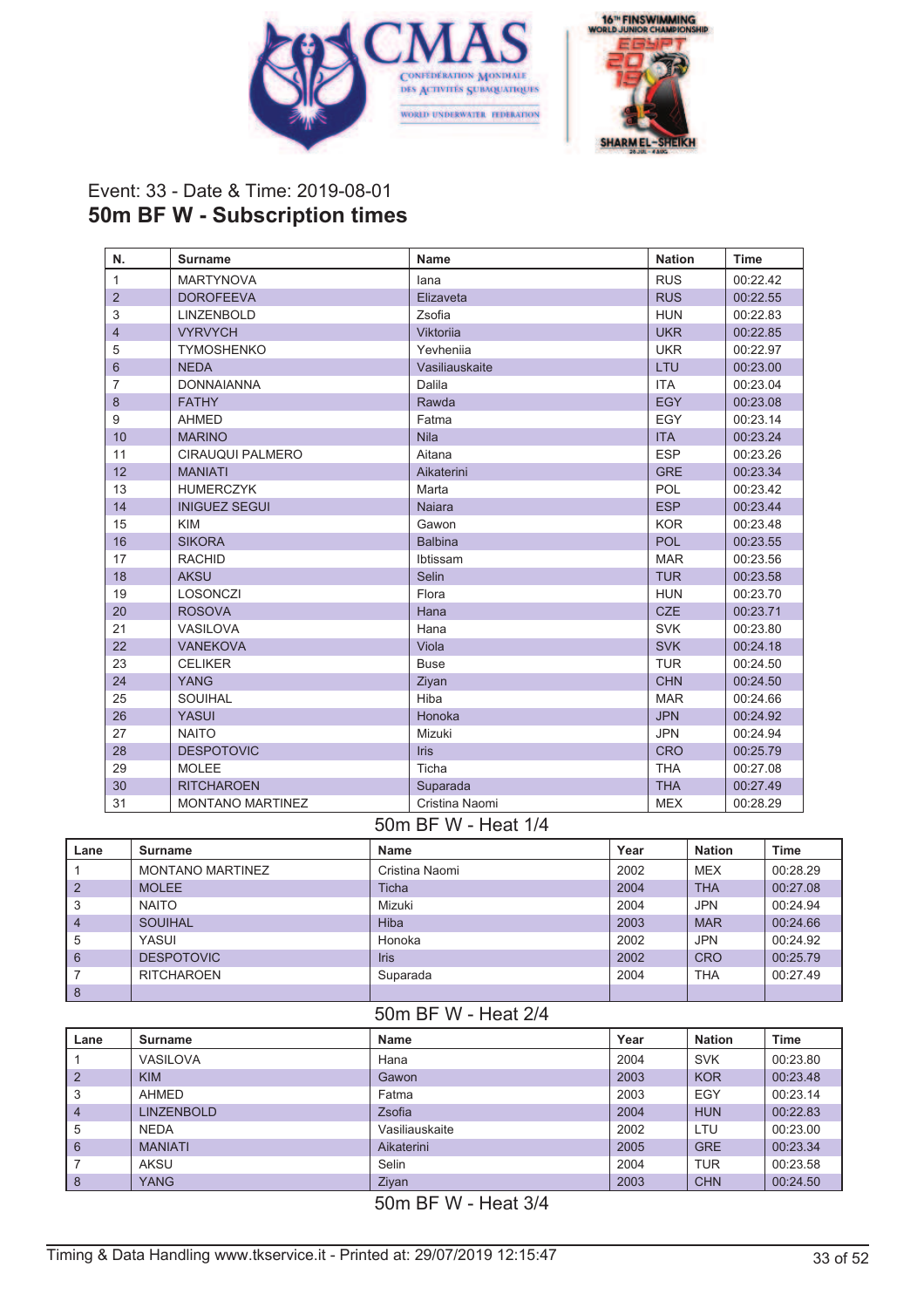



| Lane           | <b>Surname</b>          | <b>Name</b>         | Year | <b>Nation</b> | <b>Time</b> |
|----------------|-------------------------|---------------------|------|---------------|-------------|
|                | <b>ROSOVA</b>           | Hana                | 2003 | <b>CZE</b>    | 00:23.71    |
| $\overline{2}$ | <b>INIGUEZ SEGUI</b>    | <b>Najara</b>       | 2004 | <b>ESP</b>    | 00:23.44    |
| 3              | <b>FATHY</b>            | Rawda               | 2002 | <b>EGY</b>    | 00:23.08    |
| 4              | <b>DOROFEEVA</b>        | Elizaveta           | 2004 | <b>RUS</b>    | 00:22.55    |
| 5              | <b>TYMOSHENKO</b>       | Yevhenija           | 2002 | <b>UKR</b>    | 00:22.97    |
| $6\phantom{1}$ | <b>CIRAUQUI PALMERO</b> | Aitana              | 2002 | <b>ESP</b>    | 00:23.26    |
| 7              | <b>RACHID</b>           | Ibtissam            | 2004 | <b>MAR</b>    | 00:23.56    |
| 8              | <b>CELIKER</b>          | <b>Buse</b>         | 2002 | <b>TUR</b>    | 00:24.50    |
|                |                         | 50m BF W - Heat 4/4 |      |               |             |
| Lane           | <b>Surname</b>          | <b>Name</b>         | Year | <b>Nation</b> | <b>Time</b> |
|                |                         |                     |      |               |             |
|                | <b>LOSONCZI</b>         | Flora               | 2002 | <b>HUN</b>    | 00:23.70    |
| $\overline{2}$ | <b>HUMERCZYK</b>        | Marta               | 2002 | <b>POL</b>    | 00:23.42    |
| 3              | <b>DONNAIANNA</b>       | Dalila              | 2003 | <b>ITA</b>    | 00:23.04    |
| 4              | <b>MARTYNOVA</b>        | lana                | 2002 | <b>RUS</b>    | 00:22.42    |
| 5              | <b>VYRVYCH</b>          | Viktorija           | 2004 | <b>UKR</b>    | 00:22.85    |
| 6              | <b>MARINO</b>           | <b>Nila</b>         | 2003 | <b>ITA</b>    | 00:23.24    |
|                | <b>SIKORA</b>           | <b>Balbina</b>      | 2004 | <b>POL</b>    | 00:23.55    |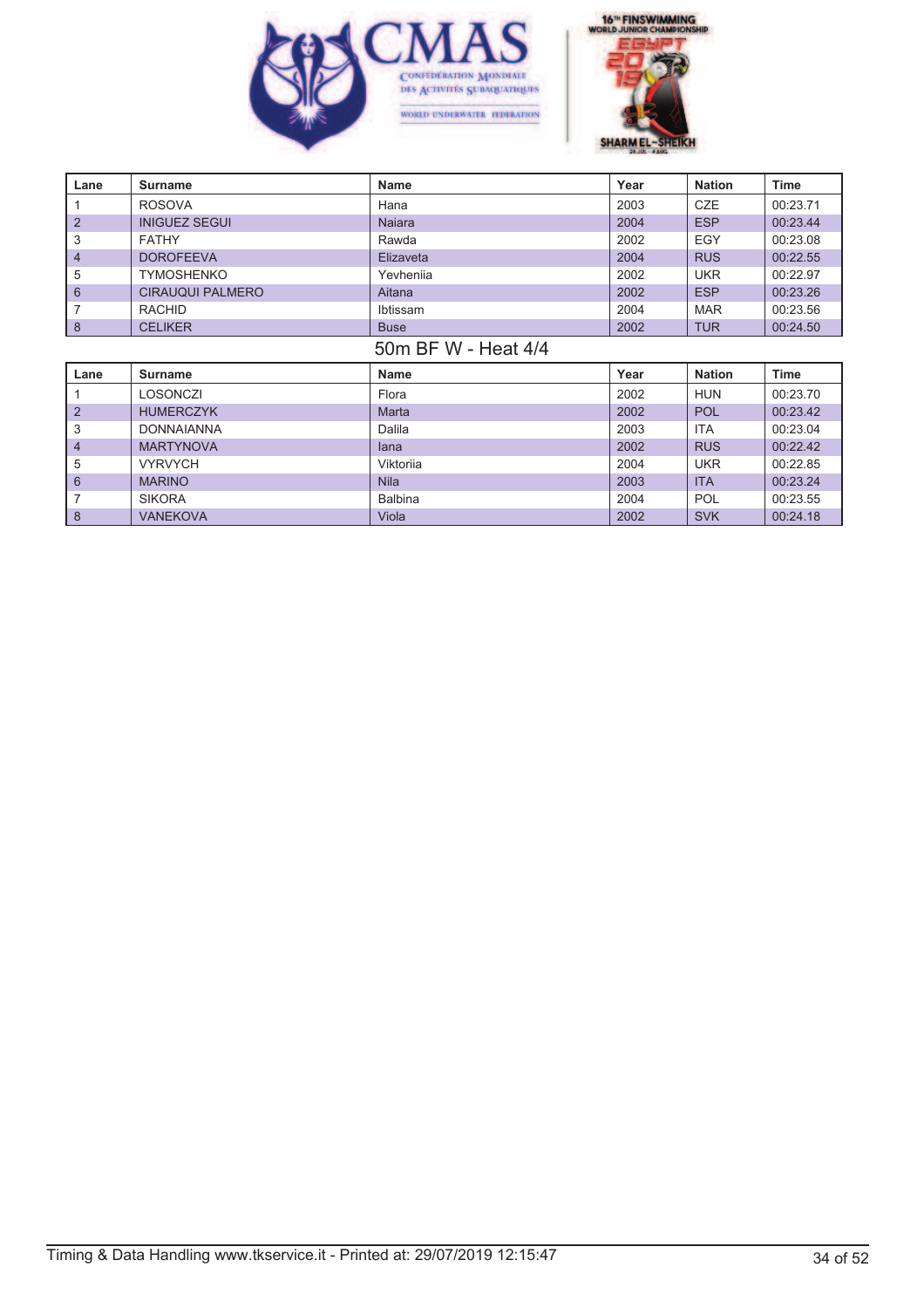



# Event: 34 - Date & Time: 2019-08-01 **50m BF M - Subscription times**

| N.             | <b>Surname</b>            | <b>Name</b>    | <b>Nation</b> | <b>Time</b> |
|----------------|---------------------------|----------------|---------------|-------------|
| 1              | <b>PANIGRAHI</b>          | Sabyasachi     | <b>IND</b>    | 00:00.00    |
| $\overline{2}$ | <b>IBRAHIM</b>            | Yousef         | <b>EGY</b>    | 00:19.30    |
| 3              | <b>IBRAHIM</b>            | Ahmed          | EGY           | 00:19.40    |
| $\overline{4}$ | <b>INBULAEV</b>           | Danila         | <b>RUS</b>    | 00:19.45    |
| 5              | <b>MAKESHIN</b>           | Yegor          | <b>KAZ</b>    | 00:19.54    |
| 6              | <b>KROPIDLOWSKI</b>       | Szymon         | <b>POL</b>    | 00:19.59    |
| 7              | <b>BASKAKOV</b>           | Ivan           | <b>RUS</b>    | 00:19.89    |
| 8              | <b>KLIMPAR</b>            | Jakub          | <b>CZE</b>    | 00:20.06    |
| 9              | <b>MASALSKI</b>           | Pawel          | POL           | 00:20.12    |
| 10             | <b>SENA</b>               | Alex           | <b>ITA</b>    | 00:20.20    |
| 11             | <b>TSVELIKH</b>           | Maksym         | <b>UKR</b>    | 00:20.39    |
| 12             | <b>LABORANTE</b>          | Daniele        | <b>ITA</b>    | 00:20.40    |
| 13             | <b>CHOE</b>               | Wonhyeok       | <b>KOR</b>    | 00:20.44    |
| 14             | <b>DEMIR</b>              | Kaan           | <b>TUR</b>    | 00:20.47    |
| 15             | <b>LOMEIKO</b>            | Andrii         | <b>UKR</b>    | 00:20.47    |
| 16             | <b>DOMINIK</b>            | Kislovski      | LTU           | 00:20.82    |
| 17             | <b>POPOV</b>              | Aleksei        | <b>EST</b>    | 00:20.94    |
| 18             | QIN                       | Shihao         | <b>CHN</b>    | 00:21.00    |
| 19             | <b>OSUSKY</b>             | Adam           | <b>SVK</b>    | 00:21.10    |
| 20             | <b>TOTH</b>               | Peter          | <b>HUN</b>    | 00:21.40    |
| 21             | <b>CHANG</b>              | Wen-sheng      | <b>TPE</b>    | 00:21.46    |
| 22             | <b>STJOPIN</b>            | <b>Nikita</b>  | <b>EST</b>    | 00:21.71    |
| 23             | <b>INABA</b>              | Ryoma          | <b>JPN</b>    | 00:21.90    |
| 24             | <b>TIJARI</b>             | Hamza          | <b>MAR</b>    | 00:22.01    |
| 25             | <b>MARTINEZ VICENTENO</b> | Uriel          | <b>MEX</b>    | 00:22.02    |
| 26             | YAMAZAKI                  | Yu             | <b>JPN</b>    | 00:22.13    |
| 27             | <b>MAMDOUH</b>            | Abdelmoughit   | <b>MAR</b>    | 00:22.16    |
| 28             | MOHAMMAD ALMAZAYDEH       | Aissar         | <b>JOR</b>    | 00:22.78    |
| 29             | <b>KUSSANOV</b>           | Adil           | <b>KAZ</b>    | 00:22.98    |
| 30             | <b>SA-NGUANWONG</b>       | Wuthiphat      | <b>THA</b>    | 00:23.29    |
| 31             | <b>ALSAWALMEH</b>         | Mahmoud Khaled | <b>JOR</b>    | 00:23.33    |
| 32             | <b>KAEWPOOWAT</b>         | Thanadon       | <b>THA</b>    | 00:23.41    |
| 33             | <b>FUSTES</b>             | Serio          | <b>USA</b>    | 00:23.81    |
| 34             | <b>LOZADA PALOMINO</b>    | Eduardo        | <b>MEX</b>    | 00:25.17    |
| 35             | VATANSEVER                | Kerem          | <b>TUR</b>    | 00:46.15    |

## 50m BF M - Heat 1/5

| Lane           | Surname                | Name      | Year | <b>Nation</b> | <b>Time</b> |
|----------------|------------------------|-----------|------|---------------|-------------|
|                |                        |           |      |               |             |
| $\overline{2}$ | <b>LOZADA PALOMINO</b> | Eduardo   | 2004 | <b>MEX</b>    | 00:25.17    |
| 3              | SA-NGUANWONG           | Wuthiphat | 2003 | <b>THA</b>    | 00:23.29    |
| 4              | YAMAZAKI               | Yu.       | 2002 | <b>JPN</b>    | 00:22.13    |
| 5              | MOHAMMAD ALMAZAYDEH    | Aissar    | 2003 | <b>JOR</b>    | 00:22.78    |
| 6              | <b>KAEWPOOWAT</b>      | Thanadon  | 2003 | <b>THA</b>    | 00:23.41    |
|                |                        |           |      |               |             |
| 8              |                        |           |      |               |             |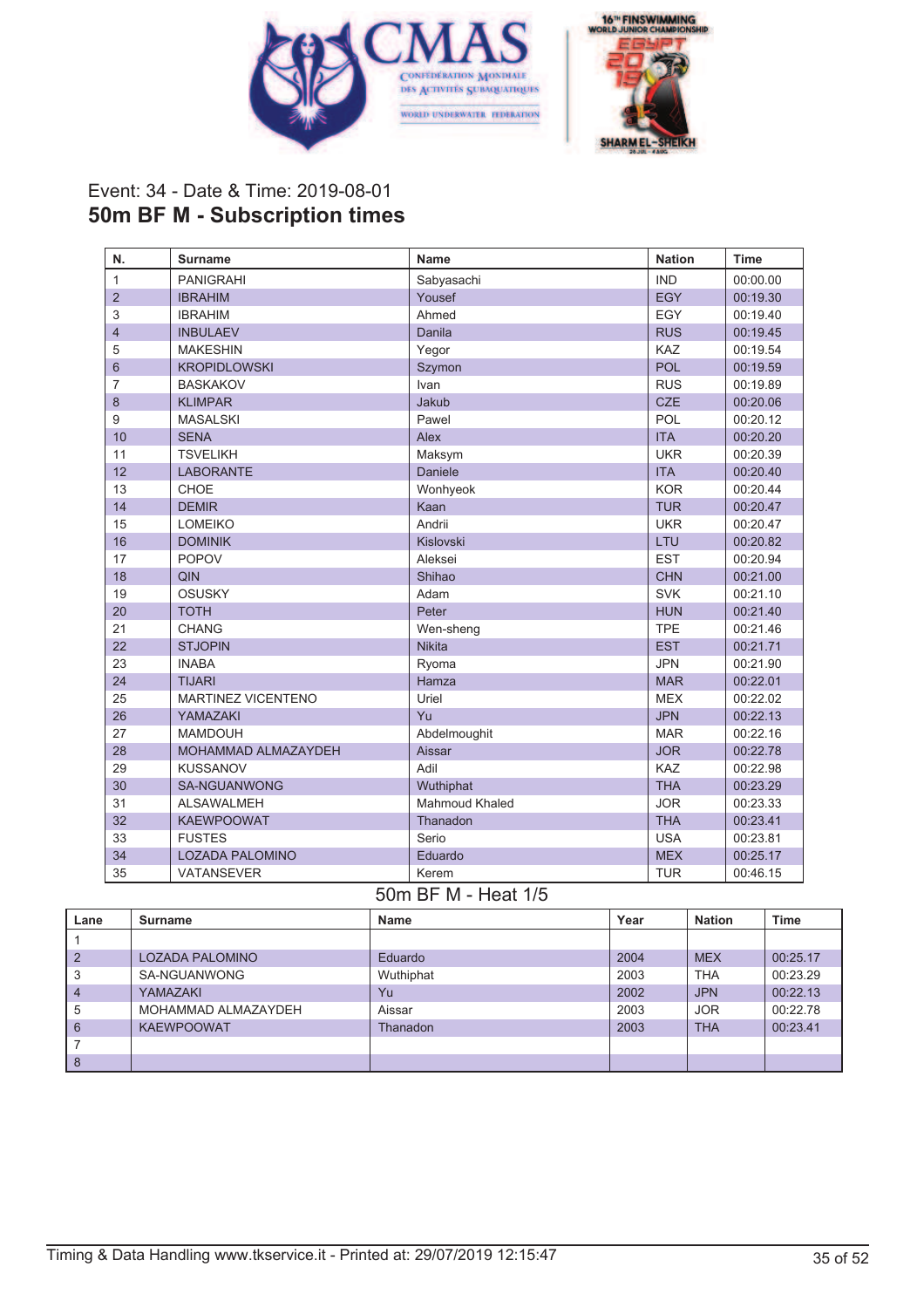



# 50m BF M - Heat 2/5

| Lane                    | <b>Surname</b>            | <b>Name</b>           | Year | <b>Nation</b> | <b>Time</b> |  |
|-------------------------|---------------------------|-----------------------|------|---------------|-------------|--|
| $\mathbf{1}$            |                           |                       |      |               |             |  |
| $\overline{2}$          | <b>FUSTES</b>             | Serio                 | 2005 | <b>USA</b>    | 00:23.81    |  |
| 3                       | <b>KUSSANOV</b>           | Adil                  | 2003 | KAZ           | 00:22.98    |  |
| $\overline{4}$          | <b>MARTINEZ VICENTENO</b> | Uriel                 | 2003 | <b>MEX</b>    | 00:22.02    |  |
| 5                       | <b>MAMDOUH</b>            | Abdelmoughit          | 2002 | <b>MAR</b>    | 00:22.16    |  |
| $6\phantom{1}$          | <b>ALSAWALMEH</b>         | <b>Mahmoud Khaled</b> | 2002 | <b>JOR</b>    | 00:23.33    |  |
| $\overline{7}$          | <b>VATANSEVER</b>         | Kerem                 | 2002 | <b>TUR</b>    | 00:46.15    |  |
| $\bf 8$                 |                           |                       |      |               |             |  |
|                         |                           | 50m BF M - Heat 3/5   |      |               |             |  |
| Lane                    | <b>Surname</b>            | <b>Name</b>           | Year | <b>Nation</b> | <b>Time</b> |  |
| $\mathbf{1}$            | <b>CHANG</b>              | Wen-sheng             | 2003 | <b>TPE</b>    | 00:21.46    |  |
| $\overline{2}$          | <b>LOMEIKO</b>            | Andrii                | 2002 | <b>UKR</b>    | 00:20.47    |  |
| 3                       | <b>MASALSKI</b>           | Pawel                 | 2002 | <b>POL</b>    | 00:20.12    |  |
| $\overline{4}$          | <b>IBRAHIM</b>            | Ahmed                 | 2004 | <b>EGY</b>    | 00:19.40    |  |
| 5                       | <b>KROPIDLOWSKI</b>       | Szymon                | 2002 | POL           | 00:19.59    |  |
| $6\phantom{a}$          | <b>LABORANTE</b>          | Daniele               | 2002 | <b>ITA</b>    | 00:20.40    |  |
| 7                       | QIN                       | Shihao                | 2002 | <b>CHN</b>    | 00:21.00    |  |
| $\delta$                | <b>TIJARI</b>             | Hamza                 | 2002 | <b>MAR</b>    | 00:22.01    |  |
| 50m BF M - Heat 4/5     |                           |                       |      |               |             |  |
|                         |                           |                       |      |               |             |  |
| Lane                    | <b>Surname</b>            | <b>Name</b>           | Year | <b>Nation</b> | <b>Time</b> |  |
| $\mathbf{1}$            | <b>TOTH</b>               | Peter                 | 2003 | <b>HUN</b>    | 00:21.40    |  |
| $\overline{2}$          | <b>DEMIR</b>              | Kaan                  | 2002 | <b>TUR</b>    | 00:20.47    |  |
| 3                       | <b>KLIMPAR</b>            | Jakub                 | 2002 | CZE           | 00:20.06    |  |
| $\overline{\mathbf{4}}$ | <b>IBRAHIM</b>            | Yousef                | 2002 | <b>EGY</b>    | 00:19.30    |  |
| 5                       | <b>MAKESHIN</b>           | Yegor                 | 2002 | KAZ           | 00:19.54    |  |
| $6\phantom{1}$          | <b>TSVELIKH</b>           | Maksym                | 2002 | <b>UKR</b>    | 00:20.39    |  |
| 7                       | <b>POPOV</b>              | Aleksei               | 2003 | <b>EST</b>    | 00:20.94    |  |
| $\boldsymbol{8}$        | <b>INABA</b>              | Ryoma                 | 2002 | <b>JPN</b>    | 00:21.90    |  |
|                         |                           | 50m BF M - Heat 5/5   |      |               |             |  |
| Lane                    | <b>Surname</b>            | <b>Name</b>           | Year | <b>Nation</b> | <b>Time</b> |  |
| $\mathbf{1}$            | <b>OSUSKY</b>             | Adam                  | 2002 | <b>SVK</b>    | 00:21.10    |  |
| $\overline{2}$          | <b>CHOE</b>               | Wonhyeok              | 2003 | <b>KOR</b>    | 00:20.44    |  |
| 3                       | <b>BASKAKOV</b>           | Ivan                  | 2003 | <b>RUS</b>    | 00:19.89    |  |
| $\overline{4}$          | <b>PANIGRAHI</b>          | Sabyasachi            | 2004 | <b>IND</b>    | 00:00.00    |  |
| 5                       | <b>INBULAEV</b>           | Danila                | 2002 | <b>RUS</b>    | 00:19.45    |  |
| 6                       | <b>SENA</b>               | Alex                  | 2002 | <b>ITA</b>    | 00:20.20    |  |
| 7                       | <b>DOMINIK</b>            | Kislovski             | 2002 | LTU           | 00:20.82    |  |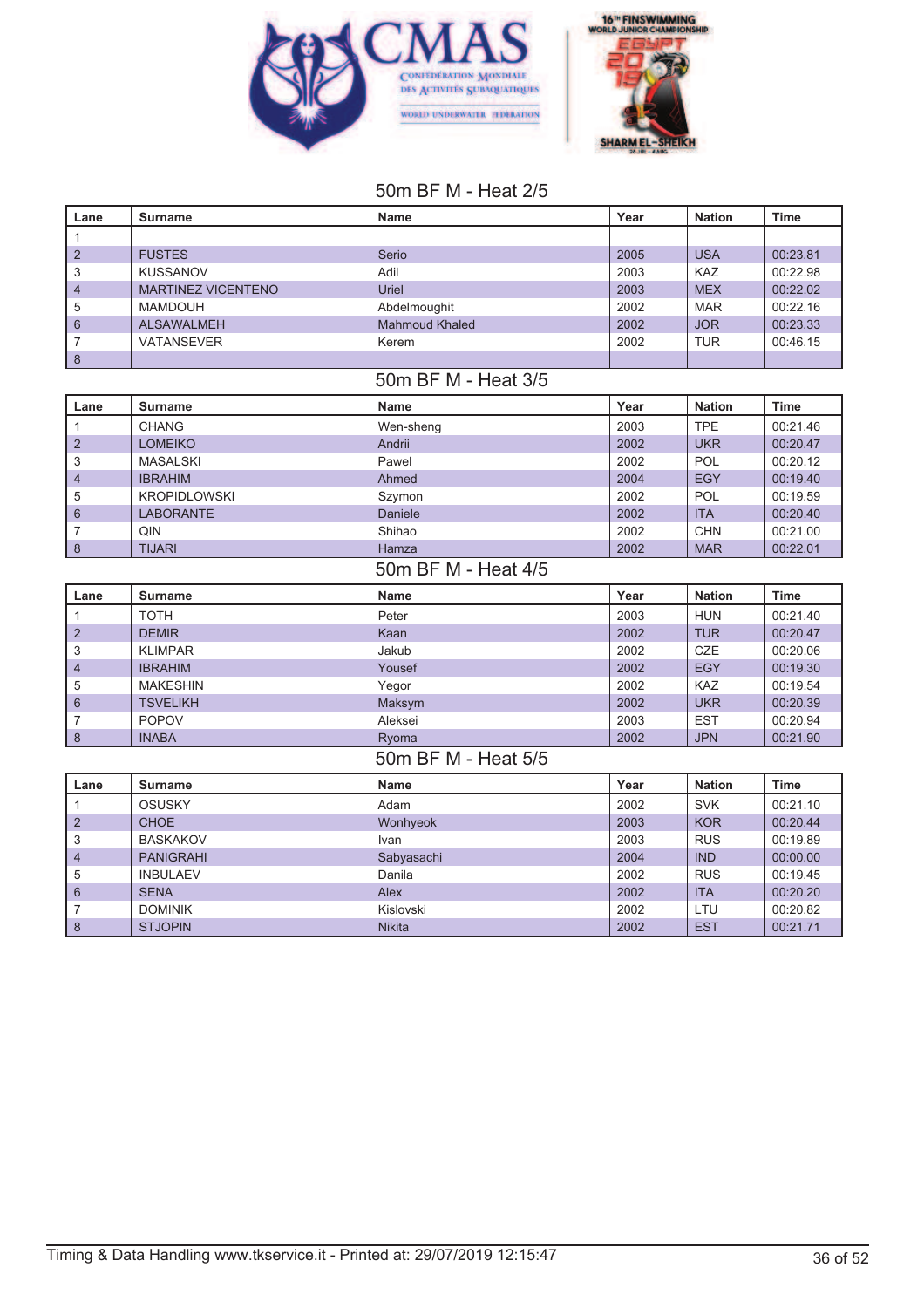



## Event: 35 - Date & Time: 2019-08-01 **400m IMM W - Subscription times**

| N.             | Surname                        | Name             | <b>Nation</b> | <b>Time</b> |
|----------------|--------------------------------|------------------|---------------|-------------|
|                | <b>STRELETS</b>                | Sofia            | <b>RUS</b>    | 03:10.79    |
| $\overline{2}$ | <b>SKYLOURAKI OR SKILURAKI</b> | Christina Ioanna | <b>GRE</b>    | 03:15.32    |
| 3              | SOLANO ROZO                    | Maria Camila     | COL           | 03:15.66    |
| $\overline{4}$ | <b>KISS</b>                    | <b>Blanka</b>    | <b>HUN</b>    | 03:17.83    |
| 5              | <b>ANIKINA</b>                 | Ekaterina        | <b>RUS</b>    | 03:19.51    |
| 6              | LEE.                           | Jeongmin         | <b>KOR</b>    | 03:24.35    |
| 7              | <b>EPERJESI</b>                | Mirtill          | <b>HUN</b>    | 03:26.52    |
| 8              | <b>ECHEVERRIA LOZANO</b>       | Lorena           | <b>ESP</b>    | 03:39.08    |
| 9              | <b>PARTS</b>                   | Ann Ly Maiki     | <b>EST</b>    | 03:42.84    |
| 10             | <b>ALMASS</b>                  | Joudi            | EGY           | 03:57.00    |
| 11             | ZAGHLOUL                       | Jasmin           | EGY           | 04:10.00    |
| 12             | <b>IVETIC</b>                  | Ema              | <b>CRO</b>    | 04:10.71    |
| 13             | <b>CHEN</b>                    | <b>Ting Ting</b> | <b>SVK</b>    | 04:32.97    |

# 400m IMM W - Slow Heat 1/1

| Lane           | Surname       | <b>Name</b>      | Year | <b>Nation</b> | <b>Time</b> |
|----------------|---------------|------------------|------|---------------|-------------|
|                |               |                  |      |               |             |
| $\overline{2}$ | <b>CHEN</b>   | <b>Ting Ting</b> | 2002 | <b>SVK</b>    | 04:32.97    |
| 3              | ZAGHLOUL      | Jasmin           | 2002 | <b>EGY</b>    | 04:10.00    |
| $\overline{4}$ | <b>PARTS</b>  | Ann Ly Maiki     | 2002 | <b>EST</b>    | 03:42.84    |
| 5              | <b>ALMASS</b> | Joudi            | 2004 | <b>EGY</b>    | 03:57.00    |
| 6              | <b>IVETIC</b> | Ema              | 2002 | <b>CRO</b>    | 04:10.71    |
|                |               |                  |      |               |             |
| 8              |               |                  |      |               |             |

# 400m IMM W - Fast Heat

| Lane           | Surname                 | Name             | Year | <b>Nation</b> | <b>Time</b> |
|----------------|-------------------------|------------------|------|---------------|-------------|
|                | <b>EPERJESI</b>         | Mirtill          | 2002 | <b>HUN</b>    | 03:26.52    |
| $\overline{2}$ | <b>ANIKINA</b>          | Ekaterina        | 2003 | <b>RUS</b>    | 03:19.51    |
| 3              | SOLANO ROZO             | Maria Camila     | 2002 | COL           | 03:15.66    |
| $\overline{4}$ | <b>STRELETS</b>         | Sofia            | 2002 | <b>RUS</b>    | 03:10.79    |
| 5              | SKYLOURAKI OR SKILURAKI | Christina Ioanna | 2004 | <b>GRE</b>    | 03:15.32    |
| 6              | <b>KISS</b>             | <b>Blanka</b>    | 2002 | <b>HUN</b>    | 03:17.83    |
|                | LEE.                    | Jeongmin         | 2002 | <b>KOR</b>    | 03:24.35    |
| 8              | ECHEVERRIA LOZANO       | Lorena           | 2002 | <b>ESP</b>    | 03:39.08    |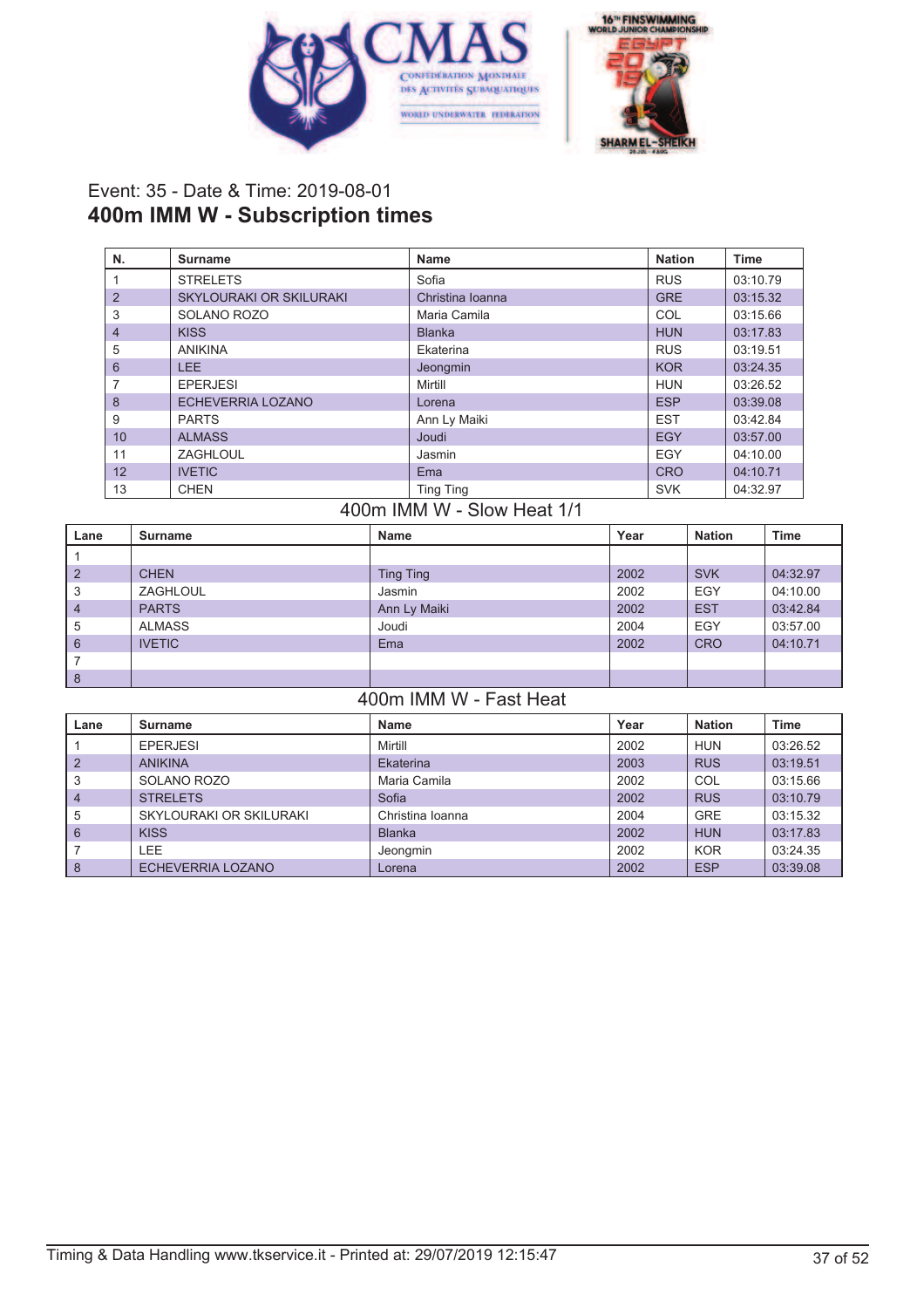



## Event: 36 - Date & Time: 2019-08-01 **400m IMM M - Subscription times**

| N.             | Surname                   | Name        | <b>Nation</b> | Time     |
|----------------|---------------------------|-------------|---------------|----------|
|                | <b>KHUDYSHKIN</b>         | Alexandr    | <b>RUS</b>    | 02:54.51 |
| $\overline{2}$ | <b>MORENO PINEROS</b>     | Juan Felipe | COL           | 02:56.54 |
| 3              | <b>IRISARRI RODRIGUEZ</b> | Oier        | <b>ESP</b>    | 03:04.03 |
| $\overline{4}$ | <b>CSEPLO</b>             | Kelen       | <b>HUN</b>    | 03:06.04 |
| 5              | YU                        | Hankook     | <b>KOR</b>    | 03:06.24 |
| 6              | <b>PUGACHEV</b>           | Stepan      | <b>RUS</b>    | 03:07.08 |
|                | <b>BUTTNER</b>            | Luis        | <b>GER</b>    | 03:07.08 |
| 8              | <b>MORSI</b>              | Ahmed       | EGY           | 03:08.00 |
| 9              | <b>FARAG</b>              | Ahmed       | EGY           | 03:10.00 |
| 10             | <b>ZMOGIN</b>             | Daniel      | <b>EST</b>    | 03:10.20 |
| 11             | <b>LASMAN</b>             | David       | <b>EST</b>    | 03:14.46 |
| 12             | <b>REHOROVSKY</b>         | Oliver      | <b>SVK</b>    | 03:39.52 |

#### 400m IMM M - Slow Heat 1/1

| Lane           | Surname           | Name   | Year | <b>Nation</b> | <b>Time</b> |
|----------------|-------------------|--------|------|---------------|-------------|
|                |                   |        |      |               |             |
| $\overline{2}$ |                   |        |      |               |             |
| 3              | LASMAN            | David  | 2002 | <b>EST</b>    | 03:14.46    |
| $\overline{4}$ | <b>FARAG</b>      | Ahmed  | 2004 | EGY           | 03:10.00    |
| 5              | <b>ZMOGIN</b>     | Daniel | 2002 | <b>EST</b>    | 03:10.20    |
| 6              | <b>REHOROVSKY</b> | Oliver | 2003 | <b>SVK</b>    | 03:39.52    |
| 7              |                   |        |      |               |             |
| 8              |                   |        |      |               |             |

### 400m IMM M - Fast Heat

| Lane           | Surname                   | Name        | Year | <b>Nation</b> | <b>Time</b> |
|----------------|---------------------------|-------------|------|---------------|-------------|
|                | <b>BUTTNER</b>            | Luis        | 2002 | <b>GER</b>    | 03:07.08    |
| $\overline{2}$ | YU                        | Hankook     | 2002 | <b>KOR</b>    | 03:06.24    |
| 3              | <b>IRISARRI RODRIGUEZ</b> | Oier        | 2002 | <b>ESP</b>    | 03:04.03    |
| $\overline{4}$ | <b>KHUDYSHKIN</b>         | Alexandr    | 2002 | <b>RUS</b>    | 02:54.51    |
| 5              | <b>MORENO PINEROS</b>     | Juan Felipe | 2002 | COL           | 02:56.54    |
| 6              | <b>CSEPLO</b>             | Kelen       | 2003 | <b>HUN</b>    | 03:06.04    |
|                | <b>PUGACHEV</b>           | Stepan      | 2003 | <b>RUS</b>    | 03:07.08    |
| 8              | <b>MORSI</b>              | Ahmed       | 2004 | EGY           | 03:08.00    |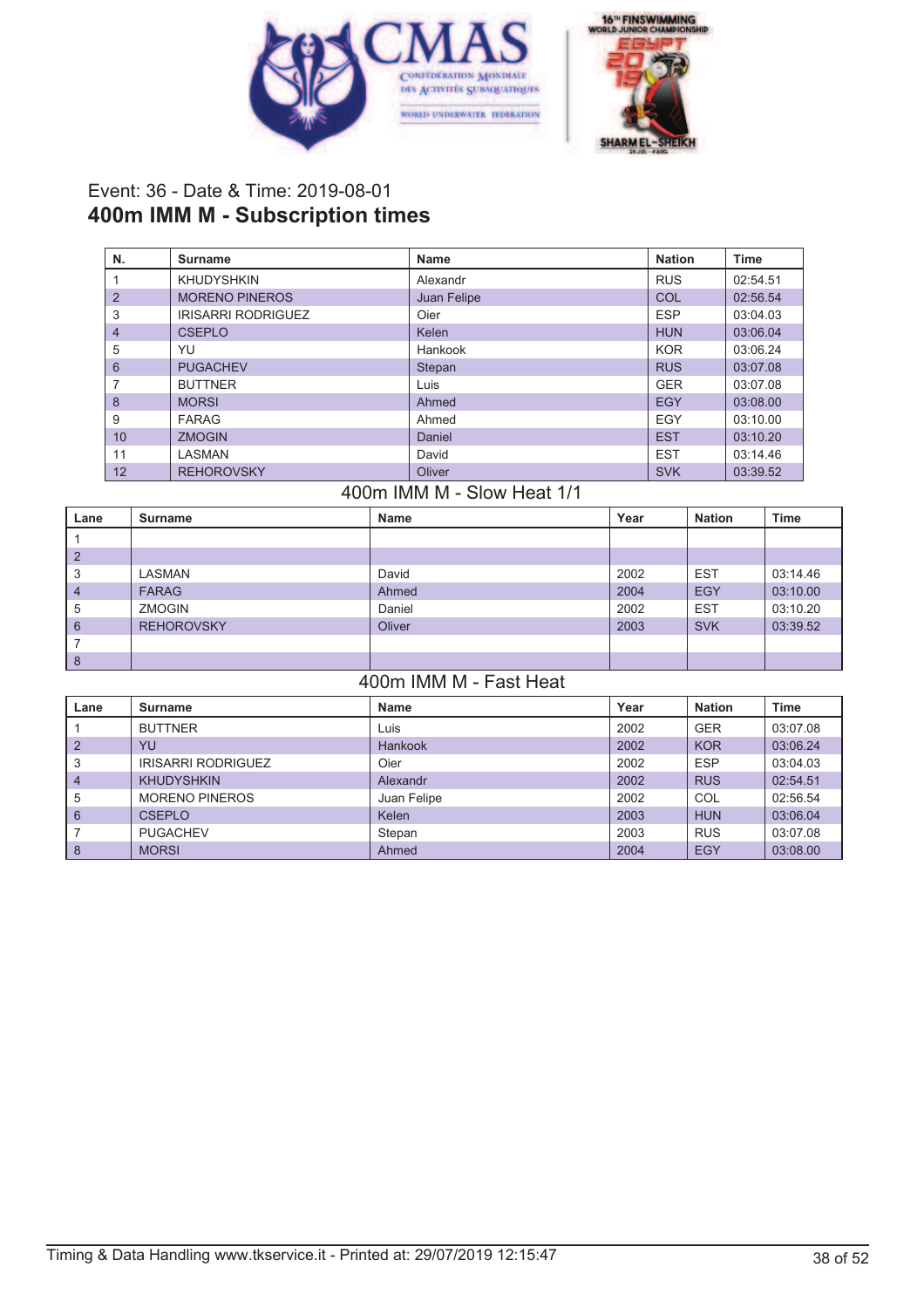



## Event: 37 - Date & Time: 2019-08-01 **400m BF W - Subscription times**

| N.             | <b>Surname</b>           | Name           | <b>Nation</b> | <b>Time</b> |
|----------------|--------------------------|----------------|---------------|-------------|
| 1              | <b>MARTYNOVA</b>         | lana           | <b>RUS</b>    | 03:49.49    |
| $\overline{2}$ | <b>STADLER</b>           | Csenge         | <b>HUN</b>    | 03:53.47    |
| 3              | <b>ELSAYED</b>           | Habiba         | <b>EGY</b>    | 03:55.00    |
| 4              | <b>KIRALY</b>            | <b>Eszter</b>  | <b>HUN</b>    | 03:56.22    |
| 5              | <b>STAMOU</b>            | Eleftheria     | <b>GRE</b>    | 03:56.31    |
| 6              | <b>FATHY</b>             | Rawda          | <b>EGY</b>    | 03:58.00    |
| 7              | <b>ERMOLAEVA</b>         | Sofia          | <b>RUS</b>    | 03:58.41    |
| 8              | <b>TROCCA</b>            | Carolina       | <b>ITA</b>    | 03:58.44    |
| 9              | AN                       | Sunwoo         | <b>KOR</b>    | 03:59.49    |
| 10             | <b>YANG</b>              | Ziyan          | <b>CHN</b>    | 04:00.86    |
| 11             | <b>CELIKER</b>           | <b>Buse</b>    | <b>TUR</b>    | 04:01.42    |
| 12             | <b>MANIATI</b>           | Aikaterini     | <b>GRE</b>    | 04:02.73    |
| 13             | <b>SIKORA</b>            | <b>Balbina</b> | POL           | 04:02.80    |
| 14             | <b>MACH DI PALMSTEIN</b> | <b>Martina</b> | <b>ITA</b>    | 04:03.37    |
| 15             | <b>GURAN</b>             | Ceren          | <b>TUR</b>    | 04:03.57    |
| 16             | <b>CHOVANCOVA</b>        | Tereza         | <b>SVK</b>    | 04:11.32    |
| 17             | <b>NEDA</b>              | Vasiliauskaite | LTU           | 04:12.35    |
| 18             | <b>TSUGUNOVA</b>         | Lia            | <b>EST</b>    | 04:13.29    |
| 19             | <b>ROSOVA</b>            | Hana           | <b>CZE</b>    | 04:13.88    |
| 20             | <b>YASUI</b>             | Honoka         | <b>JPN</b>    | 04:20.88    |
| 21             | <b>VANEKOVA</b>          | Viola          | <b>SVK</b>    | 04:22.35    |
| 22             | <b>SUKKHONG</b>          | Supajira       | <b>THA</b>    | 04:36.20    |
| 23             | <b>VICHAKSANAPONG</b>    | Nuchwara       | <b>THA</b>    | 04:37.18    |
| 24             | <b>TAKESHITA</b>         | <b>Rina</b>    | <b>JPN</b>    | 04:55.05    |

#### 400m BF W - Slow Heat 1/2

| Lane           | Surname               | <b>Name</b>    | Year | <b>Nation</b> | <b>Time</b> |
|----------------|-----------------------|----------------|------|---------------|-------------|
|                | <b>VICHAKSANAPONG</b> | Nuchwara       | 2004 | <b>THA</b>    | 04:37.18    |
| $\overline{2}$ | <b>VANEKOVA</b>       | Viola          | 2002 | <b>SVK</b>    | 04:22.35    |
| 3              | <b>ROSOVA</b>         | Hana           | 2003 | <b>CZE</b>    | 04:13.88    |
| $\overline{4}$ | <b>NEDA</b>           | Vasiliauskaite | 2002 | LTU           | 04:12.35    |
| 5              | <b>TSUGUNOVA</b>      | Lia            | 2002 | <b>EST</b>    | 04:13.29    |
| 6              | YASUI                 | Honoka         | 2002 | <b>JPN</b>    | 04:20.88    |
|                | <b>SUKKHONG</b>       | Supajira       | 2003 | <b>THA</b>    | 04:36.20    |
| 8              | <b>TAKESHITA</b>      | Rina           | 2002 | <b>JPN</b>    | 04:55.05    |

#### 400m BF W - Slow Heat 2/2

| Lane           | Surname                  | <b>Name</b>    | Year | <b>Nation</b> | Time     |
|----------------|--------------------------|----------------|------|---------------|----------|
|                | <b>GURAN</b>             | Ceren          | 2004 | <b>TUR</b>    | 04:03.57 |
| $\overline{2}$ | <b>SIKORA</b>            | <b>Balbina</b> | 2004 | <b>POL</b>    | 04:02.80 |
| 3              | <b>CELIKER</b>           | <b>Buse</b>    | 2002 | <b>TUR</b>    | 04:01.42 |
| 4              | <b>AN</b>                | Sunwoo         | 2002 | <b>KOR</b>    | 03:59.49 |
| 5              | <b>YANG</b>              | Ziyan          | 2003 | <b>CHN</b>    | 04:00.86 |
| 6              | <b>MANIATI</b>           | Aikaterini     | 2005 | <b>GRE</b>    | 04:02.73 |
|                | <b>MACH DI PALMSTEIN</b> | Martina        | 2002 | <b>ITA</b>    | 04:03.37 |
| 8              | <b>CHOVANCOVA</b>        | Tereza         | 2004 | <b>SVK</b>    | 04:11.32 |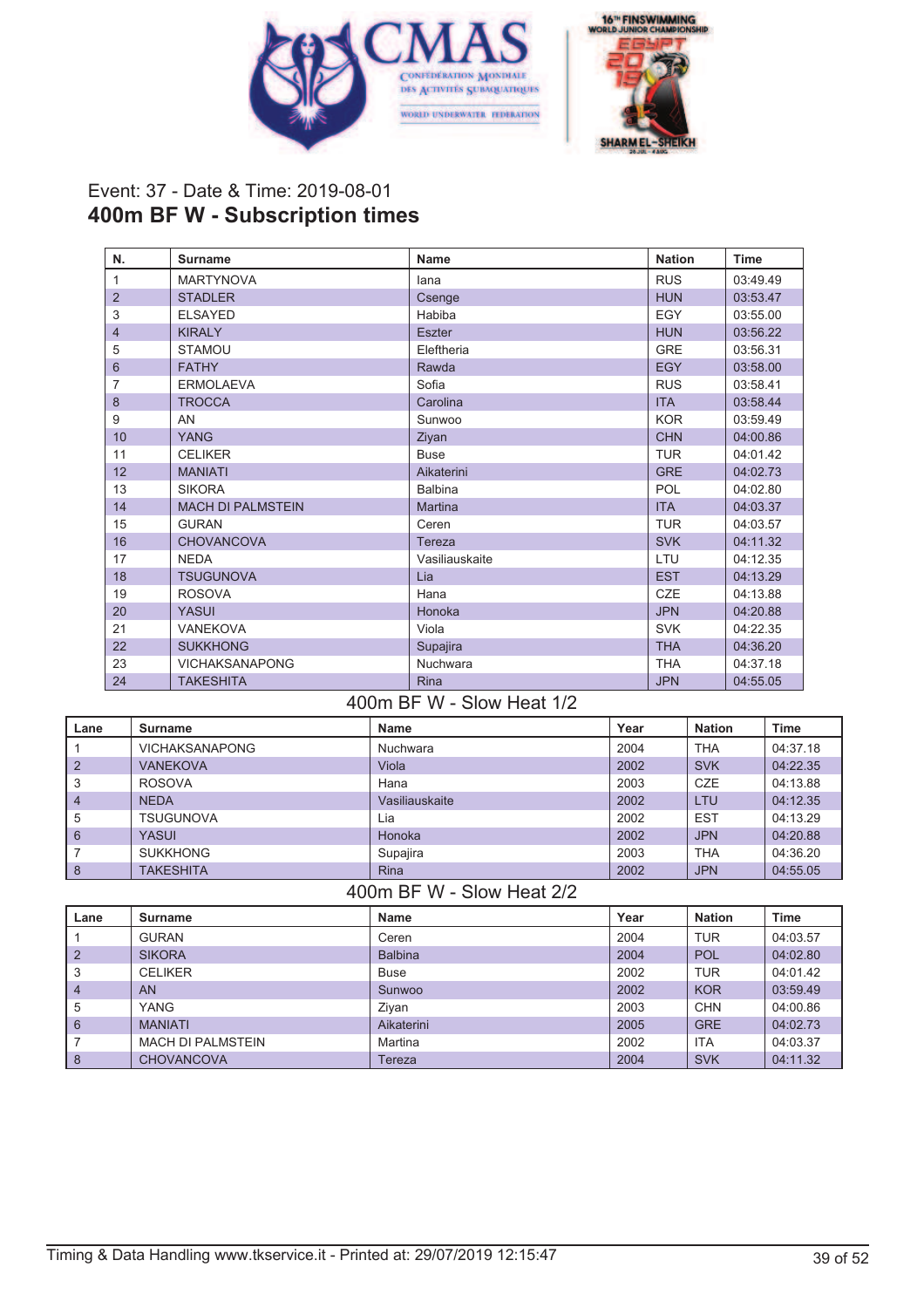



# 400m BF W - Fast Heat

| Lane | Surname          | <b>Name</b>   | Year | <b>Nation</b> | <b>Time</b> |
|------|------------------|---------------|------|---------------|-------------|
|      | <b>ERMOLAEVA</b> | Sofia         | 2003 | <b>RUS</b>    | 03:58.41    |
|      | <b>STAMOU</b>    | Eleftheria    | 2002 | <b>GRE</b>    | 03:56.31    |
| 3    | <b>ELSAYED</b>   | Habiba        | 2003 | <b>EGY</b>    | 03:55.00    |
| 4    | <b>MARTYNOVA</b> | lana          | 2002 | <b>RUS</b>    | 03:49.49    |
| 5    | <b>STADLER</b>   | Csenge        | 2002 | <b>HUN</b>    | 03:53.47    |
| 6    | <b>KIRALY</b>    | <b>Eszter</b> | 2002 | <b>HUN</b>    | 03:56.22    |
|      | <b>FATHY</b>     | Rawda         | 2002 | EGY           | 03:58.00    |
| 8    | <b>TROCCA</b>    | Carolina      | 2002 | <b>ITA</b>    | 03:58.44    |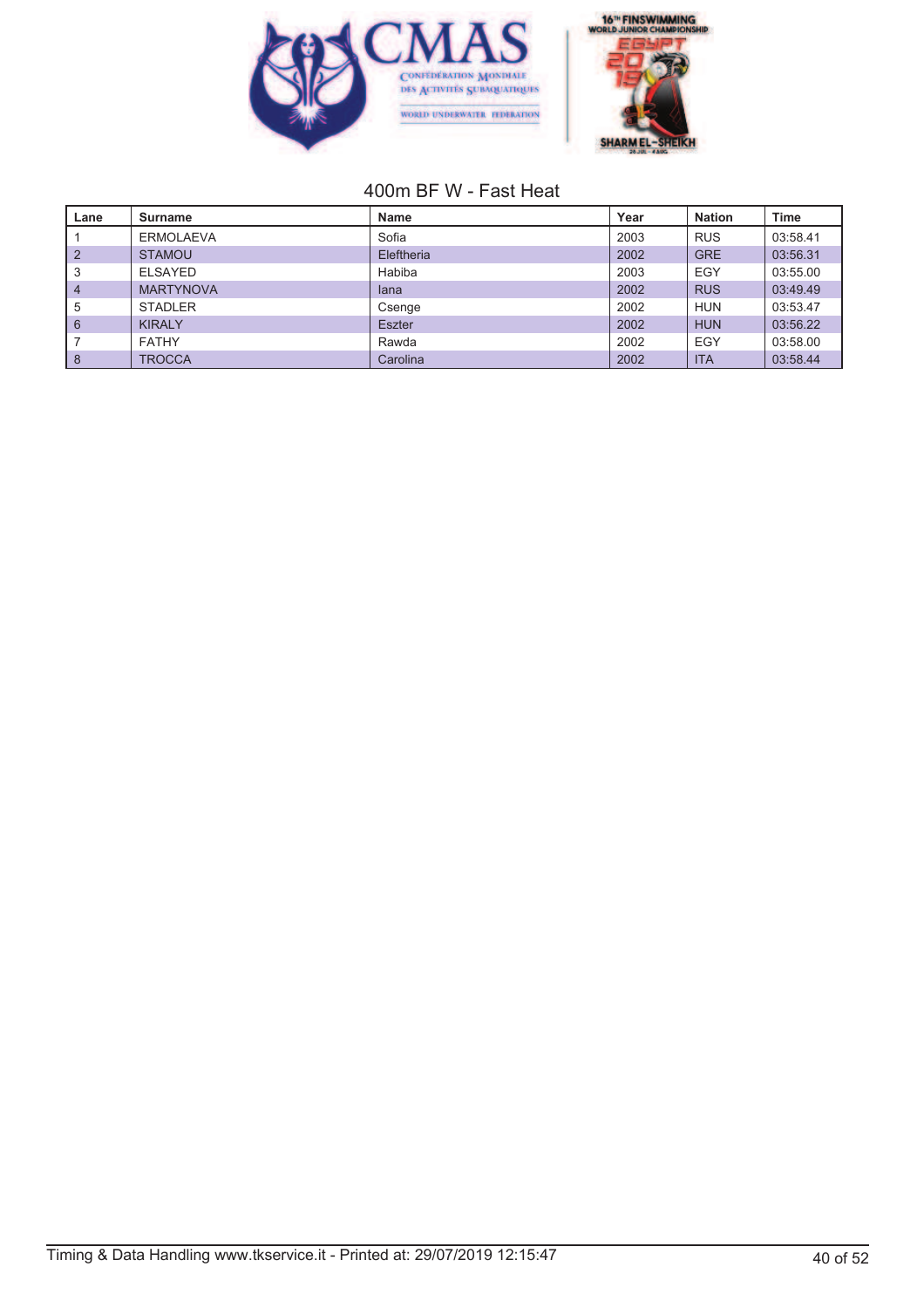



## Event: 38 - Date & Time: 2019-08-01 **400m BF M - Subscription times**

| N.             | <b>Surname</b>             | <b>Name</b>           | <b>Nation</b> | <b>Time</b> |
|----------------|----------------------------|-----------------------|---------------|-------------|
| $\mathbf{1}$   | <b>BERA</b>                | Rijish                | <b>IND</b>    | 00:00.00    |
| $\overline{2}$ | <b>IBRAHIM</b>             | Yousef                | <b>EGY</b>    | 03:33.20    |
| 3              | <b>KALAITZOPOULOS</b>      | Christos              | <b>GRE</b>    | 03:33.64    |
| $\overline{4}$ | <b>KHUSAINOV</b>           | Amir                  | <b>RUS</b>    | 03:33.79    |
| 5              | <b>TCIKUNKOV</b>           | Igor                  | <b>RUS</b>    | 03:34.38    |
| 6              | <b>WANG</b>                | Zhihao                | <b>CHN</b>    | 03:36.12    |
| 7              | <b>SALGADO CAMPOS</b>      | Brayan                | COL           | 03:37.01    |
| 8              | <b>IBRAHIM</b>             | Ahmed                 | <b>EGY</b>    | 03:38.30    |
| 9              | <b>HORVATH</b>             | <b>Balazs</b>         | <b>HUN</b>    | 03:38.74    |
| 10             | <b>KOLONICS</b>            | Milan                 | <b>HUN</b>    | 03:38.81    |
| 11             | <b>KALAITZOPOULOS</b>      | Paraskevas            | <b>GRE</b>    | 03:39.27    |
| 12             | <b>PARK</b>                | Hojin                 | <b>KOR</b>    | 03:40.73    |
| 13             | <b>LORENZON</b>            | Alex                  | <b>ITA</b>    | 03:43.28    |
| 14             | <b>CHANG</b>               | Wen-sheng             | <b>TPE</b>    | 03:43.83    |
| 15             | <b>VATANSEVER</b>          | Kerem                 | <b>TUR</b>    | 03:45.66    |
| 16             | <b>DEMIR</b>               | Kaan                  | <b>TUR</b>    | 03:45.66    |
| 17             | <b>MASALSKI</b>            | Pawel                 | POL           | 03:45.82    |
| 18             | <b>CASTRILLON VELEZ</b>    | <b>Jesus Andres</b>   | COL           | 03:46.83    |
| 19             | <b>OSUSKY</b>              | Adam                  | <b>SVK</b>    | 03:48.12    |
| 20             | <b>VILLAFANE GONZALEZ</b>  | David                 | <b>ESP</b>    | 03:49.12    |
| 21             | <b>JANASEK</b>             | Jan                   | <b>CZE</b>    | 03:49.31    |
| 22             | <b>DURIC</b>               | Jakov                 | <b>CRO</b>    | 03:50.03    |
| 23             | <b>VIANELLO</b>            | Mattia                | <b>ITA</b>    | 03:50.43    |
| 24             | <b>MAKOVEYEV ADAMOVICH</b> | Alexander             | <b>ESP</b>    | 03:52.56    |
| 25             | <b>OTA</b>                 | Ryo                   | <b>JPN</b>    | 03:52.96    |
| 26             | <b>KRNJAK</b>              | Jan                   | <b>CRO</b>    | 03:56.12    |
| 27             | <b>YENKONGKA</b>           | Theerut               | <b>THA</b>    | 03:58.49    |
| 28             | <b>JUDTI</b>               | Kasipas               | <b>THA</b>    | 03:59.68    |
| 29             | <b>AKITA</b>               | Yuto                  | <b>JPN</b>    | 04:00.32    |
| 30             | <b>ALSAWALMEH</b>          | <b>Mahmoud Khaled</b> | <b>JOR</b>    | 04:18.45    |
| 31             | MOHAMMAD ALMAZAYDEH        | Aissar                | <b>JOR</b>    | 04:25.25    |
| 32             | <b>MOTA SANCHEZ</b>        | Abraham Alejandro     | <b>MEX</b>    | 05:33.45    |
| 33             | <b>MOTA SANCHEZ</b>        | <b>Isaac Fernando</b> | <b>MEX</b>    | 05:45.39    |

#### 400m BF M - Slow Heat 1/4

| Lane           | <b>Surname</b>      | <b>Name</b>       | Year | <b>Nation</b> | Time     |
|----------------|---------------------|-------------------|------|---------------|----------|
|                |                     |                   |      |               |          |
| $\overline{2}$ | <b>MOTA SANCHEZ</b> | Abraham Alejandro | 2004 | <b>MEX</b>    | 05:33.45 |
| 3              | ALSAWALMEH          | Mahmoud Khaled    | 2002 | <b>JOR</b>    | 04:18.45 |
| $\overline{4}$ | <b>JUDTI</b>        | Kasipas           | 2003 | <b>THA</b>    | 03:59.68 |
| 5              | AKITA               | Yuto              | 2002 | <b>JPN</b>    | 04:00.32 |
| 6              | MOHAMMAD ALMAZAYDEH | Aissar            | 2003 | <b>JOR</b>    | 04:25.25 |
|                | <b>MOTA SANCHEZ</b> | Isaac Fernando    | 2005 | <b>MEX</b>    | 05:45.39 |
| 8              |                     |                   |      |               |          |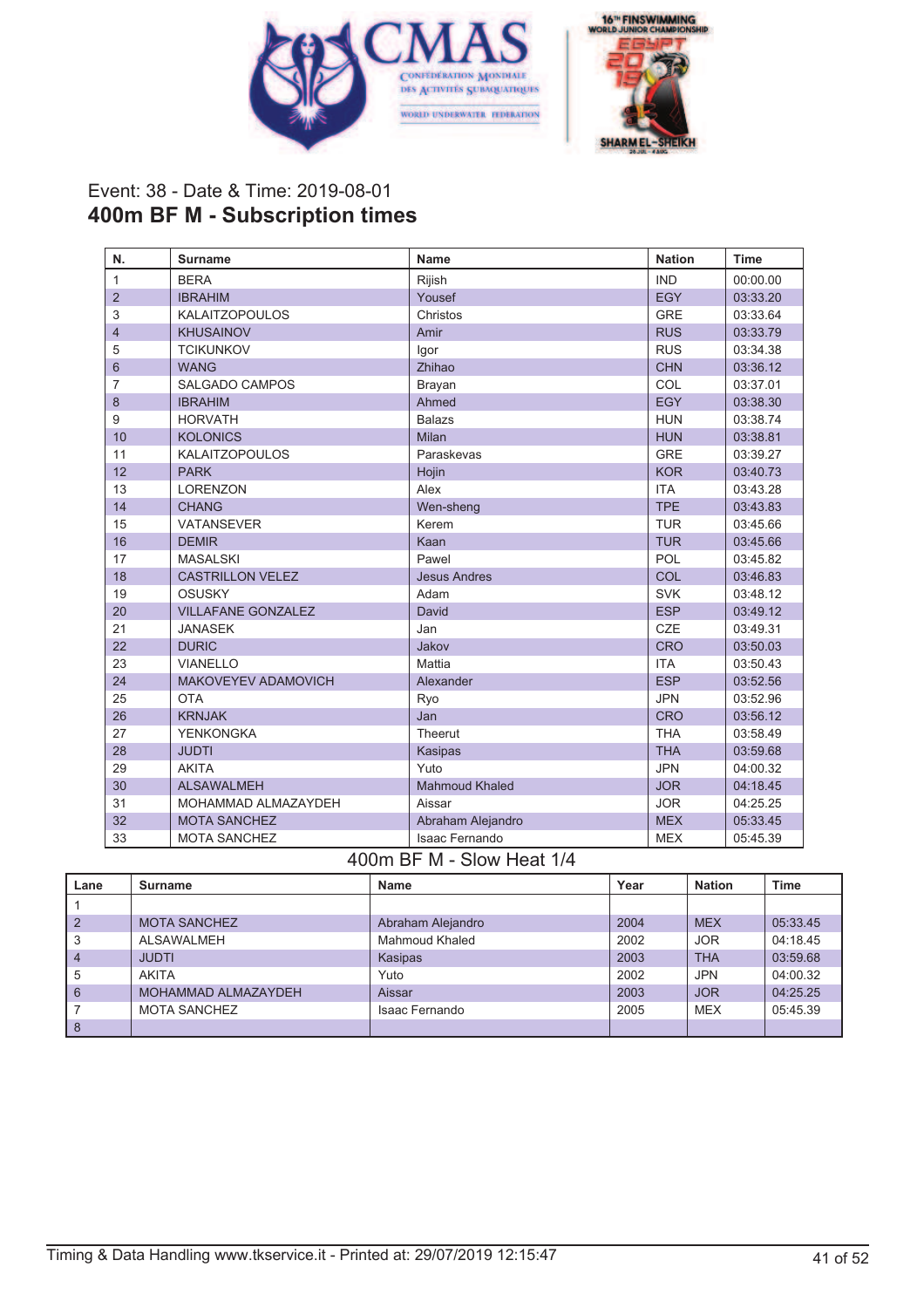



# 400m BF M - Slow Heat 2/4

| Lane           | Surname             | Name      | Year | <b>Nation</b> | <b>Time</b> |
|----------------|---------------------|-----------|------|---------------|-------------|
|                |                     |           |      |               |             |
| 2              | <b>KRNJAK</b>       | Jan       | 2003 | <b>CRO</b>    | 03:56.12    |
| 3              | MAKOVEYEV ADAMOVICH | Alexander | 2002 | <b>ESP</b>    | 03:52.56    |
| $\overline{4}$ | <b>DURIC</b>        | Jakov     | 2003 | <b>CRO</b>    | 03:50.03    |
| 5              | <b>VIANELLO</b>     | Mattia    | 2002 | <b>ITA</b>    | 03:50.43    |
| l 6            | <b>OTA</b>          | Ryo       | 2003 | <b>JPN</b>    | 03:52.96    |
|                | YENKONGKA           | Theerut   | 2003 | <b>THA</b>    | 03:58.49    |
| 8              |                     |           |      |               |             |

# 400m BF M - Slow Heat 3/4

| Lane           | Surname                   | <b>Name</b>  | Year | <b>Nation</b> | <b>Time</b> |
|----------------|---------------------------|--------------|------|---------------|-------------|
|                |                           |              |      |               |             |
| $\overline{2}$ | <b>VILLAFANE GONZALEZ</b> | David        | 2003 | <b>ESP</b>    | 03:49.12    |
| 3              | CASTRILLON VELEZ          | Jesus Andres | 2002 | COL           | 03:46.83    |
| $\overline{4}$ | <b>DEMIR</b>              | Kaan         | 2002 | <b>TUR</b>    | 03:45.66    |
| 5              | MASALSKI                  | Pawel        | 2002 | POL           | 03:45.82    |
| 6              | <b>OSUSKY</b>             | Adam         | 2002 | <b>SVK</b>    | 03:48.12    |
|                | JANASEK                   | Jan          | 2003 | <b>CZE</b>    | 03:49.31    |
| 8              |                           |              |      |               |             |

### 400m BF M - Slow Heat 4/4

| Lane           | Surname               | <b>Name</b>   | Year | <b>Nation</b> | <b>Time</b> |
|----------------|-----------------------|---------------|------|---------------|-------------|
|                | <b>VATANSEVER</b>     | Kerem         | 2002 | <b>TUR</b>    | 03:45.66    |
| $\overline{2}$ | <b>LORENZON</b>       | Alex          | 2003 | <b>ITA</b>    | 03:43.28    |
| 3              | <b>KALAITZOPOULOS</b> | Paraskevas    | 2003 | <b>GRE</b>    | 03:39.27    |
| $\overline{4}$ | <b>HORVATH</b>        | <b>Balazs</b> | 2003 | <b>HUN</b>    | 03:38.74    |
| 5              | <b>KOLONICS</b>       | Milan         | 2002 | <b>HUN</b>    | 03:38.81    |
| 6              | <b>PARK</b>           | Hojin         | 2002 | <b>KOR</b>    | 03:40.73    |
|                | <b>CHANG</b>          | Wen-sheng     | 2003 | <b>TPE</b>    | 03:43.83    |
| 8              |                       |               |      |               |             |

#### 400m BF M - Fast Heat

| Lane           | Surname               | <b>Name</b>   | Year | <b>Nation</b> | <b>Time</b> |
|----------------|-----------------------|---------------|------|---------------|-------------|
|                | SALGADO CAMPOS        | Brayan        | 2002 | COL           | 03:37.01    |
| $\overline{2}$ | <b>TCIKUNKOV</b>      | lgor          | 2002 | <b>RUS</b>    | 03:34.38    |
| 3              | <b>KALAITZOPOULOS</b> | Christos      | 2003 | <b>GRE</b>    | 03:33.64    |
| $\overline{4}$ | <b>BERA</b>           | <b>Rijish</b> | 2004 | <b>IND</b>    | 00:00.00    |
| 5              | <b>IBRAHIM</b>        | Yousef        | 2002 | EGY           | 03:33.20    |
| 6              | <b>KHUSAINOV</b>      | Amir          | 2002 | <b>RUS</b>    | 03:33.79    |
|                | <b>WANG</b>           | Zhihao        | 2002 | <b>CHN</b>    | 03:36.12    |
| 8              | <b>IBRAHIM</b>        | Ahmed         | 2004 | EGY           | 03:38.30    |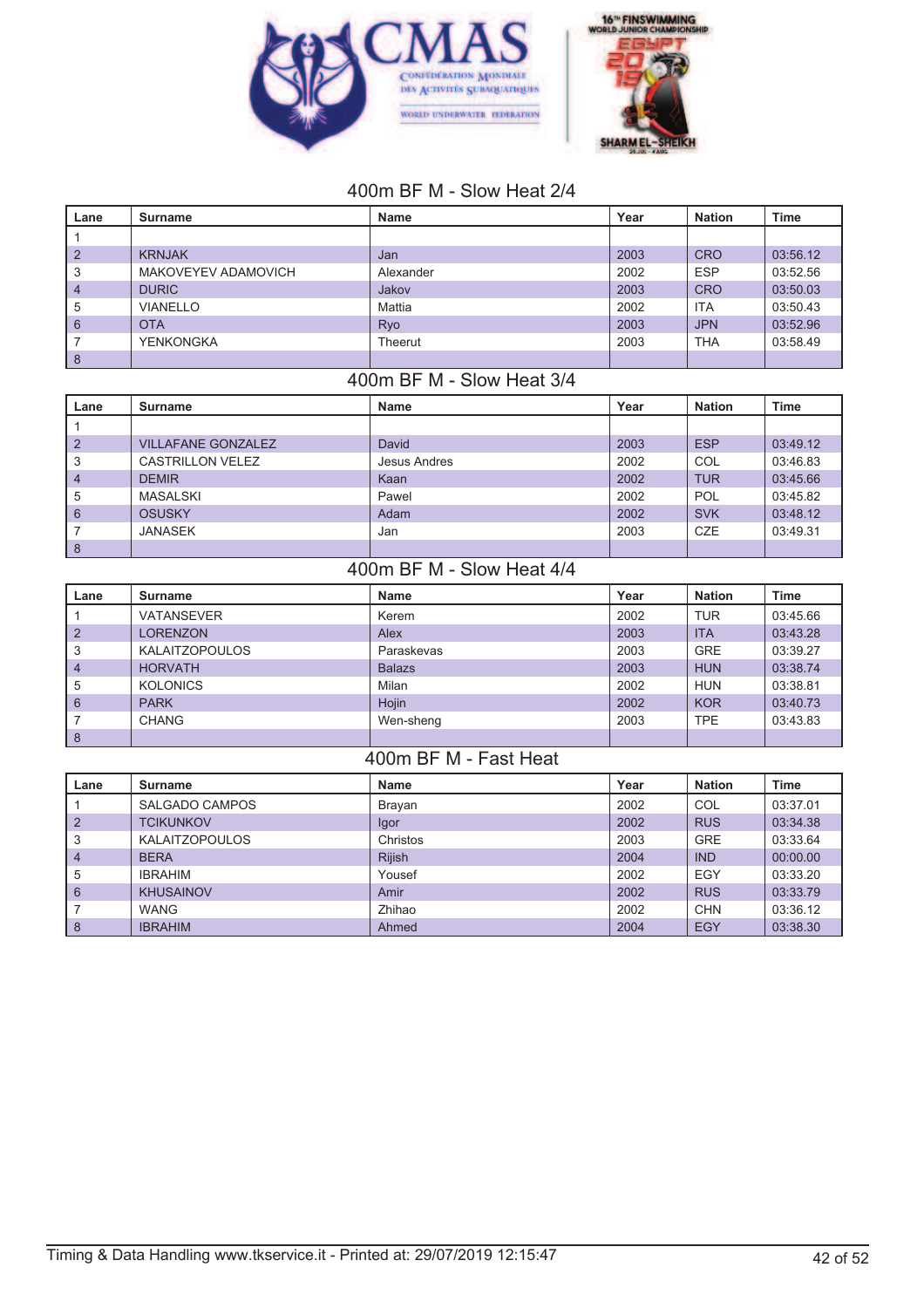



### Event: 39 - Date & Time: 2019-08-01 **4x200 SF W -Subscription times**

| N.             | Team            | <b>Nation</b> | <b>Time</b> |
|----------------|-----------------|---------------|-------------|
| $\mathbf{1}$   | <b>ITALY</b>    | <b>ITA</b>    | 06:00.20    |
| $\overline{2}$ | <b>RUSSIA</b>   | <b>RUS</b>    | 06:08.71    |
| 3              | <b>UKRAINE</b>  | <b>UKR</b>    | 06:11.73    |
| $\overline{4}$ | <b>GERMANY</b>  | <b>GER</b>    | 06:19.16    |
| 5              | <b>GREECE</b>   | <b>GRE</b>    | 06:19.84    |
| 6              | <b>KOREA</b>    | <b>KOR</b>    | 06:25.88    |
| 7              | <b>HUNGARY</b>  | HUN           | 06:27.16    |
| 8              | <b>EGYPT</b>    | <b>EGY</b>    | 06:41.02    |
| 9              | <b>COLOMBIA</b> | COL           | 06:57.58    |
| 10             | <b>JAPAN</b>    | <b>JPN</b>    | 07:05.47    |
| 11             | <b>THAILAND</b> | THA           | 07:43.81    |
| 12             | <b>CROATIA</b>  | <b>CRO</b>    | 07:45.91    |
| 13             | <b>SLOVAKIA</b> | <b>SVK</b>    | 59:59.99    |

4x200 SF W - Heat 1/2

| Lane           | Team           | <b>Competitors</b>                                                      | <b>Nation</b> | Time     |
|----------------|----------------|-------------------------------------------------------------------------|---------------|----------|
|                |                |                                                                         |               |          |
| $\mathcal{P}$  | <b>JAPAN</b>   | , , ,                                                                   | <b>JPN</b>    | 07:05.47 |
| 3              | KOREA          | OH HYEYEONG, PARK, HYERYEOUNG, LEE, EUNSEO, SONG,<br><b>YEOUNKYEONG</b> | <b>KOR</b>    | 06:25.88 |
| $\overline{4}$ | <b>RUSSIA</b>  | Zvyagina Anastasia, Markina Vlada, Artamonova Anna, Belyaeva Karina     | <b>RUS</b>    | 06:08.71 |
| 5              | <b>GERMANY</b> | Schikora, Wohlfarth, Dengler, Richter                                   | <b>GER</b>    | 06:19.16 |
| 6              | <b>EGYPT</b>   | Salma Abdelhadi, Joudi Almass, Lougy Ali, Maya Abdel-rahim              | EGY           | 06:41.02 |
|                | CROATIA        | HANNAH ZIGANTO, EMA IVETIC, ANIKA KAUZLARIC, IRIS DESPOTOVIC            | CRO           | 07:45.91 |
| 8              |                |                                                                         |               |          |

# 4x200 SF W - Heat 2/2

| Lane           | Team             | <b>Competitors</b>                                                                                     | <b>Nation</b> | <b>Time</b> |
|----------------|------------------|--------------------------------------------------------------------------------------------------------|---------------|-------------|
|                | <b>SLOVAKIA</b>  | Virsikova, Kusnierova, Ting Ting, Vanekova                                                             | <b>SVK</b>    | 59:59.99    |
| $\mathcal{P}$  | COI OMBIA        | MESA MARIANA, GUZMAN GABRIELA, MEJIA MARIA DE LOS ANGELES,<br><b>SOLANO MARIA CAMILA</b>               | COL           | 06:57.58    |
| 3              | GREECE           | SKYLOURAKI OR SKILURAKI CHRISTINA IOANNA, VAKIRTZI ILIANNA,<br>KARATSIVI ATHANASIA, MANIATI AIKATERINI | <b>GRE</b>    | 06:19.84    |
| $\overline{4}$ | <b>ITALY</b>     | MARTINA GUERRINI, GAIA SAVIOLI, GIADA GHINI, SARA TONELLI                                              | <b>ITA</b>    | 06:00.20    |
| 5              | <b>UKRAINE</b>   | Grechko Sofiia, Berezna Virsaviia, Danko Sofiia, Iziumova Anastasiia                                   | <b>UKR</b>    | 06:11.73    |
| 6              | <b>HUNGARY</b>   | Deme Dorka, Eperjesi Mirtill, Varga Reka, Varga Jazmin                                                 | <b>HUN</b>    | 06:27.16    |
|                | <b>THAII AND</b> | Runloy Atittaya, Intharawichien Nawanit, Molee Ticha, Uphariputtangkul<br>Apitchaya                    | <b>THA</b>    | 07:43.81    |
| 8              |                  |                                                                                                        |               |             |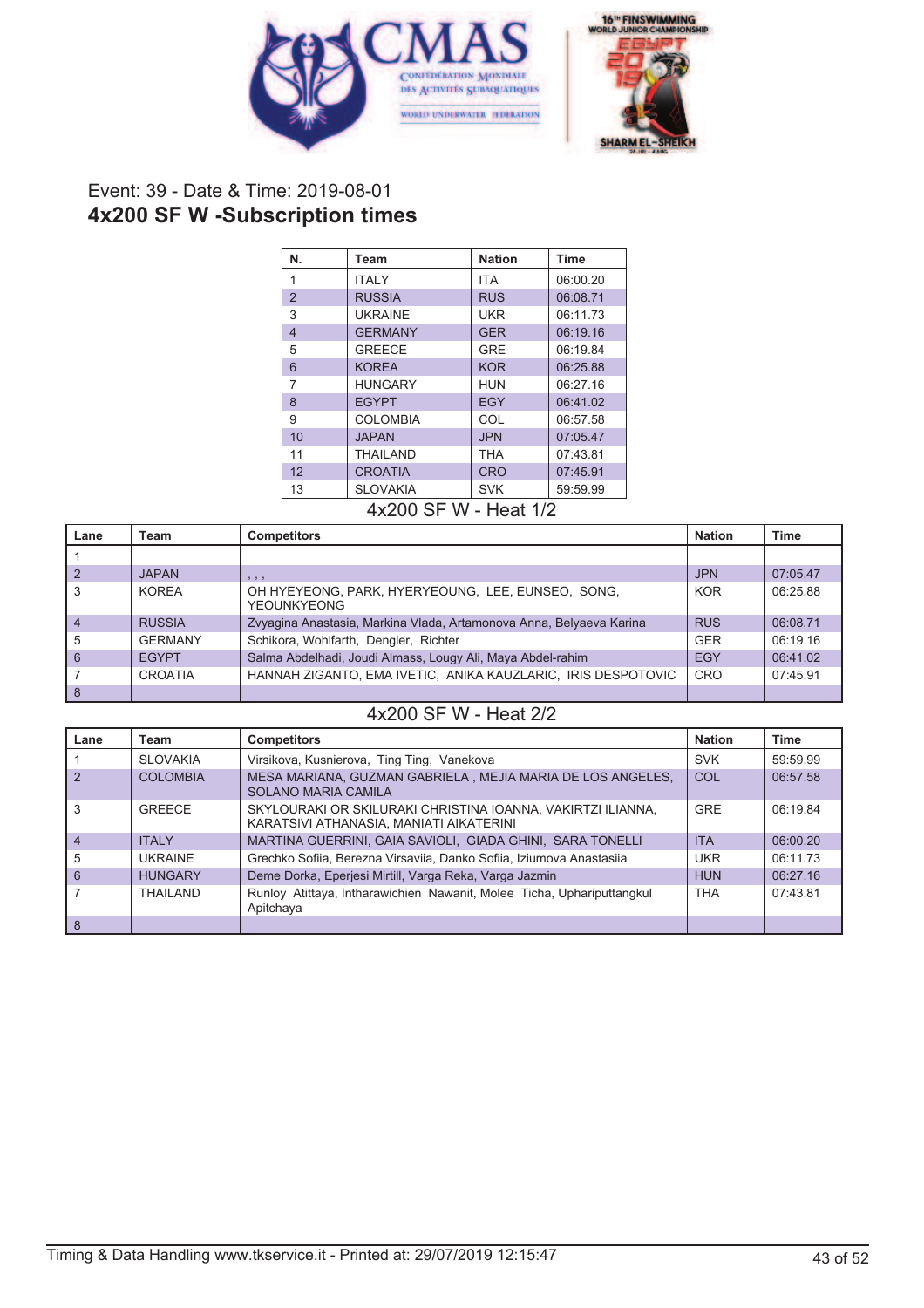



# Event: 40 - Date & Time: 2019-08-01 **4x200 SF M -Subscription times**

| N.             | Team            | <b>Nation</b> | <b>Time</b> |
|----------------|-----------------|---------------|-------------|
| 1              | <b>RUSSIA</b>   | <b>RUS</b>    | 05:38.17    |
| $\overline{2}$ | <b>EGYPT</b>    | <b>EGY</b>    | 05:44.90    |
| 3              | <b>GREECE</b>   | <b>GRE</b>    | 05:49.76    |
| $\overline{4}$ | <b>COLOMBIA</b> | COL           | 05:52.06    |
| 5              | <b>KOREA</b>    | <b>KOR</b>    | 05:53.53    |
| 6              | <b>TURKEY</b>   | <b>TUR</b>    | 05:53.70    |
| $\overline{7}$ | <b>CHINA</b>    | <b>CHN</b>    | 05:54.30    |
| $\mathsf{8}$   | <b>UKRAINE</b>  | <b>UKR</b>    | 05:59.29    |
| 9              | <b>ESTONIA</b>  | <b>EST</b>    | 06:17.40    |
| 10             | <b>THAILAND</b> | <b>THA</b>    | 06:43.81    |
| 11             | <b>JORDAN</b>   | <b>JOR</b>    | 10:11.45    |
| 12             | <b>MEXICO</b>   | <b>MEX</b>    | 10:22.45    |

4x200 SF M - Heat 1/2

| Lane           | Team            | <b>Competitors</b>                                                                                                          | <b>Nation</b> | Time     |
|----------------|-----------------|-----------------------------------------------------------------------------------------------------------------------------|---------------|----------|
|                |                 |                                                                                                                             |               |          |
| $\mathcal{P}$  | <b>THAILAND</b> | Sa-Nguanwong Wuthiohat, Baochum Thewa, Kaewpoowat Thanadon,<br>Phakarsa Sakda                                               | <b>THA</b>    | 06:43.81 |
| 3              | <b>TURKEY</b>   | Tugcan KAYTAR, Emre COLAKLAR, Yigit YILMAZ, Onur Berke KUYUMCU                                                              | <b>TUR</b>    | 05:53.70 |
| $\overline{4}$ | <b>EGYPT</b>    | Omar Bakr, Mahmoud Mohamed, Yousef Ramadan, Ahmed Bayoumy                                                                   | EGY           | 05:44.90 |
| 5              | <b>COLOMBIA</b> | MOLANO ANDRES FELIPE, PAZ JUAN ESTEBAN, GIRALDO JUAN<br>SEBASTIAN. MORENO PINEROS JUAN FELIPE                               | COL           | 05:52.06 |
| 6              | <b>UKRAINE</b>  | Voishchev Serhii, Palamarchuk Yevhen, Serebriakov Dmytro, Sushchenko<br>Volodymyr                                           | <b>UKR</b>    | 05:59.29 |
|                | <b>MEXICO</b>   | URIEL MARTINEZ VICENTENO, ABRAHAM ALEJANDRO MOTA<br>SANCHEZ, ISAAC FERNANDO MOTA SANCHEZ, EDUARDO LOZADA<br><b>PALOMINO</b> | <b>MFX</b>    | 10:2245  |
| 8              |                 |                                                                                                                             |               |          |

#### 4x200 SF M - Heat 2/2

| Lane           | Team           | <b>Competitors</b>                                                               | <b>Nation</b> | <b>Time</b> |
|----------------|----------------|----------------------------------------------------------------------------------|---------------|-------------|
|                |                |                                                                                  |               |             |
| $\overline{2}$ | <b>ESTONIA</b> | Anton Issatchenko, Nikita Stjopin, Daniel Zmogin, Daniil Fetissov                | <b>EST</b>    | 06:17.40    |
|                | <b>KOREA</b>   | KIM JE HYUN, LEE SEUNG WON, JUN SEONG HYUN, JEONG JAE BAEK                       | <b>KOR</b>    | 05:53.53    |
| $\overline{4}$ | <b>RUSSIA</b>  | Kachmashev Egor, Khudyshkin Aleksandr, Gavrilov Alexander, Repka Nukita          | <b>RUS</b>    | 05:38.17    |
| 5              | GREECE         | VALALAS CRHISTOS, TSINGELIS THOMAS, DOULGERAKIS IOANNIS,<br>DIMOULIOS ATHANASIOS | <b>GRE</b>    | 05:49.76    |
| 6              | <b>CHINA</b>   | SIQIAN ZHANG, SHIHAO QIN, ZHIHAO WANG, JIANMING LAN                              | <b>CHN</b>    | 05:54.30    |
|                | JORDAN         | albawaneh suhaib, albrieh abdel rahman, almazaydeh aissar, alsawalmeh<br>mahmoud | <b>JOR</b>    | 10:11.45    |
| 8              |                |                                                                                  |               |             |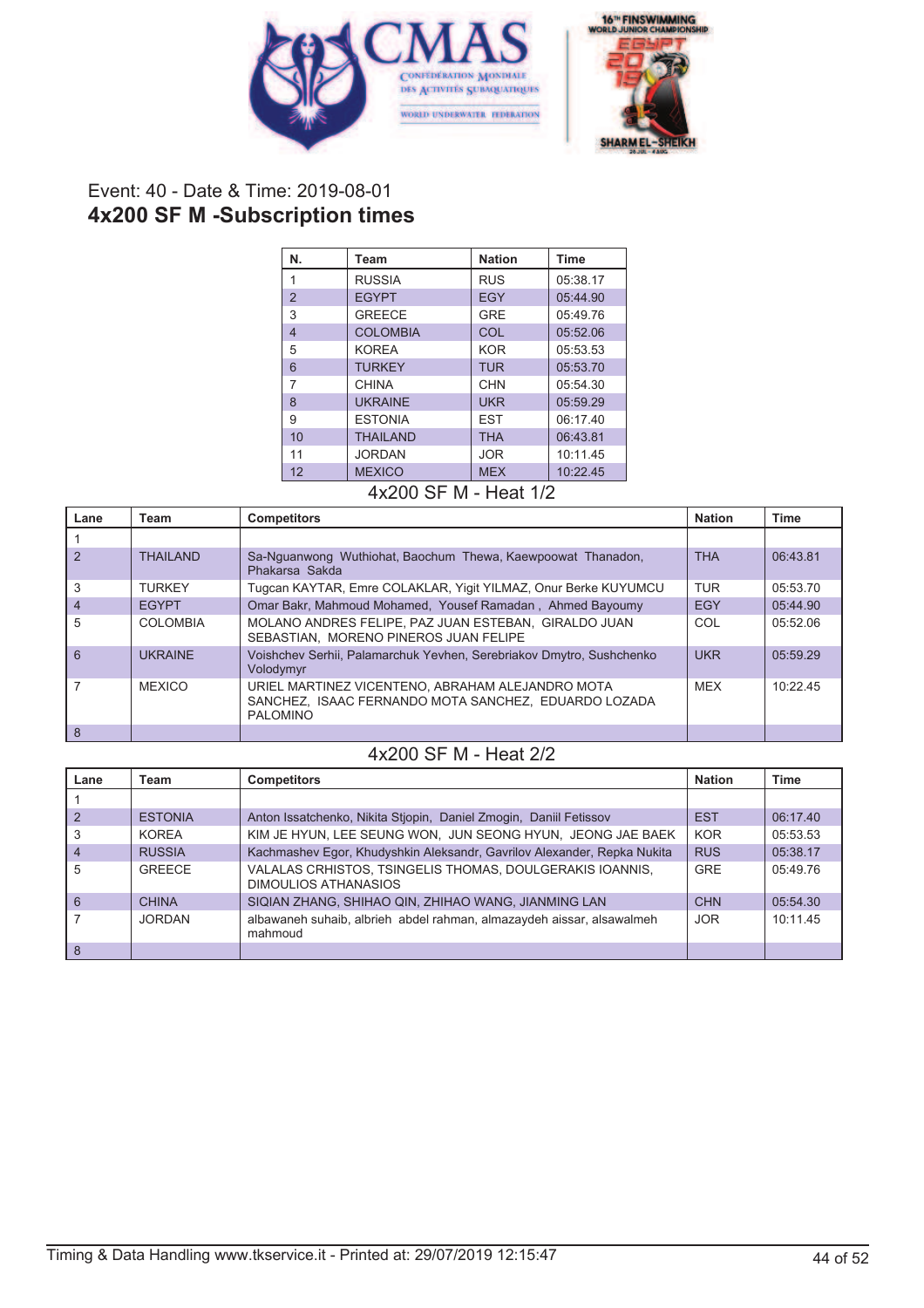

# **16th CMAS Finswimming Junior World Championship 28 July - 01 August - 2019 - Sharm El-Sheik (EGY)**

**Daily program of Thursday, 01st July 2019, afternoon**

#### **Event n°**

| 41 | <b>50 SF</b> | women | <b>Final</b>     |
|----|--------------|-------|------------------|
| 42 | <b>50 SF</b> | men   | <b>Final</b>     |
| 43 | <b>50 BF</b> | women | <b>Final</b>     |
| 44 | <b>50 BF</b> | men   | <b>Final</b>     |
| 35 | 400 IM       | women | <b>Fast heat</b> |
| 36 | 400 IM       | men   | <b>Fast heat</b> |
| 37 | 400 BF       | women | <b>Fast heat</b> |
| 38 | 400 BF       | men   | <b>Fast heat</b> |
| 45 | 4x200 SF     | women | <b>Final</b>     |
| 46 | 4x200 SF     | men   | <b>Final</b>     |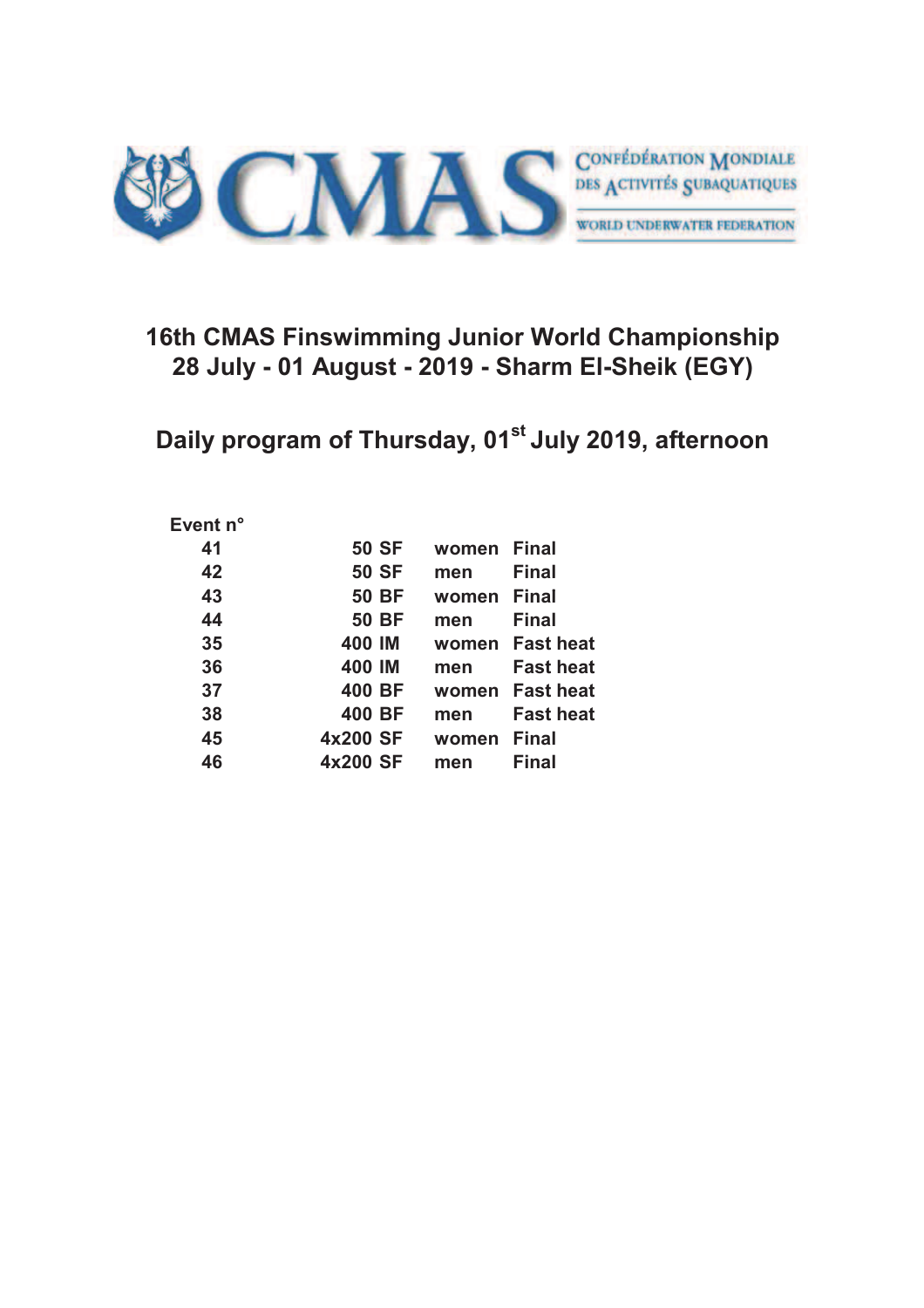

# **16th CMAS Finswimming Junior World Championship 28 July - 01 August - 2019 - Sharm El-Sheik (EGY)**

**Daily program of Friday, 02nd July 2019, morning**

#### **Event n°**

| 47 | <b>50 AP</b> | women Heats |                   |
|----|--------------|-------------|-------------------|
| 48 | <b>50 AP</b> | men         | <b>Heats</b>      |
| 49 | 800 SF       |             | women Slow heats  |
| 50 | 800 SF       | men         | <b>Slow heats</b> |
| 51 | 4x100 SF     | women Heats |                   |
| 52 | 4x100 SF     | men         | <b>Heats</b>      |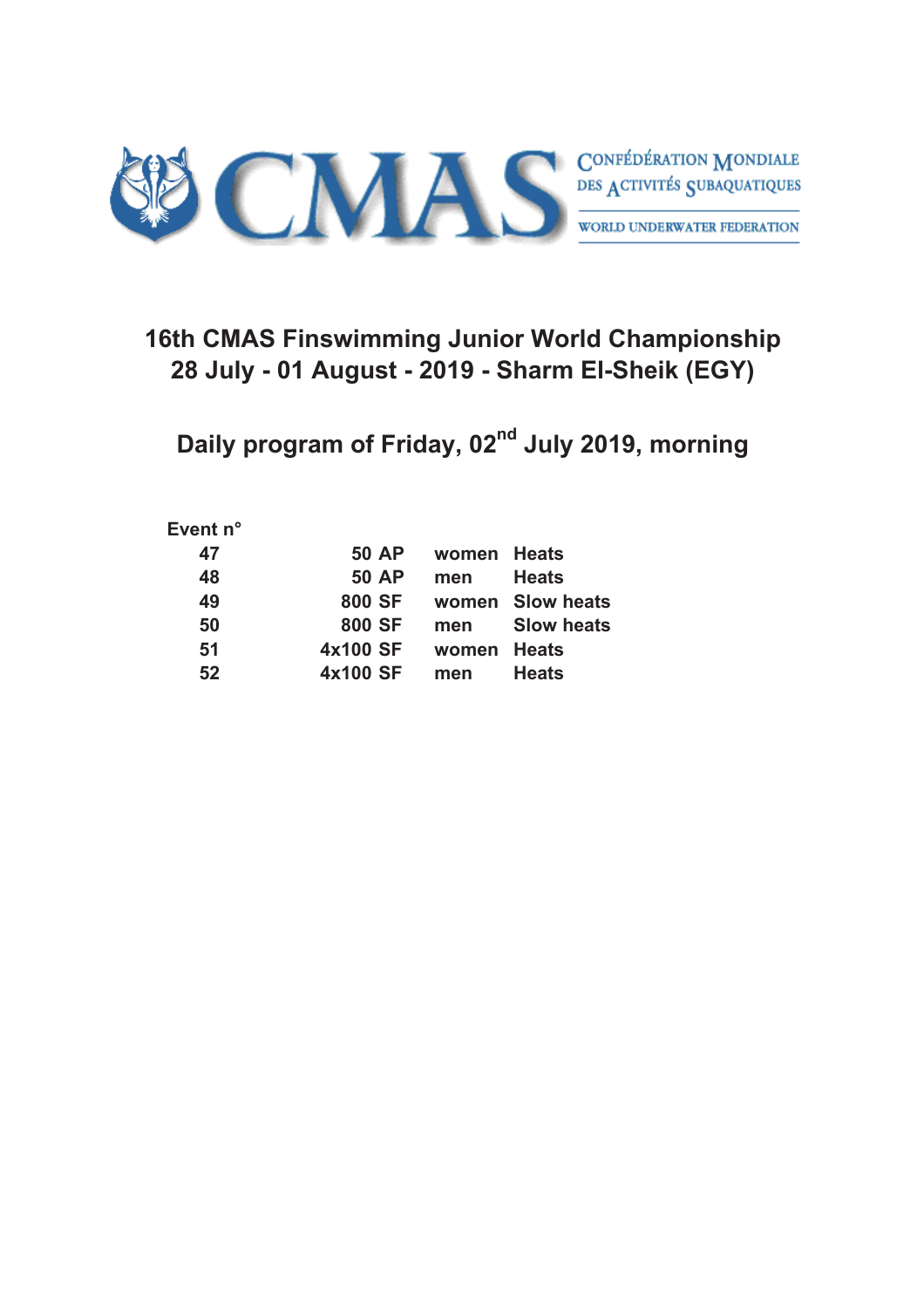



# Event: 47 - Date & Time: 2019-08-02 **50m AP W - Subscription times**

| N.             | <b>Surname</b>          | Name             | <b>Nation</b> | <b>Time</b> |
|----------------|-------------------------|------------------|---------------|-------------|
| $\mathbf{1}$   | <b>PRICHININA</b>       | Tatiana          | <b>RUS</b>    | 00:16.64    |
| $\overline{2}$ | <b>ERMALIUK</b>         | Olesia           | <b>RUS</b>    | 00:16.73    |
| 3              | <b>VAKIRTZI</b>         | Iliana           | <b>GRE</b>    | 00:17.10    |
| $\overline{4}$ | <b>ULKER</b>            | <b>Beril</b>     | <b>TUR</b>    | 00:17.11    |
| 5              | <b>SUBA</b>             | Sara             | <b>SVK</b>    | 00:17.15    |
| $6\phantom{1}$ | <b>MESA GIRALDO</b>     | Mariana          | COL           | 00:17.38    |
| $\overline{7}$ | <b>SABINA</b>           | Zilinska         | LTU           | 00:17.45    |
| 8              | <b>GUZMAN ALBAN</b>     | Gabriela         | COL           | 00:17.47    |
| 9              | <b>JUNG</b>             | Hyowon           | <b>KOR</b>    | 00:17.52    |
| 10             | <b>ERZURUMLU</b>        | Nisa Nur         | <b>TUR</b>    | 00:17.61    |
| 11             | <b>JOHANSON</b>         | Johanna          | <b>EST</b>    | 00:17.71    |
| 12             | <b>VASSILJEVA</b>       | Aleksandra       | <b>EST</b>    | 00:17.81    |
| 13             | <b>WOHLFARTH</b>        | Hanna            | <b>GER</b>    | 00:17.89    |
| 14             | <b>GRECHKO</b>          | Sofiya           | <b>UKR</b>    | 00:17.96    |
| 15             | <b>ZAGHLOUL</b>         | Jasmin           | EGY           | 00:18.05    |
| 16             | <b>SVOMOVA</b>          | Adela            | <b>CZE</b>    | 00:18.08    |
| 17             | <b>TALENTI</b>          | Giulia           | <b>ITA</b>    | 00:18.17    |
| 18             | <b>EMAM</b>             | <b>Nour</b>      | <b>EGY</b>    | 00:18.24    |
| 19             | <b>KLUGE</b>            | Paula            | <b>GER</b>    | 00:18.33    |
| 20             | <b>MARINO</b>           | <b>Nila</b>      | <b>ITA</b>    | 00:18.43    |
| 21             | <b>CHEN</b>             | <b>Ting Ting</b> | <b>SVK</b>    | 00:18.54    |
| 22             | <b>LOSONCZI</b>         | Flora            | <b>HUN</b>    | 00:18.56    |
| 23             | <b>CHARIS RENATA</b>    | Trinasya         | <b>INA</b>    | 00:18.56    |
| 24             | <b>BEREZNA</b>          | Virsaviia        | <b>UKR</b>    | 00:19.03    |
| 25             | YAMASAKI                | Rin              | <b>JPN</b>    | 00:19.11    |
| 26             | <b>ITOMORI</b>          | Azusa            | <b>JPN</b>    | 00:19.38    |
| 27             | <b>ZIGANTO</b>          | Hannah           | <b>CRO</b>    | 00:20.09    |
| 28             | <b>DESPOTOVIC</b>       | <b>Iris</b>      | <b>CRO</b>    | 00:21.23    |
| 29             | <b>MONTANO MARTINEZ</b> | Cristina Naomi   | <b>MEX</b>    | 00:22.00    |
| 30             | <b>SOUIHAL</b>          | Hiba             | <b>MAR</b>    | 00:22.40    |
| 31             | <b>ATITTAYA</b>         | Runloy           | <b>THA</b>    | 00:23.14    |
| 32             | <b>RACHID</b>           | Ibtissam         | <b>MAR</b>    | 00:23.56    |
| 33             | <b>UPHARIPUTTANGKUL</b> | Apitchaya        | <b>THA</b>    | 00:24.18    |

#### 50m AP W - Heat 1/5

| Lane           | Surname           | <b>Name</b> | Year | <b>Nation</b> | Time     |
|----------------|-------------------|-------------|------|---------------|----------|
|                |                   |             |      |               |          |
| $\overline{2}$ |                   |             |      |               |          |
| 3              | SOUIHAL           | Hiba        | 2003 | <b>MAR</b>    | 00:22.40 |
| $\overline{4}$ | <b>ITOMORI</b>    | Azusa       | 2003 | <b>JPN</b>    | 00:19.38 |
| 5              | <b>DESPOTOVIC</b> | Iris        | 2002 | <b>CRO</b>    | 00:21.23 |
| 6              | <b>RACHID</b>     | Ibtissam    | 2004 | <b>MAR</b>    | 00:23.56 |
|                |                   |             |      |               |          |
| 8              |                   |             |      |               |          |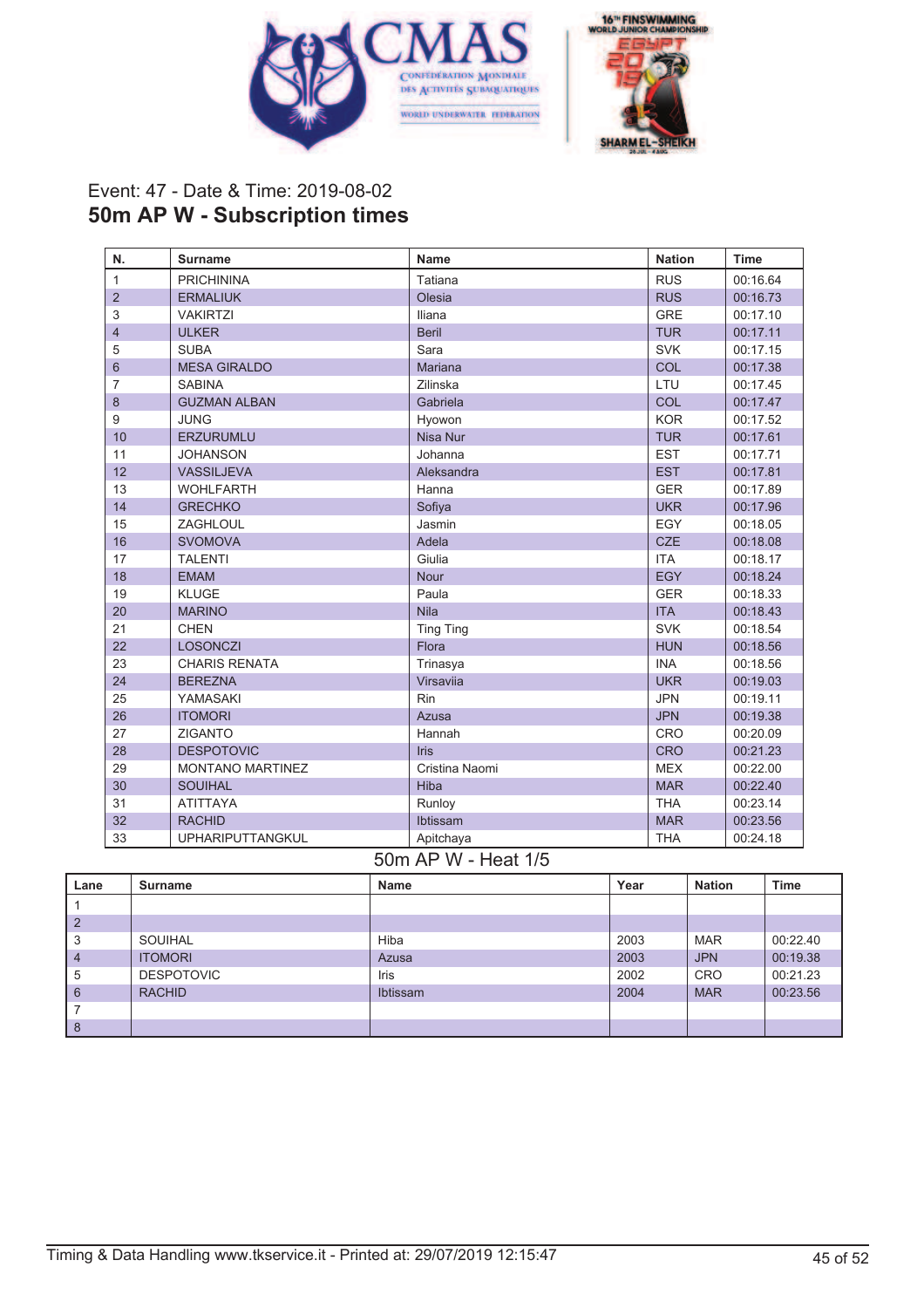



# 50m AP W - Heat 2/5

| Lane                | <b>Surname</b>          | <b>Name</b>         | Year         | <b>Nation</b> | <b>Time</b> |
|---------------------|-------------------------|---------------------|--------------|---------------|-------------|
| $\mathbf{1}$        |                         |                     |              |               |             |
| $\overline{2}$      | UPHARIPUTTANGKUL        | Apitchaya           | 2005         | <b>THA</b>    | 00:24.18    |
| 3                   | <b>MONTANO MARTINEZ</b> | Cristina Naomi      | 2002         | <b>MEX</b>    | 00:22.00    |
| $\overline{4}$      | <b>YAMASAKI</b>         | Rin                 | 2003         | <b>JPN</b>    | 00:19.11    |
| 5                   | <b>ZIGANTO</b>          | Hannah              | 2003         | <b>CRO</b>    | 00:20.09    |
| $6\phantom{1}6$     | <b>ATITTAYA</b>         | Runloy              | 2002         | <b>THA</b>    | 00:23.14    |
| $\overline{7}$      |                         |                     |              |               |             |
| $\delta$            |                         |                     |              |               |             |
|                     |                         | 50m AP W - Heat 3/5 |              |               |             |
| Lane                | <b>Surname</b>          | <b>Name</b>         | Year         | <b>Nation</b> | <b>Time</b> |
| $\mathbf{1}$        | <b>CHEN</b>             | <b>Ting Ting</b>    | 2002         | <b>SVK</b>    | 00:18.54    |
| $\overline{2}$      | <b>ZAGHLOUL</b>         | Jasmin              | 2002         | <b>EGY</b>    | 00:18.05    |
| 3                   | <b>JUNG</b>             | Hyowon              | 2002         | <b>KOR</b>    | 00:17.52    |
| $\overline{4}$      | <b>VAKIRTZI</b>         | Iliana              | 2002         | <b>GRE</b>    | 00:17.10    |
| 5                   | <b>MESA GIRALDO</b>     | Mariana             | 2002         | COL           | 00:17.38    |
| 6                   | <b>VASSILJEVA</b>       | Aleksandra          | 2004         | <b>EST</b>    | 00:17.81    |
| 7                   | <b>EMAM</b>             | Nour                | 2005         | EGY           | 00:18.24    |
| 8                   | <b>BEREZNA</b>          | Virsaviia           | 2002         | <b>UKR</b>    | 00:19.03    |
| 50m AP W - Heat 4/5 |                         |                     |              |               |             |
|                     |                         |                     |              |               |             |
| Lane                | <b>Surname</b>          | <b>Name</b>         | Year         | <b>Nation</b> | <b>Time</b> |
| $\mathbf{1}$        | <b>MARINO</b>           | Nila                | 2003         | <b>ITA</b>    | 00:18.43    |
| $\overline{2}$      | <b>GRECHKO</b>          | Sofiya              | 2005         | <b>UKR</b>    | 00:17.96    |
| 3                   | <b>GUZMAN ALBAN</b>     | Gabriela            | 2004         | COL           | 00:17.47    |
| $\overline{4}$      | <b>ERMALIUK</b>         | Olesia              | 2003         | <b>RUS</b>    | 00:16.73    |
| 5                   | <b>SUBA</b>             | Sara                | 2004         | <b>SVK</b>    | 00:17.15    |
| 6                   | <b>JOHANSON</b>         | Johanna             | 2002         | <b>EST</b>    | 00:17.71    |
| $\overline{7}$      | <b>TALENTI</b>          | Giulia              | 2004         | <b>ITA</b>    | 00:18.17    |
| 8                   | <b>CHARIS RENATA</b>    | Trinasya            | 2002         | <b>INA</b>    | 00:18.56    |
|                     |                         | 50m AP W - Heat 5/5 |              |               |             |
| Lane                | <b>Surname</b>          | <b>Name</b>         | Year         | <b>Nation</b> | <b>Time</b> |
| $\mathbf{1}$        | <b>KLUGE</b>            | Paula               | 2002         | <b>GER</b>    | 00:18.33    |
| $\overline{2}$      | <b>WOHLFARTH</b>        | Hanna               | 2003         | <b>GER</b>    | 00:17.89    |
| 3                   | <b>SABINA</b>           | Zilinska            | 2005         | LTU           | 00:17.45    |
| $\overline{4}$      | <b>PRICHININA</b>       | Tatiana             | 2003         | <b>RUS</b>    | 00:16.64    |
| 5                   | <b>ULKER</b>            | <b>Beril</b>        | 2004         | <b>TUR</b>    | 00:17.11    |
| 6                   | <b>ERZURUMLU</b>        | <b>Nisa Nur</b>     | 2002         | <b>TUR</b>    | 00:17.61    |
| $\overline{7}$      | <b>SVOMOVA</b>          | Adela               | 2002<br>2002 | CZE           | 00:18.08    |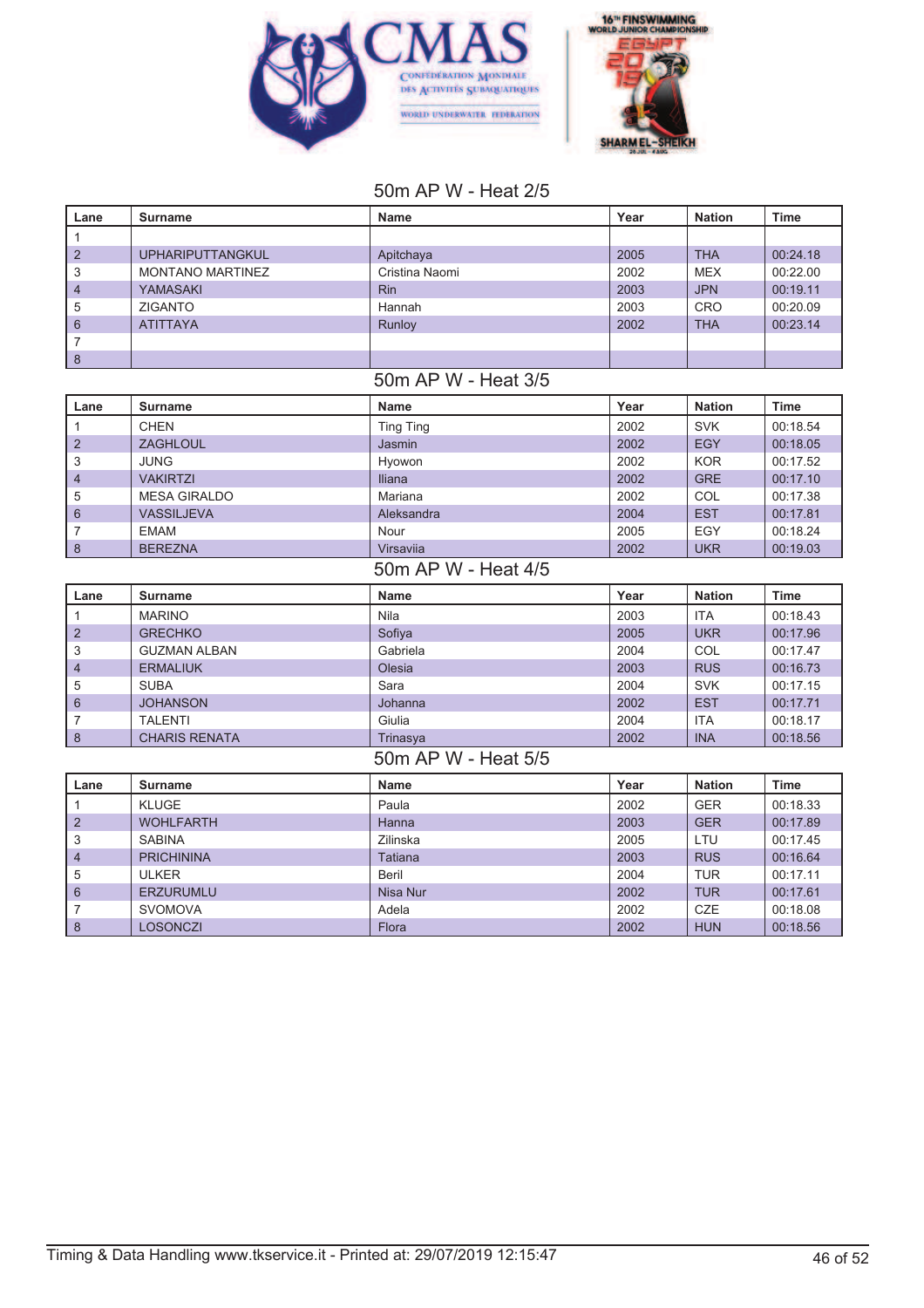



# Event: 48 - Date & Time: 2019-08-02 **50m AP M - Subscription times**

| N.             | <b>Surname</b>            | <b>Name</b>           | <b>Nation</b> | <b>Time</b> |
|----------------|---------------------------|-----------------------|---------------|-------------|
| $\mathbf{1}$   | <b>PANIGRAHI</b>          | Sabyasachi            | <b>IND</b>    | 00:00.00    |
| $\overline{2}$ | <b>KACHMASHEV</b>         | Egor                  | <b>RUS</b>    | 00:14.59    |
| 3              | <b>VALALAS</b>            | Christos              | <b>GRE</b>    | 00:14.87    |
| $\overline{4}$ | LAN                       | Jianming              | <b>CHN</b>    | 00:15.00    |
| 5              | <b>YILMAZ</b>             | Yigit                 | <b>TUR</b>    | 00:15.02    |
| 6              | <b>ESSAM HASSAN</b>       | Hassan                | <b>EGY</b>    | 00:15.03    |
| $\overline{7}$ | <b>MOLANO TORRES</b>      | Andres Felipe         | COL           | 00:15.04    |
| 8              | <b>BASKAKOV</b>           | Ivan                  | <b>RUS</b>    | 00:15.05    |
| 9              | <b>RAMADAN</b>            | Yousef                | EGY           | 00:15.15    |
| 10             | <b>PARK</b>               | Ziu                   | <b>KOR</b>    | 00:15.21    |
| 11             | <b>KUYUMCU</b>            | Onur Berke            | <b>TUR</b>    | 00:15.35    |
| 12             | <b>ZHANG</b>              | Sigian                | <b>CHN</b>    | 00:15.50    |
| 13             | <b>IRISARRI RODRIGUEZ</b> | Oier                  | <b>ESP</b>    | 00:15.66    |
| 14             | <b>POPOV</b>              | Aleksei               | <b>EST</b>    | 00:15.69    |
| 15             | <b>DIMOULIOS</b>          | Athanasios            | <b>GRE</b>    | 00:15.73    |
| 16             | <b>ZMOGIN</b>             | Daniel                | <b>EST</b>    | 00:15.75    |
| 17             | <b>BUTTNER</b>            | Luis                  | <b>GER</b>    | 00:15.77    |
| 18             | <b>MORENO PINEROS</b>     | Juan Felipe           | COL           | 00:15.81    |
| 19             | <b>SIM</b>                | Jaeheon               | <b>KOR</b>    | 00:15.96    |
| 20             | <b>D'ALESSANDRO</b>       | Dario                 | <b>ITA</b>    | 00:16.09    |
| 21             | <b>MARCET PEREZ</b>       | Francisco             | <b>ESP</b>    | 00:16.55    |
| 22             | <b>FINGER</b>             | Lucas                 | <b>GER</b>    | 00:16.63    |
| 23             | <b>SVITAYLO</b>           | Yaroslav              | <b>UKR</b>    | 00:16.72    |
| 24             | <b>GOLOB</b>              | lan                   | <b>CRO</b>    | 00:16.84    |
| 25             | YAMAZAKI                  | Yu                    | <b>JPN</b>    | 00:17.31    |
| 26             | <b>PILNY</b>              | <b>Tomas</b>          | <b>CZE</b>    | 00:17.32    |
| 27             | <b>DOMINIK</b>            | Kislovski             | LTU           | 00:17.35    |
| 28             | <b>BASSAM ALBAWANEH</b>   | Sohaib                | <b>JOR</b>    | 00:18.00    |
| 29             | MARTINEZ VICENTENO        | Uriel                 | <b>MEX</b>    | 00:18.23    |
| 30             | <b>SATO</b>               | Chiharu               | <b>JPN</b>    | 00:18.37    |
| 31             | <b>BAOCHUM</b>            | Thewa                 | <b>THA</b>    | 00:18.40    |
| 32             | SA-NGUANWONG              | Wuthiphat             | <b>THA</b>    | 00:18.42    |
| 33             | <b>ALSAWALMEH</b>         | <b>Mahmoud Khaled</b> | <b>JOR</b>    | 00:19.12    |
| 34             | <b>MOTA SANCHEZ</b>       | Abraham Alejandro     | <b>MEX</b>    | 00:19.26    |
| 35             | <b>IDRISS</b>             | Azhar                 | <b>MAR</b>    | 00:19.85    |
| 36             | <b>MAMDOUH</b>            | Abdelmoughit          | <b>MAR</b>    | 00:20.25    |
| 37             | <b>FUSTES</b>             | Serio                 | <b>USA</b>    | 00:20.51    |

# 50m AP M - Heat 1/5

| Lane           | Surname                 | Name              | Year | <b>Nation</b> | <b>Time</b> |
|----------------|-------------------------|-------------------|------|---------------|-------------|
|                |                         |                   |      |               |             |
| $\overline{2}$ | <b>MOTA SANCHEZ</b>     | Abraham Alejandro | 2004 | <b>MEX</b>    | 00:19.26    |
| 3              | SATO                    | Chiharu           | 2004 | <b>JPN</b>    | 00:18.37    |
| $\overline{4}$ | <b>PILNY</b>            | Tomas             | 2004 | <b>CZE</b>    | 00:17.32    |
| 5              | <b>BASSAM ALBAWANEH</b> | Sohaib            | 2004 | <b>JOR</b>    | 00:18.00    |
| 6              | <b>SA-NGUANWONG</b>     | Wuthiphat         | 2003 | <b>THA</b>    | 00:18.42    |
|                | MAMDOUH                 | Abdelmoughit      | 2002 | <b>MAR</b>    | 00:20.25    |
| 8              |                         |                   |      |               |             |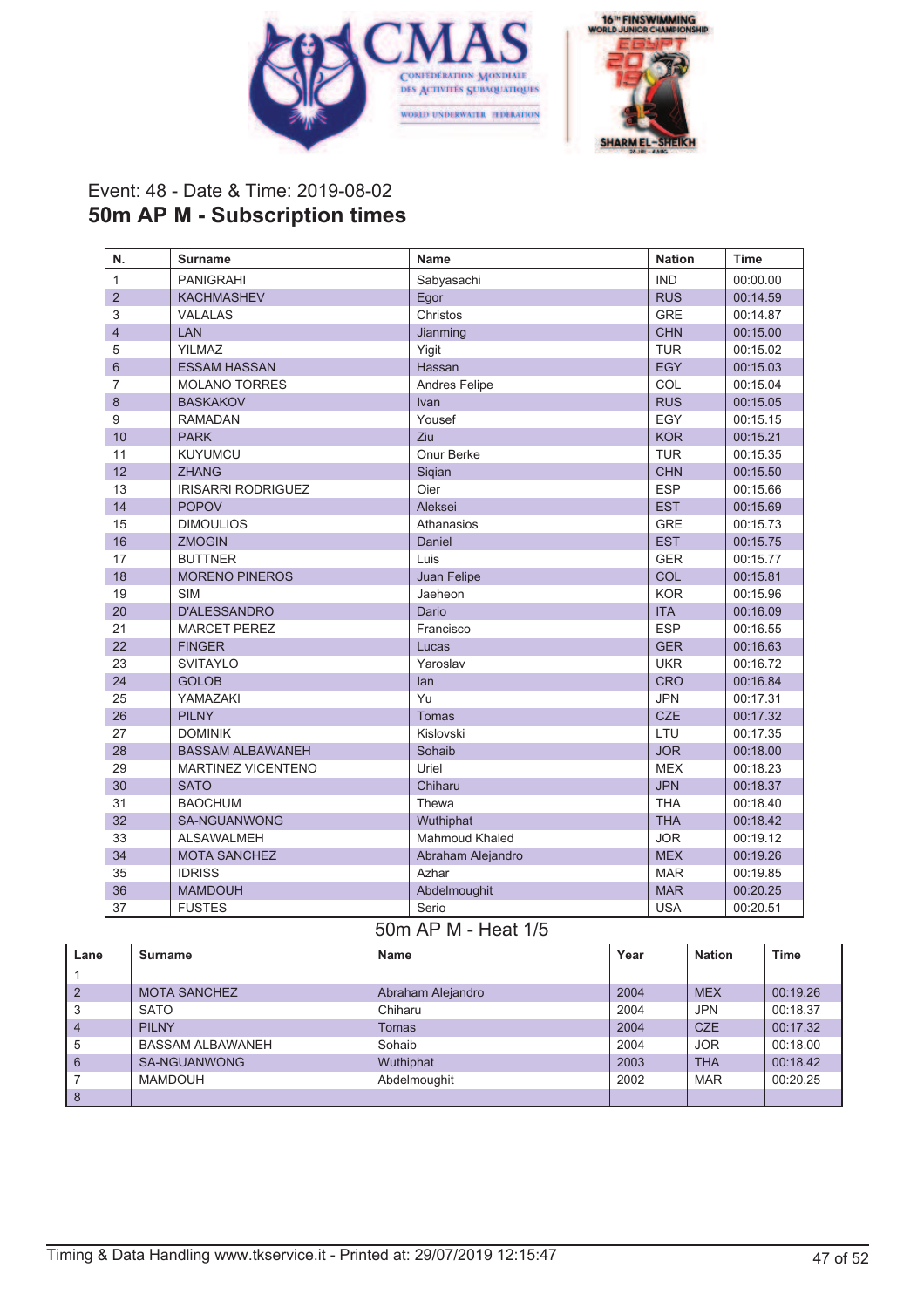



### 50m AP M - Heat 2/5

| Lane           | <b>Surname</b>            | Name                  | Year | <b>Nation</b> | Time        |
|----------------|---------------------------|-----------------------|------|---------------|-------------|
| $\mathbf{1}$   | <b>FUSTES</b>             | Serio                 | 2005 | <b>USA</b>    | 00:20.51    |
| $\overline{2}$ | <b>ALSAWALMEH</b>         | <b>Mahmoud Khaled</b> | 2002 | <b>JOR</b>    | 00:19.12    |
| 3              | <b>MARTINEZ VICENTENO</b> | Uriel                 | 2003 | <b>MEX</b>    | 00:18.23    |
| $\overline{4}$ | YAMAZAKI                  | Yu                    | 2002 | <b>JPN</b>    | 00:17.31    |
| 5              | <b>DOMINIK</b>            | Kislovski             | 2002 | LTU           | 00:17.35    |
| 6              | <b>BAOCHUM</b>            | Thewa                 | 2003 | <b>THA</b>    | 00:18.40    |
| 7              | <b>IDRISS</b>             | Azhar                 | 2003 | <b>MAR</b>    | 00:19.85    |
| $\delta$       |                           |                       |      |               |             |
|                |                           | 50m AP M - Heat 3/5   |      |               |             |
| Lane           | <b>Surname</b>            | <b>Name</b>           | Year | <b>Nation</b> | <b>Time</b> |
| $\mathbf{1}$   | <b>MARCET PEREZ</b>       | Francisco             | 2003 | <b>ESP</b>    | 00:16.55    |
| $\overline{2}$ | <b>DIMOULIOS</b>          | Athanasios            | 2002 | <b>GRE</b>    | 00:15.73    |
| 3              | <b>RAMADAN</b>            | Yousef                | 2003 | EGY           | 00:15.15    |
| $\overline{4}$ | <b>VALALAS</b>            | Christos              | 2002 | <b>GRE</b>    | 00:14.87    |
| 5              | <b>ESSAM HASSAN</b>       | Hassan                | 2003 | <b>EGY</b>    | 00:15.03    |
| 6              | <b>ZHANG</b>              | Sigian                | 2002 | <b>CHN</b>    | 00:15.50    |
| 7              | <b>MORENO PINEROS</b>     | Juan Felipe           | 2002 | COL           | 00:15.81    |
| $\delta$       | <b>GOLOB</b>              | lan                   | 2002 | <b>CRO</b>    | 00:16.84    |
|                |                           | 50m AP M - Heat 4/5   |      |               |             |
| Lane           | <b>Surname</b>            | <b>Name</b>           | Year | <b>Nation</b> | <b>Time</b> |
| $\mathbf{1}$   | <b>D'ALESSANDRO</b>       | Dario                 | 2003 | <b>ITA</b>    | 00:16.09    |
| 2              | <b>POPOV</b>              | Aleksei               | 2003 | <b>EST</b>    | 00:15.69    |
| 3              | <b>BASKAKOV</b>           | Ivan                  | 2003 | <b>RUS</b>    | 00:15.05    |
| $\overline{4}$ | <b>KACHMASHEV</b>         | Egor                  | 2002 | <b>RUS</b>    | 00:14.59    |
| 5              | <b>YILMAZ</b>             | Yigit                 | 2003 | <b>TUR</b>    | 00:15.02    |
| 6              | <b>KUYUMCU</b>            | <b>Onur Berke</b>     | 2002 | <b>TUR</b>    | 00:15.35    |
| $\overline{7}$ | <b>BUTTNER</b>            | Luis                  | 2002 | <b>GER</b>    | 00:15.77    |
| 8              | <b>SVITAYLO</b>           | Yaroslav              | 2003 | <b>UKR</b>    | 00:16.72    |
|                |                           | 50m AP M - Heat 5/5   |      |               |             |
| Lane           | <b>Surname</b>            | <b>Name</b>           | Year | <b>Nation</b> | <b>Time</b> |
| $\mathbf{1}$   | <b>SIM</b>                | Jaeheon               | 2003 | <b>KOR</b>    | 00:15.96    |
| $\overline{2}$ | <b>IRISARRI RODRIGUEZ</b> | Oier                  | 2002 | <b>ESP</b>    | 00:15.66    |
| 3              | <b>MOLANO TORRES</b>      | Andres Felipe         | 2003 | COL           | 00:15.04    |
| $\overline{4}$ | <b>PANIGRAHI</b>          | Sabyasachi            | 2004 | <b>IND</b>    | 00:00.00    |
| 5              | LAN                       | Jianming              | 2002 | <b>CHN</b>    | 00:15.00    |
| 6              | <b>PARK</b>               | Ziu                   | 2002 | <b>KOR</b>    | 00:15.21    |
| $\overline{7}$ | <b>ZMOGIN</b>             | Daniel                | 2002 | <b>EST</b>    | 00:15.75    |
| 8              | <b>FINGER</b>             | Lucas                 | 2002 | <b>GER</b>    | 00:16.63    |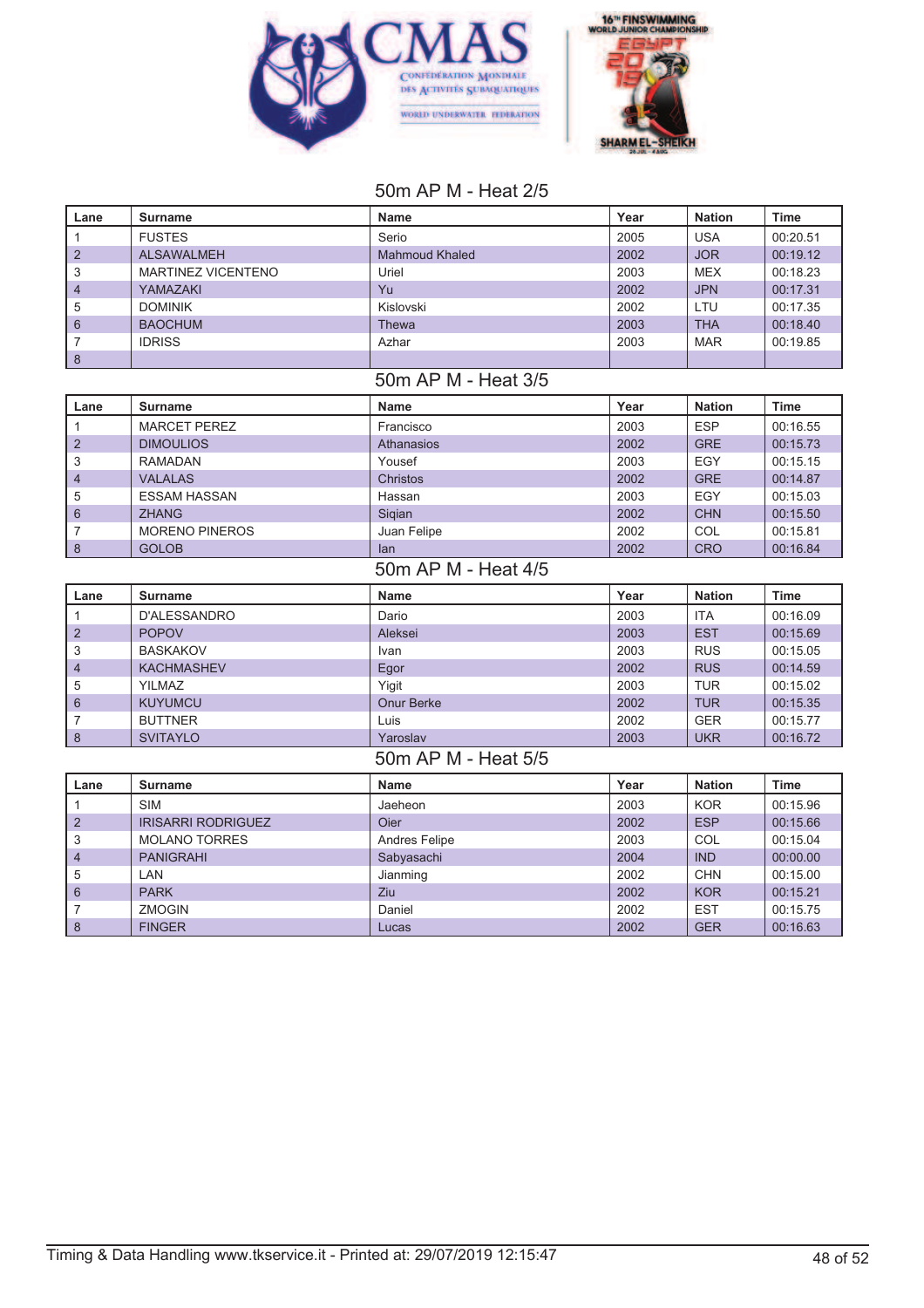



### Event: 49 - Date & Time: 2019-08-02 **800m SF W - Subscription times**

| N.             | <b>Surname</b>        | <b>Name</b>     | <b>Nation</b> | <b>Time</b> |
|----------------|-----------------------|-----------------|---------------|-------------|
| 1              | <b>SCHIKORA</b>       | Johanna         | <b>GER</b>    | 07:00.26    |
| $\overline{2}$ | <b>KARZUNOVA</b>      | Anna            | <b>RUS</b>    | 07:03.70    |
| 3              | <b>BYSTROVA</b>       | Yaroslava       | <b>RUS</b>    | 07:06.73    |
| $\overline{4}$ | <b>IZIUMOVA</b>       | Anastasiia      | <b>UKR</b>    | 07:14.96    |
| 5              | <b>PARK</b>           | Nahyun          | <b>KOR</b>    | 07:18.66    |
| 6              | <b>KARATSIVI</b>      | Athanasia       | <b>GRE</b>    | 07:19.98    |
| 7              | <b>SAVIOLI</b>        | Gaia            | <b>ITA</b>    | 07:20.84    |
| 8              | <b>VARGA</b>          | Jazmin Kata     | <b>HUN</b>    | 07:23.19    |
| 9              | <b>GHINI</b>          | Giada           | <b>ITA</b>    | 07:27.02    |
| 10             | <b>ALI</b>            | Lougy           | <b>EGY</b>    | 07:30.00    |
| 11             | <b>DENGLER</b>        | Laura-marie     | <b>GER</b>    | 07:32.77    |
| 12             | <b>GOMAA</b>          | Gehad           | <b>EGY</b>    | 07:35.00    |
| 13             | <b>HNATHOVA</b>       | Alzbeta         | <b>CZE</b>    | 07:35.96    |
| 14             | <b>VARGA</b>          | Reka Szandra    | <b>HUN</b>    | 07:37.23    |
| 15             | <b>ANDRES LORENTE</b> | Patricia        | <b>ESP</b>    | 07:37.76    |
| 16             | <b>VIRSIKOVA</b>      | Vanesa          | <b>SVK</b>    | 07:55.21    |
| 17             | <b>RADCHENKO</b>      | Anastasija      | <b>EST</b>    | 07:56.88    |
| 18             | <b>IVETIC</b>         | Ema             | <b>CRO</b>    | 08:09.05    |
| 19             | <b>IKUTA</b>          | Akane           | <b>JPN</b>    | 08:10.10    |
| 20             | <b>KAUZLARIC</b>      | Anika           | <b>CRO</b>    | 08:13.71    |
| 21             | <b>ZIEDE</b>          | <b>Bruzaite</b> | LTU           | 08:23.89    |

800m SF W - Slow Heat 1/2

| Lane           | Surname          | <b>Name</b>     | Year | <b>Nation</b> | <b>Time</b> |
|----------------|------------------|-----------------|------|---------------|-------------|
|                |                  |                 |      |               |             |
| $\overline{2}$ | <b>KAUZLARIC</b> | Anika           | 2005 | <b>CRO</b>    | 08:13.71    |
| 3              | <b>IVETIC</b>    | Ema             | 2002 | <b>CRO</b>    | 08:09.05    |
| $\overline{4}$ | <b>VIRSIKOVA</b> | Vanesa          | 2003 | <b>SVK</b>    | 07:55.21    |
| 5              | <b>RADCHENKO</b> | Anastasija      | 2004 | <b>EST</b>    | 07:56.88    |
| 6              | <b>IKUTA</b>     | Akane           | 2002 | <b>JPN</b>    | 08:10.10    |
|                | <b>ZIEDE</b>     | <b>Bruzaite</b> | 2002 | LTU           | 08:23.89    |
| 8              |                  |                 |      |               |             |

#### 800m SF W - Slow Heat 2/2

| Lane           | Surname         | Name         | Year | <b>Nation</b> | Time     |
|----------------|-----------------|--------------|------|---------------|----------|
|                | ANDRES LORENTE  | Patricia     | 2004 | <b>ESP</b>    | 07:37.76 |
| $\overline{2}$ | <b>HNATHOVA</b> | Alzbeta      | 2002 | CZE           | 07:35.96 |
| 3              | <b>DENGLER</b>  | Laura-marie  | 2005 | <b>GER</b>    | 07:32.77 |
| $\overline{4}$ | <b>GHINI</b>    | Giada        | 2003 | <b>ITA</b>    | 07:27.02 |
| 5              | ALI             | Lougy        | 2002 | EGY           | 07:30.00 |
| 6              | <b>GOMAA</b>    | Gehad        | 2002 | <b>EGY</b>    | 07:35.00 |
|                | <b>VARGA</b>    | Reka Szandra | 2002 | <b>HUN</b>    | 07:37.23 |
| 8              |                 |              |      |               |          |

#### 800m SF W - Fast Heat

| Lane           | Surname         | <b>Name</b> | Year | <b>Nation</b> | <b>Time</b> |
|----------------|-----------------|-------------|------|---------------|-------------|
|                | SAVIOLI         | Gaia        | 2002 | <b>ITA</b>    | 07:20.84    |
| $\overline{2}$ | <b>PARK</b>     | Nahyun      | 2003 | <b>KOR</b>    | 07:18.66    |
| 3              | <b>BYSTROVA</b> | Yaroslava   | 2004 | <b>RUS</b>    | 07:06.73    |
| $\overline{4}$ | <b>SCHIKORA</b> | Johanna     | 2002 | <b>GER</b>    | 07:00.26    |
| 5              | KARZUNOVA       | Anna        | 2002 | <b>RUS</b>    | 07:03.70    |
| 6              | <b>IZIUMOVA</b> | Anastasija  | 2004 | <b>UKR</b>    | 07:14.96    |
|                | KARATSIVI       | Athanasia   | 2002 | <b>GRE</b>    | 07:19.98    |
| 8              | <b>VARGA</b>    | Jazmin Kata | 2003 | <b>HUN</b>    | 07:23.19    |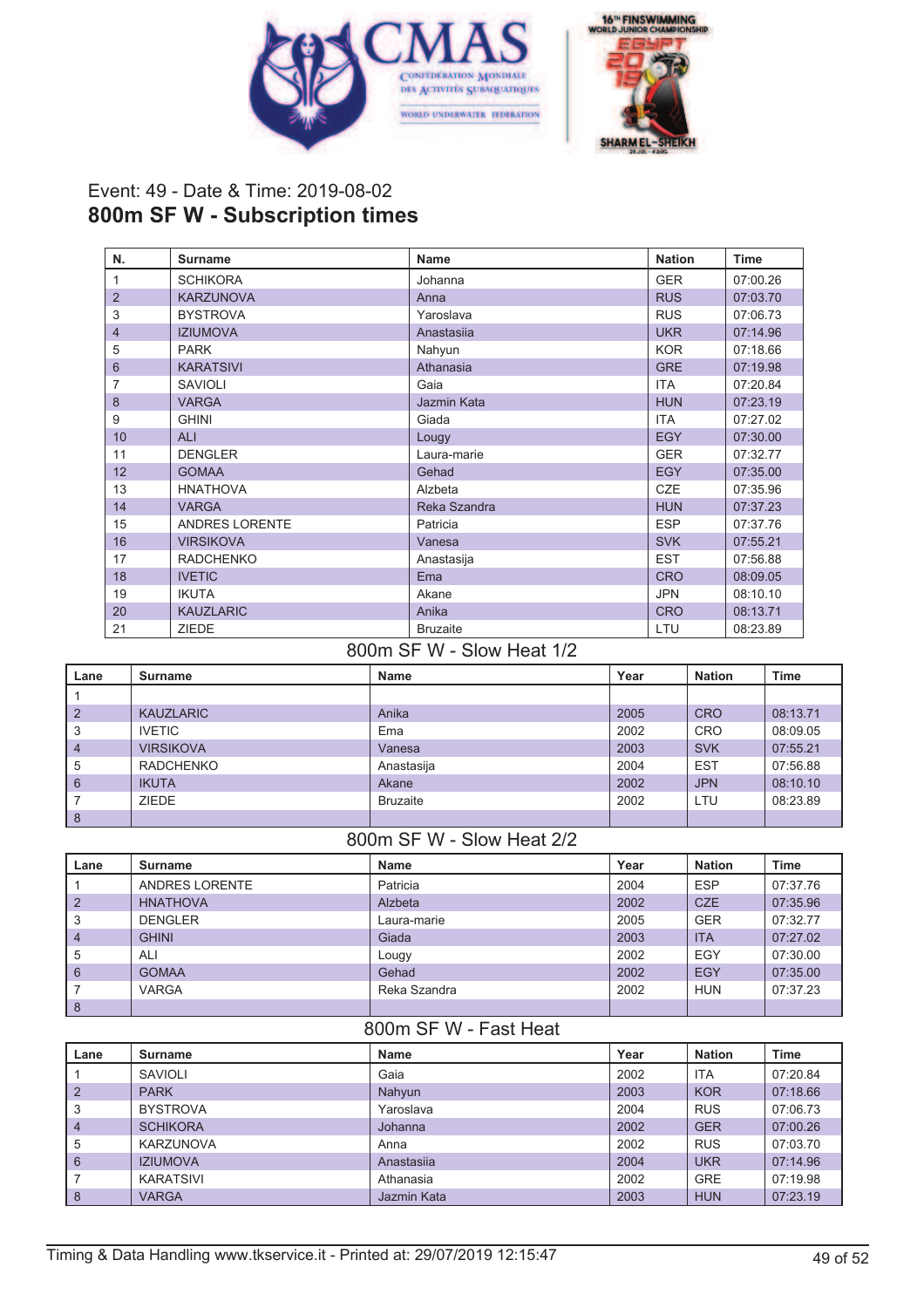



# Event: 50 - Date & Time: 2019-08-02 **800m SF M - Subscription times**

| N.             | <b>Surname</b>        | <b>Name</b>    | <b>Nation</b> | <b>Time</b> |
|----------------|-----------------------|----------------|---------------|-------------|
| 1              | <b>GAVRILOV</b>       | Aleksandr      | <b>RUS</b>    | 06:36.83    |
| $\overline{2}$ | <b>KHUDYSHKIN</b>     | Alexandr       | <b>RUS</b>    | 06:42.43    |
| 3              | <b>FARAG</b>          | Ahmed          | <b>EGY</b>    | 06:48.20    |
| 4              | <b>SUSHCHENKO</b>     | Volodymyr      | <b>UKR</b>    | 06:48.36    |
| 5              | <b>KUBICEK</b>        | Matyas         | <b>CZE</b>    | 06:48.89    |
| 6              | <b>TSINGELIS</b>      | <b>Thomas</b>  | <b>GRE</b>    | 06:49.18    |
| 7              | <b>MORSI</b>          | Ahmed          | EGY           | 06:50.10    |
| 8              | <b>PALAMARCHUK</b>    | Yevhenii       | <b>UKR</b>    | 06:54.48    |
| 9              | LEE                   | Minseo         | <b>KOR</b>    | 07:00.78    |
| 10             | <b>BAYES EZQUERRO</b> | Pol            | <b>ESP</b>    | 07:01.53    |
| 11             | <b>PARK</b>           | Hojin          | <b>KOR</b>    | 07:01.66    |
| 12             | <b>DOULGERAKIS</b>    | <b>loannis</b> | <b>GRE</b>    | 07:02.60    |
| 13             | <b>CSEPLO</b>         | Kelen          | <b>HUN</b>    | 07:02.73    |
| 14             | <b>PIETRAS</b>        | Kamil          | <b>POL</b>    | 07:06.59    |
| 15             | <b>PAZMANYI</b>       | Sandor         | <b>HUN</b>    | 07:07.82    |
| 16             | <b>DRAZBA</b>         | <b>Filip</b>   | <b>POL</b>    | 07:09.32    |
| 17             | <b>FETISSOV</b>       | Daniel         | <b>EST</b>    | 07:12.00    |
| 18             | <b>TSENG</b>          | Tzu-yu         | <b>TPE</b>    | 07:16.55    |
| 19             | <b>DURIC</b>          | Jakov          | <b>CRO</b>    | 07:30.47    |
| 20             | <b>KRNJAK</b>         | Jan            | <b>CRO</b>    | 07:32.49    |
| 21             | <b>REHOROVSKY</b>     | Oliver         | <b>SVK</b>    | 07:39.59    |
| 22             | <b>HUSNI ALBRIEH</b>  | Abdel Rahman   | <b>JOR</b>    | 08:45.12    |

#### 800m SF M - Slow Heat 1/2

| Lane           | Surname              | <b>Name</b>  | Year | <b>Nation</b> | <b>Time</b> |
|----------------|----------------------|--------------|------|---------------|-------------|
|                | <b>HUSNI ALBRIEH</b> | Abdel Rahman | 2002 | <b>JOR</b>    | 08:45.12    |
| $\overline{2}$ | <b>KRNJAK</b>        | Jan          | 2003 | <b>CRO</b>    | 07:32.49    |
| 3              | <b>TSENG</b>         | Tzu-yu       | 2003 | <b>TPE</b>    | 07:16.55    |
| $\overline{4}$ | <b>DRAZBA</b>        | Filip        | 2004 | <b>POL</b>    | 07:09.32    |
| 5              | <b>FETISSOV</b>      | Daniel       | 2003 | <b>EST</b>    | 07:12.00    |
| 6              | <b>DURIC</b>         | Jakov        | 2003 | <b>CRO</b>    | 07:30.47    |
|                | <b>REHOROVSKY</b>    | Oliver       | 2003 | <b>SVK</b>    | 07:39.59    |
| 8              |                      |              |      |               |             |

### 800m SF M - Slow Heat 2/2

| Lane           | Surname               | <b>Name</b>    | Year | <b>Nation</b> | Time     |
|----------------|-----------------------|----------------|------|---------------|----------|
|                | PAZMANYI              | Sandor         | 2004 | <b>HUN</b>    | 07:07.82 |
| $\overline{2}$ | <b>CSEPLO</b>         | Kelen          | 2003 | <b>HUN</b>    | 07:02.73 |
| 3              | <b>PARK</b>           | Hojin          | 2002 | <b>KOR</b>    | 07:01.66 |
| $\overline{4}$ | <b>LEE</b>            | <b>Minseo</b>  | 2002 | <b>KOR</b>    | 07:00.78 |
| 5              | <b>BAYES EZQUERRO</b> | Pol            | 2002 | <b>ESP</b>    | 07:01.53 |
| 6              | <b>DOULGERAKIS</b>    | <b>Ioannis</b> | 2003 | <b>GRE</b>    | 07:02.60 |
|                | <b>PIETRAS</b>        | Kamil          | 2005 | <b>POL</b>    | 07:06.59 |
| 8              |                       |                |      |               |          |

#### 800m SF M - Fast Heat

| Lane           | Surname            | Name      | Year | <b>Nation</b> | Time     |
|----------------|--------------------|-----------|------|---------------|----------|
|                | <b>MORSI</b>       | Ahmed     | 2004 | EGY           | 06:50.10 |
| $\overline{2}$ | <b>KUBICEK</b>     | Matyas    | 2003 | <b>CZE</b>    | 06:48.89 |
| 3              | <b>FARAG</b>       | Ahmed     | 2004 | EGY           | 06:48.20 |
| $\overline{4}$ | <b>GAVRILOV</b>    | Aleksandr | 2002 | <b>RUS</b>    | 06:36.83 |
| 5              | <b>KHUDYSHKIN</b>  | Alexandr  | 2002 | <b>RUS</b>    | 06:42.43 |
| 6              | <b>SUSHCHENKO</b>  | Volodymyr | 2003 | <b>UKR</b>    | 06:48.36 |
|                | <b>TSINGELIS</b>   | Thomas    | 2002 | <b>GRE</b>    | 06:49.18 |
| 8              | <b>PALAMARCHUK</b> | Yevhenii  | 2004 | <b>UKR</b>    | 06:54.48 |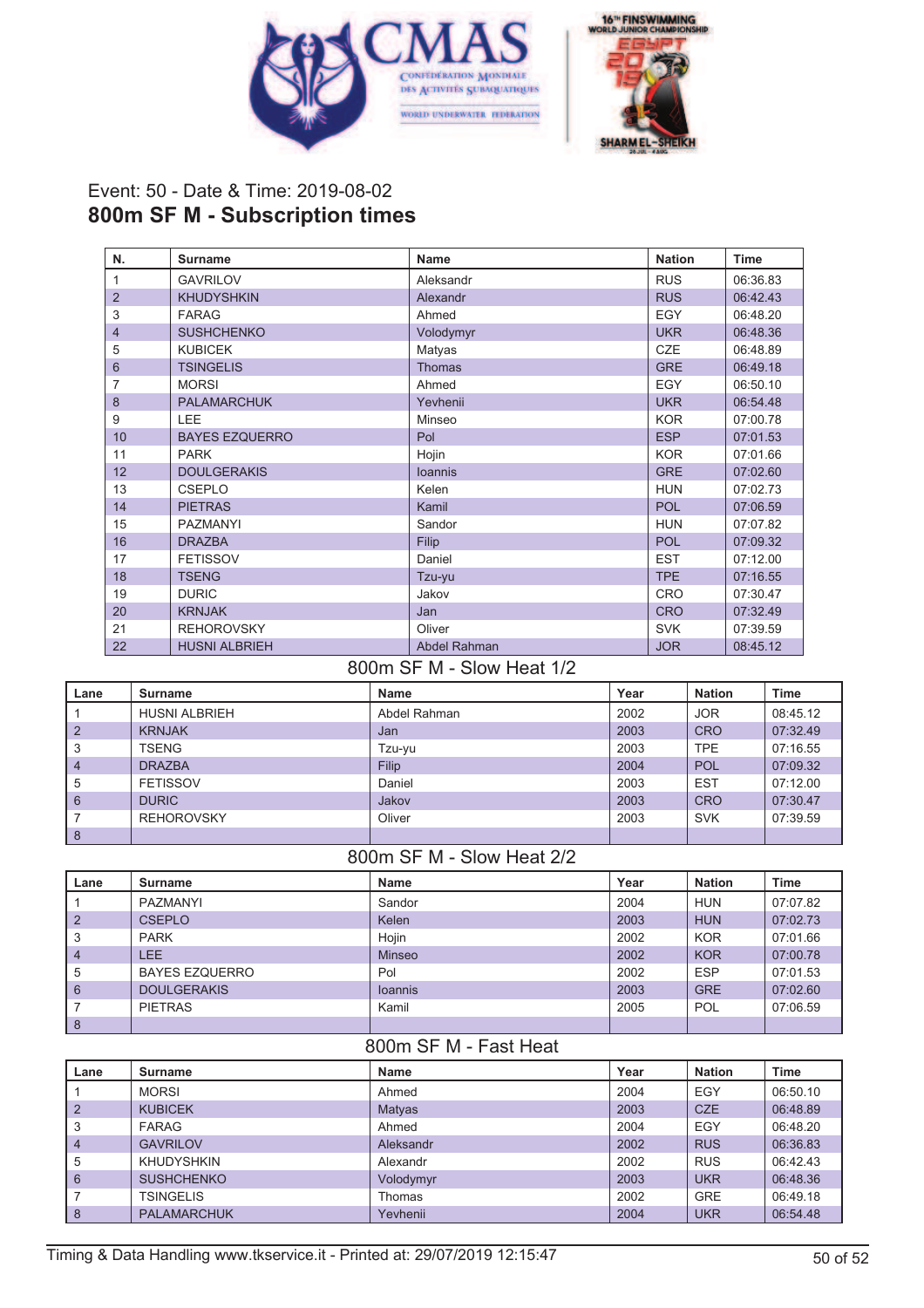



### Event: 51 - Date & Time: 2019-08-02 **4x100 SF W -Subscription times**

| N.                      | Team            | <b>Nation</b> | Time     |
|-------------------------|-----------------|---------------|----------|
| 1                       | <b>ITALY</b>    | ITA.          | 02:37.30 |
| $\overline{2}$          | <b>RUSSIA</b>   | <b>RUS</b>    | 02:42.28 |
| 3                       | <b>UKRAINE</b>  | UKR           | 02:43.75 |
| $\overline{\mathbf{4}}$ | <b>KOREA</b>    | <b>KOR</b>    | 02:46.96 |
| 5                       | <b>HUNGARY</b>  | HUN           | 02:48.16 |
| 6                       | <b>GERMANY</b>  | <b>GER</b>    | 02:49.96 |
| 7                       | <b>GREECE</b>   | <b>GRE</b>    | 02:50.13 |
| 8                       | <b>TURKEY</b>   | <b>TUR</b>    | 02:52.00 |
| 9                       | <b>EGYPT</b>    | EGY           | 02:52.00 |
| 10                      | <b>ESTONIA</b>  | <b>EST</b>    | 02:54.88 |
| 11                      | <b>JAPAN</b>    | JPN           | 03:05.54 |
| 12                      | <b>SPAIN</b>    | <b>ESP</b>    | 03:06.85 |
| 13                      | <b>CROATIA</b>  | CRO           | 03:26.59 |
| 14                      | <b>THAILAND</b> | <b>THA</b>    | 03:53.91 |
| 15                      | <b>SLOVAKIA</b> | <b>SVK</b>    | 59:59.99 |

#### 4x100 SF W - Heat 1/2

| Lane           | Team           | <b>Competitors</b>                                                                                  | <b>Nation</b> | Time     |
|----------------|----------------|-----------------------------------------------------------------------------------------------------|---------------|----------|
|                | THAILAND       | Runloy Atittaya, Intharawichien Nawanit, Vichaksanapong Nuchwara,<br>Sukkhong Suphachira            | <b>THA</b>    | 03:53.91 |
| $\mathcal{P}$  | <b>ESTONIA</b> | Aleksandra Vassiljeva, Lia Tsagunova, Ann Ly Maiki Parts, Johanna<br>Johanson                       | <b>EST</b>    | 02:54.88 |
| 3              | <b>GERMANY</b> | Schikora, Wohlfarth, Kluge, Dengler                                                                 | <b>GER</b>    | 02:49.96 |
| $\overline{4}$ | <b>RUSSIA</b>  | Zvyagina Anastasia, Markina Vlada, Ermalyuk Olesya, Prichinina Tatiana                              | <b>RUS</b>    | 02:42.28 |
| 5              | <b>KORFA</b>   | KIM, MINJEONG, LEE, EUNSEO, MOON, YEJIN, RYU, MINSEO                                                | <b>KOR</b>    | 02:46.96 |
| 6              | <b>TURKEY</b>  | Beril ULKER, Nisa ERZURUMLU, Miray TUNCEL, Ela CELTIK                                               | <b>TUR</b>    | 02:52.00 |
|                | <b>SPAIN</b>   | Patricia Andres Lorente, Aitana Cirauqui Palmero, Lorena Echeverria<br>Romano, Naiara Iniquez Sequi | <b>ESP</b>    | 03:06.85 |
| 8              |                |                                                                                                     |               |          |

# 4x100 SF W - Heat 2/2

| Lane           | Team            | <b>Competitors</b>                                                                                     | <b>Nation</b> | <b>Time</b> |
|----------------|-----------------|--------------------------------------------------------------------------------------------------------|---------------|-------------|
|                | <b>CROATIA</b>  | HANNAH ZIGANTO, EMA IVETIC, ANIKA KAUZLARIC, IRIS DESPOTOVIC                                           | CRO           | 03:26.59    |
| $\overline{2}$ | <b>EGYPT</b>    | Nour Emam, Maya Abdel-rahim, Joudi Almass, Salma Abdelhadi                                             | EGY           | 02:52.00    |
| 3              | <b>HUNGARY</b>  | Deme Dorka, Kiss Blanka, Linzenbold Zsofia, Varga Jazmin                                               | <b>HUN</b>    | 02:48.16    |
| $\overline{4}$ | <b>ITALY</b>    | MARTINA GUERRINI, NILA MARINO, GAIA SAVIOLI, SARA TONELLI                                              | <b>ITA</b>    | 02:37.30    |
| 5              | <b>UKRAINE</b>  | Grechko Sofiia, Berezna Virsaviia, Tiutiunyk Akseniia, Danko Sofiia                                    | <b>UKR</b>    | 02:43.75    |
| 6              | <b>GREECE</b>   | SKYLOURAKI OR SKILURAKI CHRISTINA IOANNA, VAKIRTZI ILIANNA,<br>KARATSIVI ATHANASIA, MANIATI AIKATERINI | <b>GRE</b>    | 02:50.13    |
|                | <b>JAPAN</b>    | , , ,                                                                                                  | <b>JPN</b>    | 03:05.54    |
| 8              | <b>SLOVAKIA</b> | Ting Ting, Vasilova, Vanekova, Kusnierova                                                              | <b>SVK</b>    | 59:59.99    |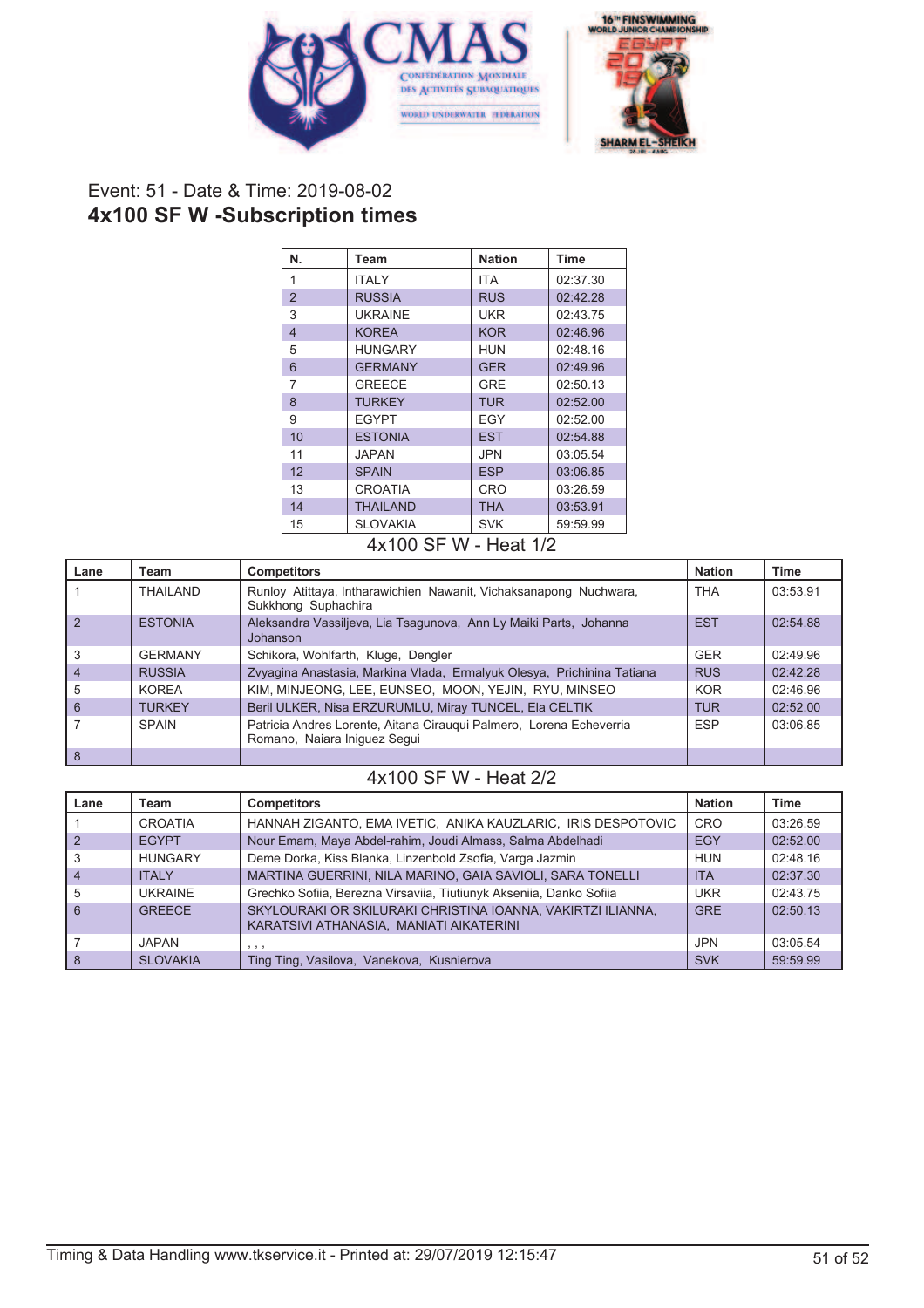



# Event: 52 - Date & Time: 2019-08-02 **4x100 SF M -Subscription times**

| N.             | Team                            | <b>Nation</b> | <b>Time</b> |
|----------------|---------------------------------|---------------|-------------|
| 1              | <b>INDIA</b>                    | <b>IND</b>    | 00:00.00    |
| $\overline{2}$ | <b>RUSSIA</b>                   | <b>RUS</b>    | 02:24.54    |
| 3              | <b>TURKEY</b>                   | TUR           | 02:28.00    |
| $\overline{4}$ | <b>GREECE</b>                   | <b>GRE</b>    | 02:29.11    |
| 5              | <b>COLOMBIA</b>                 | COL           | 02:29.71    |
| 6              | <b>KOREA</b>                    | <b>KOR</b>    | 02:30.35    |
| 7              | <b>CHINA</b>                    | <b>CHN</b>    | 02:30.50    |
| 8              | <b>EGYPT</b>                    | <b>EGY</b>    | 02:32.00    |
| 9              | <b>CZECH</b><br><b>REPUBLIC</b> | CZE           | 02:32.21    |
| 10             | <b>ESTONIA</b>                  | <b>EST</b>    | 02:38.59    |
| 11             | <b>UKRAINE</b>                  | UKR           | 02:39.54    |
| 12             | <b>POLAND</b>                   | <b>POL</b>    | 02:43.00    |
| 13             | <b>JAPAN</b>                    | <b>JPN</b>    | 02:52.24    |
| 14             | <b>THAILAND</b>                 | <b>THA</b>    | 03:10.87    |
| 15             | <b>JORDAN</b>                   | <b>JOR</b>    | 04:55.47    |
| 16             | <b>MEXICO</b>                   | <b>MEX</b>    | 05:05.92    |

#### 4x100 SF M - Heat 1/2

| Lane           | Team            | <b>Competitors</b>                                                                                                          | <b>Nation</b> | <b>Time</b> |
|----------------|-----------------|-----------------------------------------------------------------------------------------------------------------------------|---------------|-------------|
|                | <b>THAILAND</b> | Sa-Nguanwong Wuthiohat, Baochum Thewa, Kaewpoowat Thanadon,<br>Wongaek Paphonpach                                           | <b>THA</b>    | 03:10.87    |
| $\overline{2}$ | <b>ESTONIA</b>  | Nikita Stjopin, Aleksei Popov, Anton Issatsenko, Daniel Zmogin                                                              | <b>EST</b>    | 02:38.59    |
| 3              | <b>KOREA</b>    | JEONG JAE BAEK, SONG JAE UK, HAN GUN YOUNG, LEE SEUNG WON                                                                   | <b>KOR</b>    | 02:30.35    |
| $\overline{4}$ | <b>RUSSIA</b>   | Kachmashev Egor, Khudyshkin Aleksander, Adalin Dmitrii, Repka Nukita                                                        | <b>RUS</b>    | 02:24.54    |
| 5              | GREECE          | VALALAS CRHISTOS, TSINGELIS THOMAS, DOULGERAKIS IOANNIS,<br>DIMOULIOS ATHANASIOS                                            | <b>GRE</b>    | 02:29.11    |
| 6              | <b>EGYPT</b>    | Omar Bakr, Yousef Mohamed, Yousef Ramadan, Ahmed Bayoumy                                                                    | EGY           | 02:32.00    |
|                | <b>POLAND</b>   | Kropidlowski, Masalski, Drazba, Pietras                                                                                     | <b>POL</b>    | 02:43.00    |
| $\mathcal{B}$  | <b>MEXICO</b>   | URIEL MARTINEZ VICENTENO, ABRAHAM ALEJANDRO MOTA<br>SANCHEZ, ISAAC FERNANDO MOTA SANCHEZ, EDUARDO LOZADA<br><b>PALOMINO</b> | <b>MEX</b>    | 05:05.92    |

#### 4x100 SF M - Heat 2/2

| Lane           | Team                            | <b>Competitors</b>                                                                     | <b>Nation</b> | Time     |
|----------------|---------------------------------|----------------------------------------------------------------------------------------|---------------|----------|
|                | JAPAN.                          | , , ,                                                                                  | <b>JPN</b>    | 02.5224  |
| $\mathcal{P}$  | <b>CZECH</b><br><b>REPUBLIC</b> | Latal Filip, Pilny Tomas, Klimpar Jakub, Kubicek Matyas                                | <b>CZE</b>    | 02:32.21 |
| 3              | <b>COLOMBIA</b>                 | MOLANO ANDRES FELIPE, PAZ JUAN ESTEBAN, GIRALDO JUAN<br>SEBASTIAN, PINEROS MORENO JUAN | COL           | 02.2971  |
| $\overline{4}$ | <b>INDIA</b>                    | Rijish Bera, Rupam Mondal, Nirupam Boro, Sabyasachi Panigrahi                          | <b>IND</b>    | 00:00.00 |
| 5              | <b>TURKEY</b>                   | Tugcan KAYTAR, Emre COLAKLAR, Yigit YILMAZ, Onur Berke KUYUMCU                         | <b>TUR</b>    | 02:28.00 |
| 6              | <b>CHINA</b>                    | SIQIAN ZHANG, ZHIHAO WANG, SHIHAO QIN, JIANMING LAN                                    | <b>CHN</b>    | 02:30.50 |
|                | <b>UKRAINE</b>                  | Voishchev Serhii, Palamarchuk Yevhen, Serebriakov Dmytro, Sushchenko<br>Volodymyr      | <b>UKR</b>    | 02:39.54 |
| l 8            | <b>JORDAN</b>                   | albawaneh suhaib, albrieh abdel rahman, almazaydeh aissar, alsawalmeh<br>mahmoud       | <b>JOR</b>    | 04:55.47 |